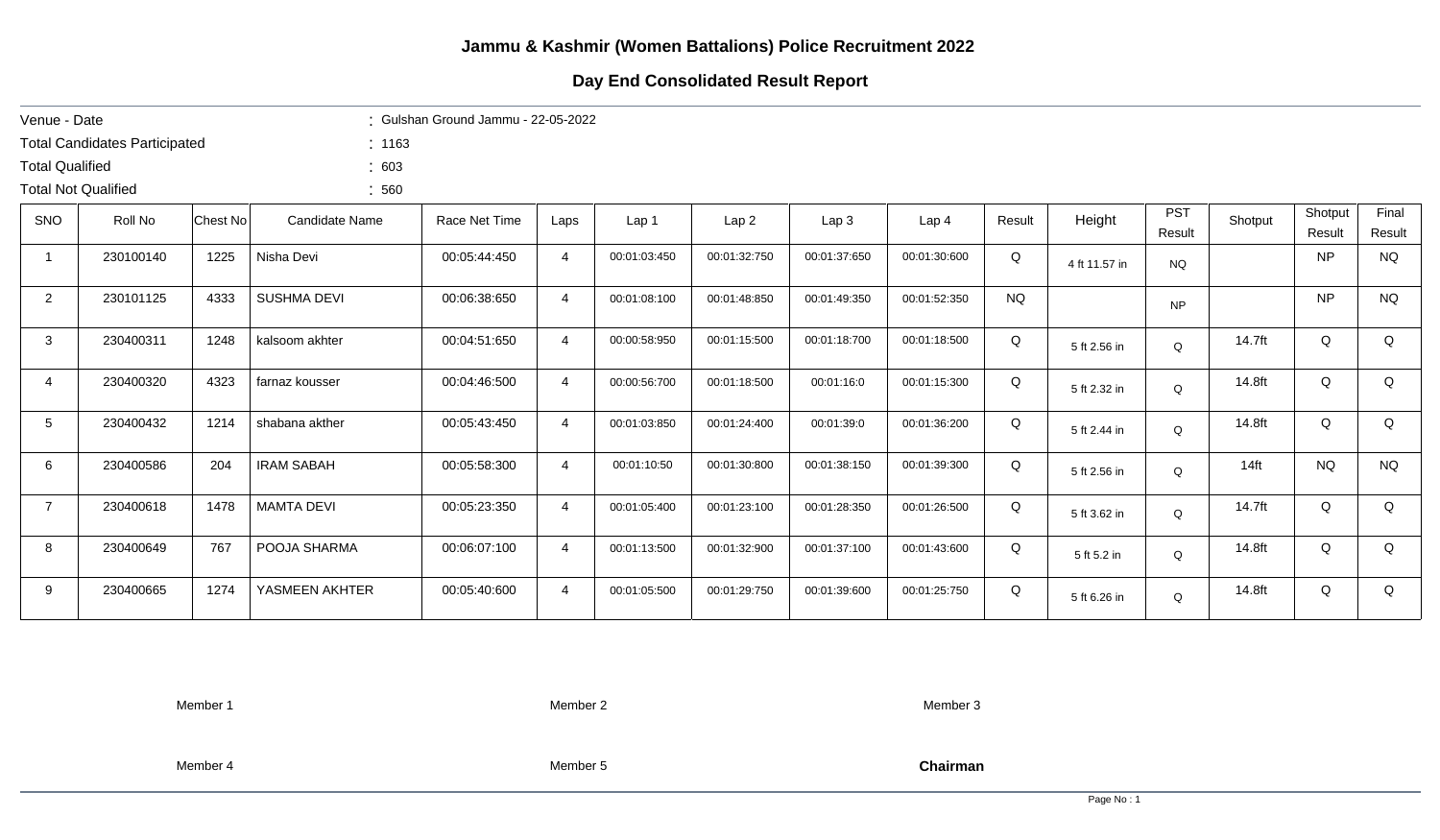| <b>SNO</b> | Roll No   | <b>Chest No</b> | Candidate Name                         | Race Net Time | Laps           | Lap 1        | Lap <sub>2</sub> | Lap <sub>3</sub> | Lap <sub>4</sub> | Result    | Height       | <b>PST</b><br>Result | Shotput          | Shotput<br>Result | Final<br>Result |
|------------|-----------|-----------------|----------------------------------------|---------------|----------------|--------------|------------------|------------------|------------------|-----------|--------------|----------------------|------------------|-------------------|-----------------|
| 10         | 230400695 | 6016            | <b>FAREEDA KOUSER</b>                  | 00:05:21:650  | $\overline{4}$ | 00:01:05:350 | 00:01:25:900     | 00:01:22:700     | 00:01:27:700     | Q         | 5 ft 4.8 in  | Q                    | 14.9ft           | Q                 | Q               |
| 11         | 230400707 | 1407            | <b>JYOTI BALA</b>                      | 00:05:02:200  | $\overline{4}$ | 00:01:03:800 | 00:01:18:0       | 00:01:19:850     | 00:01:20:550     | Q         | 5 ft 2.4 in  | Q                    | 14.8ft           | Q                 | Q               |
| 12         | 230400744 | 2293            | RONIKA SHARMA                          | 00:05:49:50   | $\overline{4}$ | 00:01:11:700 | 00:01:34:300     | 00:01:33:650     | 00:01:29:400     | Q         | 5 ft 3.15 in | Q                    | 13 <sub>ft</sub> | <b>NQ</b>         | <b>NQ</b>       |
| 13         | 230400761 | 1194            | Amina begum                            | 00:05:44:300  | $\overline{4}$ | 00:01:13:250 | 00:01:32:100     | 00:01:32:250     | 00:01:26:700     | Q         | 5 ft 4.88 in | Q                    | 14.7ft           | Q                 | Q               |
| 14         | 230400762 | 5489            | <b>SANGMI ANU DEV</b><br><b>SHARMA</b> | 00:06:18:650  | $\overline{4}$ | 00:01:11:450 | 00:01:35:50      | 00:01:45:550     | 00:01:46:600     | Q         | 5 ft 3.7 in  | Q                    | 14.8ft           | Q                 | Q               |
| 15         | 230400765 | 1024            | Jyoti devi                             | 00:04:44:550  | $\overline{4}$ | 00:00:55:550 | 00:01:14:100     | 00:01:20:150     | 00:01:14:750     | Q         | 5 ft 2.01 in | Q                    | 14.8ft           | Q                 | Q               |
| 16         | 230400767 | 4142            | PALLVI SHARMA                          | 00:06:41:0    | $\overline{4}$ | 00:01:08:0   | 00:01:39:600     | 00:01:54:350     | 00:01:59:50      | <b>NQ</b> |              | <b>NP</b>            |                  | <b>NP</b>         | <b>NQ</b>       |
| 17         | 230400770 | 614             | <b>SURUCHI RAJPUT</b>                  | 00:06:26:850  | $\overline{4}$ | 00:01:14:100 | 00:01:43:50      | 00:01:48:250     | 00:01:41:450     | Q         | 5 ft 1.38 in | <b>NQ</b>            |                  | <b>NP</b>         | <b>NQ</b>       |
| 18         | 230400781 | 1189            | suman kumari                           | 00:05:25:800  | $\overline{4}$ | 00:01:06:900 | 00:01:27:600     | 00:01:30:850     | 00:01:20:450     | Q         | 5 ft 3.31 in | Q                    | 14.9ft           | Q                 | Q               |
| 19         | 230400794 | 6744            | <b>VANCHIKA SHARMA</b>                 | 00:05:57:300  | $\overline{4}$ | 00:01:11:600 | 00:01:32:250     | 00:01:37:550     | 00:01:35:900     | Q         | 5 ft 2.44 in | Q                    | 14.8ft           | Q                 | Q               |
| 20         | 230400798 | 3643            | Anjali devi                            | 00:04:48:50   | $\overline{4}$ | 00:00:52:350 | 00:01:14:700     | 00:01:20:50      | 00:01:20:950     | Q         | 5 ft 2.91 in | Q                    | 14ft 6inch       | Q                 | Q               |
| 21         | 230400804 | 437             | <b>JYOTI DEVI</b>                      | 00:05:41:300  | $\overline{4}$ | 00:01:04:900 | 00:01:26:450     | 00:01:31:550     | 00:01:38:400     | Q         | 5 ft 2.32 in | Q                    | 14.7ft           | Q                 | Q               |
| 22         | 230400807 | 533             | <b>BINDIYA SHARMA</b>                  | 00:05:13:500  | $\overline{4}$ | 00:01:00:200 | 00:01:17:150     | 00:01:28:400     | 00:01:27:750     | Q         | 5 ft 3.78 in | Q                    | 14.8ft           | Q                 | Q               |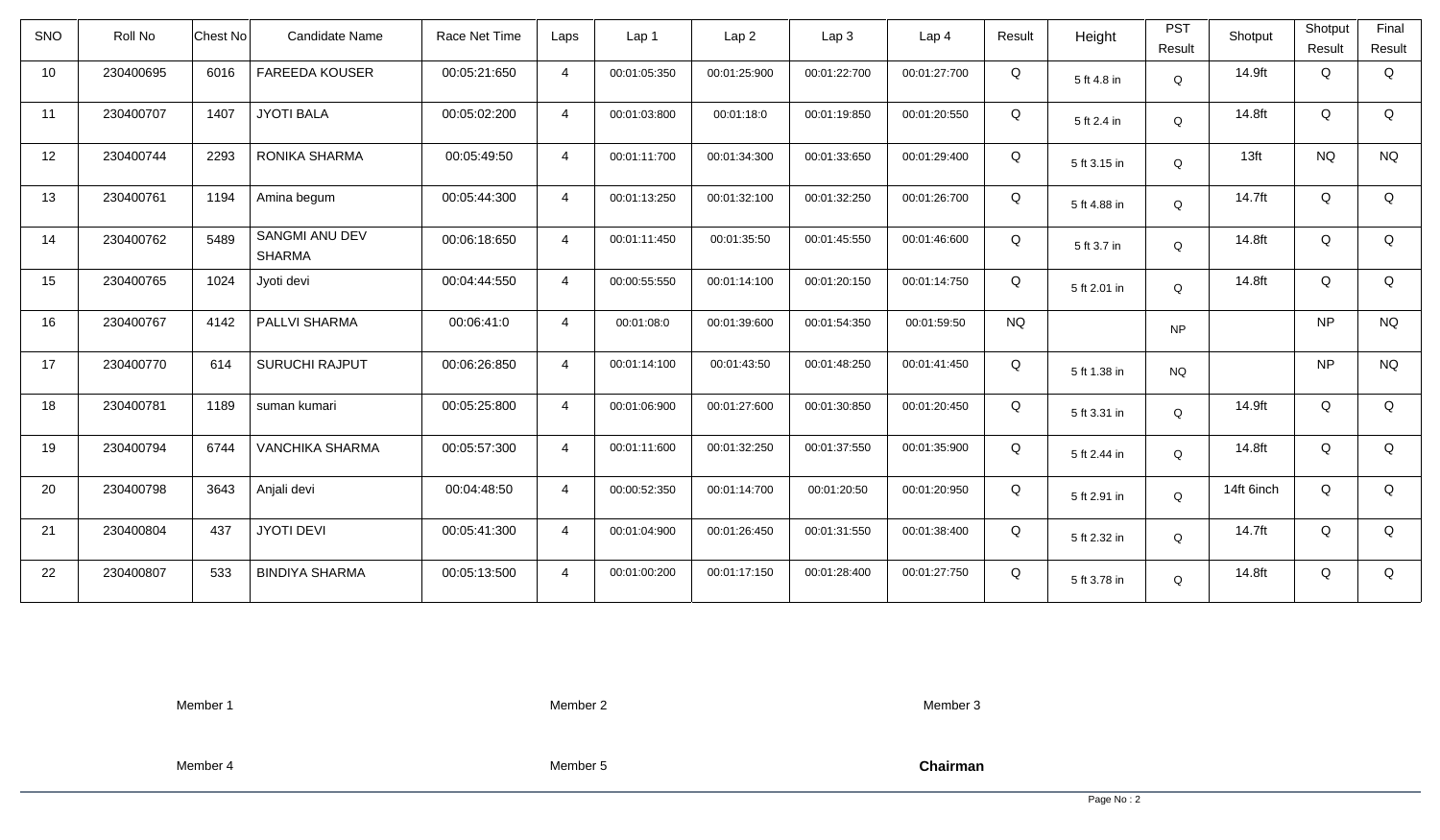| SNO | Roll No   | Chest No | Candidate Name        | Race Net Time | Laps           | Lap 1        | Lap <sub>2</sub> | Lap 3        | Lap <sub>4</sub> | Result    | Height       | <b>PST</b><br>Result | Shotput          | Shotput<br>Result | Final<br>Result |
|-----|-----------|----------|-----------------------|---------------|----------------|--------------|------------------|--------------|------------------|-----------|--------------|----------------------|------------------|-------------------|-----------------|
| 23  | 230400808 | 1289     | AYUSHIKA SHARMA       | 00:06:04:100  | $\overline{4}$ | 00:01:10:250 | 00:01:35:650     | 00:01:37:450 | 00:01:40:750     | Q         | 5 ft 5.51 in | Q                    | 14 <sub>ft</sub> | <b>NQ</b>         | <b>NQ</b>       |
| 24  | 231100009 | 722      | ANGEETA DEVI          | 00:07:28:550  | $\overline{4}$ | 00:01:27:300 | 00:01:57:700     | 00:02:02:800 | 00:02:00:750     | <b>NQ</b> |              | <b>NP</b>            |                  | <b>NP</b>         | <b>NQ</b>       |
| 25  | 231600155 | 344      | SHakela AKHTER hajaM  | 00:05:23:0    | $\overline{4}$ | 00:01:04:700 | 00:01:25:850     | 00:01:25:500 | 00:01:26:950     | Q         | 5 ft 3.11 in | Q                    | 14.8ft           | Q                 | Q               |
| 26  | 231600180 | 667      | Pooja devi            | 00:05:47:700  | $\overline{4}$ | 00:01:11:950 | 00:01:29:450     | 00:01:32:650 | 00:01:33:650     | Q         | 5 ft 4.09 in | Q                    | 14.8ft           | Q                 | Q               |
| 27  | 231600195 | 833      | PAYAL BHARTI          | 00:05:39:200  | $\overline{4}$ | 00:01:14:950 | 00:01:27:900     | 00:01:31:500 | 00:01:24:850     | Q         | 5 ft 1.18 in | <b>NQ</b>            |                  | <b>NP</b>         | <b>NQ</b>       |
| 28  | 231600198 | 392      | <b>MANIKA Devi</b>    | 00:05:18:300  | $\overline{4}$ | 00:00:54:750 | 00:01:16:350     | 00:01:36:500 | 00:01:30:700     | Q         | 5 ft 2.2 in  | Q                    | 14.9ft           | Q                 | Q               |
| 29  | 231600203 | 3052     | SONI DEVI             | 00:05:15:400  | $\overline{4}$ | 00:01:04:400 | 00:01:21:150     | 00:01:24:400 | 00:01:25:450     | Q         | 5 ft 3.7 in  | Q                    | 14.8ft           | Q                 | Q               |
| 30  | 231600204 | 8499     | <b>ANAMIKA KATOCH</b> | 00:05:41:400  | $\overline{4}$ | 00:01:05:650 | 00:01:25:950     | 00:01:34:250 | 00:01:35:550     | Q         | 5 ft 3.78 in | Q                    | 14.8ft           | Q                 | Q               |
| 31  | 231600209 | 8542     | SHABROZA AKHTER       | 00:05:43:100  | $\overline{4}$ | 00:01:10:200 | 00:01:31:600     | 00:01:33:200 | 00:01:28:100     | Q         | 5 ft 2.44 in | $\Omega$             | 14.9ft           | Q                 | Q               |
| 32  | 231600210 | 478      | <b>KIRANA THAKUR</b>  | 00:08:08:0    | $\overline{4}$ | 00:01:47:800 | 00:01:53:900     | 00:02:14:550 | 00:02:11:750     | <b>NQ</b> |              | <b>NP</b>            |                  | <b>NP</b>         | <b>NQ</b>       |
| 33  | 231600213 | 1187     | nisha                 | 00:06:06:600  | $\overline{4}$ | 00:01:14:550 | 00:01:33:150     | 00:01:43:0   | 00:01:35:900     | Q         | 5 ft 4.57 in | Q                    | 14.9ft           | Q                 | Q               |
| 34  | 231600214 | 678      | RAZIYA BANOO          | 00:05:07:300  | $\overline{4}$ | 00:01:03:950 | 00:01:21:700     | 00:01:20:400 | 00:01:21:250     | Q         | 5 ft 0.39 in | <b>NQ</b>            |                  | <b>NP</b>         | <b>NQ</b>       |
| 35  | 231600219 | 592      | kajal devi            | 00:05:20:550  | $\overline{4}$ | 00:01:00:400 | 00:01:18:800     | 00:01:27:300 | 00:01:34:50      | Q         | 5 ft 3.58 in | Q                    | 14.9ft           | Q                 | Q               |

Member 2

Member 3

Member 4

Member 5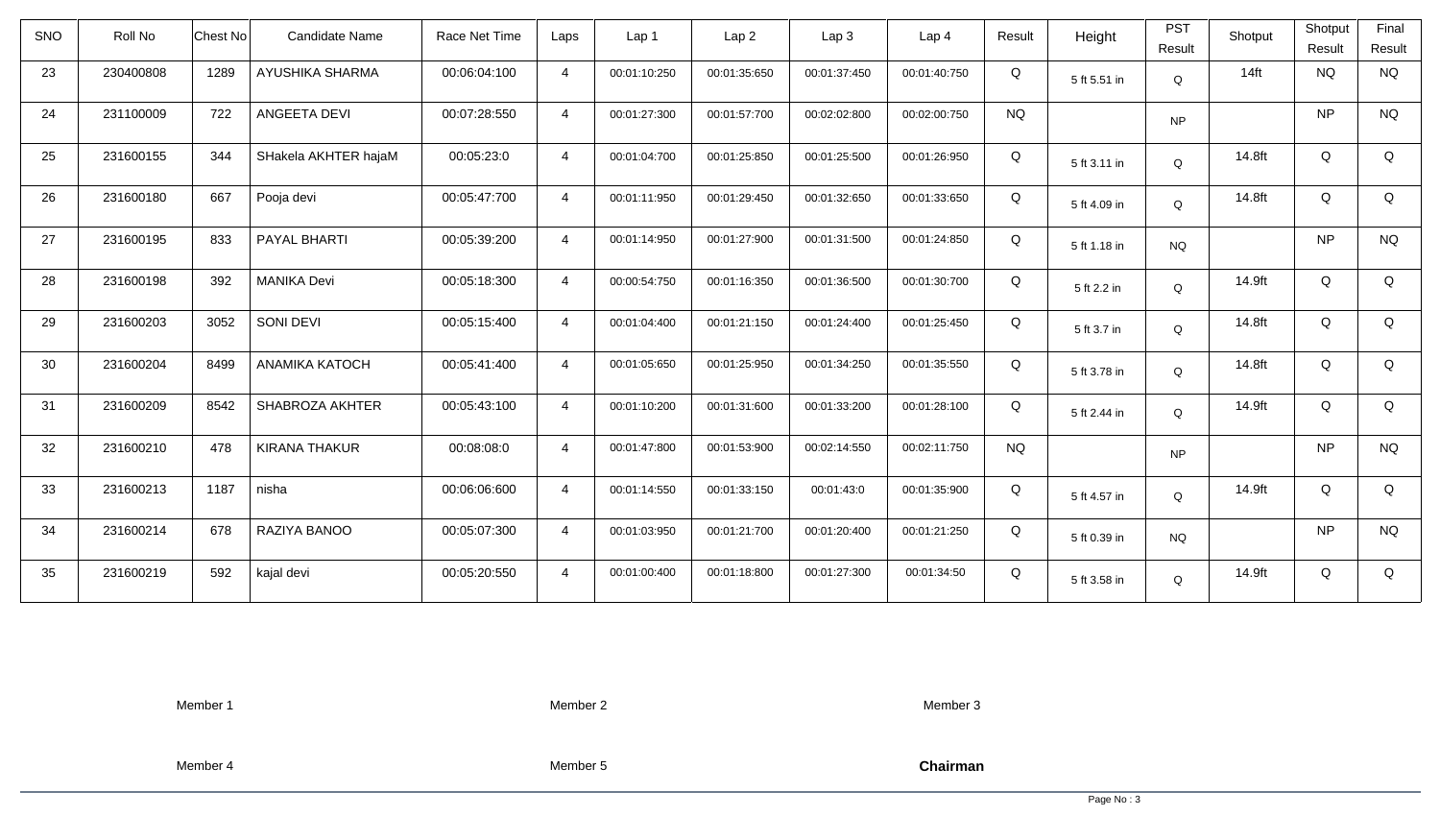| <b>SNO</b> | Roll No   | Candidate Name<br>Chest No    | Race Net Time | Laps           | Lap 1        | Lap2         | Lap 3        | Lap <sub>4</sub> | Result    | Height       | <b>PST</b> | Shotput    | Shotput   | Final     |
|------------|-----------|-------------------------------|---------------|----------------|--------------|--------------|--------------|------------------|-----------|--------------|------------|------------|-----------|-----------|
|            |           |                               |               |                |              |              |              |                  |           |              | Result     |            | Result    | Result    |
| 36         | 231700413 | 278<br>PAVITA DEVI            | 00:05:39:600  | $\overline{4}$ | 00:01:11:500 | 00:01:33:550 | 00:01:32:800 | 00:01:21:750     | Q         | 5 ft 1.22 in | <b>NQ</b>  |            | NP        | <b>NQ</b> |
| 37         | 231700416 | <b>KANTA DEVI</b><br>1224     | 00:05:11:650  | $\overline{4}$ | 00:01:07:300 | 00:01:21:0   | 00:01:22:600 | 00:01:20:750     | Q         | 5 ft 2.2 in  | Q          | 14.9ft     | Q         | Q         |
| 38         | 231700437 | 3147<br>neha devi             | 00:06:10:250  | $\overline{4}$ | 00:01:11:0   | 00:01:39:450 | 00:01:38:150 | 00:01:41:650     | Q         | 5 ft 1.38 in | <b>NQ</b>  |            | <b>NP</b> | <b>NQ</b> |
| 39         | 231700446 | 901<br>Rufia Begum            | 00:05:55:900  | $\overline{4}$ | 00:01:10:650 | 00:01:36:0   | 00:01:35:50  | 00:01:34:200     | Q         | 5 ft 2.05 in | Q          | 14.8ft     | Q         | Q         |
| 40         | 231700447 | 1206<br><b>SHAMEEM AKHTER</b> | 00:05:30:400  | $\overline{4}$ | 00:01:12:0   | 00:01:26:650 | 00:01:29:250 | 00:01:22:500     | Q         | 5 ft 4.33 in | Q          | 14.8ft     | Q         | Q         |
| 41         | 231700449 | 5665<br>Mamta devi            | 00:05:36:950  | $\overline{4}$ | 00:01:12:200 | 00:01:27:900 | 00:01:29:500 | 00:01:27:350     | Q         | 5 ft 0.98 in | <b>NQ</b>  |            | <b>NP</b> | <b>NQ</b> |
| 42         | 231700450 | 952<br>Priya Lakhnotra        | 00:06:32:950  | $\overline{4}$ | 00:01:08:350 | 00:01:45:550 | 00:01:52:200 | 00:01:46:850     | <b>NQ</b> |              | <b>NP</b>  |            | NP        | <b>NQ</b> |
| 43         | 231700463 | Sonali SHARMA<br>917          | 00:05:57:600  | $\overline{4}$ | 00:01:08:650 | 00:01:29:900 | 00:01:49:0   | 00:01:30:50      | Q         | 5 ft 2.01 in | Q          | 14.8ft     | Q         | Q         |
| 44         | 231700475 | 3673<br>SHIPALI DEVI          | 00:06:01:650  | $\overline{4}$ | 00:01:10:50  | 00:01:38:200 | 00:01:33:950 | 00:01:39:450     | Q         | 5 ft 3.03 in | Q          | $14$ ft    | <b>NQ</b> | <b>NQ</b> |
| 45         | 231700479 | 905<br>RADHA DEVI             | 00:04:42:550  | $\overline{4}$ | 00:00:57:550 | 00:01:07:800 | 00:01:16:350 | 00:01:20:850     | Q         | 5 ft 4.45 in | Q          | 14.8ft     | Q         | Q         |
| 46         | 231700480 | 1439<br>amisha kohli          | 00:06:40:200  | $\overline{4}$ | 00:01:10:600 | 00:01:43:450 | 00:01:53:550 | 00:01:52:600     | <b>NQ</b> |              | <b>NP</b>  |            | NP        | <b>NQ</b> |
| 47         | 231700484 | 1398<br>priya sharma          | 00:05:32:700  | $\overline{4}$ | 00:01:03:50  | 00:01:27:100 | 00:01:34:450 | 00:01:28:100     | Q         | 5 ft 2.36 in | Q          | 14.8ft     | Q         | Q         |
| 48         | 231700488 | 1051<br>SHRUTIKA SHARMA       | 00:05:04:350  | $\overline{4}$ | 00:00:54:600 | 00:01:17:300 | 00:01:25:500 | 00:01:26:950     | Q         | 5 ft 2.6 in  | Q          | 14ft 9inch | Q         | Q         |

Member 2

Member 3

Member 4

Member 5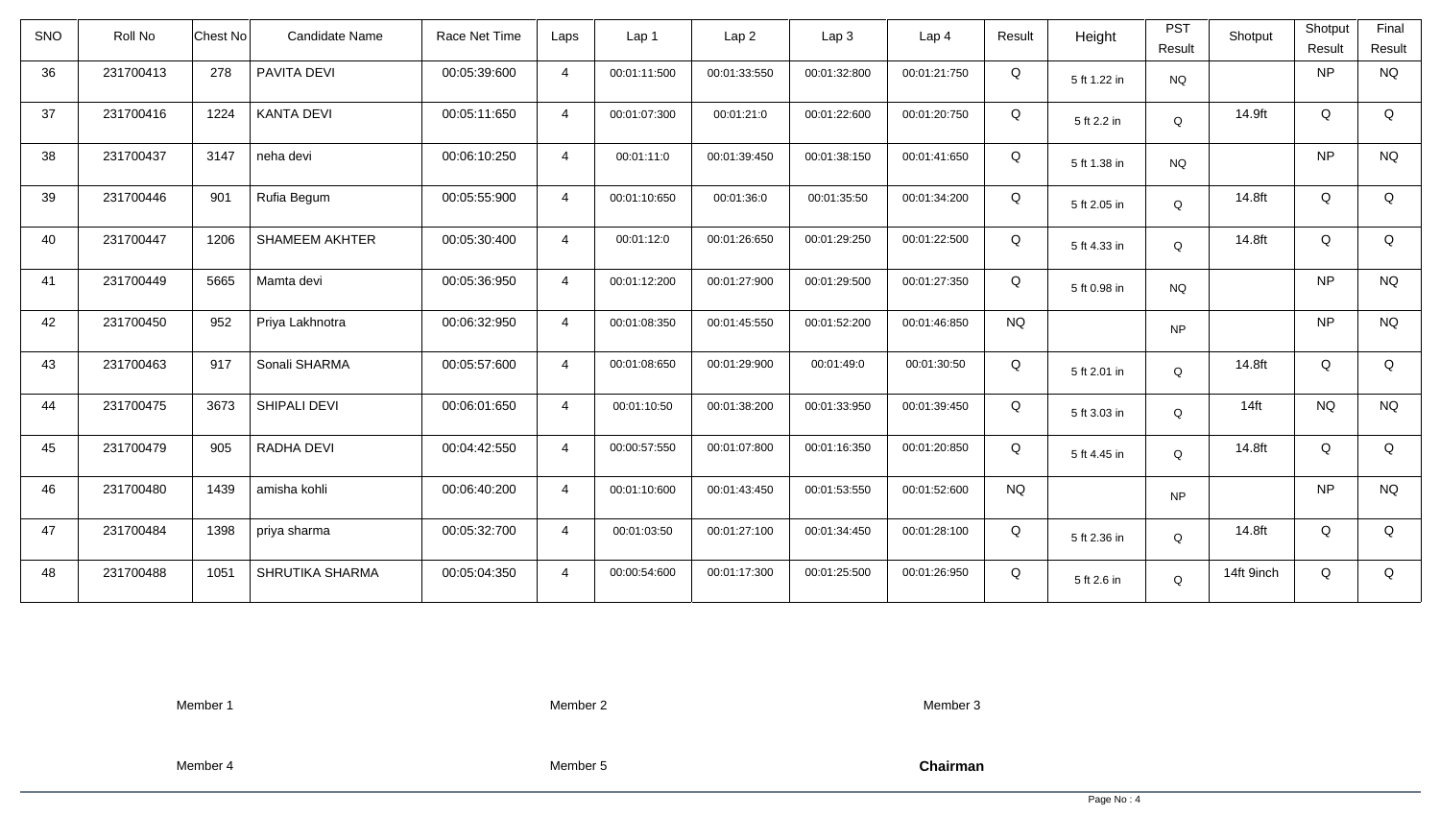| SNO | Roll No   | Chest No | <b>Candidate Name</b> | Race Net Time | Laps           | Lap 1        | Lap <sub>2</sub> | Lap <sub>3</sub> | Lap <sub>4</sub> | Result    | Height       | <b>PST</b><br>Result | Shotput | Shotput<br>Result | Final<br>Result |
|-----|-----------|----------|-----------------------|---------------|----------------|--------------|------------------|------------------|------------------|-----------|--------------|----------------------|---------|-------------------|-----------------|
| 49  | 231700492 | 1501     | <b>MAMTA DEVI</b>     | 00:05:22:650  | $\overline{4}$ | 00:01:12:250 | 00:01:22:200     | 00:01:25:400     | 00:01:22:800     | Q         | 5 ft 2.32 in | Q                    | $14$ ft | <b>NQ</b>         | <b>NQ</b>       |
| 50  | 231700499 | 1143     | <b>ANJLI SHARMA</b>   | 00:05:58:950  | $\overline{4}$ | 00:01:08:650 | 00:01:29:150     | 00:01:43:100     | 00:01:38:50      | Q         | 5 ft 6.54 in | Q                    | 14.8ft  | Q                 | Q               |
| 51  | 232000001 | 1332     | SANDHYA               | 00:07:12:400  | $\overline{4}$ | 00:01:16:600 | 00:01:50:50      | 00:02:05:650     | 00:02:00:100     | <b>NQ</b> |              | <b>NP</b>            |         | <b>NP</b>         | <b>NQ</b>       |
| 52  | 232000002 | 854      | Ruby devi             | 00:05:14:100  | $\overline{4}$ | 00:01:05:550 | 00:01:18:250     | 00:01:30:650     | 00:01:19:650     | Q         | 5 ft 1.69 in | <b>NQ</b>            |         | <b>NP</b>         | <b>NQ</b>       |
| 53  | 232000004 | 1149     | Anjali verma          | 00:05:41:350  | $\overline{4}$ | 00:01:08:150 | 00:01:29:50      | 00:01:34:700     | 00:01:29:450     | Q         | 5 ft 5.04 in | Q                    | 14.8ft  | Q                 | Q               |
| 54  | 232000005 | 699      | <b>MADHU DEVI</b>     | 00:05:30:850  | $\overline{4}$ | 00:01:08:800 | 00:01:25:200     | 00:01:31:750     | 00:01:25:100     | Q         | 5 ft 2.36 in | Q                    | 14.8ft  | Q                 | Q               |
| 55  | 232000006 | 1142     | <b>BABEY DEVI</b>     | 00:06:38:950  | $\overline{4}$ | 00:01:13:500 | 00:01:48:300     | 00:01:52:600     | 00:01:44:550     | <b>NQ</b> |              | <b>NP</b>            |         | <b>NP</b>         | <b>NQ</b>       |
| 56  | 232000008 | 1808     | shobha devi           | 00:04:22:800  | $\overline{4}$ | 00:00:54:200 | 00:01:04:850     | 00:01:12:600     | 00:01:11:150     | Q         | 5 ft 2.13 in | Q                    | 14.8ft  | Q                 | Q               |
| 57  | 232000009 | 1335     | arti                  | 00:05:59:750  | $\overline{4}$ | 00:01:11:400 | 00:01:32:450     | 00:01:39:900     | 00:01:36:0       | Q         | 5 ft 4.09 in | $\mathsf Q$          | $14$ ft | <b>NQ</b>         | <b>NQ</b>       |
| 58  | 232000010 | 2021     | <b>HARSHA THAKUR</b>  | 00:05:35:650  | $\overline{4}$ | 00:01:06:750 | 00:01:27:700     | 00:01:29:350     | 00:01:31:850     | Q         | 5 ft 2.01 in | Q                    | $14$ ft | <b>NQ</b>         | <b>NQ</b>       |
| 59  | 232000012 | 6620     | Sunali devi           | 00:05:05:650  | $\overline{4}$ | 00:00:59:250 | 00:01:16:600     | 00:01:22:50      | 00:01:27:750     | Q         | 5 ft 4.33 in | Q                    | 14.8ft  | Q                 | Q               |
| 60  | 232000014 | 1120     | Manisha Devi          | 00:05:25:550  | $\overline{4}$ | 00:01:01:100 | 00:01:22:650     | 00:01:31:150     | 00:01:30:650     | Q         | 5 ft 2.05 in | Q                    | 14.7ft  | Q                 | Q               |
| 61  | 232000015 | 987      | AnJALI RANI           | 00:05:47:500  | $\overline{4}$ | 00:01:14:650 | 00:01:31:900     | 00:01:34:450     | 00:01:26:500     | Q         | 5 ft 4.69 in | Q                    | 14.6ft  | Q                 | Q               |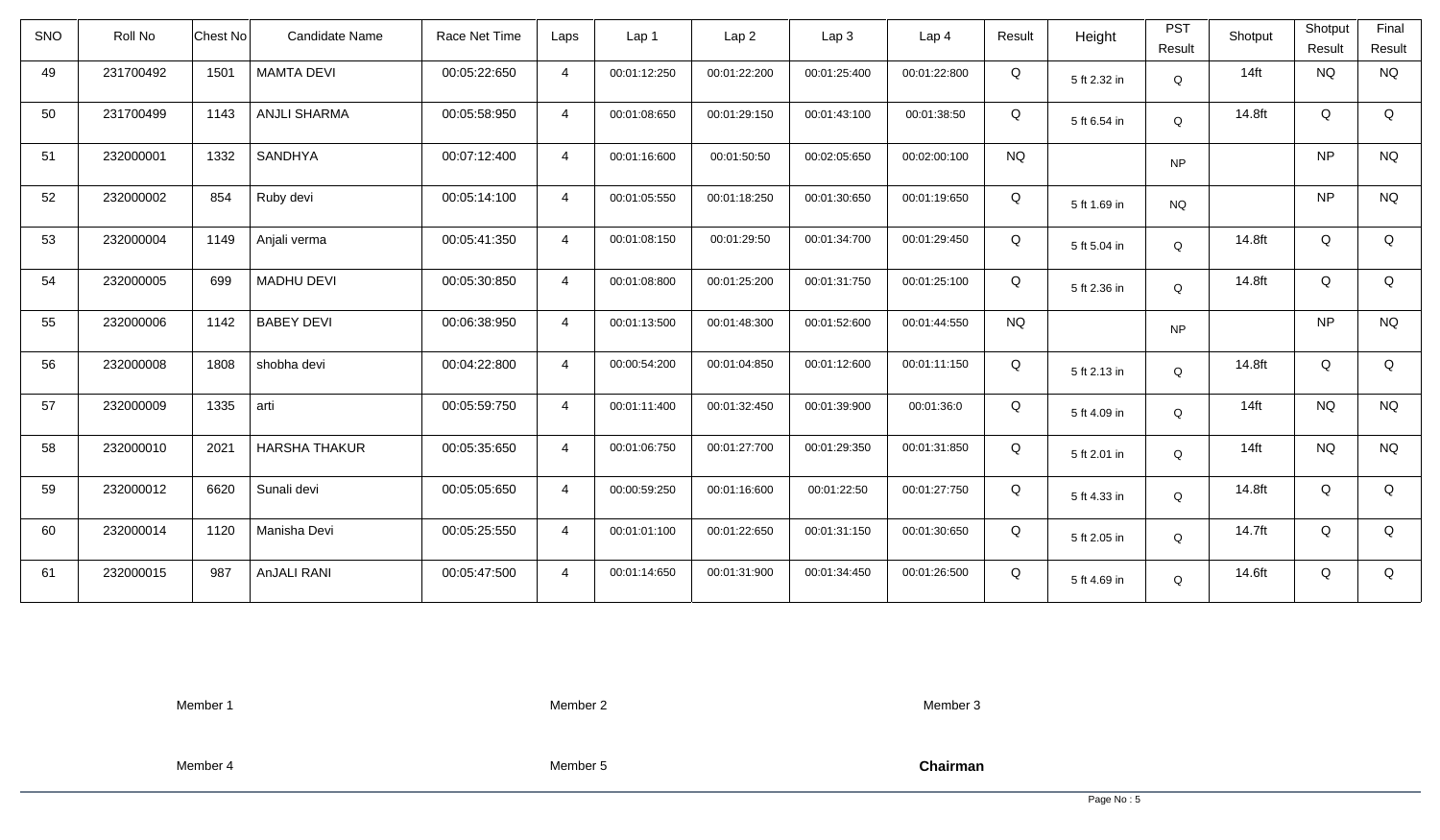| <b>SNO</b> | Roll No   | Chest No         | Candidate Name       | Race Net Time | Laps           | Lap <sub>1</sub> | Lap2         | Lap 3        | Lap <sub>4</sub> | Result | Height        | <b>PST</b> | Shotput | Shotput   | Final     |
|------------|-----------|------------------|----------------------|---------------|----------------|------------------|--------------|--------------|------------------|--------|---------------|------------|---------|-----------|-----------|
|            |           |                  |                      |               |                |                  |              |              |                  |        |               | Result     |         | Result    | Result    |
| 62         | 232000016 | 1273             | <b>TANIYA THAKUR</b> | 00:06:12:450  | $\overline{4}$ | 00:01:15:700     | 00:01:30:300 | 00:01:42:100 | 00:01:44:350     | Q      | 5 ft 4.69 in  | Q          | 14.8ft  | Q         | Q         |
| 63         | 232000017 | 124              | <b>MAMTA SHARMA</b>  | 00:05:19:600  | $\overline{4}$ | 00:01:08:650     | 00:01:22:900 | 00:01:25:0   | 00:01:23:50      | Q      | 5 ft 2.83 in  | Q          | $14$ ft | <b>NQ</b> | <b>NQ</b> |
| 64         | 232000018 | 142              | PRIYANKA SHARMA      | 00:05:39:750  | $\overline{4}$ | 00:01:05:700     | 00:01:29:500 | 00:01:33:400 | 00:01:31:150     | Q      | 5 ft 1.57 in  | <b>NQ</b>  |         | <b>NP</b> | <b>NQ</b> |
| 65         | 232000019 | 5404             | <b>DIKSHA SHARMA</b> | 00:05:25:250  | $\overline{4}$ | 00:01:10:400     | 00:01:25:650 | 00:01:27:500 | 00:01:21:700     | Q      | 5 ft 1.26 in  | <b>NQ</b>  |         | NP        | <b>NQ</b> |
| 66         | 232000020 | ANU DEVI<br>6823 |                      | 00:04:40:400  | $\overline{4}$ | 00:00:59:500     | 00:01:11:350 | 00:01:12:800 | 00:01:16:750     | Q      | 5 ft 3.35 in  | Q          | 14.9ft  | Q         | Q         |
| 67         | 232000021 | 2008             | Kanika Bandral       | 00:06:27:400  | $\overline{4}$ | 00:01:09:850     | 00:01:47:750 | 00:01:46:400 | 00:01:43:400     | Q      | 5 ft 3.7 in   | Q          | $14$ ft | <b>NQ</b> | <b>NQ</b> |
| 68         | 232000022 | 7494             | <b>ANITA DEVI</b>    | 00:04:47:550  | $\overline{4}$ | 00:01:02:50      | 00:01:13:850 | 00:01:16:50  | 00:01:15:600     | Q      | 5 ft 2.09 in  | Q          | 14.7ft  | Q         | Q         |
| 69         | 232000023 | 1091             | Sakashi sharma       | 00:05:40:200  | $\overline{4}$ | 00:01:08:950     | 00:01:27:950 | 00:01:34:350 | 00:01:28:950     | Q      | 5 ft 3.19 in  | Q          | $14$ ft | <b>NQ</b> | <b>NQ</b> |
| 70         | 232000024 | 1151             | <b>SONALI DEVI</b>   | 00:04:38:300  | $\overline{4}$ | 00:01:02:50      | 00:01:12:900 | 00:01:13:200 | 00:01:10:150     | Q      | 5 ft 2.28 in  | Q          | 14.8ft  | Q         | Q         |
| 71         | 232000025 | 934              | PRIYA SHARMA         | 00:06:01:600  | $\overline{4}$ | 00:01:01:200     | 00:01:43:900 | 00:01:40:800 | 00:01:35:700     | Q      | 5 ft 4.02 in  | Q          | 14.9ft  | Q         | Q         |
| 72         | 232000026 | 366<br>Anu Devi  |                      | 00:05:35:50   | $\overline{4}$ | 00:01:05:200     | 00:01:31:650 | 00:01:30:300 | 00:01:27:900     | Q      | 4 ft 11.53 in | <b>NQ</b>  |         | NP        | <b>NQ</b> |
| 73         | 232000027 | 3851             | Shivani thakur       | 00:05:58:150  | $\overline{4}$ | 00:01:05:300     | 00:01:27:100 | 00:01:42:350 | 00:01:43:400     | Q      | 5 ft 2.76 in  | Q          | $14$ ft | <b>NQ</b> | <b>NQ</b> |
| 74         | 232000028 | 8852             | Bandhana rani        | 00:05:03:900  | $\overline{4}$ | 00:00:57:400     | 00:01:19:350 | 00:01:24:150 | 00:01:23:0       | Q      | 5 ft 2.52 in  | Q          | 14.8ft  | Q         | Q         |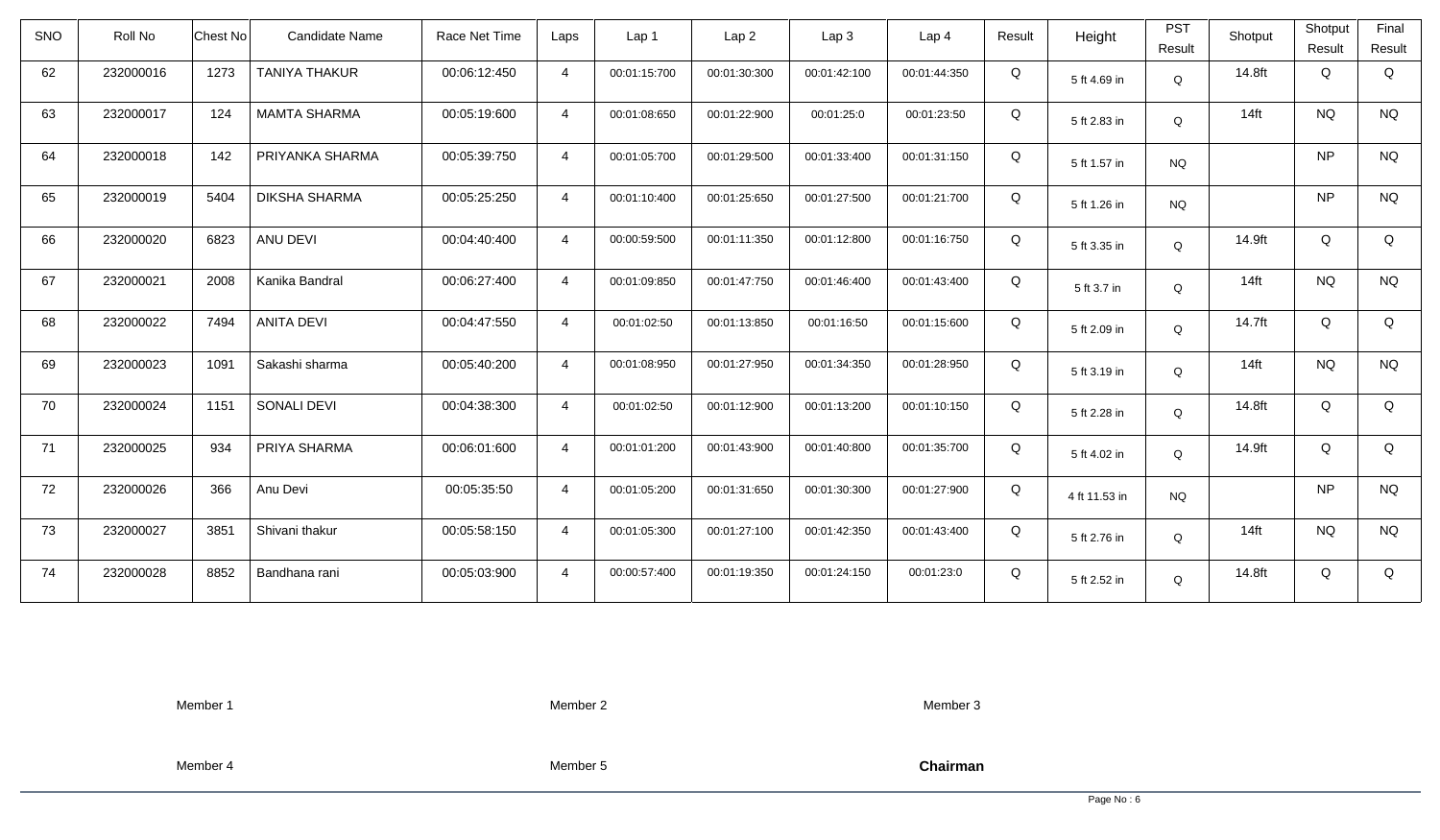| SNO | Roll No   | Chest No | Candidate Name      | Race Net Time | Laps           | Lap 1        | Lap <sub>2</sub> | Lap <sub>3</sub> | Lap <sub>4</sub> | Result    | Height       | <b>PST</b><br>Result | Shotput | Shotput<br>Result | Final<br>Result |
|-----|-----------|----------|---------------------|---------------|----------------|--------------|------------------|------------------|------------------|-----------|--------------|----------------------|---------|-------------------|-----------------|
| 75  | 232000029 | 4309     | ANJANA DEVI         | 00:05:05:550  | $\overline{4}$ | 00:01:00:850 | 00:01:27:600     | 00:01:22:700     | 00:01:14:400     | Q         | 5 ft 0 in    | <b>NQ</b>            |         | NP                | <b>NQ</b>       |
| 76  | 232000030 | 2130     | SONALI SHARMA       | 00:04:37:200  | $\overline{4}$ | 00:00:58:700 | 00:01:11:0       | 00:01:16:950     | 00:01:10:550     | Q         | 5 ft 5.91 in | Q                    | 14.8ft  | Q                 | Q               |
| 77  | 232000031 | 3022     | <b>SEEMA DEVI</b>   | 00:05:28:100  | $\overline{4}$ | 00:01:11:600 | 00:01:28:50      | 00:01:27:250     | 00:01:21:200     | Q         | 5 ft 2.05 in | Q                    | 14.8ft  | Q                 | Q               |
| 78  | 232000032 | 910      | <b>VISHALI DEVI</b> | 00:05:34:550  | $\overline{4}$ | 00:01:06:600 | 00:01:27:100     | 00:01:34:850     | 00:01:26:0       | Q         | 5 ft 2.91 in | Q                    | 14.8ft  | Q                 | Q               |
| 79  | 232000033 | 670      | POOJA DEVI          | 00:05:24:150  | $\overline{4}$ | 00:01:04:800 | 00:01:19:900     | 00:01:27:650     | 00:01:31:800     | Q         | 5 ft 0.91 in | <b>NQ</b>            |         | <b>NP</b>         | <b>NQ</b>       |
| 80  | 232000035 | 755      | Pooja Devi          | 00:05:46:800  | $\overline{4}$ | 00:01:09:200 | 00:01:28:600     | 00:01:37:200     | 00:01:31:800     | Q         | 5 ft 2.05 in | $\Omega$             | $14$ ft | <b>NQ</b>         | <b>NQ</b>       |
| 81  | 232000036 | 971      | Neetu gupta         | 00:05:23:50   | $\overline{4}$ | 00:01:09:250 | 00:01:15:200     | 00:01:32:350     | 00:01:26:250     | Q         | 5 ft 3.07 in | Q                    | 14.7ft  | Q                 | Q               |
| 82  | 232000038 | 4388     | PRIYA CHALOTRA      | 00:05:25:750  | $\overline{4}$ | 00:01:05:750 | 00:01:22:300     | 00:01:31:450     | 00:01:26:250     | Q         | 5 ft 1.5 in  | <b>NQ</b>            |         | <b>NP</b>         | <b>NQ</b>       |
| 83  | 232000039 | 186      | lalita devi         | 00:04:57:350  | $\overline{4}$ | 00:01:06:100 | 00:01:11:950     | 00:01:18:850     | 00:01:20:450     | Q         | 5 ft 2.01 in | $\Omega$             | 14.9ft  | Q                 | Q               |
| 84  | 232000040 | 319      | <b>RAVEENA BIBI</b> | 00:06:35:800  | $\overline{4}$ | 00:01:16:450 | 00:01:44:900     | 00:01:46:650     | 00:01:47:800     | <b>NQ</b> |              | <b>NP</b>            |         | <b>NP</b>         | <b>NQ</b>       |
| 85  | 232000041 | 426      | <b>SNEHA DEVI</b>   | 00:05:31:300  | $\overline{4}$ | 00:01:06:150 | 00:01:25:50      | 00:01:28:500     | 00:01:31:600     | Q         | 5 ft 2.48 in | Q                    | $14$ ft | <b>NQ</b>         | <b>NQ</b>       |
| 86  | 232000042 | 1109     | priya kUMARI        | 00:05:48:450  | $\overline{4}$ | 00:01:08:300 | 00:01:30:950     | 00:01:37:750     | 00:01:31:450     | Q         | 5 ft 6.02 in | Q                    | 14.7ft  | Q                 | Q               |
| 87  | 232000043 | 1209     | ANU SHARMA          | 00:06:36:850  | $\overline{4}$ | 00:01:13:800 | 00:01:47:800     | 00:01:45:750     | 00:01:49:500     | <b>NQ</b> |              | <b>NP</b>            |         | <b>NP</b>         | <b>NQ</b>       |

Member 2

Member 3

Member 4

Member 5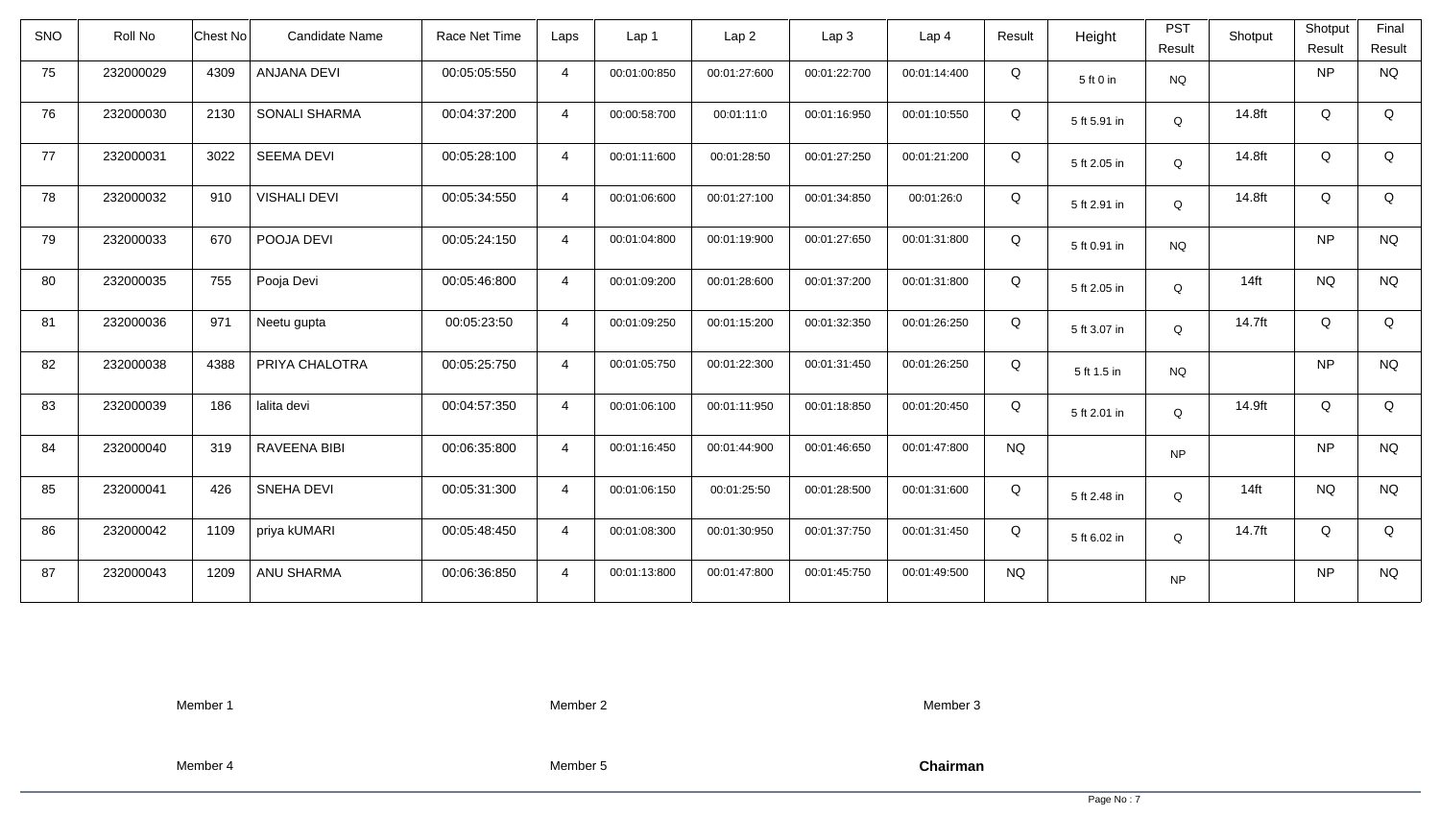| <b>SNO</b> | Roll No   | Candidate Name<br>Chest No   | Race Net Time | Laps           | Lap <sub>1</sub> | Lap2         | Lap 3        | Lap <sub>4</sub> | Result    | Height       | <b>PST</b> | Shotput | Shotput   | Final     |
|------------|-----------|------------------------------|---------------|----------------|------------------|--------------|--------------|------------------|-----------|--------------|------------|---------|-----------|-----------|
|            |           |                              |               |                |                  |              |              |                  |           |              | Result     |         | Result    | Result    |
| 88         | 232000044 | 590<br><b>REKHA DEVI</b>     | 00:05:39:600  | $\overline{4}$ | 00:01:11:700     | 00:01:25:850 | 00:01:32:250 | 00:01:29:800     | Q         | 5 ft 2.6 in  | Q          | 14.9ft  | Q         | Q         |
| 89         | 232000045 | <b>SUNALI SHARMA</b><br>587  | 00:05:02:700  | $\overline{4}$ | 00:01:09:100     | 00:01:19:500 | 00:01:19:100 | 00:01:15:0       | Q         | 5 ft 2.2 in  | Q          | 14.9ft  | Q         | Q         |
| 90         | 232000048 | <b>SHALI DEVI</b><br>1458    | 00:06:30:400  | $\overline{4}$ | 00:01:23:600     | 00:01:40:900 | 00:01:46:900 | 00:01:39:0       | <b>NQ</b> |              | <b>NP</b>  |         | <b>NP</b> | <b>NQ</b> |
| 91         | 232000049 | 797<br><b>MAHI SHARMA</b>    | 00:05:37:900  | $\overline{4}$ | 00:01:10:900     | 00:01:23:900 | 00:01:31:600 | 00:01:31:500     | Q         | 5 ft 3.39 in | Q          | $14$ ft | <b>NQ</b> | <b>NQ</b> |
| 92         | 232000050 | 896<br>Guddi Sharma          | 00:04:51:0    | $\overline{4}$ | 00:00:57:400     | 00:01:23:650 | 00:01:22:850 | 00:01:07:100     | Q         | 5 ft 2.09 in | Q          | 14.9ft  | Q         | Q         |
| 93         | 232000051 | 3004<br><b>MAMTA DEVI</b>    | 00:05:34:750  | $\overline{4}$ | 00:01:07:650     | 00:01:27:800 | 00:01:29:950 | 00:01:29:350     | Q         | 5 ft 2.68 in | Q          | 14.9ft  | Q         | Q         |
| 94         | 232000053 | 8809<br><b>SHALI DEVI</b>    | 00:04:43:50   | $\overline{4}$ | 00:00:59:200     | 00:01:09:250 | 00:01:19:650 | 00:01:14:950     | Q         | 5 ft 5.75 in | Q          | 14.8ft  | Q         | Q         |
| 95         | 232000055 | 1105<br><b>DIKSHA SHARMA</b> | 00:05:22:600  | $\overline{4}$ | 00:01:00:900     | 00:01:17:350 | 00:01:27:750 | 00:01:36:600     | Q         | 5 ft 3.62 in | Q          | 14.8ft  | Q         | Q         |
| 96         | 232000056 | <b>SAPNA DEVI</b><br>3155    | 00:05:21:250  | $\overline{4}$ | 00:01:08:0       | 00:01:20:0   | 00:01:23:500 | 00:01:29:750     | Q         | 5 ft 3.9 in  | Q          | 14.9ft  | Q         | Q         |
| 97         | 232000057 | 568<br><b>RIMPLE BHAGAT</b>  | 00:05:15:300  | $\overline{4}$ | 00:01:09:950     | 00:01:19:150 | 00:01:25:200 | 00:01:21:0       | Q         | 5 ft 1.54 in | <b>NQ</b>  |         | <b>NP</b> | <b>NQ</b> |
| 98         | 232000058 | 292<br>monika rajput         | 00:06:33:450  | $\overline{4}$ | 00:01:11:650     | 00:01:39:950 | 00:01:51:250 | 00:01:50:600     | <b>NQ</b> |              | <b>NP</b>  |         | NP        | <b>NQ</b> |
| 99         | 232000059 | PRIYA RANI<br>5972           | 00:05:21:700  | $\overline{4}$ | 00:00:57:650     | 00:01:24:750 | 00:01:30:100 | 00:01:29:200     | Q         | 5 ft 1.46 in | NQ.        |         | NP        | <b>NQ</b> |
| 100        | 232000060 | 1419<br>SHREYA sharma        | 00:05:09:100  | $\overline{4}$ | 00:01:06:400     | 00:01:24:250 | 00:01:24:100 | 00:01:14:350     | Q         | 5 ft 3.15 in | Q          | $14$ ft | <b>NQ</b> | <b>NQ</b> |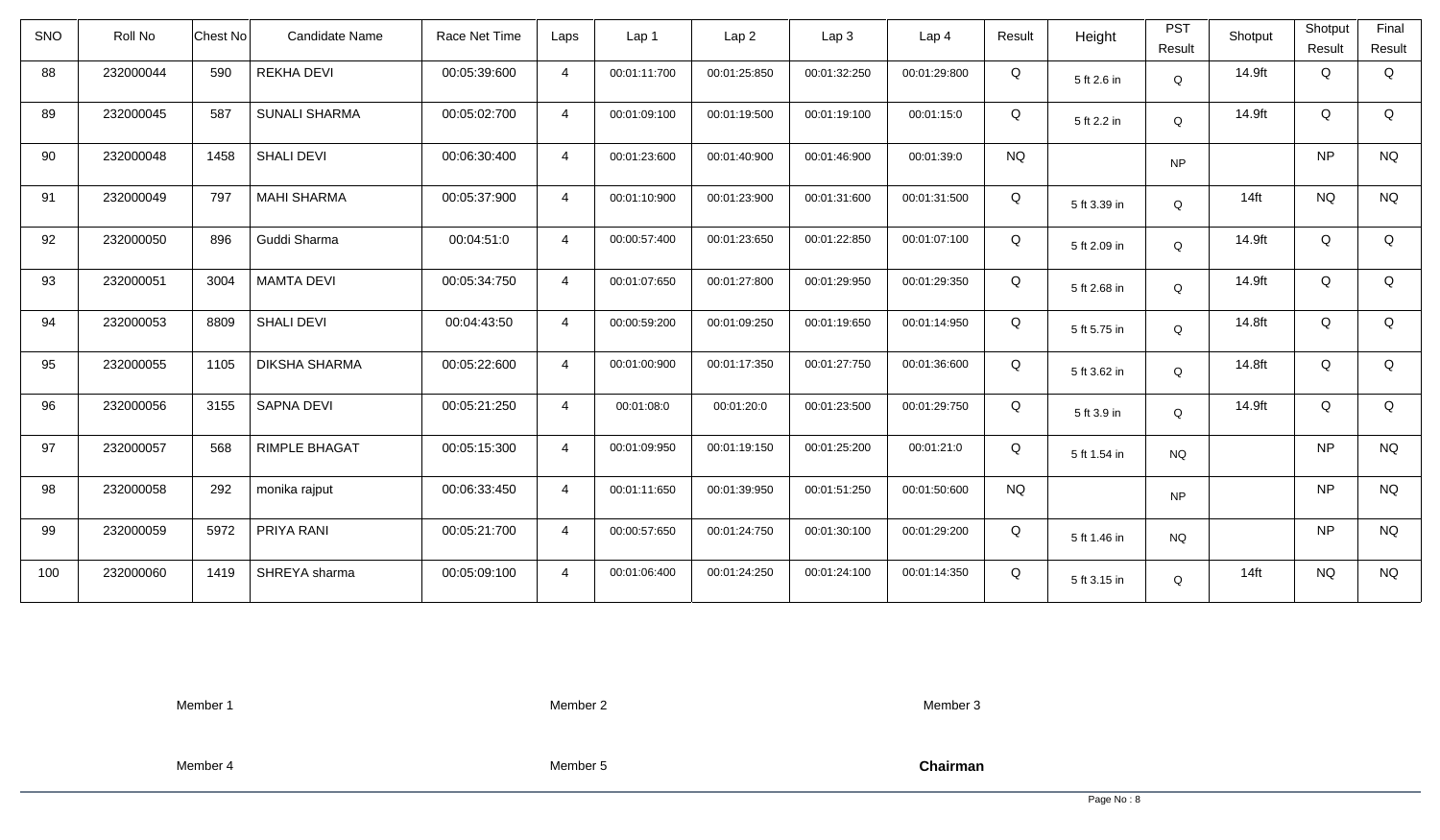| <b>SNO</b> | Roll No   | <b>Chest No</b> | Candidate Name        | Race Net Time | Laps           | Lap <sub>1</sub> | Lap <sub>2</sub> | Lap <sub>3</sub> | Lap <sub>4</sub> | Result    | Height       | <b>PST</b><br>Result | Shotput | Shotput<br>Result | Final<br>Result |
|------------|-----------|-----------------|-----------------------|---------------|----------------|------------------|------------------|------------------|------------------|-----------|--------------|----------------------|---------|-------------------|-----------------|
| 101        | 232000061 | 3876            | <b>REVA SHARMA</b>    | 00:05:46:750  | $\overline{4}$ | 00:01:13:550     | 00:01:31:350     | 00:01:35:100     | 00:01:26:750     | Q         | 5 ft 3.7 in  | Q                    | 14.9ft  | Q                 | Q               |
| 102        | 232000063 | 961             | PRIYANKA SHARMA       | 00:04:45:750  | $\overline{4}$ | 00:01:06:100     | 00:01:15:100     | 00:01:14:450     | 00:01:10:100     | Q         | 5 ft 2.91 in | Q                    | $14$ ft | <b>NQ</b>         | <b>NQ</b>       |
| 103        | 232000064 | 813             | jyoti devi            | 00:05:20:650  | $\overline{4}$ | 00:01:07:200     | 00:01:24:350     | 00:01:25:950     | 00:01:23:150     | Q         | 5 ft 1.3 in  | <b>NQ</b>            |         | <b>NP</b>         | <b>NQ</b>       |
| 104        | 232000065 | 865             | SAPNA DEVI            | 00:04:24:0    | $\overline{4}$ | 00:00:54:900     | 00:01:08:400     | 00:01:15:850     | 00:01:04:850     | Q         | 5 ft 3.07 in | Q                    | 14.8ft  | Q                 | Q               |
| 105        | 232000066 | 8848            | vishali rajput        | 00:06:03:900  | $\overline{4}$ | 00:01:10:100     | 00:01:28:650     | 00:01:43:150     | 00:01:42:0       | Q         | 5 ft 2.09 in | Q                    | 14.9ft  | Q                 | Q               |
| 106        | 232000067 | 5300            | neelam devi           | 00:05:36:250  | $\overline{4}$ | 00:01:06:600     | 00:01:28:650     | 00:01:31:500     | 00:01:29:500     | Q         | 5 ft 2.2 in  | Q                    | 14.8ft  | Q                 | Q               |
| 107        | 232000068 | 857             | <b>RUHEE SHARMA</b>   | 00:06:05:400  | $\overline{4}$ | 00:01:17:600     | 00:01:35:50      | 00:01:39:650     | 00:01:33:100     | Q         | 5 ft 2.52 in | Q                    | 14.8ft  | Q                 | Q               |
| 108        | 232000069 | 422             | <b>SAKSHI SHARMA</b>  | 00:04:52:150  | $\overline{4}$ | 00:00:59:100     | 00:01:12:750     | 00:01:21:100     | 00:01:19:200     | Q         | 5 ft 2.2 in  | Q                    | 14.9ft  | Q                 | Q               |
| 109        | 232000071 | 4024            | <b>SONALI DEVI</b>    | 00:05:40:0    | $\overline{4}$ | 00:01:11:100     | 00:01:28:950     | 00:01:32:750     | 00:01:27:200     | Q         | 5 ft 3.43 in | Q                    | 14.8ft  | Q                 | Q               |
| 110        | 232000072 | 4313            | simran sharma         | 00:07:18:700  | $\overline{4}$ | 00:01:18:300     | 00:01:58:300     | 00:02:05:250     | 00:01:56:850     | <b>NQ</b> |              | <b>NP</b>            |         | <b>NP</b>         | <b>NQ</b>       |
| 111        | 232000073 | 2548            | <b>RENU DEVI</b>      | 00:05:34:800  | $\overline{4}$ | 00:01:12:50      | 00:01:30:700     | 00:01:30:0       | 00:01:22:50      | Q         | 5 ft 4.65 in | Q                    | 14.7ft  | Q                 | Q               |
| 112        | 232000074 | 1153            | <b>SUHANI LALOTRA</b> | 00:05:08:900  | $\overline{4}$ | 00:01:03:750     | 00:01:23:900     | 00:01:23:300     | 00:01:17:950     | Q         | 5 ft 3.58 in | Q                    | 14.8ft  | Q                 | Q               |
| 113        | 232000075 | 1417            | <b>REKHA SHARMA</b>   | 00:06:01:400  | $\overline{4}$ | 00:01:13:800     | 00:01:34:150     | 00:01:41:300     | 00:01:32:150     | Q         | 5 ft 6.1 in  | Q                    | 14.9ft  | Q                 | Q               |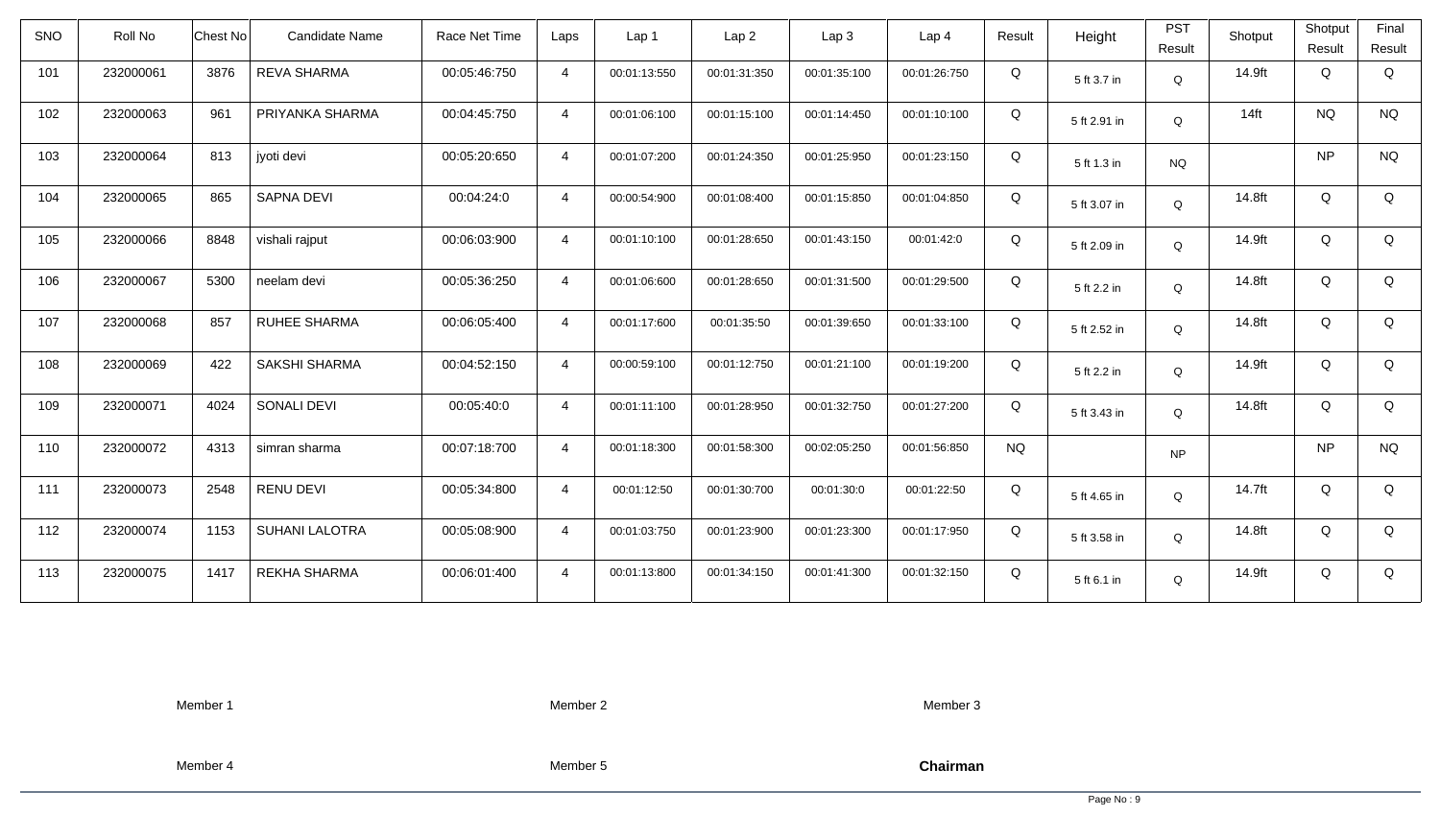| <b>SNO</b> | Roll No   | <b>Chest No</b> | Candidate Name        | Race Net Time | Laps           | Lap 1        | Lap <sub>2</sub> | Lap <sub>3</sub> | Lap <sub>4</sub> | Result | Height        | <b>PST</b><br>Result | Shotput   | Shotput<br>Result | Final<br>Result |
|------------|-----------|-----------------|-----------------------|---------------|----------------|--------------|------------------|------------------|------------------|--------|---------------|----------------------|-----------|-------------------|-----------------|
| 114        | 232000076 | 1416            | <b>MANAKHSHI DEVI</b> | 00:05:06:500  | $\overline{4}$ | 00:00:56:850 | 00:01:22:900     | 00:01:25:250     | 00:01:21:500     | Q      | 5 ft 1.06 in  | <b>NQ</b>            |           | <b>NP</b>         | <b>NQ</b>       |
| 115        | 232000077 | 6952            | PREETI SHARMA         | 00:05:53:700  | $\overline{4}$ | 00:01:10:500 | 00:01:30:850     | 00:01:40:550     | 00:01:31:800     | Q      | 5 ft 3.58 in  | Q                    | 14.8ft    | Q                 | Q               |
| 116        | 232000078 | 2158            | <b>JYOTI DEVI</b>     | 00:05:38:0    | $\overline{4}$ | 00:01:07:300 | 00:01:26:900     | 00:01:33:100     | 00:01:30:700     | Q      | 5 ft 2.91 in  | Q                    | 14.9ft    | Q                 | Q               |
| 117        | 232000080 | 8861            | priya chalotra        | 00:04:52:50   | $\overline{4}$ | 00:01:04:700 | 00:01:14:600     | 00:01:19:800     | 00:01:12:950     | Q      | 5 ft 2.52 in  | Q                    | 14.9ft    | Q                 | Q               |
| 118        | 232000081 | 255             | RITA DEVI             | 00:05:42:50   | $\overline{4}$ | 00:01:12:100 | 00:01:29:550     | 00:01:29:700     | 00:01:30:700     | Q      | 5 ft 0.47 in  | <b>NQ</b>            |           | <b>NP</b>         | <b>NQ</b>       |
| 119        | 232000082 | 857             | ANJU DEVI             | 00:05:29:850  | $\overline{4}$ | 00:01:09:450 | 00:01:28:100     | 00:01:32:750     | 00:01:19:550     | Q      | 5 ft 2.05 in  | Q                    | 14.9ft    | Q                 | Q               |
| 120        | 232000083 | 749             | <b>JYOTI VERMA</b>    | 00:05:18:50   | $\overline{4}$ | 00:01:05:500 | 00:01:25:650     | 00:01:25:650     | 00:01:21:250     | Q      | 5 ft 2.13 in  | Q                    | $14$ ft   | <b>NQ</b>         | <b>NQ</b>       |
| 121        | 232000084 | 1399            | PRINKA DEVI           | 00:05:21:550  | $\overline{4}$ | 00:01:02:800 | 00:01:27:650     | 00:01:27:50      | 00:01:24:50      | Q      | 5 ft 3.82 in  | Q                    | 14.7ft    | Q                 | Q               |
| 122        | 232000086 | 5386            | ARCHANA SHARMA        | 00:05:14:900  | $\overline{4}$ | 00:01:07:250 | 00:01:17:650     | 00:01:20:300     | 00:01:29:700     | Q      | 5 ft 2.64 in  | $\mathsf Q$          | $15.1$ ft | Q                 | Q               |
| 123        | 232000088 | 352             | <b>RASHPALI DEVI</b>  | 00:05:15:650  | $\overline{4}$ | 00:01:05:300 | 00:01:20:150     | 00:01:25:600     | 00:01:24:600     | Q      | 4 ft 10.74 in | <b>NQ</b>            |           | <b>NP</b>         | <b>NQ</b>       |
| 124        | 232000089 | 1277            | <b>SHAIN AKHTER</b>   | 00:05:14:100  | $\overline{4}$ | 00:01:02:950 | 00:01:21:950     | 00:01:25:600     | 00:01:23:600     | Q      | 5 ft 3.82 in  | Q                    | 14.9ft    | Q                 | Q               |
| 125        | 232000090 | 1268            | supershika            | 00:05:26:150  | $\overline{4}$ | 00:01:05:300 | 00:01:27:700     | 00:01:26:550     | 00:01:26:600     | Q      | 5 ft 3.54 in  | Q                    | $14$ ft   | <b>NQ</b>         | <b>NQ</b>       |
| 126        | 232000091 | 1227            | <b>SAPNA SHARMA</b>   | 00:05:21:100  | $\overline{4}$ | 00:01:04:700 | 00:01:25:0       | 00:01:26:400     | 00:01:25:0       | Q      | 5 ft 3.15 in  | Q                    | 14.8ft    | Q                 | Q               |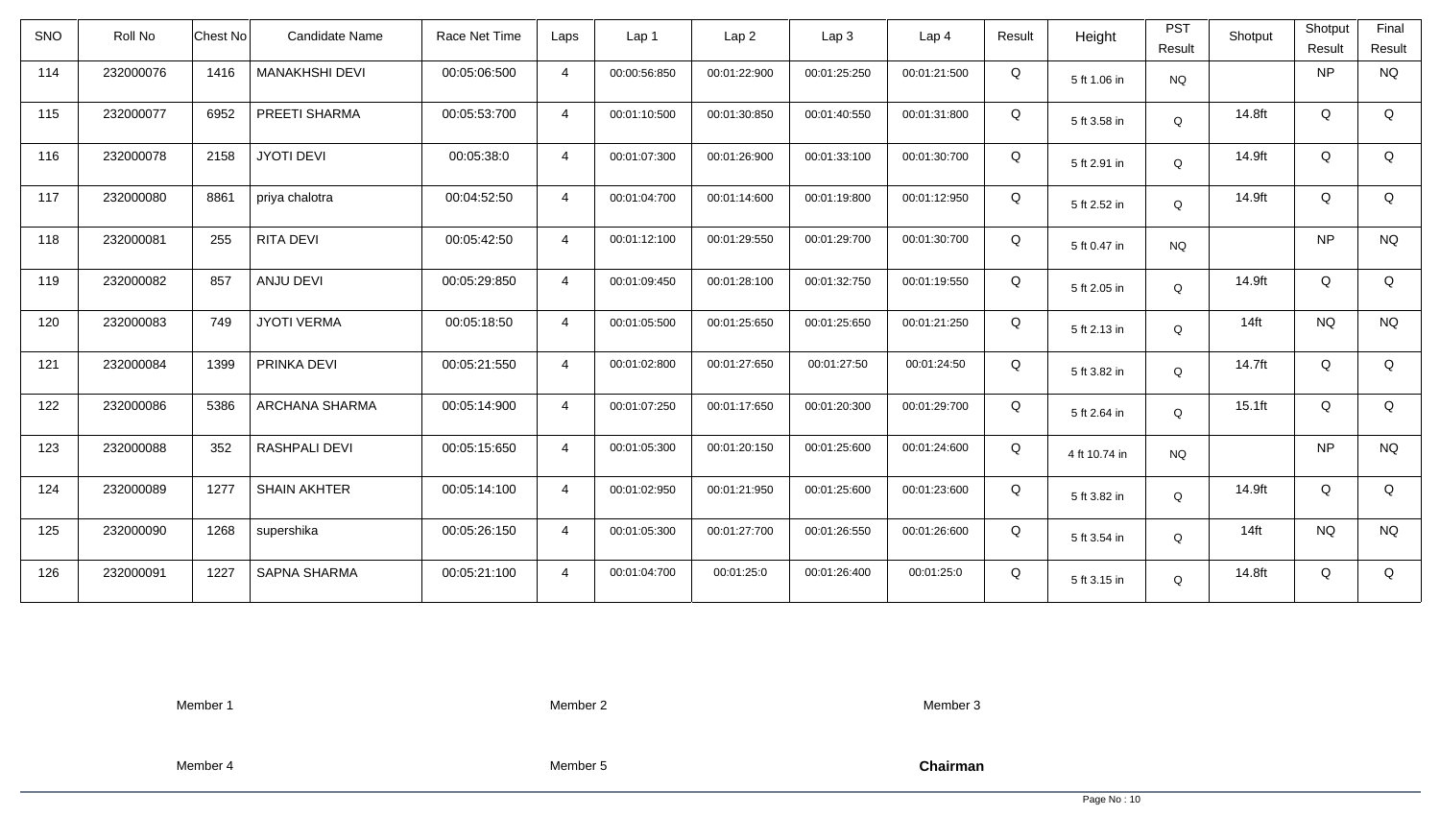| <b>SNO</b> | Roll No   | <b>Chest No</b> | Candidate Name        | Race Net Time | Laps           | Lap <sub>1</sub> | Lap <sub>2</sub> | Lap <sub>3</sub> | Lap <sub>4</sub> | Result    | Height       | <b>PST</b><br>Result | Shotput | Shotput<br>Result | Final<br>Result |
|------------|-----------|-----------------|-----------------------|---------------|----------------|------------------|------------------|------------------|------------------|-----------|--------------|----------------------|---------|-------------------|-----------------|
| 127        | 232000092 | 2081            | PARTIKSHA RANI        | 00:05:48:650  | $\overline{4}$ | 00:01:09:400     | 00:01:29:700     | 00:01:34:950     | 00:01:34:600     | Q         | 5 ft 3.78 in | Q                    | 14.7ft  | Q                 | Q               |
| 128        | 232000093 | 1229            | Revena Akhtar         | 00:05:13:950  | $\overline{4}$ | 00:01:05:250     | 00:01:22:400     | 00:01:20:550     | 00:01:25:750     | Q         | 5 ft 5.59 in | Q                    | 14.8ft  | Q                 | Q               |
| 129        | 232000094 | 711             | <b>BANDHNA DEVI</b>   | 00:05:34:200  | $\overline{4}$ | 00:01:08:100     | 00:01:26:600     | 00:01:27:400     | 00:01:32:100     | Q         | 5 ft 2.72 in | Q                    | 14.8ft  | Q                 | Q               |
| 130        | 232000096 | 942             | <b>MEENAKSHI DEVI</b> | 00:05:01:750  | $\overline{4}$ | 00:01:04:50      | 00:01:18:150     | 00:01:19:200     | 00:01:20:350     | Q         | 5 ft 3.19 in | Q                    | $14$ ft | <b>NQ</b>         | <b>NQ</b>       |
| 131        | 232000097 | 8495            | ANU RADHA             | 00:05:52:850  | $\overline{4}$ | 00:01:12:900     | 00:01:32:50      | 00:01:34:0       | 00:01:33:900     | Q         | 5 ft 1.02 in | <b>NQ</b>            |         | <b>NP</b>         | <b>NQ</b>       |
| 132        | 232000098 | 3727            | <b>SONAM RAJPUT</b>   | 00:06:10:300  | $\overline{4}$ | 00:01:04:800     | 00:01:36:100     | 00:01:43:650     | 00:01:45:750     | Q         | 5 ft 2.24 in | Q                    | $14$ ft | <b>NQ</b>         | <b>NQ</b>       |
| 133        | 232000099 | 1120            | <b>KAJAL DEVI</b>     | 00:06:30:750  | $\overline{4}$ | 00:01:16:850     | 00:01:42:500     | 00:01:53:750     | 00:01:37:650     | <b>NQ</b> |              | <b>NP</b>            |         | <b>NP</b>         | <b>NQ</b>       |
| 134        | 232000100 | 887             | SHIKHA MAHAJAN        | 00:06:26:650  | $\overline{4}$ | 00:01:08:700     | 00:01:39:100     | 00:01:50:300     | 00:01:48:550     | Q         | 5 ft 4.49 in | Q                    | 14.8ft  | Q                 | Q               |
| 135        | 232000101 | 2997            | SHREYA SHARMA         | 00:04:21:150  | $\overline{4}$ | 00:00:57:900     | 00:01:01:800     | 00:01:10:350     | 00:01:11:100     | Q         | 5 ft 2.01 in | Q                    | 14.9ft  | Q                 | Q               |
| 136        | 232000102 | 1281            | ranju devi            | 00:05:44:600  | $\overline{4}$ | 00:01:13:850     | 00:01:28:800     | 00:01:32:900     | 00:01:29:50      | Q         | 5 ft 2.36 in | Q                    | 14.9ft  | Q                 | Q               |
| 137        | 232000103 | 1276            | SHIVALI SHARMA        | 00:05:05:750  | $\overline{4}$ | 00:01:02:500     | 00:01:18:350     | 00:01:22:450     | 00:01:22:450     | Q         | 5 ft 4.84 in | Q                    | 14.8ft  | Q                 | Q               |
| 138        | 232000105 | 3885            | PRITI DEVI            | 00:05:21:0    | $\overline{4}$ | 00:01:03:400     | 00:01:22:450     | 00:01:26:0       | 00:01:29:150     | Q         | 5 ft 3.39 in | Q                    | 14.8ft  | Q                 | Q               |
| 139        | 232000106 | 9343            | <b>KAJAL DEVI</b>     | 00:06:53:850  | $\overline{4}$ | 00:01:15:350     | 00:01:48:400     | 00:01:56:100     | 00:01:54:0       | <b>NQ</b> |              | <b>NP</b>            |         | NP                | <b>NQ</b>       |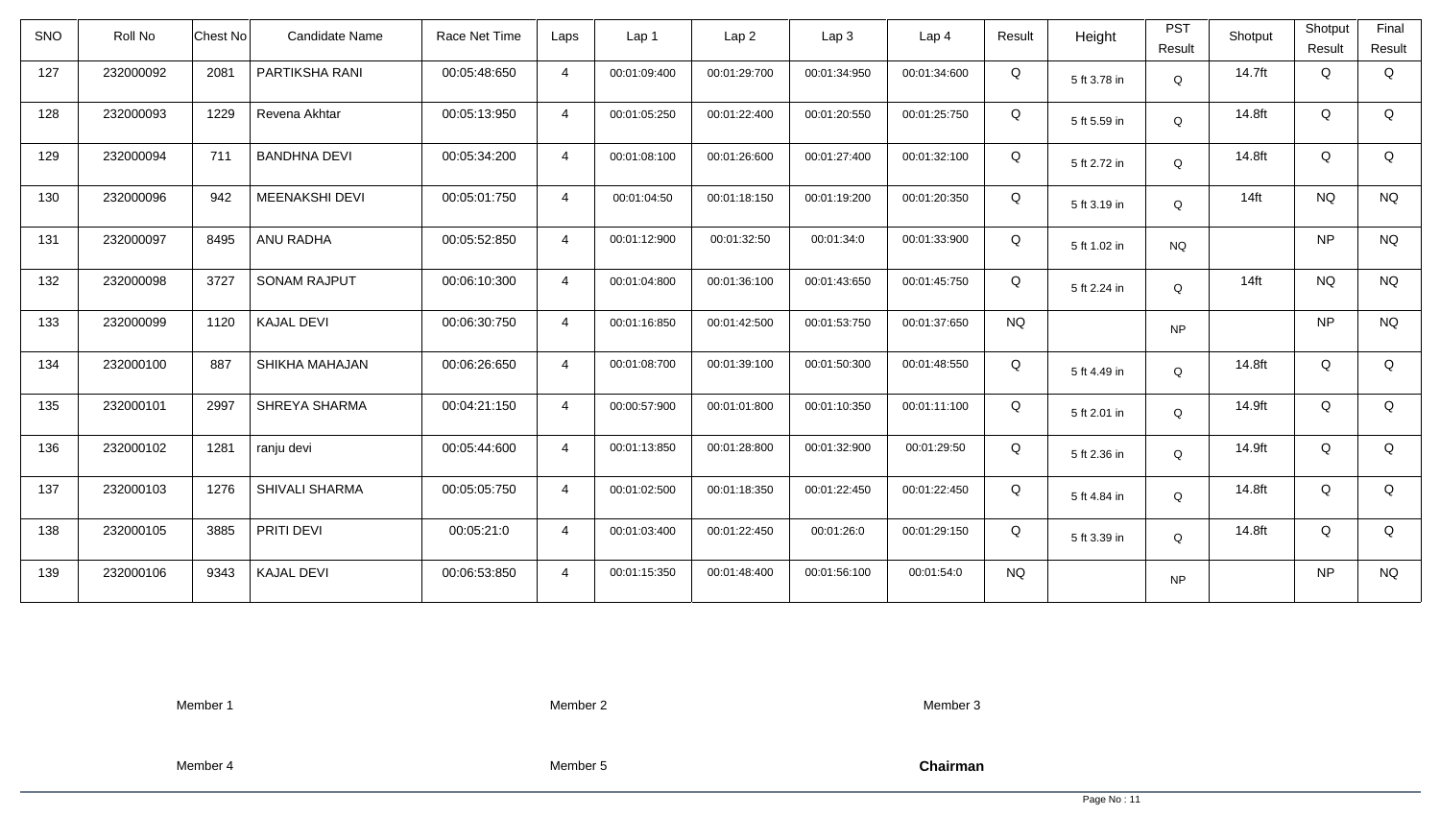| <b>SNO</b> | Roll No   | <b>Chest No</b> | Candidate Name       | Race Net Time | Laps           | Lap 1        | Lap <sub>2</sub> | Lap <sub>3</sub> | Lap <sub>4</sub> | Result    | Height       | <b>PST</b><br>Result | Shotput | Shotput<br>Result | Final<br>Result |
|------------|-----------|-----------------|----------------------|---------------|----------------|--------------|------------------|------------------|------------------|-----------|--------------|----------------------|---------|-------------------|-----------------|
| 140        | 232000107 | 1311            | <b>VISHALI DEVI</b>  | 00:04:54:850  | $\overline{4}$ | 00:01:03:600 | 00:01:14:600     | 00:01:19:300     | 00:01:17:350     | Q         | 5 ft 6.42 in | Q                    | 14.9ft  | Q                 | Q               |
| 141        | 232000108 | 1397            | POOJA DEVI           | 00:04:51:500  | $\overline{4}$ | 00:01:03:650 | 00:01:15:950     | 00:01:17:550     | 00:01:14:350     | Q         | 5 ft 1.54 in | <b>NQ</b>            |         | <b>NP</b>         | <b>NQ</b>       |
| 142        | 232000109 | 803             | POOJA DEVI           | 00:05:34:900  | $\overline{4}$ | 00:01:10:900 | 00:01:28:600     | 00:01:26:800     | 00:01:28:600     | Q         | 5 ft 4.72 in | Q                    | 14.9ft  | Q                 | Q               |
| 143        | 232000110 | 3807            | ANJU DEVI            | 00:05:53:900  | $\overline{4}$ | 00:01:06:250 | 00:01:30:150     | 00:01:37:600     | 00:01:39:900     | Q         | 5 ft 6.42 in | Q                    | 14.9ft  | Q                 | Q               |
| 144        | 232000111 | 1308            | <b>SUNALI DEVI</b>   | 00:05:08:650  | $\overline{4}$ | 00:01:04:250 | 00:01:17:0       | 00:01:20:500     | 00:01:26:900     | Q         | 5 ft 0.87 in | <b>NQ</b>            |         | <b>NP</b>         | <b>NQ</b>       |
| 145        | 232000112 | 6214            | PRIYANKA DEVI        | 00:05:14:950  | $\overline{4}$ | 00:01:09:50  | 00:01:21:500     | 00:01:22:750     | 00:01:21:650     | Q         | 5 ft 2.32 in | Q                    | 14.8ft  | Q                 | Q               |
| 146        | 232000113 | 1523            | RAJANI SHARMA        | 00:05:35:850  | $\overline{4}$ | 00:01:05:650 | 00:01:26:350     | 00:01:30:700     | 00:01:33:150     | Q         | 5 ft 4.65 in | Q                    | 14.9ft  | Q                 | Q               |
| 147        | 232000114 | 2628            | <b>SUNITA DEVI</b>   | 00:04:45:950  | $\overline{4}$ | 00:00:57:250 | 00:01:12:250     | 00:01:19:200     | 00:01:17:250     | Q         | 5 ft 6.18 in | Q                    | 14.8ft  | Q                 | Q               |
| 148        | 232000115 | 9112            | <b>NEHA DEVI</b>     | 00:05:50:400  | $\overline{4}$ | 00:01:10:50  | 00:01:30:700     | 00:01:38:600     | 00:01:31:50      | Q         | 5 ft 0.63 in | <b>NQ</b>            |         | <b>NP</b>         | <b>NQ</b>       |
| 149        | 232000116 | 6993            | PINKI DEVI           | 00:05:32:700  | $\overline{4}$ | 00:01:07:150 | 00:01:27:550     | 00:01:31:650     | 00:01:26:350     | Q         | 5 ft 2.68 in | Q                    | $14$ ft | <b>NQ</b>         | <b>NQ</b>       |
| 150        | 232000117 | 848             | <b>KAJAL DEVI</b>    | 00:05:15:650  | $\overline{4}$ | 00:01:03:400 | 00:01:22:0       | 00:01:27:100     | 00:01:23:150     | Q         | 5 ft 4.96 in | Q                    | 14.9ft  | Q                 | Q               |
| 151        | 232000118 | 968             | <b>ANJALI DEVI</b>   | 00:05:55:900  | $\overline{4}$ | 00:01:08:250 | 00:01:31:850     | 00:01:37:250     | 00:01:38:550     | Q         | 5 ft 5.12 in | Q                    | 14.8ft  | Q                 | Q               |
| 152        | 232000120 | 250             | <b>VAISHALI DEVI</b> | 00:06:34:50   | $\overline{4}$ | 00:01:17:750 | 00:01:40:650     | 00:01:50:50      | 00:01:45:600     | <b>NQ</b> |              | <b>NP</b>            |         | <b>NP</b>         | <b>NQ</b>       |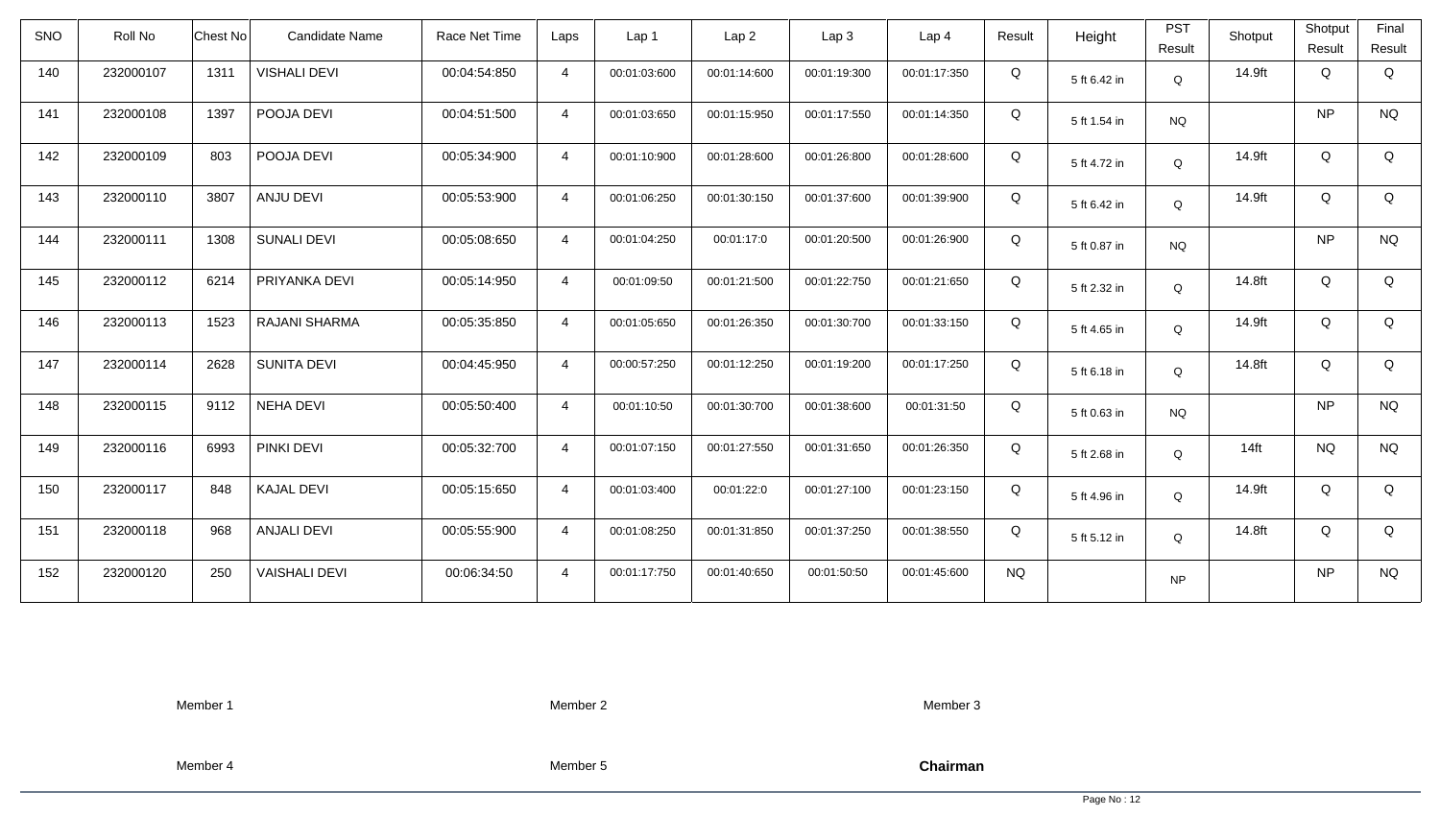| <b>SNO</b> | Roll No   | Chest No | Candidate Name        | Race Net Time | Laps           | Lap 1        | Lap <sub>2</sub> | Lap <sub>3</sub> | Lap <sub>4</sub> | Result    | Height       | <b>PST</b><br>Result | Shotput          | Shotput<br>Result | Final<br>Result |
|------------|-----------|----------|-----------------------|---------------|----------------|--------------|------------------|------------------|------------------|-----------|--------------|----------------------|------------------|-------------------|-----------------|
| 153        | 232000121 | 2155     | ASHA SHARMA           | 00:05:13:900  | $\overline{4}$ | 00:01:05:800 | 00:01:26:50      | 00:01:21:50      | 00:01:21:0       | Q         | 5 ft 2.05 in | $\mathsf Q$          | 14.8ft           | Q                 | Q               |
| 154        | 232000122 | 810      | <b>DURGA DEVI</b>     | 00:06:22:500  | $\overline{4}$ | 00:01:04:50  | 00:01:46:800     | 00:01:46:0       | 00:01:45:650     | Q         | 5 ft 4.8 in  | Q                    | 14.8ft           | Q                 | Q               |
| 155        | 232000123 | 580      | saniya sharma         | 00:06:03:800  | $\overline{4}$ | 00:01:11:800 | 00:01:33:900     | 00:01:37:600     | 00:01:40:500     | Q         | 5 ft 1.22 in | <b>NQ</b>            |                  | <b>NP</b>         | <b>NQ</b>       |
| 156        | 232000124 | 3035     | <b>MAMTA DEVI</b>     | 00:05:23:200  | $\overline{4}$ | 00:01:07:300 | 00:01:28:50      | 00:01:26:900     | 00:01:20:950     | Q         | 5 ft 2.28 in | Q                    | 13 <sub>ft</sub> | <b>NQ</b>         | <b>NQ</b>       |
| 157        | 232000125 | 1306     | SHAVITA DEVI          | 00:04:55:250  | $\overline{4}$ | 00:01:03:0   | 00:01:13:850     | 00:01:20:150     | 00:01:18:250     | Q         | 5 ft 2.05 in | Q                    | 14.9ft           | Q                 | Q               |
| 158        | 232000126 | 1207     | <b>KRANVI MAGOTRA</b> | 00:05:07:550  | $\overline{4}$ | 00:01:04:0   | 00:01:18:200     | 00:01:22:100     | 00:01:23:250     | Q         | 5 ft 3.23 in | Q                    | 14.8ft           | Q                 | Q               |
| 159        | 232000127 | 630      | <b>NASEEM AKHTER</b>  | 00:06:11:400  | $\overline{4}$ | 00:01:12:200 | 00:01:39:200     | 00:01:44:500     | 00:01:35:500     | Q         | 5 ft 3.39 in | $\mathsf Q$          | 14.8ft           | Q                 | Q               |
| 160        | 232000128 | 482      | SUNALI JAMWAL         | 00:06:30:900  | $\overline{4}$ | 00:01:14:150 | 00:01:41:100     | 00:01:48:150     | 00:01:47:500     | <b>NQ</b> |              | <b>NP</b>            |                  | <b>NP</b>         | <b>NQ</b>       |
| 161        | 232000129 | 399      | <b>MANISHA DEVI</b>   | 00:06:13:700  | $\overline{4}$ | 00:01:11:650 | 00:01:35:800     | 00:01:41:950     | 00:01:44:300     | Q         | 5 ft 2.36 in | Q                    | $14$ ft          | <b>NQ</b>         | <b>NQ</b>       |
| 162        | 232000131 | 5130     | <b>MANAKSHI DEVI</b>  | 00:05:01:350  | $\overline{4}$ | 00:00:53:300 | 00:01:17:400     | 00:01:23:550     | 00:01:27:100     | Q         | 5 ft 2.01 in | Q                    | 14.7ft           | Q                 | Q               |
| 163        | 232000132 | 295      | Ramta devi            | 00:04:38:400  | $\overline{4}$ | 00:00:59:450 | 00:01:10:200     | 00:01:13:500     | 00:01:15:250     | Q         | 5 ft 2.01 in | Q                    | 14.8ft           | Q                 | Q               |
| 164        | 232000133 | 1392     | shilppi thakur        | 00:04:42:150  | $\overline{4}$ | 00:00:58:0   | 00:01:14:150     | 00:01:14:0       | 00:01:16:0       | Q         | 5 ft 2.36 in | Q                    | 14.8ft           | Q                 | Q               |
| 165        | 232000134 | 3565     | <b>REKHA DEVI</b>     | 00:04:44:750  | $\overline{4}$ | 00:00:57:50  | 00:01:13:450     | 00:01:17:250     | 00:01:17:0       | Q         | 5 ft 0.31 in | <b>NQ</b>            |                  | <b>NP</b>         | <b>NQ</b>       |

Member 2

Member 3

Member 4

Member 5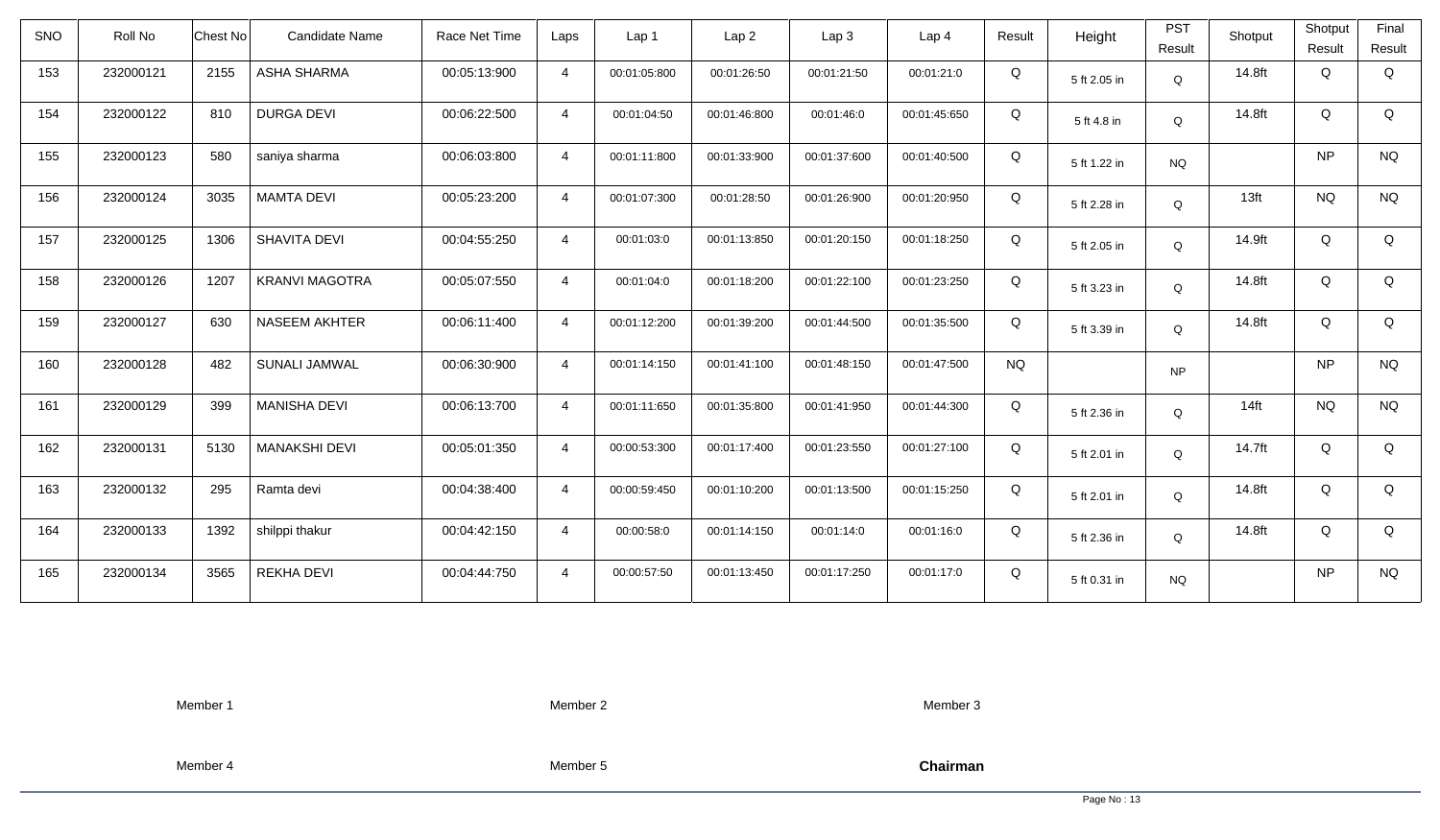| <b>SNO</b> | Roll No   | Candidate Name<br>Chest No | Race Net Time | Laps           | Lap <sub>1</sub> | Lap2         | Lap 3        | Lap <sub>4</sub> | Result    | Height        | <b>PST</b> | Shotput | Shotput   | Final     |
|------------|-----------|----------------------------|---------------|----------------|------------------|--------------|--------------|------------------|-----------|---------------|------------|---------|-----------|-----------|
|            |           |                            |               |                |                  |              |              |                  |           |               | Result     |         | Result    | Result    |
| 166        | 232000135 | 8285<br>arti devi          | 00:05:25:500  | $\overline{4}$ | 00:01:03:750     | 00:01:22:500 | 00:01:29:850 | 00:01:29:400     | Q         | 5 ft 2.05 in  | Q          | 14.7ft  | Q         | Q         |
| 167        | 232000136 | <b>VANSHIKA</b><br>598     | 00:04:32:250  | $\overline{4}$ | 00:00:51:650     | 00:01:07:50  | 00:01:17:350 | 00:01:16:200     | Q         | 5 ft 2.09 in  | Q          | 14.9ft  | Q         | Q         |
| 168        | 232000137 | 5301<br>anu devi           | 00:05:50:150  | $\overline{4}$ | 00:01:10:800     | 00:01:31:300 | 00:01:34:0   | 00:01:34:50      | Q         | 5 ft 2.05 in  | Q          | 14.9ft  | Q         | Q         |
| 169        | 232000138 | 1355<br>anshu devi         | 00:05:39:250  | $\overline{4}$ | 00:01:04:600     | 00:01:24:700 | 00:01:38:0   | 00:01:31:950     | Q         | 5 ft 0.12 in  | <b>NQ</b>  |         | NP        | <b>NQ</b> |
| 170        | 232000139 | REVA DEVI<br>2434          | 00:05:08:250  | $\overline{4}$ | 00:01:04:500     | 00:01:18:50  | 00:01:20:900 | 00:01:24:800     | Q         | 5 ft 5.24 in  | Q          | 14.9ft  | Q         | Q         |
| 171        | 232000140 | 1138<br>isha sharma        | 00:05:12:200  | $\overline{4}$ | 00:01:02:450     | 00:01:21:900 | 00:01:28:550 | 00:01:19:300     | Q         | 5 ft 1.73 in  | <b>NQ</b>  |         | NP        | <b>NQ</b> |
| 172        | 232000141 | 1051<br>shealow devi       | 00:06:14:450  | $\overline{4}$ | 00:01:12:200     | 00:01:41:600 | 00:01:41:950 | 00:01:38:700     | Q         | 5 ft 2.05 in  | Q          | $14$ ft | <b>NQ</b> | <b>NQ</b> |
| 173        | 232000142 | <b>VEENA DEVI</b><br>824   | 00:05:47:50   | $\overline{4}$ | 00:01:12:350     | 00:01:30:850 | 00:01:34:600 | 00:01:29:250     | Q         | 5 ft 4.88 in  | Q          | 14.9ft  | Q         | Q         |
| 174        | 232000143 | <b>BABLI DEVI</b><br>860   | 00:04:32:300  | $\overline{4}$ | 00:01:00:200     | 00:01:05:900 | 00:01:11:950 | 00:01:14:250     | Q         | 4 ft 11.76 in | <b>NQ</b>  |         | NP        | <b>NQ</b> |
| 175        | 232000144 | 1245<br><b>RUBI DEVI</b>   | 00:05:22:0    | $\overline{4}$ | 00:01:03:50      | 00:01:24:750 | 00:01:27:650 | 00:01:26:550     | Q         | 5 ft 2.32 in  | Q          | 14.8ft  | Q         | Q         |
| 176        | 232000145 | 3223<br><b>BABLI DEVI</b>  | 00:05:27:750  | $\overline{4}$ | 00:01:08:650     | 00:01:29:350 | 00:01:25:500 | 00:01:24:250     | Q         | 5 ft 4.61 in  | Q          | 14.8ft  | Q         | Q         |
| 177        | 232000146 | ANU RADHA<br>1238          | 00:05:24:350  | $\overline{4}$ | 00:01:01:0       | 00:01:27:800 | 00:01:28:800 | 00:01:26:750     | Q         | 4 ft 11.92 in | <b>NQ</b>  |         | <b>NP</b> | <b>NQ</b> |
| 178        | 232000148 | 407<br>Sarishta devi       | 00:06:39:700  | $\overline{4}$ | 00:01:12:450     | 00:01:41:400 | 00:01:49:850 | 00:01:56:0       | <b>NQ</b> |               | <b>NP</b>  |         | NP        | <b>NQ</b> |

Member 2

Member 3

Member 4

Member 5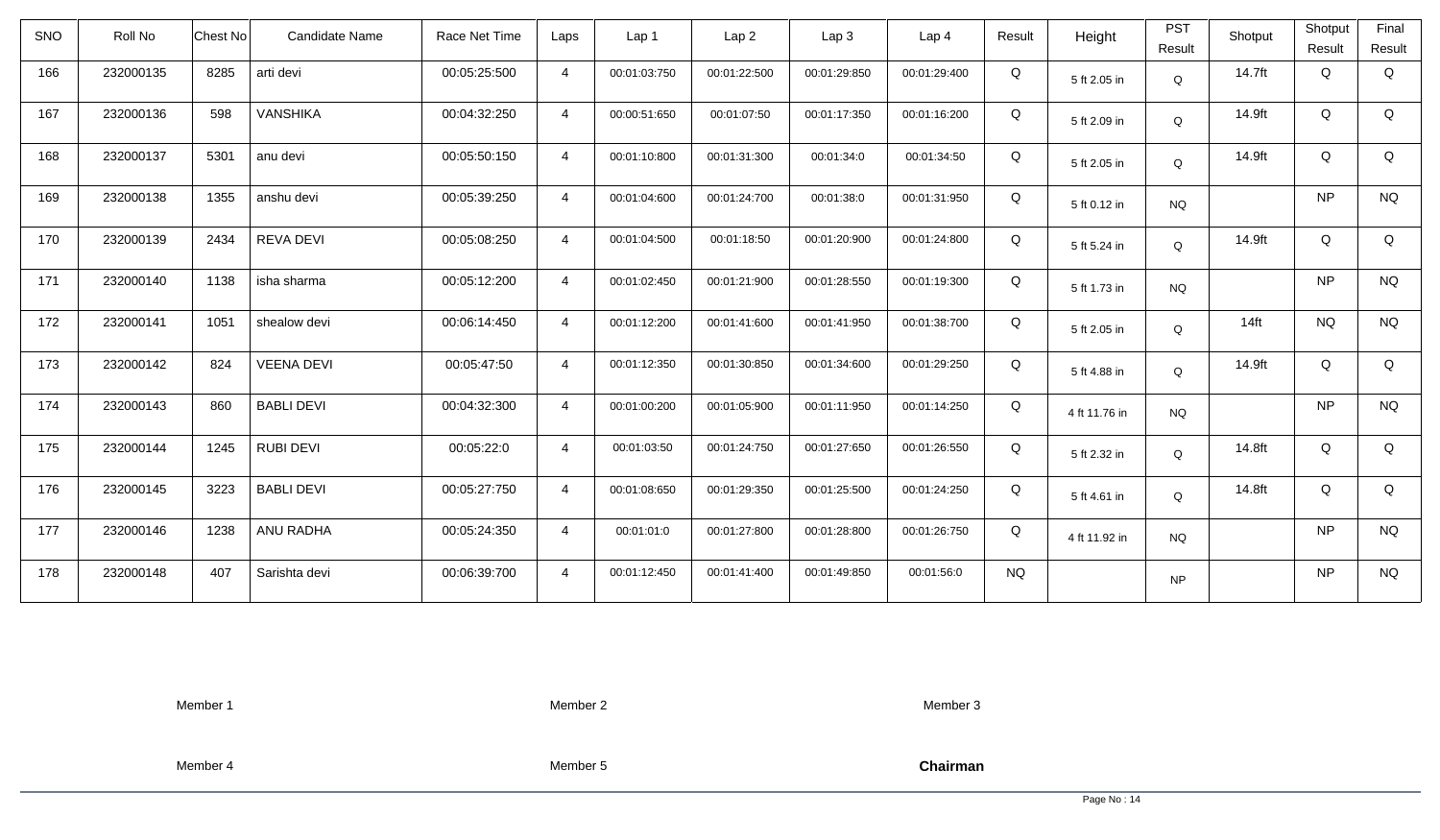| <b>SNO</b> | Roll No   | <b>Chest No</b> | Candidate Name       | Race Net Time | Laps           | Lap 1        | Lap <sub>2</sub> | Lap3         | Lap 4        | Result    | Height        | <b>PST</b><br>Result | Shotput | Shotput<br>Result | Final<br>Result |
|------------|-----------|-----------------|----------------------|---------------|----------------|--------------|------------------|--------------|--------------|-----------|---------------|----------------------|---------|-------------------|-----------------|
| 179        | 232000149 | 947             | <b>REVA DEVI</b>     | 00:04:44:500  | $\overline{4}$ | 00:00:59:750 | 00:01:13:250     | 00:01:15:500 | 00:01:16:0   | Q         | 5 ft 4.17 in  | Q                    | 14.8ft  | Q                 | Q               |
| 180        | 232000150 | 1240            | PALLAVI THAKUR       | 00:05:14:250  | $\overline{4}$ | 00:01:09:800 | 00:01:24:650     | 00:01:15:450 | 00:01:24:350 | Q         | 5 ft 0.94 in  | <b>NQ</b>            |         | <b>NP</b>         | <b>NQ</b>       |
| 181        | 232000151 | 141             | PARVEEN BANOO        | 00:06:13:900  | $\overline{4}$ | 00:01:10:950 | 00:01:28:750     | 00:01:48:950 | 00:01:45:250 | Q         | 4 ft 11.49 in | <b>NQ</b>            |         | <b>NP</b>         | <b>NQ</b>       |
| 182        | 232000152 | 849             | NISHA DEVI           | 00:05:48:950  | $\overline{4}$ | 00:01:04:400 | 00:01:37:600     | 00:01:29:500 | 00:01:37:450 | Q         | 5 ft 6.81 in  | Q                    | 14.9ft  | Q                 | Q               |
| 183        | 232000153 | 490             | AYUSHI BAJYAL        | 00:05:38:600  | $\overline{4}$ | 00:01:10:400 | 00:01:34:150     | 00:01:32:450 | 00:01:21:600 | Q         | 5 ft 6.06 in  | Q                    | 14.8ft  | Q                 | Q               |
| 184        | 232000154 | 9148            | <b>SHABANI DEVI</b>  | 00:05:21:550  | $\overline{4}$ | 00:01:09:650 | 00:01:26:500     | 00:01:26:600 | 00:01:18:800 | Q         | 5 ft 2.2 in   | $\mathsf Q$          | $14$ ft | <b>NQ</b>         | <b>NQ</b>       |
| 185        | 232000155 | 465             | nishA SHARMA         | 00:05:33:200  | $\overline{4}$ | 00:01:03:150 | 00:01:27:350     | 00:01:33:250 | 00:01:29:450 | Q         | 5 ft 4.96 in  | Q                    | $14$ ft | <b>NQ</b>         | <b>NQ</b>       |
| 186        | 232000156 | 636             | Anjali Devi          | 00:05:20:950  | $\overline{4}$ | 00:01:09:600 | 00:01:24:650     | 00:01:25:200 | 00:01:21:500 | Q         | 5 ft 3.78 in  | Q                    | 14.8ft  | Q                 | Q               |
| 187        | 232000157 | 535             | <b>SEMRIN KUMARI</b> | 00:07:02:450  | $\overline{4}$ | 00:01:19:150 | 00:01:49:300     | 00:01:58:800 | 00:01:55:200 | <b>NQ</b> |               | <b>NP</b>            |         | <b>NP</b>         | <b>NQ</b>       |
| 188        | 232000158 | 816             | <b>BABITA SHARMA</b> | 00:04:57:700  | $\overline{4}$ | 00:00:56:650 | 00:01:15:550     | 00:01:22:650 | 00:01:22:850 | Q         | 5 ft 2.99 in  | Q                    | 14.8ft  | Q                 | Q               |
| 189        | 232000159 | 1072            | SARVANJALI VERMA     | 00:06:48:250  | $\overline{4}$ | 00:01:18:400 | 00:01:52:950     | 00:01:50:200 | 00:01:46:700 | <b>NQ</b> |               | <b>NP</b>            |         | <b>NP</b>         | <b>NQ</b>       |
| 190        | 232000160 | 2272            | <b>REKHA DEVI</b>    | 00:04:50:800  | $\overline{4}$ | 00:01:07:800 | 00:01:16:200     | 00:01:16:0   | 00:01:10:800 | Q         | 5 ft 2.52 in  | Q                    | 14.9ft  | Q                 | Q               |
| 191        | 232000161 | 9221            | <b>TANIA</b>         | 00:05:33:400  | $\overline{4}$ | 00:01:10:100 | 00:01:24:450     | 00:01:31:550 | 00:01:27:300 | Q         | 5 ft 5.35 in  | Q                    | 14.9ft  | Q                 | Q               |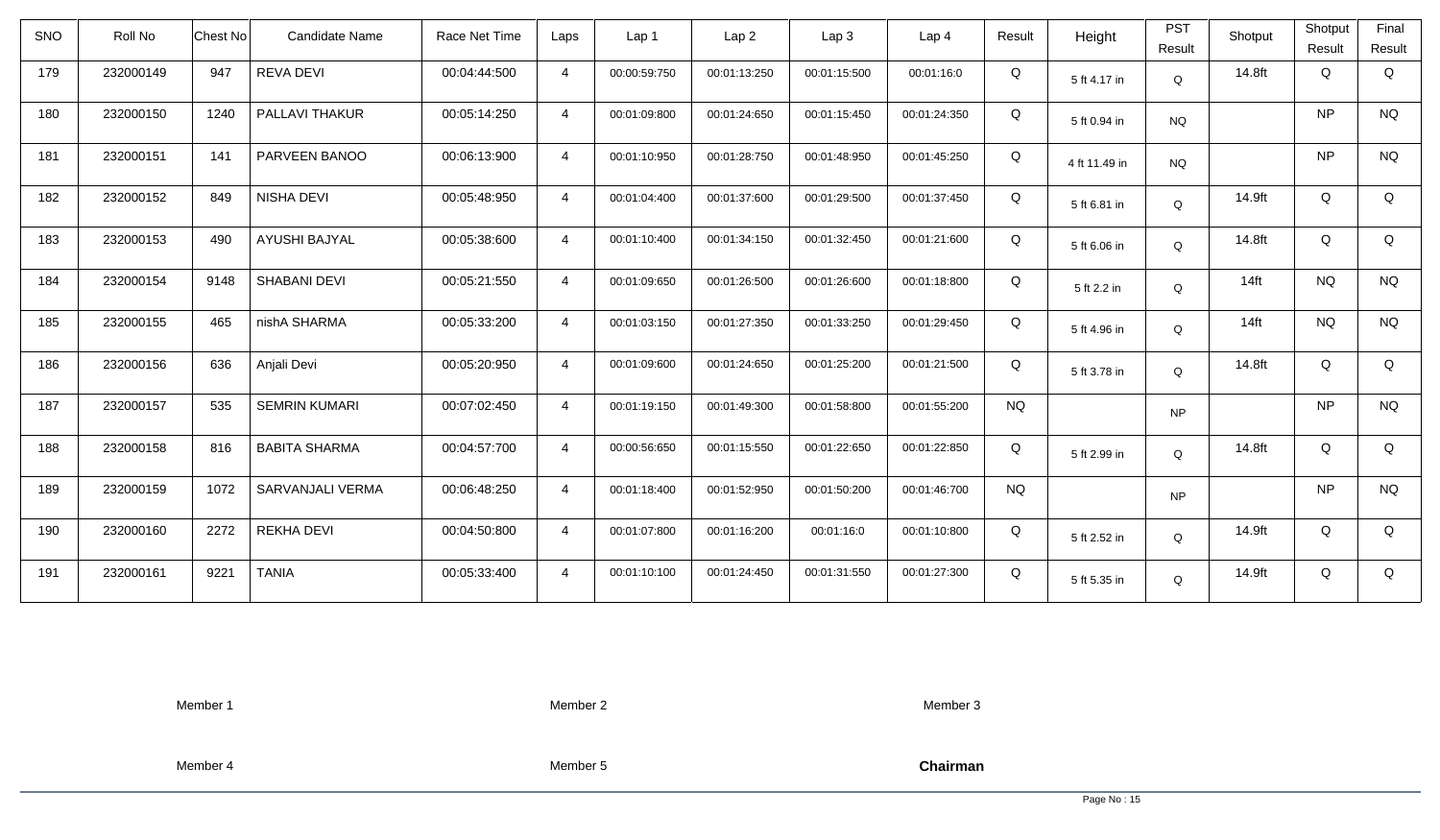| <b>SNO</b> | Roll No   | <b>Chest No</b> | Candidate Name       | Race Net Time | Laps           | Lap <sub>1</sub> | Lap <sub>2</sub> | Lap <sub>3</sub> | Lap <sub>4</sub> | Result | Height        | <b>PST</b><br>Result | Shotput | Shotput<br>Result | Final<br>Result |
|------------|-----------|-----------------|----------------------|---------------|----------------|------------------|------------------|------------------|------------------|--------|---------------|----------------------|---------|-------------------|-----------------|
| 192        | 232000162 | 5805            | <b>REENA DEVI</b>    | 00:05:32:500  | $\overline{4}$ | 00:01:10:200     | 00:01:26:250     | 00:01:28:50      | 00:01:28:0       | Q      | 5 ft 2.09 in  | Q                    | $14$ ft | <b>NQ</b>         | <b>NQ</b>       |
| 193        | 232000163 | 327             | PRANYKA DEVI         | 00:05:43:550  | $\overline{4}$ | 00:01:13:900     | 00:01:30:600     | 00:01:31:400     | 00:01:27:650     | Q      | 4 ft 11.25 in | <b>NQ</b>            |         | <b>NP</b>         | <b>NQ</b>       |
| 194        | 232000164 | 1126            | <b>SHAILY</b>        | 00:05:09:300  | $\overline{4}$ | 00:01:03:900     | 00:01:17:300     | 00:01:24:0       | 00:01:24:100     | Q      | 5 ft 7.72 in  | Q                    | 14.6ft  | Q                 | Q               |
| 195        | 232000165 | 601             | reeta devi           | 00:05:13:350  | $\overline{4}$ | 00:01:03:450     | 00:01:21:250     | 00:01:25:550     | 00:01:23:100     | Q      | 5 ft 4.25 in  | Q                    | 14.9ft  | Q                 | Q               |
| 196        | 232000167 | 1253            | <b>LALITA DEVI</b>   | 00:05:01:900  | $\overline{4}$ | 00:01:00:150     | 00:01:23:600     | 00:01:21:100     | 00:01:17:50      | Q      | 5 ft 4.41 in  | Q                    | 14.9ft  | Q                 | Q               |
| 197        | 232000169 | 831             | <b>SUGRA BIBI</b>    | 00:05:02:900  | $\overline{4}$ | 00:01:02:700     | 00:01:21:450     | 00:01:21:800     | 00:01:16:950     | Q      | 5 ft 4.37 in  | Q                    | 14.8ft  | Q                 | Q               |
| 198        | 232000170 | 924             | <b>NEHA MANKOTIA</b> | 00:05:14:500  | $\overline{4}$ | 00:01:05:900     | 00:01:21:500     | 00:01:25:450     | 00:01:21:650     | Q      | 5 ft 1.14 in  | <b>NQ</b>            |         | <b>NP</b>         | <b>NQ</b>       |
| 199        | 232000171 | 684             | RAJNI CHARAK GADDI   | 00:06:29:650  | $\overline{4}$ | 00:01:17:500     | 00:01:38:200     | 00:01:46:550     | 00:01:47:400     | Q      | 5 ft 4.17 in  | Q                    | $14$ ft | <b>NQ</b>         | <b>NQ</b>       |
| 200        | 232000172 | 1311            | PUSHPA DEVI          | 00:04:37:900  | $\overline{4}$ | 00:00:54:500     | 00:01:12:0       | 00:01:15:750     | 00:01:15:650     | Q      | 5 ft 1.06 in  | <b>NQ</b>            |         | <b>NP</b>         | <b>NQ</b>       |
| 201        | 232000173 | 5673            | <b>MEHAK TAHIR</b>   | 00:06:23:850  | $\overline{4}$ | 00:01:25:200     | 00:01:40:300     | 00:01:44:700     | 00:01:33:650     | Q      | 5 ft 6.85 in  | Q                    | 14.9ft  | Q                 | Q               |
| 202        | 232000174 | 1400            | <b>RADHA RANI</b>    | 00:05:03:550  | $\overline{4}$ | 00:01:01:650     | 00:01:15:550     | 00:01:21:300     | 00:01:25:50      | Q      | 5 ft 1.42 in  | <b>NQ</b>            |         | <b>NP</b>         | <b>NQ</b>       |
| 203        | 232000175 | 1271            | RUPALI SHARMA        | 00:06:20:100  | $\overline{4}$ | 00:01:09:950     | 00:01:39:850     | 00:01:52:200     | 00:01:38:100     | Q      | 5 ft 2.09 in  | Q                    | 14.9ft  | Q                 | Q               |
| 204        | 232000178 | 6725            | <b>DIMPLE SHARMA</b> | 00:04:40:700  | $\overline{4}$ | 00:01:03:100     | 00:01:12:0       | 00:01:15:600     | 00:01:10:0       | Q      | 5 ft 2.64 in  | Q                    | $14$ ft | <b>NQ</b>         | <b>NQ</b>       |

Member 2

Member 3

Member 4

Member 5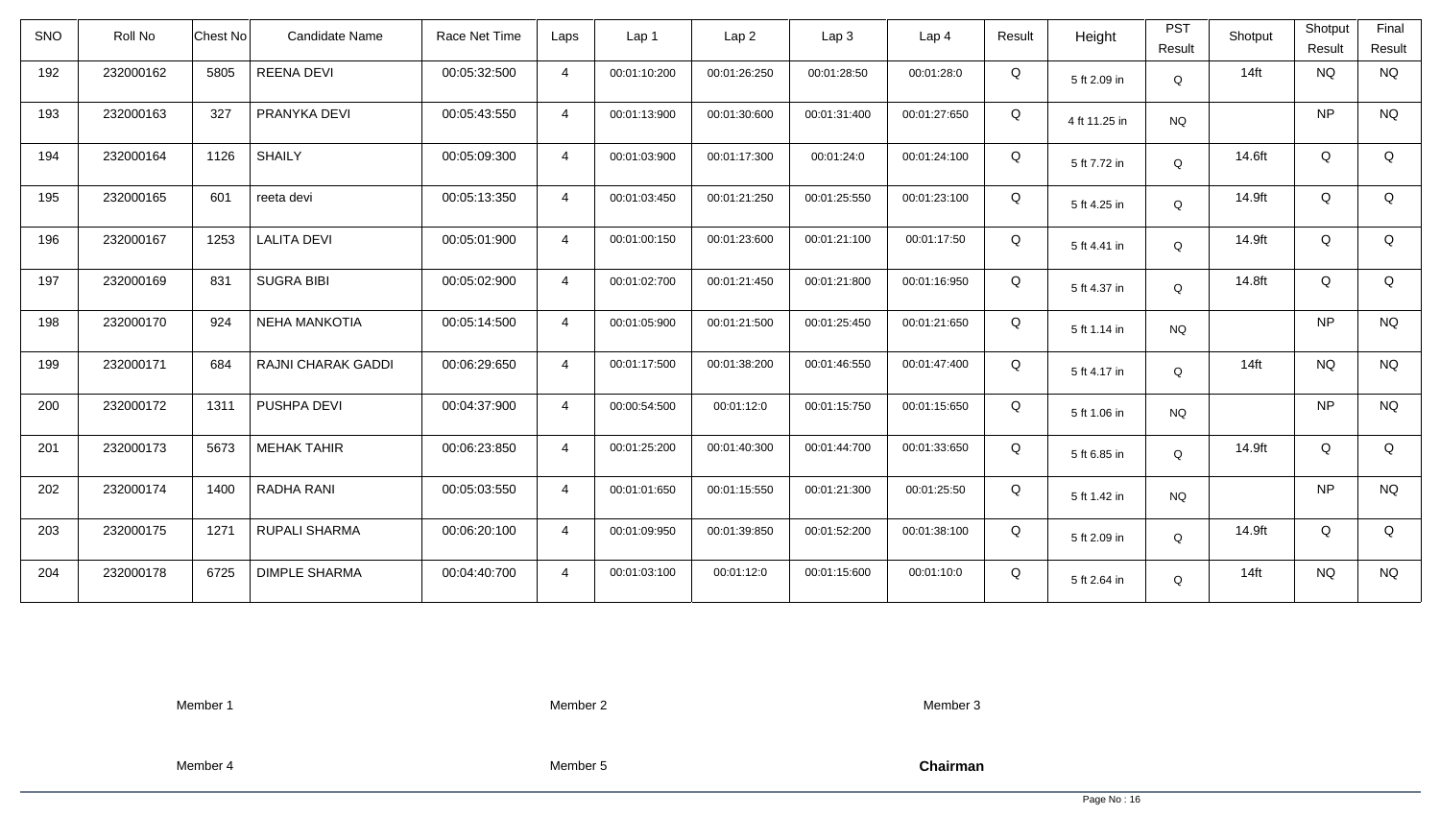| <b>SNO</b> | Roll No   | Chest No<br><b>Candidate Name</b> | Race Net Time | Laps           | Lap 1        | Lap <sub>2</sub> | Lap3         | Lap <sub>4</sub> | Result | Height        | <b>PST</b><br>Result | Shotput | Shotput<br>Result | Final<br>Result |
|------------|-----------|-----------------------------------|---------------|----------------|--------------|------------------|--------------|------------------|--------|---------------|----------------------|---------|-------------------|-----------------|
| 205        | 232000179 | 5497<br><b>ARUSHI DEVI</b>        | 00:06:17:750  | $\overline{4}$ | 00:01:10:900 | 00:01:34:850     | 00:01:46:350 | 00:01:45:650     | Q      | 4 ft 10.62 in | <b>NQ</b>            |         | <b>NP</b>         | <b>NQ</b>       |
| 206        | 232000181 | 3167<br>dhiksha kumari            | 00:05:48:750  | $\overline{4}$ | 00:01:16:250 | 00:01:30:150     | 00:01:31:400 | 00:01:30:950     | Q      | 5 ft 4.02 in  | Q                    | 14.8ft  | Q                 | Q               |
| 207        | 232000182 | <b>UZMA TAHIR</b><br>1483         | 00:06:29:750  | $\overline{4}$ | 00:01:17:350 | 00:01:39:950     | 00:01:49:50  | 00:01:43:400     | Q      | 5 ft 9.33 in  | Q                    | 14.9ft  | Q                 | Q               |
| 208        | 232000183 | 8426<br><b>MONIKA DEVI</b>        | 00:05:30:800  | $\overline{4}$ | 00:01:03:750 | 00:01:24:50      | 00:01:29:0   | 00:01:34:0       | Q      | 5 ft 5.28 in  | Q                    | 14.8ft  | Q                 | Q               |
| 209        | 232000184 | 329<br><b>VIDISHA THAKUR</b>      | 00:05:14:300  | $\overline{4}$ | 00:01:08:150 | 00:01:23:400     | 00:01:23:100 | 00:01:19:650     | Q      | 5 ft 1.42 in  | <b>NQ</b>            |         | <b>NP</b>         | <b>NQ</b>       |
| 210        | 232000185 | 4196<br><b>SUMAN DEVI</b>         | 00:06:26:100  | $\overline{4}$ | 00:01:14:250 | 00:01:39:350     | 00:01:47:900 | 00:01:44:600     | Q      | 5 ft 2.05 in  | Q                    | $14$ ft | <b>NQ</b>         | <b>NQ</b>       |
| 211        | 232000186 | 169<br>SONIKA SHARMA              | 00:05:32:800  | $\overline{4}$ | 00:01:12:800 | 00:01:30:950     | 00:01:25:400 | 00:01:23:650     | Q      | 5 ft 3.86 in  | Q                    | 14.8ft  | Q                 | Q               |
| 212        | 232000187 | 133<br><b>SILONI KUMARI</b>       | 00:05:21:200  | $\overline{4}$ | 00:01:09:650 | 00:01:23:700     | 00:01:25:200 | 00:01:22:650     | Q      | 4 ft 10.9 in  | <b>NQ</b>            |         | <b>NP</b>         | <b>NQ</b>       |
| 213        | 232000188 | 1188<br>Zalekhan                  | 00:05:12:0    | $\overline{4}$ | 00:01:02:350 | 00:01:23:350     | 00:01:24:750 | 00:01:21:550     | Q      | 5 ft 2.36 in  | Q                    | 14.8ft  | Q                 | Q               |
| 214        | 232000189 | 2249<br>SHEEKHA SHARMA            | 00:05:46:450  | $\overline{4}$ | 00:01:10:50  | 00:01:29:450     | 00:01:35:100 | 00:01:31:850     | Q      | 5 ft 2.64 in  | Q                    | $14$ ft | <b>NQ</b>         | <b>NQ</b>       |
| 215        | 232000190 | 345<br><b>SUNAINA AKHTER</b>      | 00:06:00:800  | $\overline{4}$ | 00:01:08:650 | 00:01:31:300     | 00:01:38:250 | 00:01:42:600     | Q      | 5 ft 2.52 in  | Q                    | $14$ ft | <b>NQ</b>         | <b>NQ</b>       |
| 216        | 232000191 | <b>RASHMI DEVI</b><br>6121        | 00:06:10:550  | $\overline{4}$ | 00:01:08:50  | 00:01:31:950     | 00:01:49:750 | 00:01:40:800     | Q      | 5 ft 3.78 in  | Q                    | 14.7ft  | Q                 | Q               |
| 217        | 232000192 | 7482<br>Diksha                    | 00:05:00:50   | $\overline{4}$ | 00:01:03:400 | 00:01:15:550     | 00:01:18:450 | 00:01:22:650     | Q      | 5 ft 2.87 in  | Q                    | $14$ ft | <b>NQ</b>         | <b>NQ</b>       |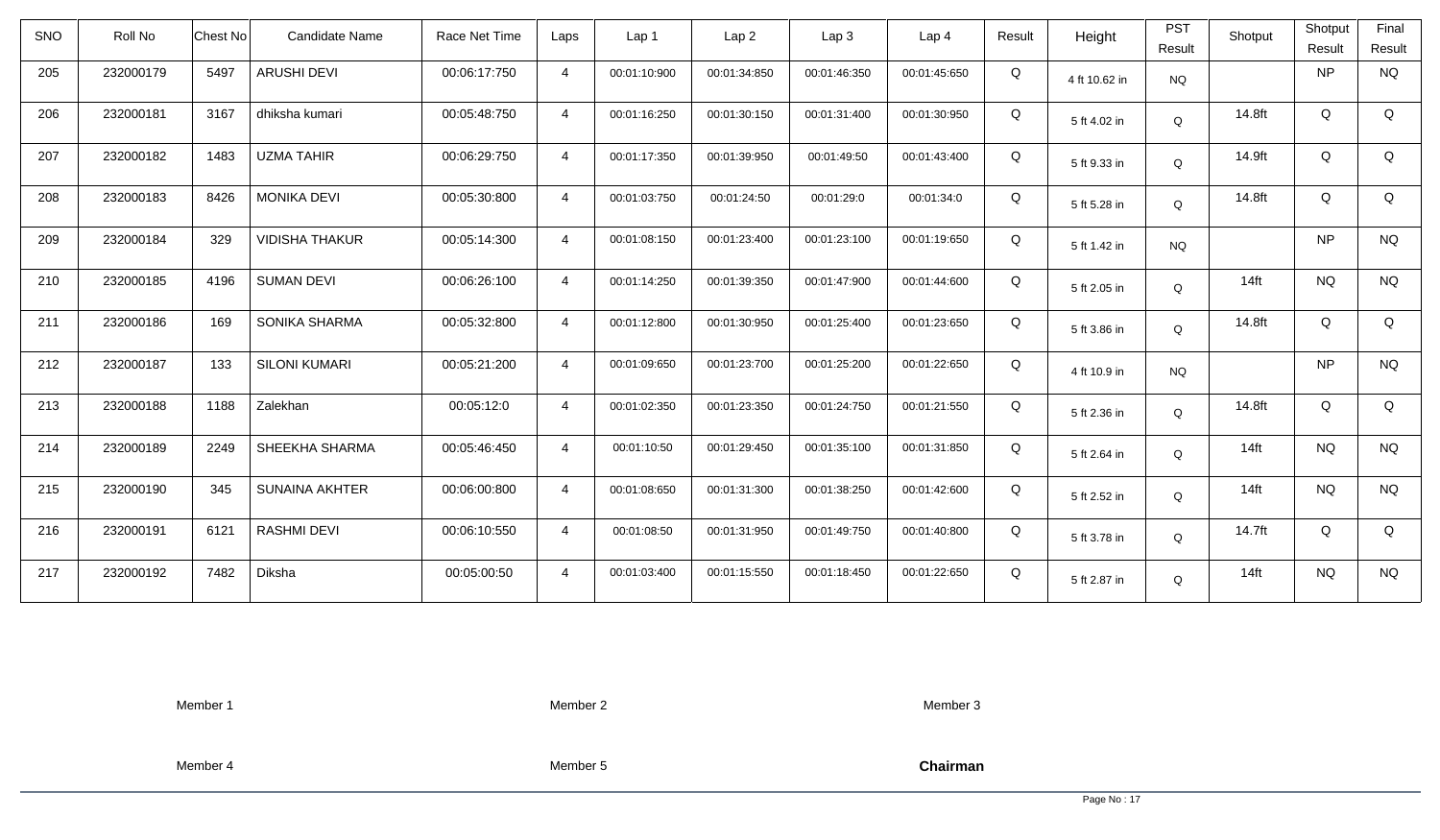| <b>SNO</b> | Roll No   | <b>Chest No</b> | Candidate Name        | Race Net Time | Laps           | Lap 1        | Lap <sub>2</sub> | Lap <sub>3</sub> | Lap <sub>4</sub> | Result    | Height        | <b>PST</b><br>Result | Shotput    | Shotput<br>Result | Final<br>Result |
|------------|-----------|-----------------|-----------------------|---------------|----------------|--------------|------------------|------------------|------------------|-----------|---------------|----------------------|------------|-------------------|-----------------|
| 218        | 232000193 | 289             | <b>MANAKSHI DEVI</b>  | 00:05:09:550  | 3              | 00:01:11:900 | 00:01:54:150     | 00:02:03:500     | 00:00:00         | <b>NQ</b> |               | <b>NP</b>            |            | <b>NP</b>         | <b>NQ</b>       |
| 219        | 232000194 | 1388            | <b>SHIALI DEVI</b>    | 00:06:29:550  | $\overline{4}$ | 00:01:15:350 | 00:01:44:750     | 00:01:42:650     | 00:01:46:800     | Q         | 5 ft 4.49 in  | Q                    | 14.8ft     | Q                 | Q               |
| 220        | 232000195 | 227             | <b>SHIVALI SHARMA</b> | 00:05:15:400  | $\overline{4}$ | 00:01:00:350 | 00:01:16:750     | 00:01:27:850     | 00:01:30:450     | Q         | 5 ft 3.74 in  | Q                    | $14$ ft    | <b>NQ</b>         | <b>NQ</b>       |
| 221        | 232000197 | 956             | <b>SIMRAN DEVI</b>    | 00:04:50:400  | $\overline{4}$ | 00:01:05:650 | 00:01:15:300     | 00:01:15:650     | 00:01:13:800     | Q         | 5 ft 2.76 in  | Q                    | 14.7ft     | Q                 | Q               |
| 222        | 232000198 | 8246            | <b>KAKSHI SHARMA</b>  | 00:05:48:150  | $\overline{4}$ | 00:01:02:450 | 00:01:30:450     | 00:01:36:350     | 00:01:38:900     | Q         | 5 ft 4.88 in  | Q                    | 14ft 9inch | Q                 | Q               |
| 223        | 232000199 | 1158            | ANU RADHA             | 00:05:17:150  | $\overline{4}$ | 00:00:58:900 | 00:01:23:450     | 00:01:26:350     | 00:01:28:450     | Q         | 5 ft 5.51 in  | Q                    | 14.9ft     | Q                 | Q               |
| 224        | 232000200 | 123             | <b>RUBINA AKHTER</b>  | 00:05:30:900  | $\overline{4}$ | 00:01:07:100 | 00:01:23:800     | 00:01:29:200     | 00:01:30:800     | Q         | 4 ft 11.96 in | <b>NQ</b>            |            | <b>NP</b>         | <b>NQ</b>       |
| 225        | 232000201 | 1386            | <b>REETA Devi</b>     | 00:05:21:850  | $\overline{4}$ | 00:01:05:550 | 00:01:22:200     | 00:01:25:900     | 00:01:28:200     | Q         | 5 ft 2.2 in   | Q                    | 14.9ft     | Q                 | Q               |
| 226        | 232000202 | 1065            | Arti devi             | 00:05:12:700  | $\overline{4}$ | 00:01:05:450 | 00:01:19:150     | 00:01:26:550     | 00:01:21:550     | Q         | 5 ft 4.02 in  | $\mathsf Q$          | 14.7ft     | Q                 | Q               |
| 227        | 232000203 | 284             | POoja devi            | 00:05:00:550  | $\overline{4}$ | 00:00:59:700 | 00:01:17:450     | 00:01:22:550     | 00:01:20:850     | Q         | 5 ft 6.85 in  | Q                    | 14.9ft     | Q                 | Q               |
| 228        | 232000204 | 1317            | Nagita sharma         | 00:05:03:250  | $\overline{4}$ | 00:01:00:850 | 00:01:16:550     | 00:01:27:100     | 00:01:18:750     | Q         | 5 ft 3.5 in   | Q                    | 14.9ft     | Q                 | Q               |
| 229        | 232000206 | 849             | SHIVANI thakur        | 00:05:08:650  | $\overline{4}$ | 00:01:05:0   | 00:01:25:50      | 00:01:24:100     | 00:01:14:500     | Q         | 5 ft 2.28 in  | Q                    | 14.8ft     | Q                 | Q               |
| 230        | 232000208 | 1141            | <b>BHARTI DEVI</b>    | 00:05:29:600  | $\overline{4}$ | 00:01:03:150 | 00:01:24:950     | 00:01:30:100     | 00:01:31:400     | Q         | 4 ft 11.53 in | <b>NQ</b>            |            | <b>NP</b>         | <b>NQ</b>       |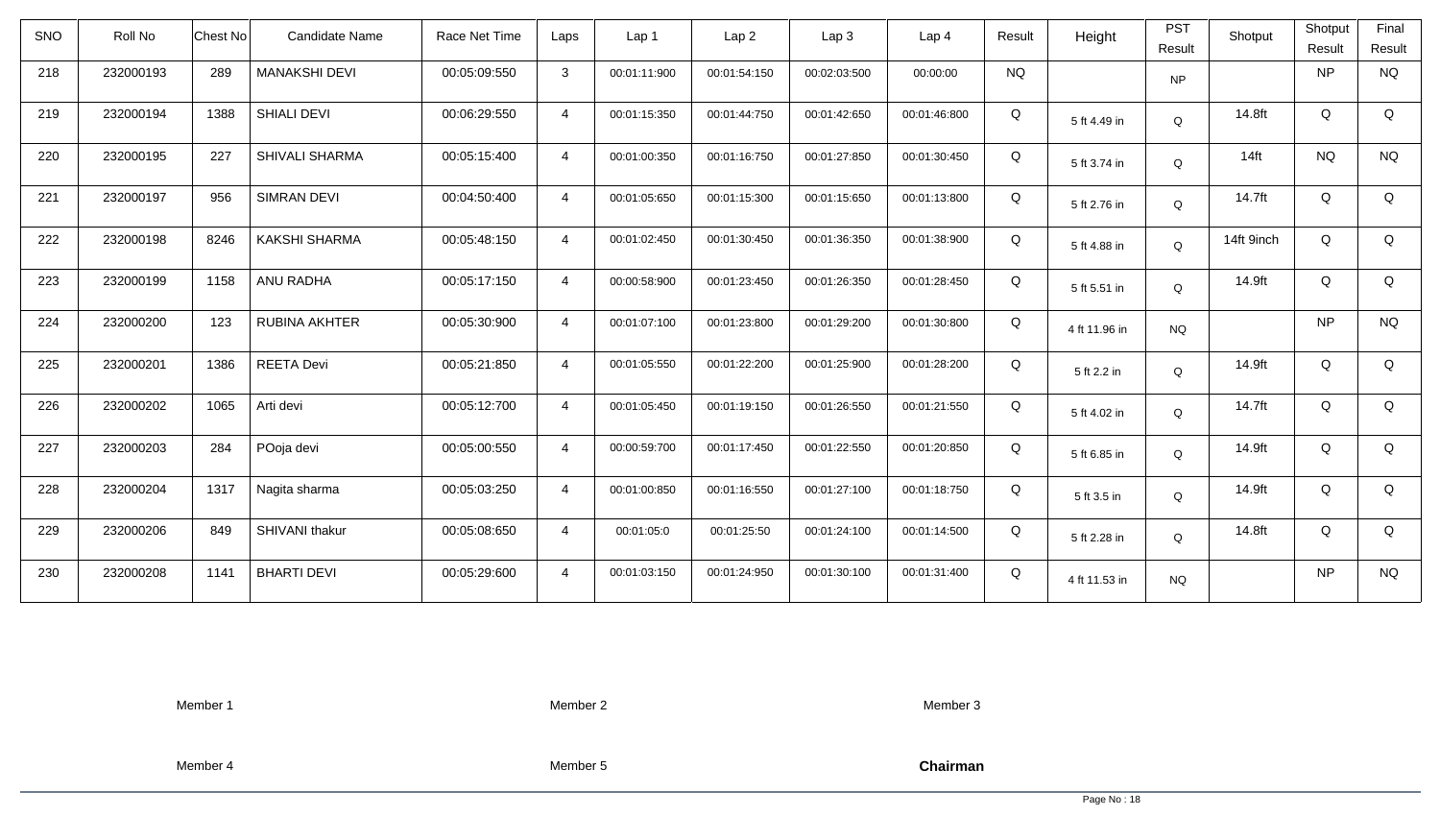| SNO | Roll No   | Chest No | Candidate Name     | Race Net Time | Laps           | Lap <sub>1</sub> | Lap <sub>2</sub> | Lap <sub>3</sub> | Lap <sub>4</sub> | Result    | Height        | <b>PST</b><br>Result | Shotput | Shotput<br>Result | Final<br>Result |
|-----|-----------|----------|--------------------|---------------|----------------|------------------|------------------|------------------|------------------|-----------|---------------|----------------------|---------|-------------------|-----------------|
| 231 | 232000209 | 3627     | <b>NEHA KUMARI</b> | 00:05:06:800  | $\overline{4}$ | 00:01:02:700     | 00:01:17:600     | 00:01:24:600     | 00:01:21:900     | Q         | 5 ft 2.99 in  | Q                    | 14.7ft  | Q                 | Q               |
| 232 | 232000210 | 1347     | <b>ARTI DEVI</b>   | 00:05:00:950  | $\overline{4}$ | 00:00:57:450     | 00:01:15:350     | 00:01:16:250     | 00:01:31:900     | Q         | 5 ft 1.65 in  | <b>NQ</b>            |         | <b>NP</b>         | <b>NQ</b>       |
| 233 | 232000214 | 2840     | seema devi         | 00:04:53:800  | $\overline{4}$ | 00:01:03:950     | 00:01:13:100     | 00:01:15:550     | 00:01:21:200     | Q         | 5 ft 0.43 in  | <b>NQ</b>            |         | <b>NP</b>         | <b>NQ</b>       |
| 234 | 232000216 | 894      | isha devi          | 00:05:07:0    | $\overline{4}$ | 00:01:03:850     | 00:01:20:50      | 00:01:21:750     | 00:01:21:350     | Q         | 5 ft 2.76 in  | Q                    | 14.9ft  | Q                 | Q               |
| 235 | 232000217 | 1131     | Anjali Devi        | 00:05:07:200  | $\overline{4}$ | 00:01:08:200     | 00:01:18:300     | 00:01:19:550     | 00:01:21:150     | Q         | 5 ft 2.01 in  | Q                    | 14.9ft  | Q                 | Q               |
| 236 | 232000218 | 875      | Nisha              | 00:06:31:100  | $\overline{4}$ | 00:01:06:950     | 00:01:42:400     | 00:01:53:700     | 00:01:48:50      | <b>NQ</b> |               | <b>NP</b>            |         | <b>NP</b>         | <b>NQ</b>       |
| 237 | 232000220 | 954      | SONIKA KUMARI      | 00:05:53:600  | $\overline{4}$ | 00:01:14:650     | 00:01:24:800     | 00:01:35:450     | 00:01:38:700     | Q         | 4 ft 11.8 in  | <b>NQ</b>            |         | <b>NP</b>         | <b>NQ</b>       |
| 238 | 232000221 | 214      | <b>SIMRAN</b>      | 00:05:05:800  | $\overline{4}$ | 00:00:59:700     | 00:01:12:650     | 00:01:25:300     | 00:01:28:150     | Q         | 5 ft 3.86 in  | Q                    | 14.9ft  | Q                 | Q               |
| 239 | 232000222 | 1099     | PALVI SHARMA       | 00:05:37:650  | $\overline{4}$ | 00:01:08:100     | 00:01:26:300     | 00:01:32:300     | 00:01:30:950     | Q         | 5 ft 4.37 in  | Q                    | 14.9ft  | Q                 | Q               |
| 240 | 232000223 | 808      | ANJU DEVI          | 00:04:53:600  | $\overline{4}$ | 00:01:02:700     | 00:01:14:100     | 00:01:20:900     | 00:01:15:900     | Q         | 5 ft 4.8 in   | Q                    | $14$ ft | <b>NQ</b>         | <b>NQ</b>       |
| 241 | 232000224 | 840      | <b>SAPNA DEVI</b>  | 00:05:17:200  | $\overline{4}$ | 00:01:04:300     | 00:01:21:950     | 00:01:25:700     | 00:01:25:250     | Q         | 4 ft 11.41 in | <b>NQ</b>            |         | <b>NP</b>         | <b>NQ</b>       |
| 242 | 232000226 | 322      | Sheetal devi       | 00:05:24:0    | $\overline{4}$ | 00:01:05:50      | 00:01:23:450     | 00:01:26:400     | 00:01:29:100     | Q         | 5 ft 1.5 in   | NQ.                  |         | <b>NP</b>         | <b>NQ</b>       |
| 243 | 232000229 | 6306     | NISHIAKETA SHARMA  | 00:05:59:750  | $\overline{4}$ | 00:01:11:750     | 00:01:36:50      | 00:01:37:600     | 00:01:34:350     | Q         | 5 ft 2.44 in  | Q                    | 14.8ft  | Q                 | Q               |

Member 2

Member 3

Member 4

Member 5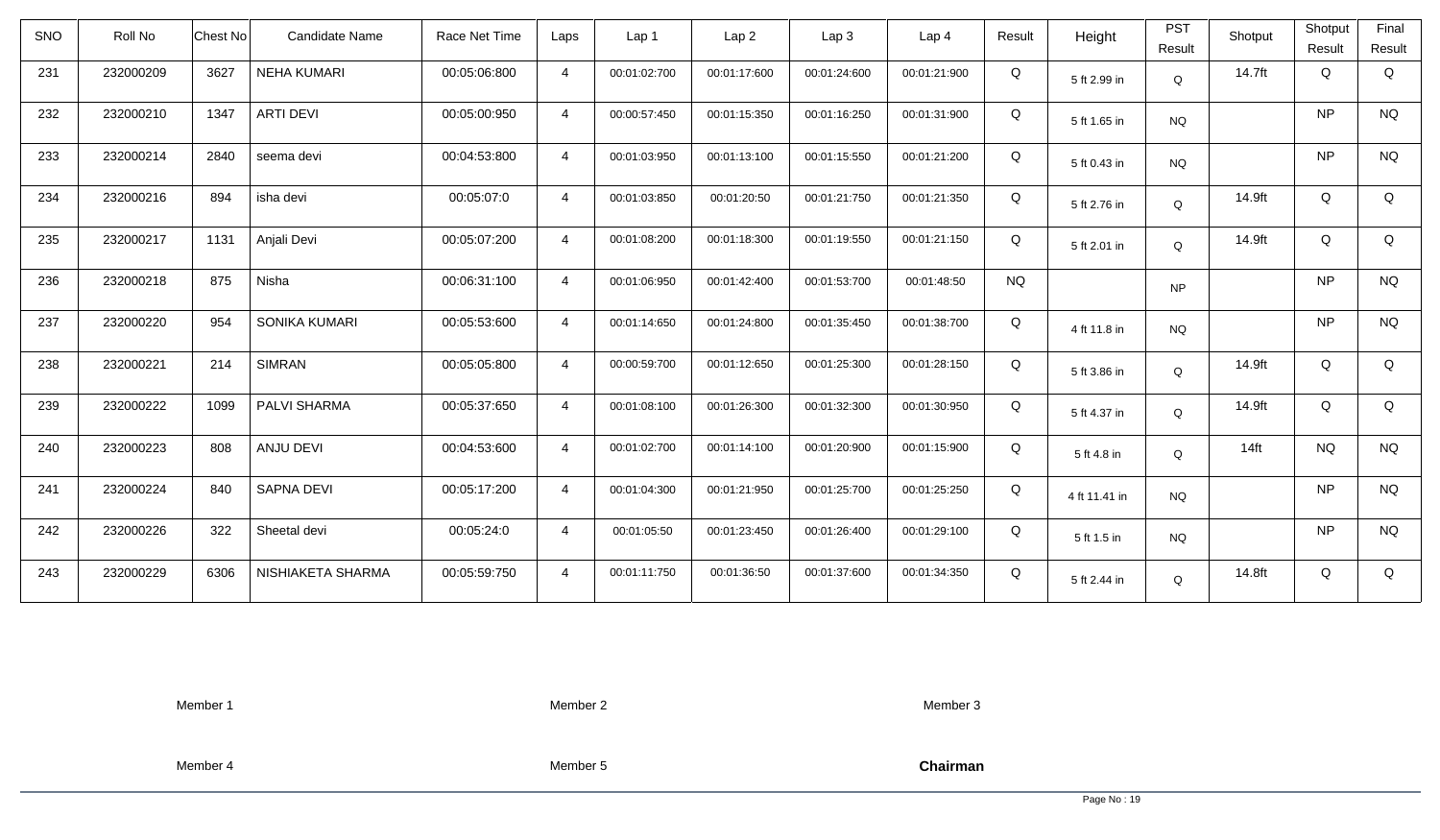| <b>SNO</b> | Roll No   | Chest No | Candidate Name       | Race Net Time | Laps           | Lap 1        | Lap <sub>2</sub> | Lap3         | Lap 4        | Result | Height       | <b>PST</b><br>Result | Shotput | Shotput<br>Result | Final<br>Result |
|------------|-----------|----------|----------------------|---------------|----------------|--------------|------------------|--------------|--------------|--------|--------------|----------------------|---------|-------------------|-----------------|
| 244        | 232000232 | 223      | Usha kumari          | 00:05:10:200  | $\overline{4}$ | 00:01:01:100 | 00:01:19:750     | 00:01:23:750 | 00:01:25:600 | Q      | 5 ft 3.11 in | Q                    | 14.9ft  | Q                 | Q               |
| 245        | 232000233 | 1017     | Namarta anthal       | 00:05:21:700  | $\overline{4}$ | 00:01:11:850 | 00:01:25:0       | 00:01:25:300 | 00:01:19:550 | Q      | 5 ft 2.01 in | Q                    | 14.8ft  | Q                 | Q               |
| 246        | 232000234 | 930      | <b>NISHA</b>         | 00:05:38:0    | $\overline{4}$ | 00:01:09:600 | 00:01:25:200     | 00:01:28:800 | 00:01:34:400 | Q      | 5 ft 1.26 in | <b>NQ</b>            |         | <b>NP</b>         | <b>NQ</b>       |
| 247        | 232000235 | 421      | <b>BANDHANA DEVI</b> | 00:05:31:450  | $\overline{4}$ | 00:01:06:0   | 00:01:21:800     | 00:01:32:450 | 00:01:31:200 | Q      | 5 ft 1.22 in | <b>NQ</b>            |         | <b>NP</b>         | <b>NQ</b>       |
| 248        | 232000237 | 1913     | <b>SONIKA THAKUR</b> | 00:04:35:300  | $\overline{4}$ | 00:00:57:650 | 00:01:13:150     | 00:01:12:600 | 00:01:11:900 | Q      | 5 ft 0.98 in | NQ                   |         | <b>NP</b>         | <b>NQ</b>       |
| 249        | 232000238 | 320      | <b>ISHA DEVI</b>     | 00:05:11:400  | $\overline{4}$ | 00:00:56:250 | 00:01:21:300     | 00:01:30:250 | 00:01:23:600 | Q      | 5 ft 3.03 in | $\mathsf Q$          | 14.9ft  | Q                 | Q               |
| 250        | 232000239 | 274      | <b>MAMTA DEVI</b>    | 00:06:19:900  | $\overline{4}$ | 00:01:10:650 | 00:01:36:300     | 00:01:44:950 | 00:01:48:0   | Q      | 5 ft 0.71 in | <b>NQ</b>            |         | <b>NP</b>         | <b>NQ</b>       |
| 251        | 232000240 | 1313     | <b>ESHA RANI</b>     | 00:06:18:100  | $\overline{4}$ | 00:01:19:800 | 00:01:38:350     | 00:01:43:150 | 00:01:36:800 | Q      | 5 ft 2.8 in  | Q                    | $14$ ft | <b>NQ</b>         | <b>NQ</b>       |
| 252        | 232000241 | 659      | pooja devi           | 00:06:11:850  | $\overline{4}$ | 00:01:02:700 | 00:01:50:700     | 00:01:38:800 | 00:01:39:650 | Q      | 5 ft 0.94 in | <b>NQ</b>            |         | <b>NP</b>         | <b>NQ</b>       |
| 253        | 232000242 | 1178     | <b>BEENU DEVI</b>    | 00:05:34:950  | $\overline{4}$ | 00:01:04:800 | 00:01:26:100     | 00:01:31:600 | 00:01:32:450 | Q      | 5 ft 3.54 in | Q                    | 14.9ft  | Q                 | Q               |
| 254        | 232000243 | 1167     | POONAM DEVI          | 00:06:18:550  | $\overline{4}$ | 00:01:06:750 | 00:01:39:550     | 00:01:46:450 | 00:01:45:800 | Q      | 5 ft 1.26 in | <b>NQ</b>            |         | <b>NP</b>         | <b>NQ</b>       |
| 255        | 232000244 | 1633     | MEENAKSHI SHARMA     | 00:05:12:750  | $\overline{4}$ | 00:00:57:350 | 00:01:21:50      | 00:01:25:750 | 00:01:28:600 | Q      | 5 ft 5.79 in | Q                    | 14.9ft  | Q                 | Q               |
| 256        | 232000245 | 939      | pooja devi           | 00:04:50:450  | $\overline{4}$ | 00:01:05:50  | 00:01:14:750     | 00:01:17:200 | 00:01:13:450 | Q      | 5 ft 0.67 in | <b>NQ</b>            |         | <b>NP</b>         | <b>NQ</b>       |

Member 2

Member 3

Member 4

Member 5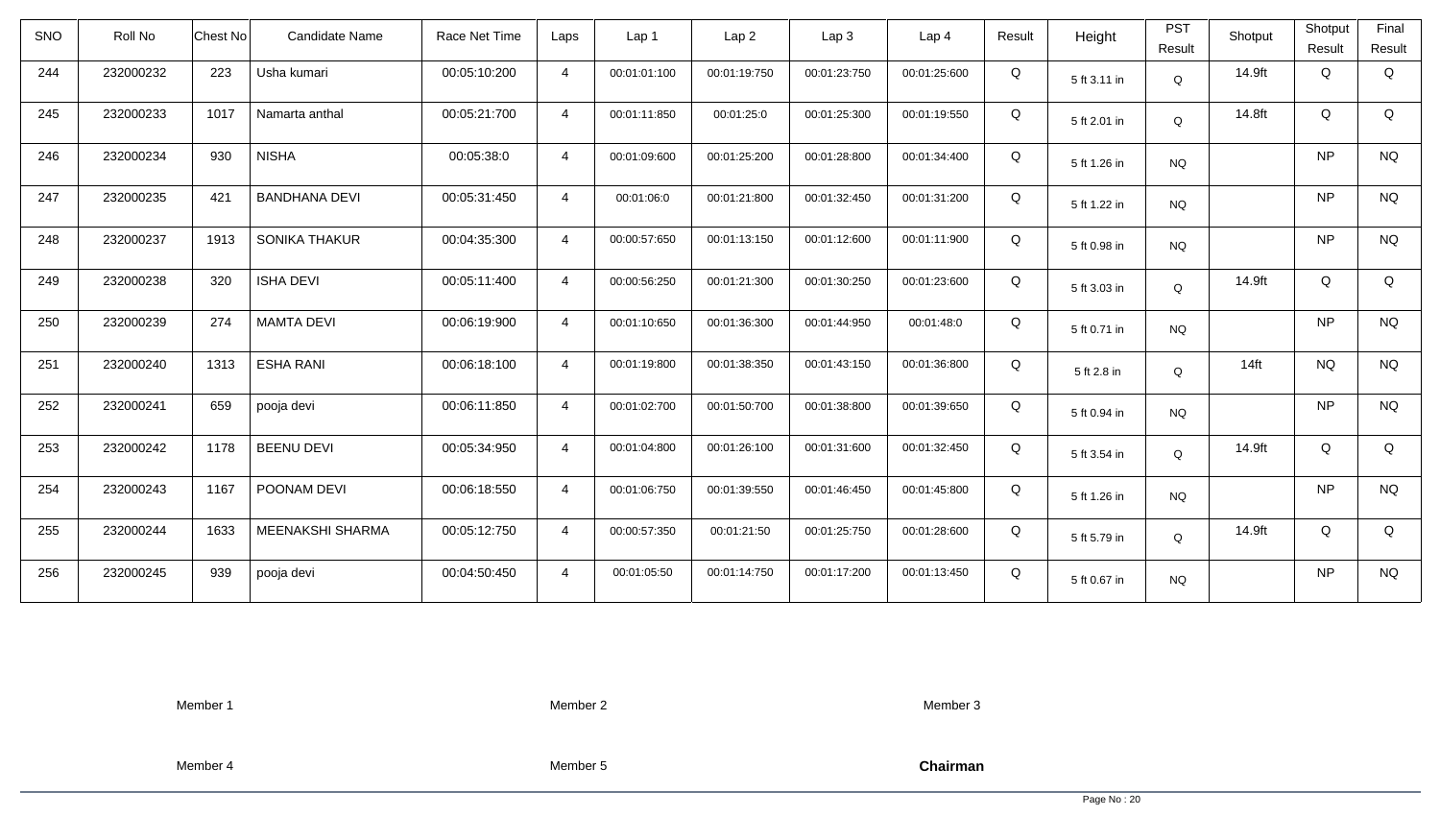| <b>SNO</b> | Roll No   | <b>Chest No</b> | Candidate Name     | Race Net Time | Laps           | Lap <sub>1</sub> | Lap <sub>2</sub> | Lap <sub>3</sub> | Lap <sub>4</sub> | Result    | Height       | <b>PST</b><br>Result | Shotput    | Shotput<br>Result | Final<br>Result |
|------------|-----------|-----------------|--------------------|---------------|----------------|------------------|------------------|------------------|------------------|-----------|--------------|----------------------|------------|-------------------|-----------------|
| 257        | 232000246 | 4029            | RITA DEVI          | 00:05:43:250  | $\overline{4}$ | 00:01:06:350     | 00:01:35:300     | 00:01:30:250     | 00:01:31:350     | Q         | 5 ft 4.25 in | Q                    | 14.8ft     | Q                 | Q               |
| 258        | 232000247 | 5611            | <b>ULFAT</b>       | 00:06:02:800  | $\overline{4}$ | 00:01:14:0       | 00:01:30:350     | 00:01:38:600     | 00:01:39:850     | Q         | 5 ft 2.24 in | Q                    | 14.8ft     | Q                 | Q               |
| 259        | 232000248 | 3201            | <b>KAJAL DEVI</b>  | 00:05:21:100  | $\overline{4}$ | 00:01:12:850     | 00:01:19:800     | 00:01:23:0       | 00:01:25:450     | Q         | 5 ft 3.23 in | Q                    | $14$ ft    | <b>NQ</b>         | <b>NQ</b>       |
| 260        | 232000249 | 3348            | kavita devi        | 00:04:37:550  | $\overline{4}$ | 00:01:02:100     | 00:01:12:800     | 00:01:13:300     | 00:01:09:350     | Q         | 5 ft 2.13 in | Q                    | 14.9ft     | Q                 | Q               |
| 261        | 232000250 | 1203            | PREETI DEVI        | 00:05:36:750  | $\overline{4}$ | 00:01:03:0       | 00:01:26:550     | 00:01:33:950     | 00:01:33:250     | Q         | 5 ft 4.02 in | Q                    | 14.7ft     | Q                 | Q               |
| 262        | 232000251 | 1411            | SHIKHA DEVI        | 00:06:53:0    | $\overline{4}$ | 00:01:03:650     | 00:01:44:500     | 00:02:02:800     | 00:02:02:50      | <b>NQ</b> |              | <b>NP</b>            |            | <b>NP</b>         | <b>NQ</b>       |
| 263        | 232000253 | 1039            | <b>BABLI DEVI</b>  | 00:05:48:150  | $\overline{4}$ | 00:01:03:800     | 00:01:35:850     | 00:01:33:400     | 00:01:35:100     | Q         | 5 ft 4.96 in | Q                    | 14.8ft     | Q                 | Q               |
| 264        | 232000256 | 1160            | <b>KALI DEVI</b>   | 00:06:15:900  | $\overline{4}$ | 00:01:09:550     | 00:01:41:400     | 00:01:45:750     | 00:01:39:200     | Q         | 5 ft 2.76 in | Q                    | 14.9ft     | Q                 | Q               |
| 265        | 232000257 | 1224            | <b>ASHU DEVI</b>   | 00:04:25:950  | $\overline{4}$ | 00:00:52:300     | 00:01:09:0       | 00:01:14:250     | 00:01:10:400     | Q         | 5 ft 3.39 in | Q                    | 14.9ft     | Q                 | Q               |
| 266        | 232000258 | 654             | ROSHEE DEVI        | 00:04:43:350  | $\overline{4}$ | 00:00:56:700     | 00:01:08:850     | 00:01:19:300     | 00:01:18:500     | Q         | 5 ft 1.54 in | <b>NQ</b>            |            | <b>NP</b>         | <b>NQ</b>       |
| 267        | 232000259 | 908             | LUXMI ANTHAL       | 00:05:02:500  | $\overline{4}$ | 00:01:01:800     | 00:01:15:500     | 00:01:22:200     | 00:01:23:0       | Q         | 5 ft 2.72 in | Q                    | 14.9ft     | Q                 | Q               |
| 268        | 232000260 | 9129            | <b>RENU SHARMA</b> | 00:05:07:350  | $\overline{4}$ | 00:01:13:250     | 00:01:21:0       | 00:01:17:750     | 00:01:15:350     | Q         | 5 ft 2.36 in | Q                    | 14.9ft     | Q                 | Q               |
| 269        | 232000261 | 4211            | SUNEHA DEVI        | 00:06:08:50   | $\overline{4}$ | 00:01:11:600     | 00:01:36:600     | 00:01:43:200     | 00:01:36:650     | Q         | 5 ft 2.05 in | Q                    | 14ft 6inch | Q                 | Q               |

Member 2

Member 3

Member 4

Member 5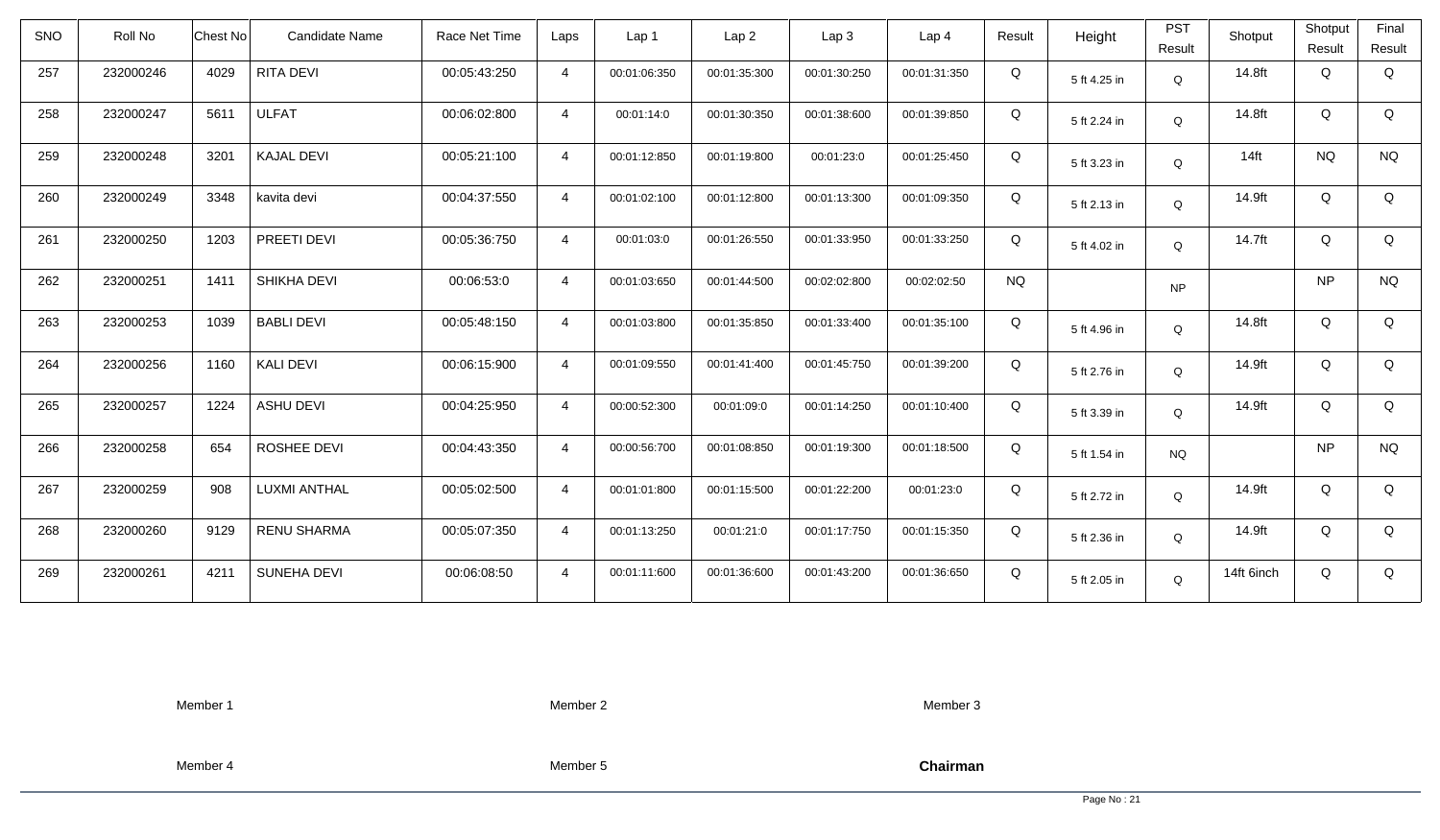| <b>SNO</b> | Roll No   | <b>Chest No</b> | <b>Candidate Name</b> | Race Net Time | Laps           | Lap <sub>1</sub> | Lap <sub>2</sub> | Lap <sub>3</sub> | Lap <sub>4</sub> | Result    | Height        | <b>PST</b><br>Result | Shotput | Shotput<br>Result | Final<br>Result |
|------------|-----------|-----------------|-----------------------|---------------|----------------|------------------|------------------|------------------|------------------|-----------|---------------|----------------------|---------|-------------------|-----------------|
| 270        | 232000262 | 5217            | <b>ISHA DEVI</b>      | 00:04:38:250  | $\mathbf{3}$   | 00:01:12:550     | 00:01:42:400     | 00:01:43:300     | 00:00:00         | <b>NQ</b> |               | <b>NP</b>            |         | <b>NP</b>         | <b>NQ</b>       |
| 271        | 232000263 | 949             | <b>VARSHA DEVI</b>    | 00:04:59:50   | $\overline{4}$ | 00:01:01:850     | 00:01:17:300     | 00:01:23:800     | 00:01:16:100     | Q         | 5 ft 2.4 in   | Q                    | 14.8ft  | Q                 | Q               |
| 272        | 232000264 | 872             | REETA DEVI            | 00:05:21:850  | $\overline{4}$ | 00:00:59:950     | 00:01:21:800     | 00:01:30:650     | 00:01:29:450     | Q         | 5 ft 2.01 in  | Q                    | 14.9ft  | Q                 | Q               |
| 273        | 232000265 | 1809            | TANIYA KHANAM         | 00:05:44:100  | $\overline{4}$ | 00:01:12:700     | 00:01:26:900     | 00:01:35:500     | 00:01:29:0       | Q         | 5 ft 5.28 in  | Q                    | 14.8ft  | Q                 | Q               |
| 274        | 232000266 | 8245            | <b>ATTU SHARMA</b>    | 00:05:05:100  | $\overline{4}$ | 00:01:01:950     | 00:01:17:50      | 00:01:21:600     | 00:01:24:500     | Q         | 5 ft 4.69 in  | Q                    | 14.9ft  | Q                 | Q               |
| 275        | 232000267 | 1710            | RADHIKA RANI          | 00:04:56:700  | $\overline{4}$ | 00:01:02:650     | 00:01:15:900     | 00:01:19:950     | 00:01:18:200     | Q         | 5 ft 4.13 in  | Q                    | 14.9ft  | Q                 | Q               |
| 276        | 232000268 | 694             | <b>RADHU DEVI</b>     | 00:05:17:200  | $\overline{4}$ | 00:01:03:400     | 00:01:21:900     | 00:01:28:400     | 00:01:23:500     | Q         | 4 ft 11.61 in | <b>NQ</b>            |         | <b>NP</b>         | <b>NQ</b>       |
| 277        | 232000270 | 1291            | <b>SHILPA DEVI</b>    | 00:05:02:0    | $\overline{4}$ | 00:01:03:600     | 00:01:19:0       | 00:01:20:50      | 00:01:19:350     | Q         | 5 ft 3.66 in  | Q                    | 14.8ft  | Q                 | Q               |
| 278        | 232000271 | 870             | <b>SURITA DEVI</b>    | 00:04:33:400  | $\overline{4}$ | 00:01:06:400     | 00:01:10:900     | 00:01:11:250     | 00:01:04:850     | Q         | 5 ft 2.91 in  | $\mathsf Q$          | 14.9ft  | Q                 | Q               |
| 279        | 232000272 | 9277            | <b>SAPNA DEVI</b>     | 00:04:36:100  | $\overline{4}$ | 00:00:52:400     | 00:01:08:350     | 00:01:18:650     | 00:01:16:700     | Q         | 5 ft 2.76 in  | Q                    | 14.8ft  | Q                 | Q               |
| 280        | 232000273 | 4222            | <b>ASHA DEVI</b>      | 00:05:04:950  | $\overline{4}$ | 00:01:00:500     | 00:01:15:450     | 00:01:21:0       | 00:01:28:0       | Q         | 5 ft 3.39 in  | Q                    | 14.9ft  | Q                 | Q               |
| 281        | 232000274 | 191             | SONIKA THAKUR         | 00:06:02:150  | $\overline{4}$ | 00:01:04:250     | 00:01:43:400     | 00:01:40:500     | 00:01:34:0       | Q         | 5 ft 4.33 in  | Q                    | 14.9ft  | Q                 | Q               |
| 282        | 232000275 | 268             | Priyanka              | 00:06:17:900  | $\overline{4}$ | 00:01:12:0       | 00:01:39:550     | 00:01:45:0       | 00:01:41:350     | Q         | 5 ft 4.13 in  | Q                    | 14.8ft  | Q                 | Q               |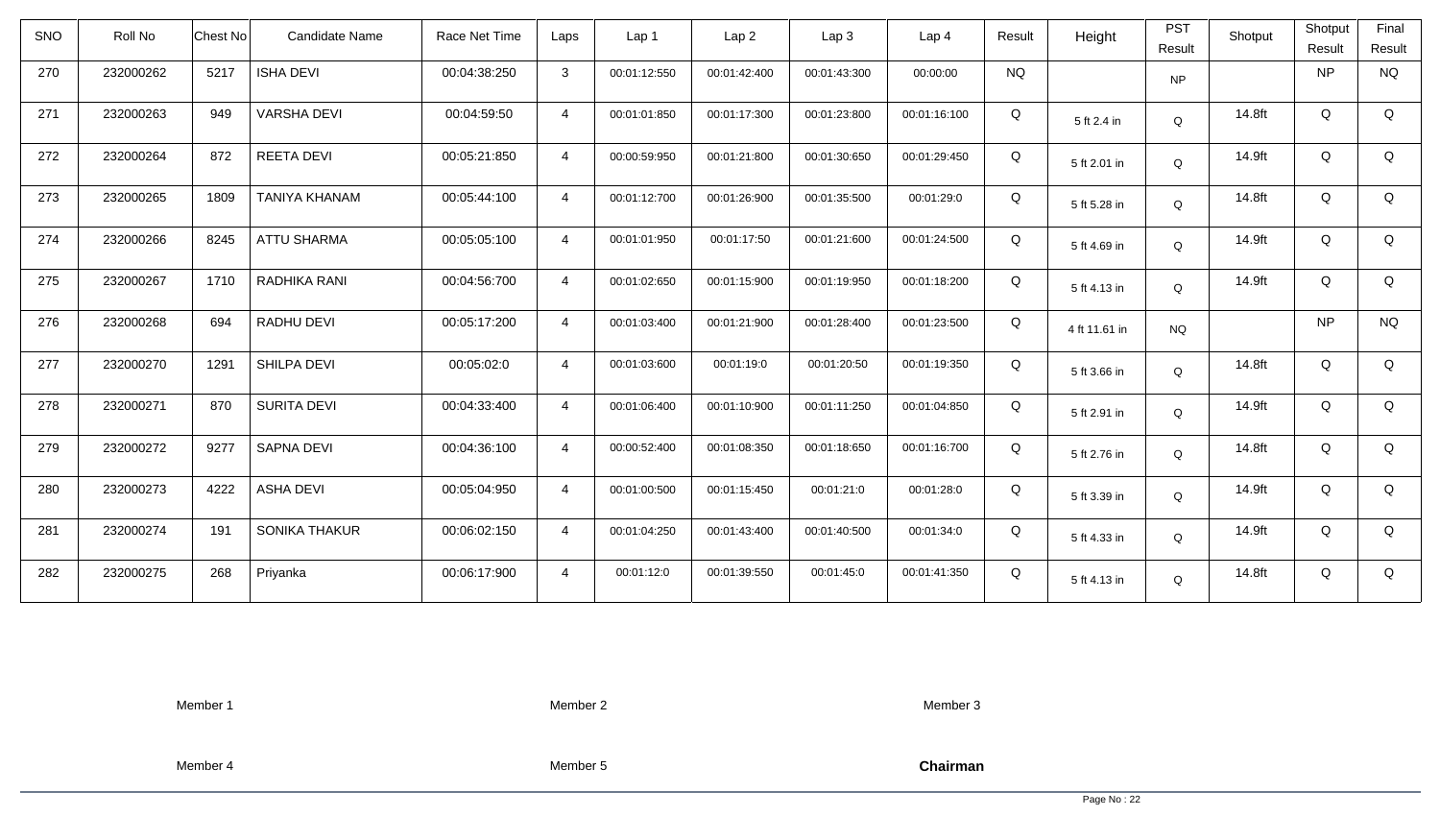| <b>SNO</b> | Roll No   | <b>Chest No</b> | Candidate Name     | Race Net Time | Laps           | Lap 1        | Lap <sub>2</sub> | Lap <sub>3</sub> | Lap <sub>4</sub> | Result | Height       | <b>PST</b><br>Result | Shotput | Shotput<br>Result | Final<br>Result |
|------------|-----------|-----------------|--------------------|---------------|----------------|--------------|------------------|------------------|------------------|--------|--------------|----------------------|---------|-------------------|-----------------|
| 283        | 232000277 | 244             | mohani devi        | 00:05:24:350  | $\overline{4}$ | 00:01:12:800 | 00:01:25:150     | 00:01:25:450     | 00:01:20:950     | Q      | 5 ft 3.62 in | Q                    | 14.9ft  | Q                 | Q               |
| 284        | 232000279 | 269             | <b>SAKSHI DEVI</b> | 00:05:18:200  | $\overline{4}$ | 00:01:01:900 | 00:01:23:700     | 00:01:28:300     | 00:01:24:300     | Q      | 5 ft 1.81 in | <b>NQ</b>            |         | <b>NP</b>         | <b>NQ</b>       |
| 285        | 232000281 | 374             | Pooja Devi         | 00:04:41:300  | $\overline{4}$ | 00:01:02:300 | 00:01:10:700     | 00:01:13:600     | 00:01:14:700     | Q      | 5 ft 2.4 in  | Q                    | 14.8ft  | Q                 | Q               |
| 286        | 232000282 | 253             | <b>RENU DEVI</b>   | 00:04:48:350  | $\overline{4}$ | 00:01:00:750 | 00:01:16:200     | 00:01:15:850     | 00:01:15:550     | Q      | 5 ft 3.74 in | Q                    | 14.9ft  | Q                 | Q               |
| 287        | 232000285 | 645             | <b>MAMTA DEVI</b>  | 00:05:02:600  | $\overline{4}$ | 00:01:00:50  | 00:01:20:800     | 00:01:20:800     | 00:01:20:950     | Q      | 5 ft 3.31 in | Q                    | 14.8ft  | Q                 | Q               |
| 288        | 232000286 | 121             | Tania Sharma       | 00:05:04:450  | $\overline{4}$ | 00:01:01:150 | 00:01:18:450     | 00:01:22:450     | 00:01:22:400     | Q      | 5 ft 1.34 in | <b>NQ</b>            |         | <b>NP</b>         | <b>NQ</b>       |
| 289        | 232000287 | 2242            | Neha Devi          | 00:05:54:650  | $\overline{4}$ | 00:01:08:900 | 00:01:36:700     | 00:01:36:450     | 00:01:32:600     | Q      | 5 ft 0.71 in | <b>NQ</b>            |         | <b>NP</b>         | <b>NQ</b>       |
| 290        | 232000289 | 8466            | <b>BABY THAKUR</b> | 00:05:31:550  | $\overline{4}$ | 00:01:06:550 | 00:01:27:400     | 00:01:30:500     | 00:01:27:100     | Q      | 5 ft 2.6 in  | Q                    | 14.9ft  | Q                 | Q               |
| 291        | 232000290 | 246             | MUskan sharma      | 00:05:32:350  | $\overline{4}$ | 00:01:05:100 | 00:01:22:800     | 00:01:33:650     | 00:01:30:800     | Q      | 5 ft 2.99 in | $\Omega$             | 14.9ft  | Q                 | Q               |
| 292        | 232000291 | 6167            | <b>NEELAM DEVI</b> | 00:04:46:500  | $\overline{4}$ | 00:01:01:850 | 00:01:15:0       | 00:01:14:500     | 00:01:15:150     | Q      | 5 ft 3.9 in  | Q                    | 14.8ft  | Q                 | Q               |
| 293        | 232000292 | 748             | KAJAL              | 00:05:16:650  | $\overline{4}$ | 00:01:00:550 | 00:01:21:350     | 00:01:29:450     | 00:01:25:300     | Q      | 5 ft 0.87 in | <b>NQ</b>            |         | <b>NP</b>         | <b>NQ</b>       |
| 294        | 232000293 | 1933            | POOJA DEVI         | 00:04:53:750  | $\overline{4}$ | 00:01:00:800 | 00:01:18:150     | 00:01:19:200     | 00:01:15:600     | Q      | 5 ft 3.23 in | Q                    | 14.9ft  | Q                 | Q               |
| 295        | 232000294 | 9274            | <b>TRIPTA DEVI</b> | 00:05:09:50   | $\overline{4}$ | 00:01:12:550 | 00:01:17:650     | 00:01:17:400     | 00:01:21:450     | Q      | 5 ft 1.57 in | <b>NQ</b>            |         | <b>NP</b>         | <b>NQ</b>       |

Member 2

Member 3

Member 4

Member 5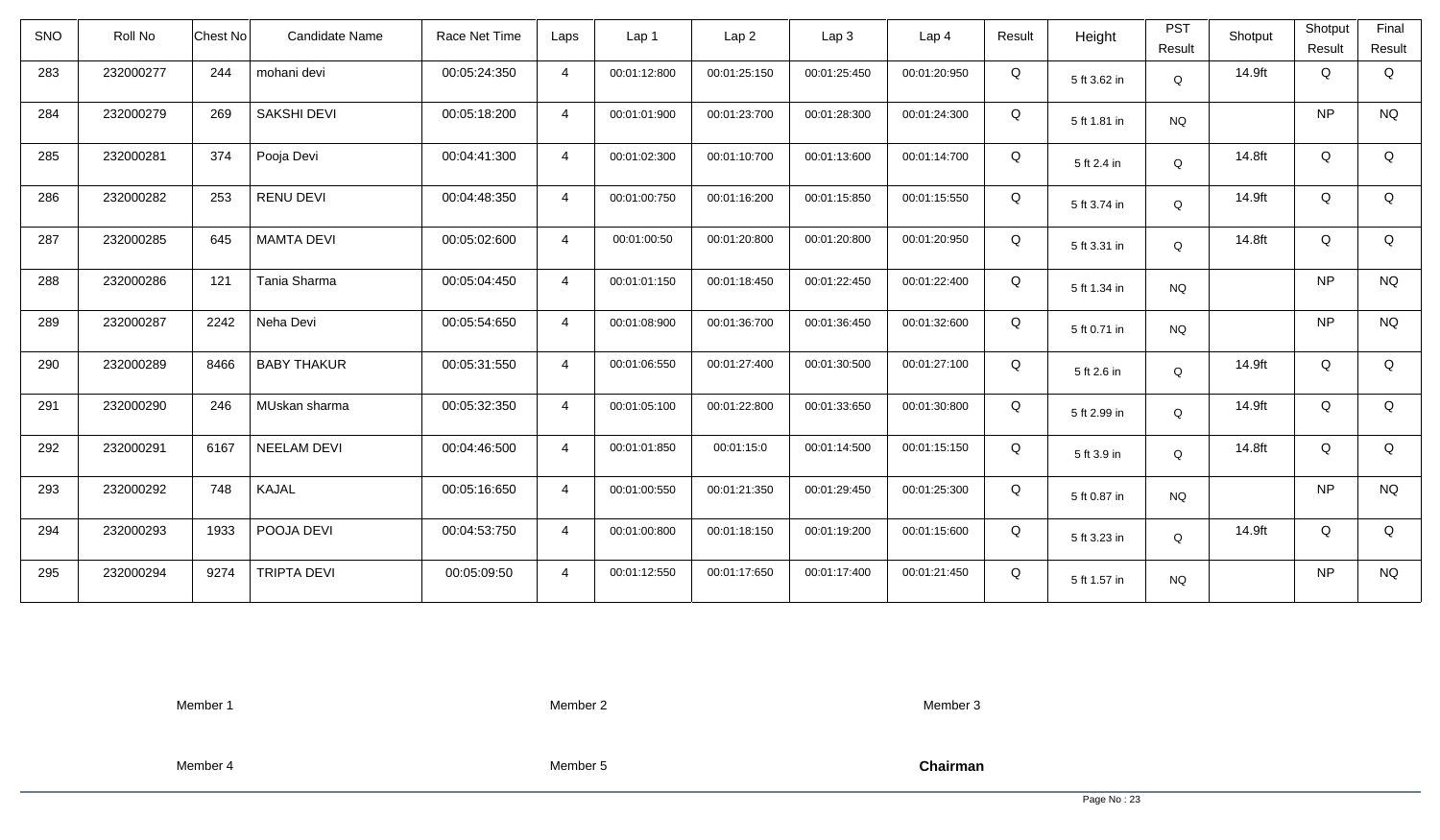| <b>SNO</b> | Roll No   | <b>Chest No</b> | <b>Candidate Name</b> | Race Net Time | Laps           | Lap 1        | Lap <sub>2</sub> | Lap3         | Lap 4        | Result | Height        | <b>PST</b><br>Result | Shotput | Shotput<br>Result | Final<br>Result |
|------------|-----------|-----------------|-----------------------|---------------|----------------|--------------|------------------|--------------|--------------|--------|---------------|----------------------|---------|-------------------|-----------------|
| 296        | 232000295 | 960             | PAVITRY DEVI          | 00:04:47:750  | $\overline{4}$ | 00:01:01:900 | 00:01:14:850     | 00:01:17:50  | 00:01:13:950 | Q      | 4 ft 11.84 in | <b>NQ</b>            |         | <b>NP</b>         | <b>NQ</b>       |
| 297        | 232000296 | 9105            | SUREESHTA DEVI        | 00:05:42:550  | $\overline{4}$ | 00:01:12:200 | 00:01:29:600     | 00:01:38:700 | 00:01:22:50  | Q      | 5 ft 3.27 in  | Q                    | $14$ ft | <b>NQ</b>         | <b>NQ</b>       |
| 298        | 232000297 | 1008            | arti devi             | 00:05:14:700  | $\overline{4}$ | 00:01:06:700 | 00:01:17:450     | 00:01:25:250 | 00:01:25:300 | Q      | 5 ft 4.21 in  | Q                    | 14.8ft  | Q                 | Q               |
| 299        | 232000298 | 955             | MEENAKSHI DEVI        | 00:05:02:600  | $\overline{4}$ | 00:00:59:300 | 00:01:16:350     | 00:01:24:550 | 00:01:22:400 | Q      | 5 ft 2.99 in  | Q                    | 14.9ft  | Q                 | Q               |
| 300        | 232000299 | 893             | <b>SIMRAN SHARMA</b>  | 00:05:10:600  | $\overline{4}$ | 00:01:02:300 | 00:01:16:450     | 00:01:25:500 | 00:01:26:350 | Q      | 5 ft 3.11 in  | Q                    | 14.8ft  | Q                 | Q               |
| 301        | 232000304 | 1369            | <b>GUDDI DEVI</b>     | 00:05:01:600  | $\overline{4}$ | 00:01:03:500 | 00:01:18:800     | 00:01:19:750 | 00:01:19:550 | Q      | 5 ft 2.91 in  | Q                    | $14$ ft | <b>NQ</b>         | <b>NQ</b>       |
| 302        | 232000305 | 354             | salekha devi          | 00:04:48:800  | $\overline{4}$ | 00:01:00:950 | 00:01:15:350     | 00:01:15:600 | 00:01:16:900 | Q      | 5 ft 3.94 in  | Q                    | 14.9ft  | Q                 | Q               |
| 303        | 232000306 | 3956            | <b>DEPTI SHARMA</b>   | 00:05:32:800  | $\overline{4}$ | 00:01:04:450 | 00:01:22:250     | 00:01:30:450 | 00:01:35:650 | Q      | 5 ft 1.61 in  | <b>NQ</b>            |         | <b>NP</b>         | <b>NQ</b>       |
| 304        | 232000308 | 9005            | <b>TANIA MANHAS</b>   | 00:04:59:750  | $\overline{4}$ | 00:00:59:900 | 00:01:19:600     | 00:01:23:600 | 00:01:16:650 | Q      | 5 ft 2.48 in  | Q                    | 14.9ft  | Q                 | Q               |
| 305        | 232000309 | 845             | REVA DEVI             | 00:05:29:400  | $\overline{4}$ | 00:01:09:450 | 00:01:26:500     | 00:01:26:250 | 00:01:27:200 | Q      | 5 ft 0.28 in  | <b>NQ</b>            |         | <b>NP</b>         | $\rm N\rm Q$    |
| 306        | 232000311 | 7110            | MEENAKSHI SHARMA      | 00:05:27:500  | $\overline{4}$ | 00:01:02:350 | 00:01:25:600     | 00:01:28:950 | 00:01:30:600 | Q      | 4 ft 11.61 in | <b>NQ</b>            |         | <b>NP</b>         | <b>NQ</b>       |
| 307        | 232000312 | 4384            | <b>RAJNI DEVI</b>     | 00:06:24:450  | $\overline{4}$ | 00:01:14:650 | 00:01:32:750     | 00:01:45:150 | 00:01:51:900 | Q      | 5 ft 3.31 in  | Q                    | 14.9ft  | Q                 | Q               |
| 308        | 232000313 | 223             | <b>SUNALI THAKUR</b>  | 00:05:10:600  | $\overline{4}$ | 00:01:07:450 | 00:01:22:900     | 00:01:26:850 | 00:01:13:400 | Q      | 5 ft 3.78 in  | Q                    | 14.8ft  | Q                 | Q               |

Member 2

Member 3

Member 4

Member 5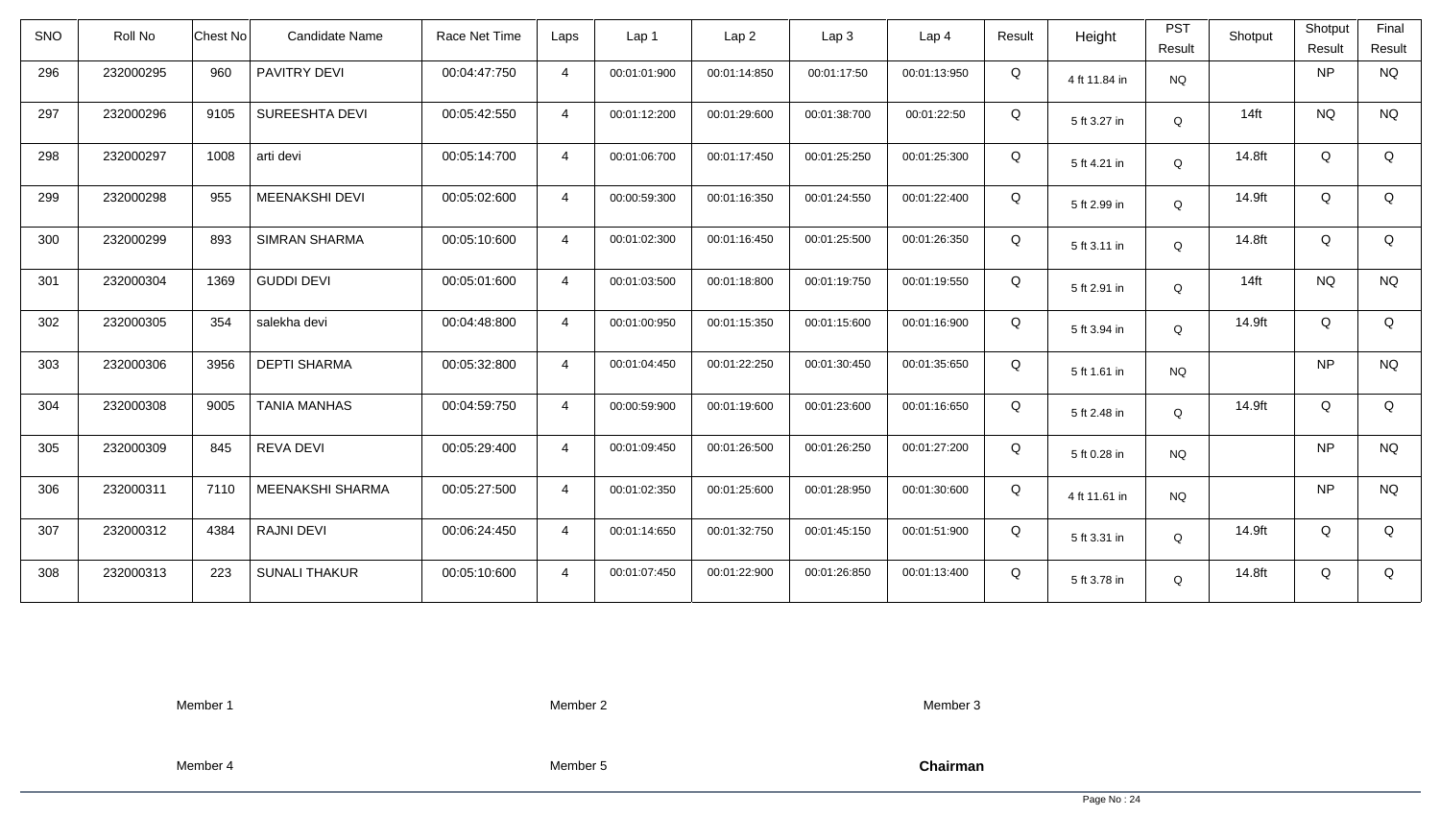| <b>SNO</b> | Roll No   | <b>Chest No</b> | Candidate Name       | Race Net Time | Laps           | Lap 1        | Lap <sub>2</sub> | Lap <sub>3</sub> | Lap <sub>4</sub> | Result    | Height        | <b>PST</b><br>Result | Shotput | Shotput<br>Result | Final<br>Result |
|------------|-----------|-----------------|----------------------|---------------|----------------|--------------|------------------|------------------|------------------|-----------|---------------|----------------------|---------|-------------------|-----------------|
| 309        | 232000314 | 1531            | <b>ANJALI SHARMA</b> | 00:05:31:300  | $\overline{4}$ | 00:01:03:850 | 00:01:27:350     | 00:01:32:0       | 00:01:28:100     | Q         | 5 ft 0.16 in  | <b>NQ</b>            |         | <b>NP</b>         | <b>NQ</b>       |
| 310        | 232000315 | 680             | bharti               | 00:06:05:700  | $\overline{4}$ | 00:01:07:400 | 00:01:36:550     | 00:01:37:150     | 00:01:44:600     | Q         | 5 ft 3.07 in  | Q                    | $14$ ft | <b>NQ</b>         | <b>NQ</b>       |
| 311        | 232000316 | 1087            | <b>SAIMA CHANDEL</b> | 00:06:02:0    | $\overline{4}$ | 00:01:07:250 | 00:01:40:300     | 00:01:43:450     | 00:01:31:0       | Q         | 5 ft 4.96 in  | Q                    | 14.8ft  | Q                 | Q               |
| 312        | 232000317 | 594             | NISHU DEVI           | 00:05:13:400  | $\overline{4}$ | 00:01:00:450 | 00:01:21:500     | 00:01:31:500     | 00:01:19:950     | Q         | 5 ft 4.49 in  | Q                    | 14.8ft  | Q                 | Q               |
| 313        | 232000318 | 9407            | <b>NASEEM AKHTAR</b> | 00:05:12:350  | $\overline{4}$ | 00:01:06:750 | 00:01:19:50      | 00:01:24:350     | 00:01:22:200     | Q         | 5 ft 2.05 in  | Q                    | $14$ ft | <b>NQ</b>         | <b>NQ</b>       |
| 314        | 232000319 | 5308            | <b>NEELMA DEVI</b>   | 00:04:08:50   | $\overline{4}$ | 00:01:00:400 | 00:01:00:800     | 00:01:03:650     | 00:01:03:200     | Q         | 4 ft 11.21 in | <b>NQ</b>            |         | <b>NP</b>         | <b>NQ</b>       |
| 315        | 232000321 | 867             | pushpa devi          | 00:04:43:400  | $\overline{4}$ | 00:01:02:650 | 00:01:10:700     | 00:01:14:400     | 00:01:15:650     | Q         | 5 ft 1.1 in   | <b>NQ</b>            |         | <b>NP</b>         | <b>NQ</b>       |
| 316        | 232000322 | 9175            | SAKSHI SHARMA        | 00:05:38:550  | $\overline{4}$ | 00:01:10:950 | 00:01:23:950     | 00:01:30:350     | 00:01:33:300     | Q         | 5 ft 2.05 in  | Q                    | 14.9ft  | Q                 | Q               |
| 317        | 232000323 | 608             | <b>DIKSHA THAKUR</b> | 00:04:42:300  | $\overline{4}$ | 00:00:56:700 | 00:01:09:200     | 00:01:19:450     | 00:01:16:950     | Q         | 5 ft 3.11 in  | Q                    | 14.7ft  | Q                 | Q               |
| 318        | 232000324 | 400             | SHIPALI RANI         | 00:04:51:350  | $\mathbf{3}$   | 00:01:20:400 | 00:01:44:950     | 00:01:46:0       | 00:00:00         | <b>NQ</b> |               | <b>NP</b>            |         | <b>NP</b>         | <b>NQ</b>       |
| 319        | 232000325 | 1282            | POOJA DEVI           | 00:05:17:850  | $\overline{4}$ | 00:01:05:100 | 00:01:19:100     | 00:01:25:150     | 00:01:28:500     | Q         | 5 ft 2.13 in  | Q                    | 14.7ft  | Q                 | Q               |
| 320        | 232000326 | 2176            | <b>SUNIKA DEVI</b>   | 00:04:54:200  | $\overline{4}$ | 00:01:00:50  | 00:01:12:700     | 00:01:18:0       | 00:01:23:450     | Q         | 5 ft 3.5 in   | Q                    | 14.8ft  | Q                 | Q               |
| 321        | 232000327 | 1241            | REKHA DEVI           | 00:06:16:250  | $\overline{4}$ | 00:01:05:900 | 00:01:42:500     | 00:01:43:150     | 00:01:44:700     | Q         | 5 ft 0.08 in  | <b>NQ</b>            |         | <b>NP</b>         | <b>NQ</b>       |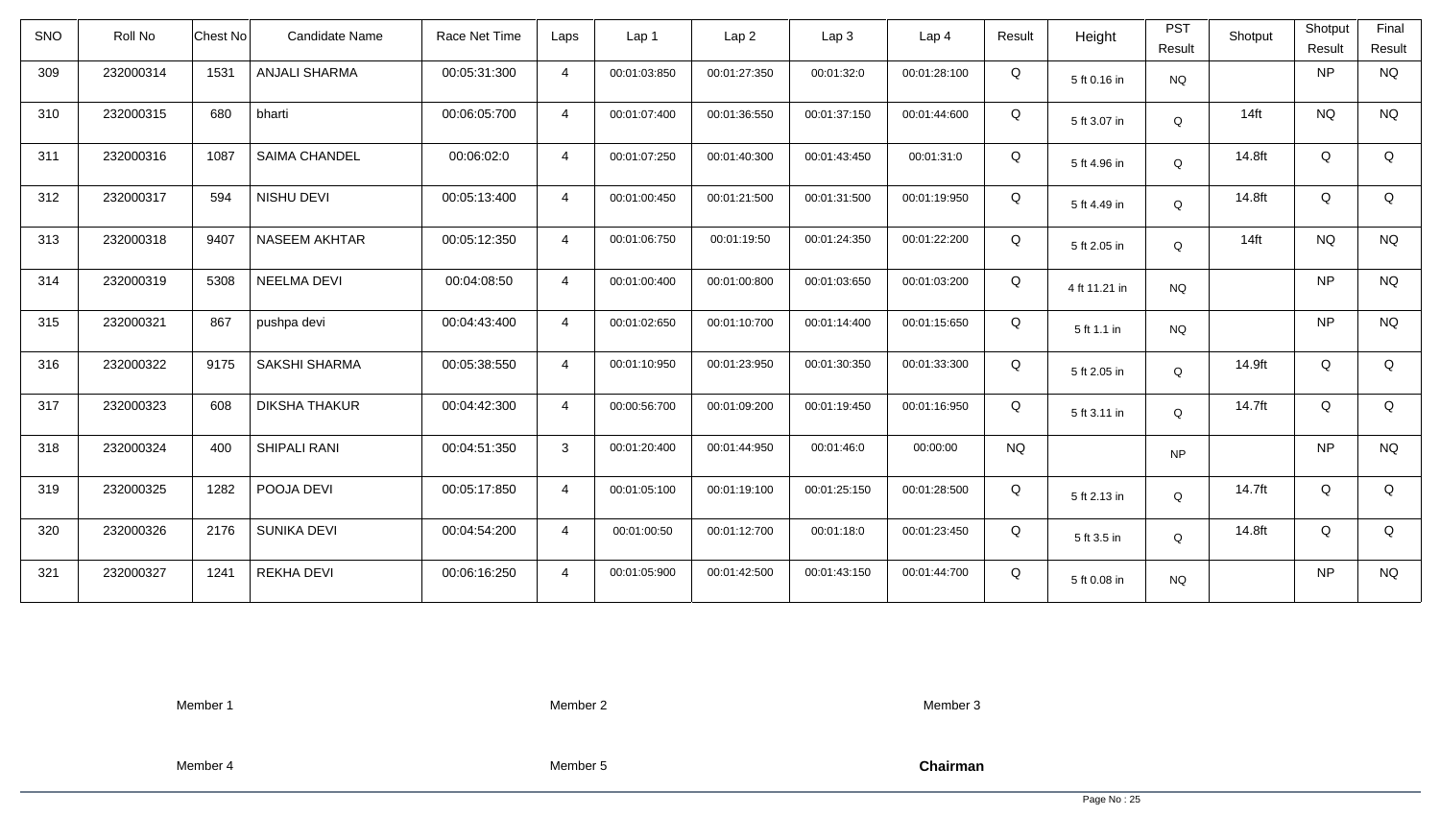| <b>SNO</b> | Roll No   | Chest No | Candidate Name         | Race Net Time | Laps           | Lap <sub>1</sub> | Lap2         | Lap 3        | Lap <sub>4</sub> | Result    | Height        | <b>PST</b> | Shotput | Shotput   | Final       |
|------------|-----------|----------|------------------------|---------------|----------------|------------------|--------------|--------------|------------------|-----------|---------------|------------|---------|-----------|-------------|
|            |           |          |                        |               |                |                  |              |              |                  |           |               | Result     |         | Result    | Result      |
| 322        | 232000328 | 210      | <b>MANEESHA THAKUR</b> | 00:05:00:450  | $\overline{4}$ | 00:01:04:850     | 00:01:21:350 | 00:01:18:250 | 00:01:16:0       | Q         | 5 ft 4.41 in  | Q          | 14.8ft  | Q         | Q           |
| 323        | 232000329 | 889      | REVA DEVI              | 00:05:02:850  | $\overline{4}$ | 00:01:07:250     | 00:01:20:300 | 00:01:18:300 | 00:01:17:0       | Q         | 5 ft 3.86 in  | Q          | 14.8ft  | Q         | Q           |
| 324        | 232000330 | 126      | SHUSHU DEVI            | 00:04:50:950  | $\overline{4}$ | 00:00:57:450     | 00:01:16:750 | 00:01:21:900 | 00:01:14:850     | Q         | 5 ft 0.35 in  | <b>NQ</b>  |         | <b>NP</b> | <b>NQ</b>   |
| 325        | 232000331 | 842      | ANJU DEVI              | 00:05:09:200  | $\overline{4}$ | 00:01:02:50      | 00:01:16:100 | 00:01:25:200 | 00:01:25:850     | Q         | 5 ft 0.59 in  | <b>NQ</b>  |         | NP        | <b>NQ</b>   |
| 326        | 232000332 | 3884     | <b>ASHA DEVI</b>       | 00:05:19:700  | $\overline{4}$ | 00:01:07:550     | 00:01:21:850 | 00:01:27:850 | 00:01:22:450     | Q         | 5 ft 2.01 in  | Q          | 14.9ft  | Q         | Q           |
| 327        | 232000333 | 288      | POOJA DEVI             | 00:04:33:550  | $\overline{4}$ | 00:01:05:750     | 00:01:08:700 | 00:01:10:950 | 00:01:08:150     | Q         | 5 ft 1.22 in  | <b>NQ</b>  |         | NP        | <b>NQ</b>   |
| 328        | 232000336 | 8805     | <b>LAXMI DEVI</b>      | 00:05:11:500  | $\overline{4}$ | 00:01:03:450     | 00:01:19:300 | 00:01:22:450 | 00:01:26:300     | Q         | 5 ft 4.65 in  | Q          | 14.8ft  | Q         | Q           |
| 329        | 232000337 | 1197     | <b>ANJALI SHARMA</b>   | 00:05:52:0    | $\overline{4}$ | 00:01:06:850     | 00:01:28:850 | 00:01:42:400 | 00:01:33:900     | Q         | 5 ft 2.48 in  | Q          | 14.9ft  | Q         | $\mathsf Q$ |
| 330        | 232000338 | 1115     | <b>ANJALI DEVI</b>     | 00:04:57:300  | $\overline{4}$ | 00:01:05:900     | 00:01:17:250 | 00:01:17:300 | 00:01:16:850     | Q         | 5 ft 2.52 in  | Q          | $14$ ft | <b>NQ</b> | <b>NQ</b>   |
| 331        | 232000339 | 347      | <b>TANIA RANI</b>      | 00:05:15:750  | $\overline{4}$ | 00:01:05:550     | 00:01:24:950 | 00:01:26:650 | 00:01:18:600     | Q         | 5 ft 5.35 in  | Q          | 14.8ft  | Q         | Q           |
| 332        | 232000340 | 900      | shevali devi           | 00:07:12:150  | $\overline{4}$ | 00:01:12:800     | 00:01:55:350 | 00:02:12:100 | 00:01:51:900     | <b>NQ</b> |               | <b>NP</b>  |         | <b>NP</b> | <b>NQ</b>   |
| 333        | 232000341 | 160      | <b>GEETA DEVI</b>      | 00:05:35:150  | $\overline{4}$ | 00:01:07:250     | 00:01:30:0   | 00:01:28:700 | 00:01:29:200     | Q         | 4 ft 11.65 in | <b>NQ</b>  |         | <b>NP</b> | <b>NQ</b>   |
| 334        | 232000342 | 3216     | priyanka devi          | 00:05:11:900  | $\overline{4}$ | 00:01:11:550     | 00:01:20:900 | 00:01:20:300 | 00:01:19:150     | Q         | 5 ft 2.64 in  | Q          | 14.8ft  | Q         | Q           |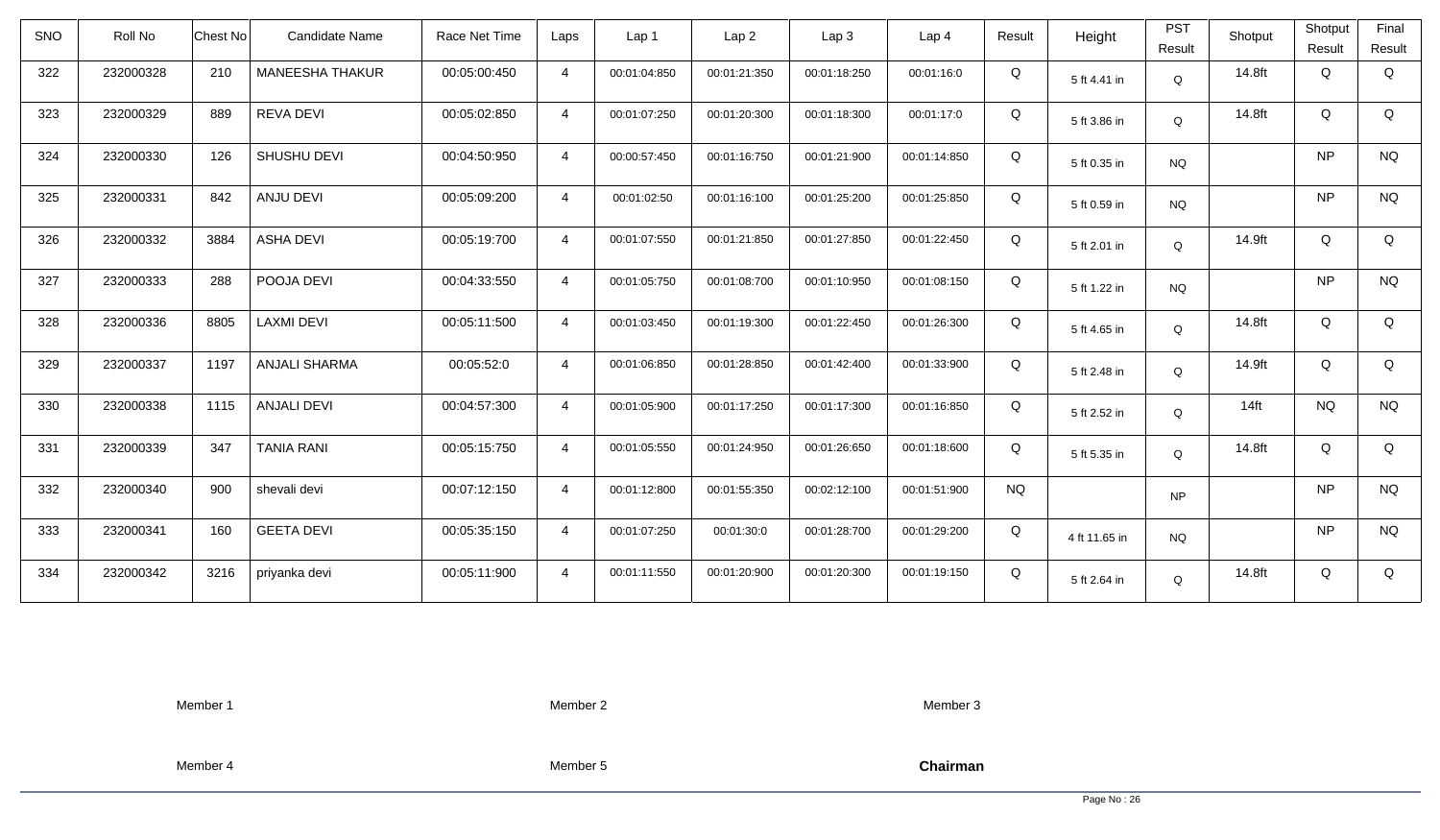| <b>SNO</b> | Roll No   | <b>Chest No</b> | Candidate Name         | Race Net Time | Laps           | Lap 1        | Lap <sub>2</sub> | Lap3         | Lap 4        | Result    | Height        | <b>PST</b><br>Result | Shotput | Shotput<br>Result | Final<br>Result |
|------------|-----------|-----------------|------------------------|---------------|----------------|--------------|------------------|--------------|--------------|-----------|---------------|----------------------|---------|-------------------|-----------------|
| 335        | 232000343 | 583             | PREETI BHARDWAJ        | 00:05:24:750  | $\overline{4}$ | 00:01:10:950 | 00:01:19:50      | 00:01:29:850 | 00:01:24:900 | Q         | 5 ft 4.17 in  | Q                    | 14.8ft  | Q                 | Q               |
| 336        | 232000344 | 604             | NANIKA RAJA            | 00:06:34:150  | $\overline{4}$ | 00:01:22:800 | 00:01:42:450     | 00:01:45:700 | 00:01:43:200 | <b>NQ</b> |               | <b>NP</b>            |         | <b>NP</b>         | <b>NQ</b>       |
| 337        | 232000345 | 1166            | <b>KARISHMA THAKUR</b> | 00:07:35:700  | $\overline{4}$ | 00:01:33:450 | 00:02:04:650     | 00:02:03:100 | 00:01:54:500 | <b>NQ</b> |               | <b>NP</b>            |         | <b>NP</b>         | <b>NQ</b>       |
| 338        | 232000346 | 1103            | PALLVI SHARMA          | 00:05:31:300  | $\overline{4}$ | 00:01:05:100 | 00:01:26:400     | 00:01:29:150 | 00:01:30:650 | Q         | 5 ft 1.69 in  | <b>NQ</b>            |         | <b>NP</b>         | <b>NQ</b>       |
| 339        | 232000348 | 149             | esha devi              | 00:06:10:600  | $\overline{4}$ | 00:01:16:950 | 00:01:32:200     | 00:01:38:350 | 00:01:43:100 | Q         | 5 ft 8.03 in  | Q                    | 14.8ft  | Q                 | Q               |
| 340        | 232000349 | 1948            | <b>SHABNUM AKHTER</b>  | 00:05:43:500  | $\overline{4}$ | 00:01:13:850 | 00:01:30:850     | 00:01:28:450 | 00:01:30:350 | Q         | 5 ft 5.87 in  | $\mathsf Q$          | 14.9ft  | Q                 | Q               |
| 341        | 232000351 | 538             | Sunita Devi            | 00:05:21:500  | $\overline{4}$ | 00:01:04:800 | 00:01:22:700     | 00:01:27:400 | 00:01:26:600 | Q         | 5 ft 2.05 in  | Q                    | 14.9ft  | Q                 | Q               |
| 342        | 232000352 | 9589            | <b>kUNISHA DEVI</b>    | 00:05:48:450  | $\overline{4}$ | 00:01:09:50  | 00:01:29:50      | 00:01:42:0   | 00:01:28:350 | Q         | 5 ft 3.07 in  | Q                    | 14.8ft  | Q                 | Q               |
| 343        | 232000353 | 3058            | PRIYA SHARMA           | 00:06:24:350  | $\overline{4}$ | 00:01:06:450 | 00:01:33:650     | 00:01:53:550 | 00:01:50:700 | Q         | 5 ft 2.2 in   | $\mathsf Q$          | 14.8ft  | Q                 | Q               |
| 344        | 232000355 | 896             | PRIYA SHARMA           | 00:06:35:600  | $\overline{4}$ | 00:01:10:300 | 00:01:41:150     | 00:01:54:650 | 00:01:49:500 | <b>NQ</b> |               | <b>NP</b>            |         | <b>NP</b>         | <b>NQ</b>       |
| 345        | 232000356 | 2281            | <b>ANJALI DEVI</b>     | 00:05:37:300  | $\overline{4}$ | 00:01:09:750 | 00:01:28:150     | 00:01:29:800 | 00:01:29:600 | Q         | 5 ft 2.05 in  | Q                    | $14$ ft | <b>NQ</b>         | <b>NQ</b>       |
| 346        | 232000357 | 1102            | Darshana DEVI          | 00:05:07:500  | $\overline{4}$ | 00:01:00:500 | 00:01:20:100     | 00:01:24:900 | 00:01:22:0   | Q         | 5 ft 2.36 in  | Q                    | $14$ ft | <b>NQ</b>         | <b>NQ</b>       |
| 347        | 232000358 | 201             | ANJALI NAKHLOTRA       | 00:06:19:100  | $\overline{4}$ | 00:01:13:0   | 00:01:37:250     | 00:01:43:0   | 00:01:45:850 | Q         | 4 ft 10.62 in | <b>NQ</b>            |         | <b>NP</b>         | <b>NQ</b>       |

Member 2

Member 3

Member 4

Member 5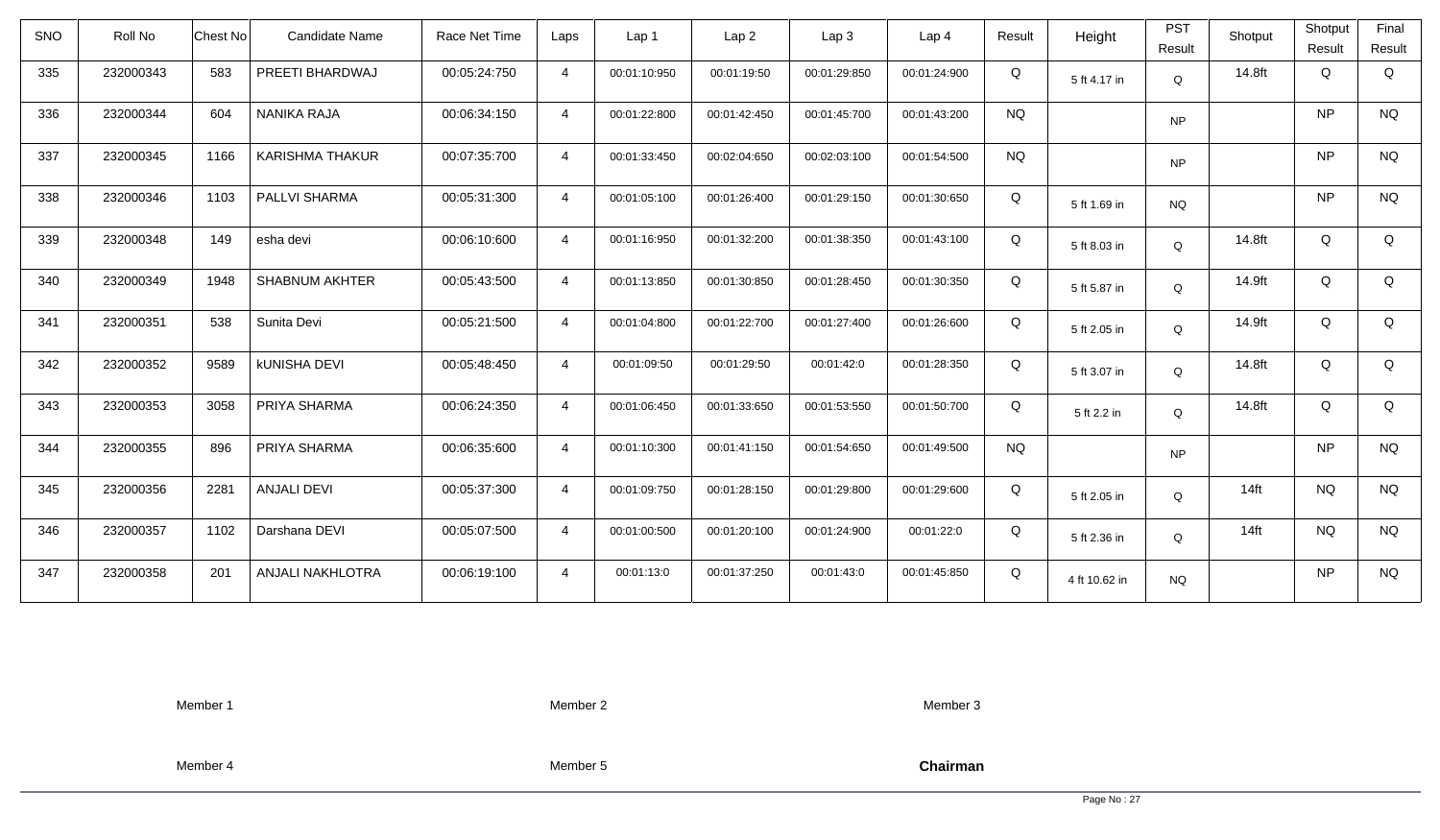| <b>SNO</b> | Roll No   | <b>Chest No</b> | <b>Candidate Name</b>   | Race Net Time | Laps           | Lap <sub>1</sub> | Lap <sub>2</sub> | Lap <sub>3</sub> | Lap <sub>4</sub> | Result | Height        | <b>PST</b><br>Result | Shotput | Shotput<br>Result | Final<br>Result |
|------------|-----------|-----------------|-------------------------|---------------|----------------|------------------|------------------|------------------|------------------|--------|---------------|----------------------|---------|-------------------|-----------------|
| 348        | 232000361 | 549             | neelam devi             | 00:06:00:550  | $\overline{4}$ | 00:01:11:400     | 00:01:35:550     | 00:01:36:50      | 00:01:37:550     | Q      | 4 ft 11.37 in | <b>NQ</b>            |         | <b>NP</b>         | <b>NQ</b>       |
| 349        | 232000363 | 758             | <b>SUNALI DEVI</b>      | 00:05:56:700  | $\overline{4}$ | 00:01:01:150     | 00:01:27:300     | 00:01:40:950     | 00:01:47:300     | Q      | 4 ft 11.92 in | <b>NQ</b>            |         | <b>NP</b>         | <b>NQ</b>       |
| 350        | 232000364 | 8853            | MINAKSHI KUMARI         | 00:04:42:950  | $\overline{4}$ | 00:00:59:700     | 00:01:13:900     | 00:01:13:900     | 00:01:15:450     | Q      | 5 ft 2.05 in  | Q                    | 14.9ft  | Q                 | Q               |
| 351        | 232000365 | 1155            | <b>KIRAN DEVI ANTAL</b> | 00:05:45:900  | $\overline{4}$ | 00:01:13:600     | 00:01:24:300     | 00:01:34:600     | 00:01:33:400     | Q      | 5 ft 3.27 in  | Q                    | 14.9ft  | Q                 | Q               |
| 352        | 232000366 | 676             | <b>ANJANA KUMARI</b>    | 00:05:16:850  | $\overline{4}$ | 00:01:08:750     | 00:01:20:600     | 00:01:22:700     | 00:01:24:800     | Q      | 5 ft 0.28 in  | <b>NQ</b>            |         | <b>NP</b>         | <b>NQ</b>       |
| 353        | 232000367 | 1297            | neha sharma             | 00:05:16:400  | $\overline{4}$ | 00:01:03:0       | 00:01:12:50      | 00:01:29:850     | 00:01:31:500     | Q      | 5 ft 3.35 in  | Q                    | 14.7ft  | Q                 | Q               |
| 354        | 232000369 | 1289            | <b>BISHALI DEVI</b>     | 00:05:06:650  | $\overline{4}$ | 00:00:57:250     | 00:01:16:450     | 00:01:24:150     | 00:01:28:800     | Q      | 5 ft 3.39 in  | Q                    | 14.9ft  | Q                 | Q               |
| 355        | 232000371 | 1449            | <b>SUNITA</b>           | 00:06:13:300  | $\overline{4}$ | 00:01:05:400     | 00:01:35:900     | 00:01:47:200     | 00:01:44:800     | Q      | 5 ft 0.39 in  | <b>NQ</b>            |         | <b>NP</b>         | <b>NQ</b>       |
| 356        | 232000372 | 1484            | PRIYA DEVI              | 00:06:17:50   | $\overline{4}$ | 00:01:08:250     | 00:01:34:450     | 00:01:46:950     | 00:01:47:400     | Q      | 5 ft 2.24 in  | Q                    | $14$ ft | <b>NQ</b>         | <b>NQ</b>       |
| 357        | 232000374 | 9391            | neha sharma             | 00:05:19:950  | $\overline{4}$ | 00:01:03:850     | 00:01:22:100     | 00:01:27:250     | 00:01:26:750     | Q      | 5 ft 3.98 in  | Q                    | 14.8ft  | Q                 | Q               |
| 358        | 232000375 | 3220            | nisha sharma            | 00:05:23:800  | $\overline{4}$ | 00:01:07:300     | 00:01:28:200     | 00:01:26:850     | 00:01:21:450     | Q      | 5 ft 4.96 in  | Q                    | 14.8ft  | Q                 | Q               |
| 359        | 232000377 | 9629            | <b>NOOR JAHN</b>        | 00:05:29:950  | $\overline{4}$ | 00:01:04:350     | 00:01:29:950     | 00:01:26:950     | 00:01:28:700     | Q      | 5 ft 3.98 in  | Q                    | 14.8ft  | Q                 | Q               |
| 360        | 232000378 | 696             | <b>SEEMA DEVI</b>       | 00:04:41:0    | $\overline{4}$ | 00:00:55:200     | 00:01:08:450     | 00:01:17:450     | 00:01:19:900     | Q      | 5 ft 5.83 in  | Q                    | 14.9ft  | Q                 | Q               |

Member 2

Member 3

Member 4

Member 5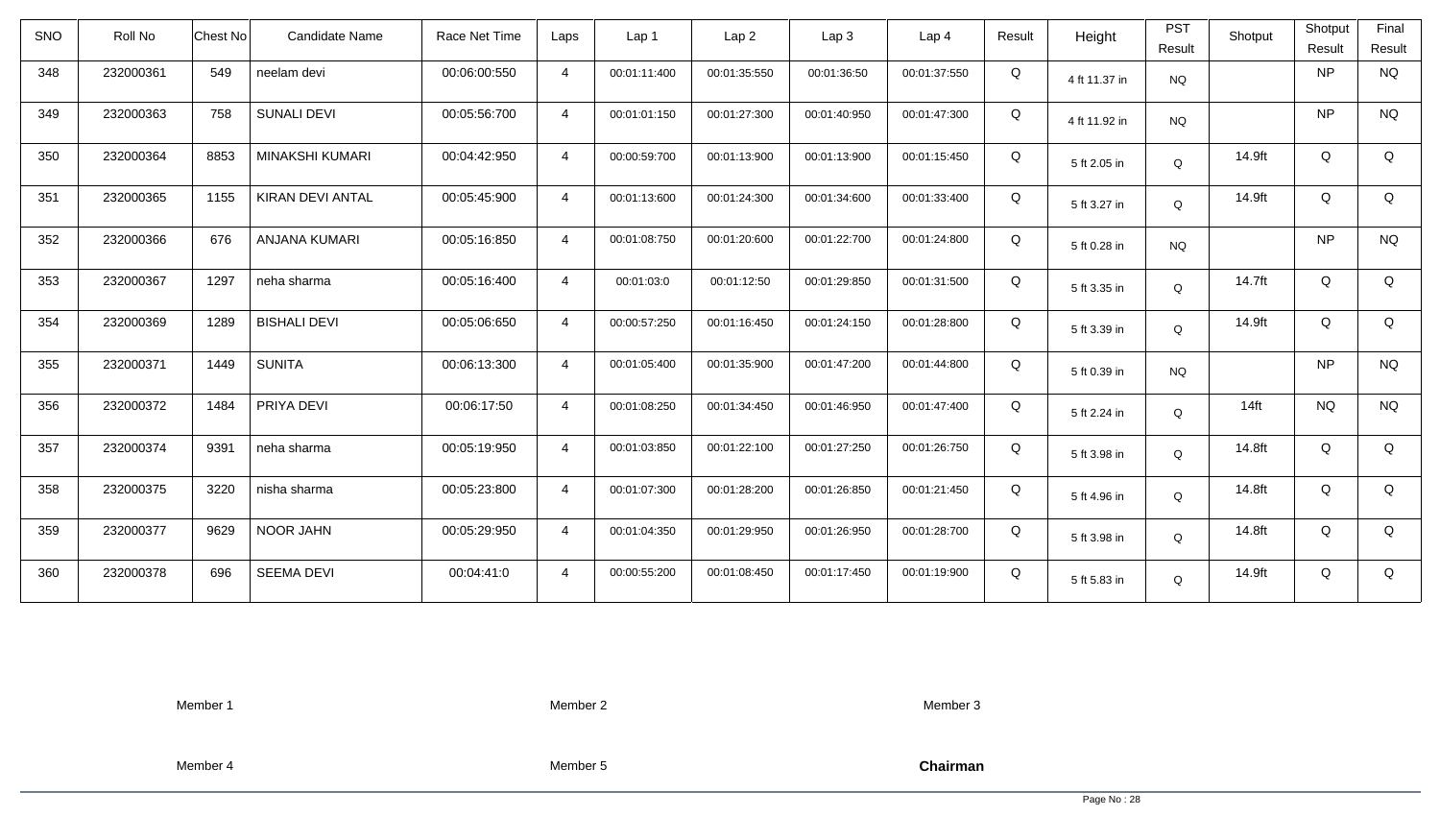| <b>SNO</b> | Roll No   | <b>Chest No</b> | Candidate Name      | Race Net Time | Laps           | Lap <sub>1</sub> | Lap <sub>2</sub> | Lap <sub>3</sub> | Lap <sub>4</sub> | Result    | Height        | <b>PST</b><br>Result | Shotput    | Shotput<br>Result | Final<br>Result |
|------------|-----------|-----------------|---------------------|---------------|----------------|------------------|------------------|------------------|------------------|-----------|---------------|----------------------|------------|-------------------|-----------------|
| 361        | 232000380 | 3110            | PALVI SHARMA        | 00:05:22:450  | $\overline{4}$ | 00:01:12:550     | 00:01:23:500     | 00:01:24:0       | 00:01:22:400     | Q         | 5 ft 2.01 in  | Q                    | 14.9ft     | Q                 | Q               |
| 362        | 232000381 | 393             | <b>MEENA DEVI</b>   | 00:05:15:0    | $\overline{4}$ | 00:00:58:700     | 00:01:24:750     | 00:01:21:900     | 00:01:29:650     | Q         | 5 ft 5.2 in   | Q                    | 14.9ft     | Q                 | Q               |
| 363        | 232000383 | 452             | POOJA DEVI          | 00:05:21:200  | $\overline{4}$ | 00:01:07:50      | 00:01:24:50      | 00:01:24:50      | 00:01:26:50      | Q         | 5 ft 2.01 in  | Q                    | 14.8ft     | Q                 | Q               |
| 364        | 232000384 | 998             | rekha devi          | 00:05:36:850  | $\overline{4}$ | 00:01:11:650     | 00:01:28:400     | 00:01:30:500     | 00:01:26:300     | Q         | 5 ft 4.72 in  | Q                    | 14.7ft     | Q                 | Q               |
| 365        | 232000385 | 357             | PUJA DEVI           | 00:05:34:600  | $\overline{4}$ | 00:01:01:650     | 00:01:27:0       | 00:01:32:650     | 00:01:33:300     | Q         | 5 ft 3.31 in  | Q                    | 14.9ft     | Q                 | Q               |
| 366        | 232000387 | 715             | shilpa verma        | 00:05:28:650  | $\overline{4}$ | 00:01:03:850     | 00:01:22:700     | 00:01:30:50      | 00:01:32:50      | Q         | 5 ft 3.54 in  | Q                    | 14.9ft     | Q                 | Q               |
| 367        | 232000388 | 215             | Priya devi          | 00:05:38:0    | $\overline{4}$ | 00:01:05:900     | 00:01:23:200     | 00:01:33:300     | 00:01:35:600     | Q         | 5 ft 5.67 in  | Q                    | 14.9ft     | Q                 | Q               |
| 368        | 232000390 | 3900            | <b>ASHU DEVI</b>    | 00:06:03:500  | $\overline{4}$ | 00:01:12:350     | 00:01:36:500     | 00:01:39:150     | 00:01:35:500     | Q         | 4 ft 11.13 in | <b>NQ</b>            |            | <b>NP</b>         | <b>NQ</b>       |
| 369        | 232000392 | 516             | <b>DIKSHA DEVI</b>  | 00:04:50:900  | $\overline{4}$ | 00:00:56:500     | 00:01:14:400     | 00:01:19:550     | 00:01:20:450     | Q         | 5 ft 3.23 in  | Q                    | 14ft 8inch | Q                 | Q               |
| 370        | 232000393 | 856             | SHIVANI RAJPUT      | 00:07:05:700  | $\overline{4}$ | 00:01:20:0       | 00:01:51:150     | 00:02:04:0       | 00:01:50:550     | <b>NQ</b> |               | <b>NP</b>            |            | NP                | <b>NQ</b>       |
| 371        | 232000394 | 451             | shilpa devi         | 00:06:20:450  | $\overline{4}$ | 00:01:19:750     | 00:01:46:600     | 00:01:39:850     | 00:01:34:250     | Q         | 5 ft 3.35 in  | Q                    | $14$ ft    | <b>NQ</b>         | <b>NQ</b>       |
| 372        | 232000395 | 982             | <b>SAPNA SHARMA</b> | 00:05:16:550  | $\overline{4}$ | 00:01:18:350     | 00:01:23:200     | 00:01:24:150     | 00:01:10:850     | Q         | 5 ft 3.23 in  | Q                    | 14.8ft     | Q                 | Q               |
| 373        | 232000396 | 1146            | VANDANA DEVI        | 00:05:14:650  | $\overline{4}$ | 00:01:04:450     | 00:01:23:300     | 00:01:24:900     | 00:01:22:0       | Q         | 5 ft 0.71 in  | <b>NQ</b>            |            | NP                | <b>NQ</b>       |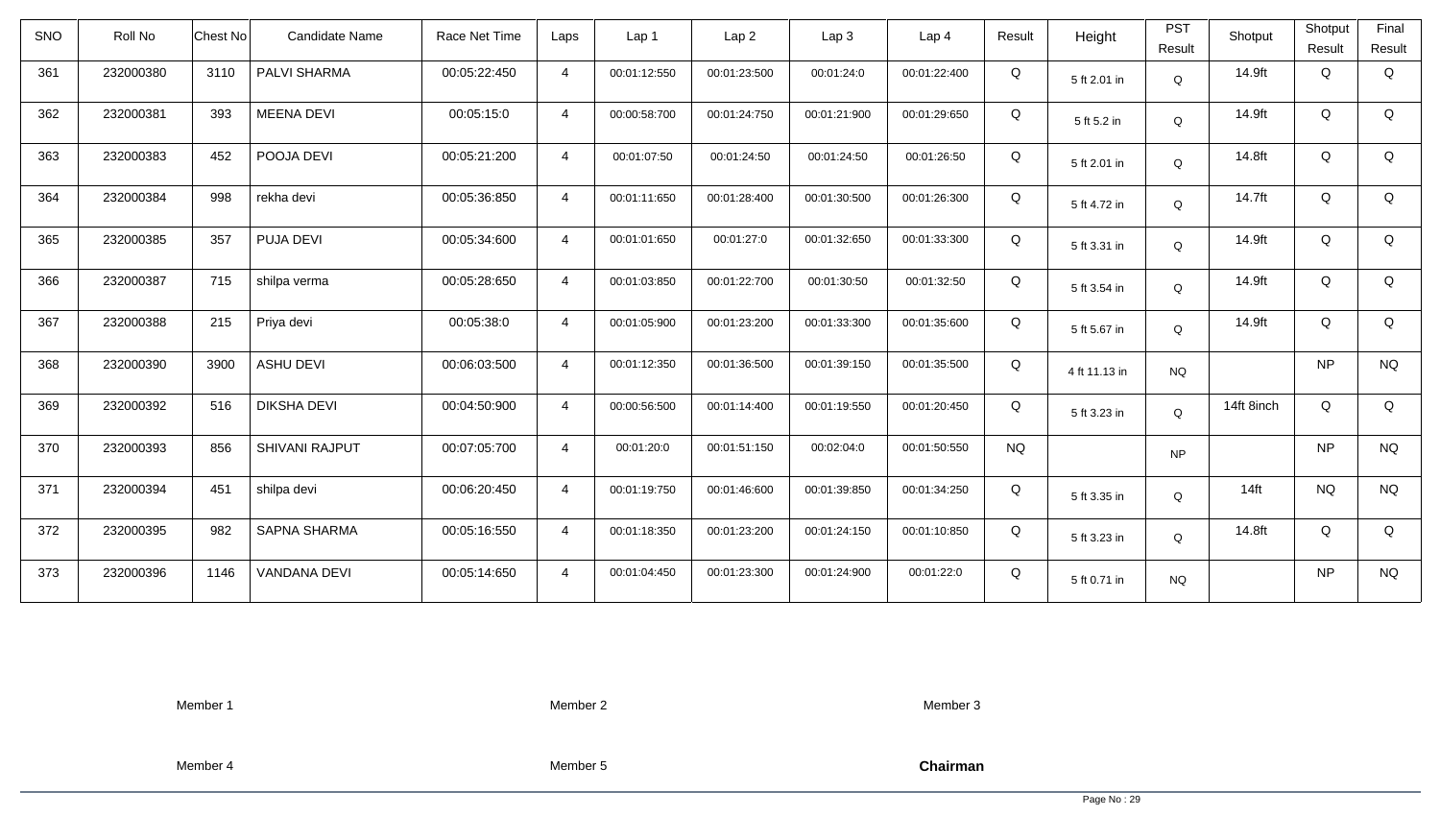| SNO | Roll No   | Chest No | <b>Candidate Name</b> | Race Net Time | Laps           | Lap <sub>1</sub> | Lap <sub>2</sub> | Lap 3        | Lap <sub>4</sub> | Result    | Height       | <b>PST</b><br>Result | Shotput | Shotput<br>Result | Final<br>Result |
|-----|-----------|----------|-----------------------|---------------|----------------|------------------|------------------|--------------|------------------|-----------|--------------|----------------------|---------|-------------------|-----------------|
| 374 | 232000397 | 641      | RINKU VERMA           | 00:05:02:550  | $\overline{4}$ | 00:01:03:400     | 00:01:16:600     | 00:01:23:300 | 00:01:19:250     | Q         | 5 ft 2.05 in | Q                    | $14$ ft | <b>NQ</b>         | <b>NQ</b>       |
| 375 | 232000398 | 1087     | reetika               | 00:06:32:150  | $\overline{4}$ | 00:01:18:200     | 00:01:41:850     | 00:01:48:700 | 00:01:43:400     | <b>NQ</b> |              | <b>NP</b>            |         | <b>NP</b>         | <b>NQ</b>       |
| 376 | 232000400 | 912      | PAYAL SHARMA          | 00:05:16:750  | $\overline{4}$ | 00:01:06:0       | 00:01:25:400     | 00:01:23:150 | 00:01:22:200     | Q         | 5 ft 4.57 in | Q                    | 14.7ft  | Q                 | Q               |
| 377 | 232000401 | 947      | <b>TANIYA SHARMA</b>  | 00:05:15:750  | $\overline{4}$ | 00:01:04:850     | 00:01:20:150     | 00:01:27:650 | 00:01:23:100     | Q         | 5 ft 3.5 in  | Q                    | $14$ ft | <b>NQ</b>         | <b>NQ</b>       |
| 378 | 232000402 | 1357     | <b>JYOTI DEVI</b>     | 00:06:01:50   | $\overline{4}$ | 00:01:14:750     | 00:01:30:950     | 00:01:35:700 | 00:01:39:650     | Q         | 5 ft 4.96 in | Q                    | $14$ ft | <b>NQ</b>         | <b>NQ</b>       |
| 379 | 232000403 | 5293     | <b>SUNALI DEVI</b>    | 00:06:38:400  | $\overline{4}$ | 00:01:13:50      | 00:01:42:550     | 00:01:53:850 | 00:01:48:950     | <b>NQ</b> |              | <b>NP</b>            |         | <b>NP</b>         | <b>NQ</b>       |
| 380 | 232000404 | 102      | <b>MADHAVI</b>        | 00:05:41:200  | $\overline{4}$ | 00:01:09:250     | 00:01:26:100     | 00:01:30:600 | 00:01:35:250     | Q         | 5 ft 4.72 in | Q                    | $14$ ft | <b>NQ</b>         | <b>NQ</b>       |
| 381 | 232000405 | 137      | <b>KAMLESH KUMARI</b> | 00:04:40:100  | $\overline{4}$ | 00:00:50:600     | 00:01:09:850     | 00:01:21:550 | 00:01:18:100     | Q         | 5 ft 3.23 in | Q                    | 14.8ft  | Q                 | Q               |
| 382 | 232000408 | 1048     | <b>SHIFALI SHARMA</b> | 00:05:34:400  | $\overline{4}$ | 00:01:06:950     | 00:01:25:250     | 00:01:30:150 | 00:01:32:50      | Q         | 5 ft 0.39 in | <b>NQ</b>            |         | <b>NP</b>         | <b>NQ</b>       |
| 383 | 232000410 | 1216     | <b>TANNIA</b>         | 00:06:14:100  | $\overline{4}$ | 00:01:05:400     | 00:01:45:200     | 00:01:41:0   | 00:01:42:500     | Q         | 5 ft 3.54 in | Q                    | $14$ ft | <b>NQ</b>         | <b>NQ</b>       |
| 384 | 232000411 | 1173     | <b>ARCHI GUPTA</b>    | 00:05:11:650  | $\overline{4}$ | 00:01:06:400     | 00:01:13:150     | 00:01:23:750 | 00:01:28:350     | Q         | 5 ft 3.86 in | Q                    | 14.6ft  | Q                 | Q               |
| 385 | 232000412 | 2690     | PASHAL DEVI           | 00:05:59:200  | $\overline{4}$ | 00:01:15:300     | 00:01:31:300     | 00:01:34:700 | 00:01:37:900     | Q         | 5 ft 2.05 in | Q                    | 14.8ft  | Q                 | Q               |
| 386 | 232000413 | 9632     | <b>BANDHANA RANI</b>  | 00:05:53:500  | $\overline{4}$ | 00:01:09:150     | 00:01:29:600     | 00:01:38:700 | 00:01:36:50      | Q         | 5 ft 0.91 in | <b>NQ</b>            |         | <b>NP</b>         | <b>NQ</b>       |

Member 2

Member 3

Member 4

Member 5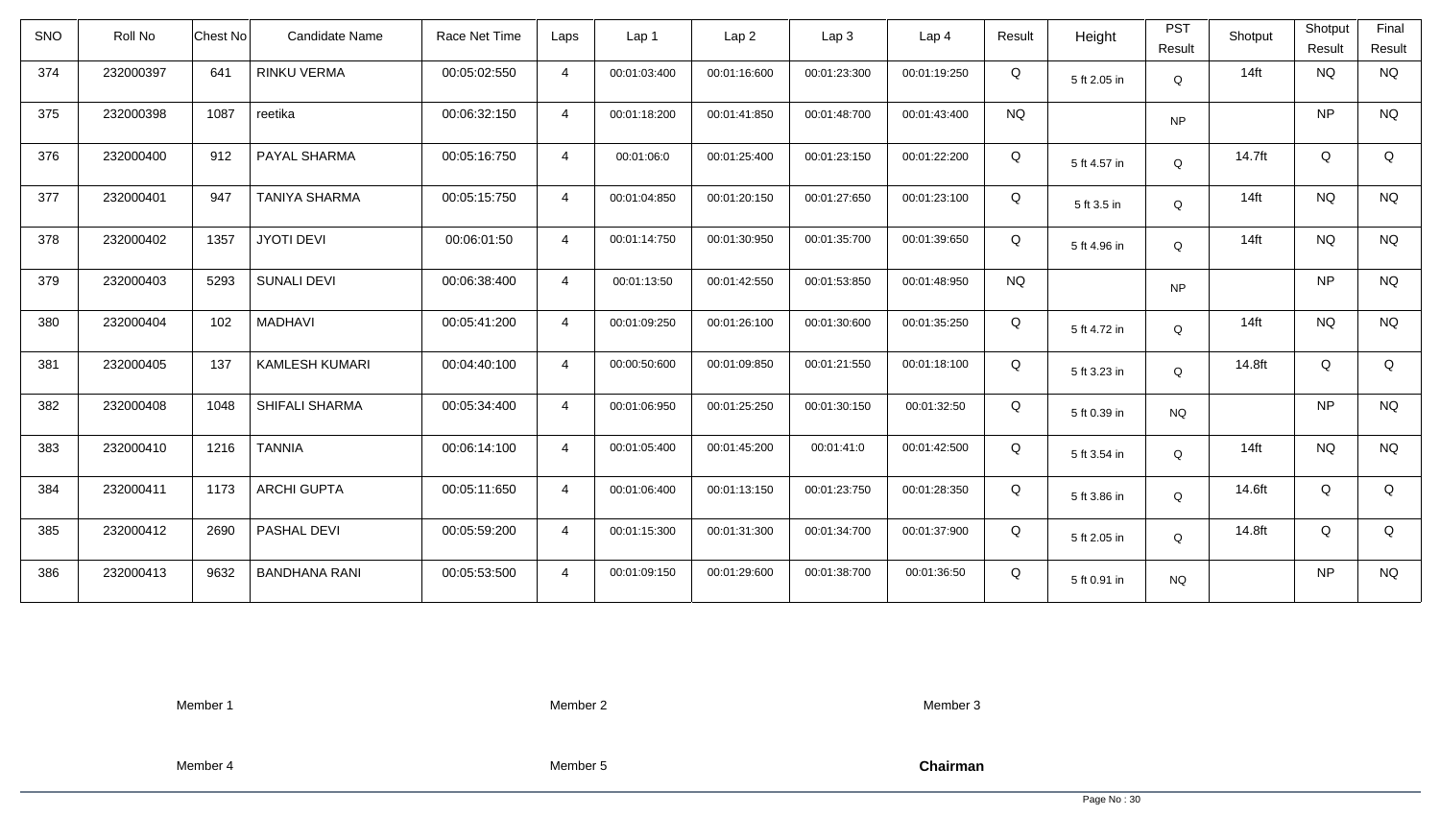| <b>SNO</b> | Roll No   | Chest No                      | Candidate Name | Race Net Time | Laps           | Lap 1        | Lap <sub>2</sub> | Lap3         | Lap <sub>4</sub> | Result | Height       | <b>PST</b><br>Result | Shotput | Shotput<br>Result | Final<br>Result |
|------------|-----------|-------------------------------|----------------|---------------|----------------|--------------|------------------|--------------|------------------|--------|--------------|----------------------|---------|-------------------|-----------------|
| 387        | 232000414 | 1236<br>mashoom begum         |                | 00:05:23:250  | $\overline{4}$ | 00:01:04:150 | 00:01:23:550     | 00:01:27:0   | 00:01:28:550     | Q      | 5 ft 2.28 in | $\mathsf Q$          | $14$ ft | <b>NQ</b>         | <b>NQ</b>       |
| 388        | 232000415 | <b>ASHIA</b><br>864           |                | 00:05:29:350  | $\overline{4}$ | 00:01:04:650 | 00:01:25:250     | 00:01:28:400 | 00:01:31:50      | Q      | 5 ft 3.07 in | Q                    | 14.8ft  | Q                 | Q               |
| 389        | 232000416 | 1182<br><b>SHAHNAZ AKHTER</b> |                | 00:05:00:50   | $\overline{4}$ | 00:00:57:550 | 00:01:16:150     | 00:01:18:700 | 00:01:27:650     | Q      | 5 ft 4.25 in | Q                    | 14.9ft  | Q                 | Q               |
| 390        | 232000417 | 1093<br>jeyoti devi           |                | 00:05:15:0    | $\overline{4}$ | 00:01:06:250 | 00:01:25:350     | 00:01:24:0   | 00:01:19:400     | Q      | 5 ft 2.05 in | Q                    | $14$ ft | <b>NQ</b>         | <b>NQ</b>       |
| 391        | 232000418 | <b>KAMLESH DEVI</b><br>272    |                | 00:04:39:450  | $\overline{4}$ | 00:01:01:250 | 00:01:11:150     | 00:01:11:750 | 00:01:15:300     | Q      | 5 ft 3.23 in | Q                    | 14.8ft  | Q                 | Q               |
| 392        | 232000419 | <b>DIVYA LUXMI</b><br>442     |                | 00:05:44:200  | $\overline{4}$ | 00:01:17:500 | 00:01:26:0       | 00:01:27:850 | 00:01:32:850     | Q      | 5 ft 1.34 in | <b>NQ</b>            |         | <b>NP</b>         | <b>NQ</b>       |
| 393        | 232000420 | 188<br>Kajal sharma           |                | 00:05:54:900  | $\overline{4}$ | 00:01:14:400 | 00:01:29:200     | 00:01:35:900 | 00:01:35:400     | Q      | 5 ft 2.91 in | Q                    | 14.8ft  | Q                 | Q               |
| 394        | 232000421 | 991<br><b>LAKSHMI DEVI</b>    |                | 00:05:08:800  | $\overline{4}$ | 00:01:06:300 | 00:01:20:500     | 00:01:22:400 | 00:01:19:600     | Q      | 5 ft 3.62 in | Q                    | 14.8ft  | Q                 | Q               |
| 395        | 232000422 | 504<br><b>SUNITA DEVI</b>     |                | 00:05:36:200  | $\overline{4}$ | 00:01:16:0   | 00:01:28:300     | 00:01:27:550 | 00:01:24:350     | Q      | 4 ft 11.8 in | <b>NQ</b>            |         | <b>NP</b>         | <b>NQ</b>       |
| 396        | 232000423 | 855<br>SHOBA DEVI             |                | 00:04:48:350  | $\overline{4}$ | 00:00:56:650 | 00:01:12:200     | 00:01:17:850 | 00:01:21:650     | Q      | 5 ft 2.01 in | Q                    | 14.9ft  | Q                 | Q               |
| 397        | 232000424 | 970<br><b>JYOTI DEVI</b>      |                | 00:05:55:650  | $\overline{4}$ | 00:01:06:150 | 00:01:29:400     | 00:01:41:800 | 00:01:38:300     | Q      | 5 ft 0.67 in | <b>NQ</b>            |         | <b>NP</b>         | <b>NQ</b>       |
| 398        | 232000425 | 486<br>PRITI DEVI             |                | 00:05:32:600  | $\overline{4}$ | 00:01:05:300 | 00:01:21:350     | 00:01:31:500 | 00:01:34:450     | Q      | 5 ft 7.4 in  | Q                    | 14.8ft  | Q                 | Q               |
| 399        | 232000426 | 3641<br>NEETU SINGH           |                | 00:05:11:700  | $\overline{4}$ | 00:01:03:650 | 00:01:19:600     | 00:01:24:700 | 00:01:23:750     | Q      | 5 ft 2.52 in | Q                    | 14.8ft  | Q                 | Q               |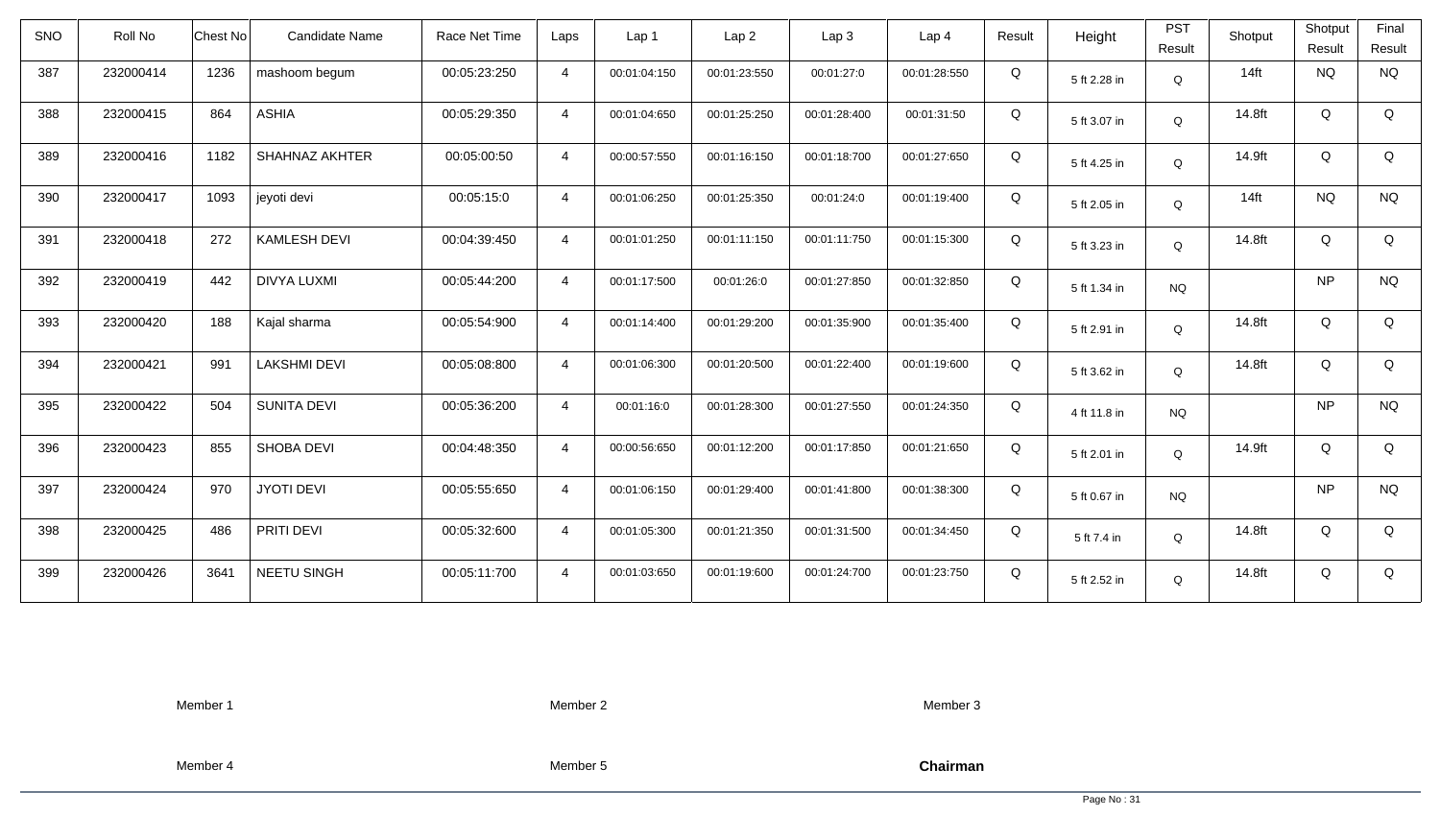| <b>SNO</b> | Roll No   | Chest No<br><b>Candidate Name</b> | Race Net Time | Laps           | Lap 1        | Lap <sub>2</sub> | Lap3         | Lap <sub>4</sub> | Result    | Height        | <b>PST</b><br>Result | Shotput | Shotput<br>Result | Final<br>Result |
|------------|-----------|-----------------------------------|---------------|----------------|--------------|------------------|--------------|------------------|-----------|---------------|----------------------|---------|-------------------|-----------------|
| 400        | 232000427 | 948<br><b>RADHIKA</b>             | 00:05:02:800  | $\overline{4}$ | 00:01:07:550 | 00:01:19:400     | 00:01:22:800 | 00:01:13:50      | Q         | 5 ft 3.74 in  | Q                    | 14.7ft  | Q                 | Q               |
| 401        | 232000428 | Manisha Devi<br>1794              | 00:05:14:250  | $\overline{4}$ | 00:01:01:300 | 00:01:22:250     | 00:01:27:50  | 00:01:23:650     | Q         | 5 ft 0.63 in  | <b>NQ</b>            |         | <b>NP</b>         | <b>NQ</b>       |
| 402        | 232000429 | 858<br><b>ANISHA KERNI</b>        | 00:05:06:800  | $\overline{4}$ | 00:01:01:800 | 00:01:11:250     | 00:01:21:900 | 00:01:31:850     | Q         | 5 ft 4.17 in  | Q                    | 14.8ft  | Q                 | Q               |
| 403        | 232000430 | 829<br>Rekha devi                 | 00:05:12:900  | $\overline{4}$ | 00:01:05:350 | 00:01:20:100     | 00:01:25:400 | 00:01:22:50      | Q         | 5 ft 0.79 in  | <b>NQ</b>            |         | <b>NP</b>         | <b>NQ</b>       |
| 404        | 232000432 | 1011<br><b>ANTAKSHI SHARMA</b>    | 00:05:41:550  | $\overline{4}$ | 00:01:05:500 | 00:01:31:150     | 00:01:33:0   | 00:01:31:900     | Q         | 5 ft 2.44 in  | Q                    | $14$ ft | <b>NQ</b>         | <b>NQ</b>       |
| 405        | 232000433 | 9621<br><b>MANISHA DEVI</b>       | 00:05:45:250  | $\overline{4}$ | 00:01:06:750 | 00:01:37:650     | 00:01:30:800 | 00:01:30:50      | Q         | 5 ft 3.07 in  | Q                    | 14.9ft  | Q                 | Q               |
| 406        | 232000434 | 1485<br><b>TOSHI DEVI</b>         | 00:05:13:600  | $\overline{4}$ | 00:01:05:900 | 00:01:21:0       | 00:01:23:50  | 00:01:23:650     | Q         | 4 ft 10.35 in | <b>NQ</b>            |         | <b>NP</b>         | <b>NQ</b>       |
| 407        | 232000435 | 495<br>PINKY DEVI                 | 00:05:36:350  | $\overline{4}$ | 00:01:04:450 | 00:01:27:700     | 00:01:31:400 | 00:01:32:800     | Q         | 4 ft 11.25 in | <b>NQ</b>            |         | <b>NP</b>         | <b>NQ</b>       |
| 408        | 232000436 | <b>KOMAL SHARMA</b><br>904        | 00:04:58:100  | $\overline{4}$ | 00:00:59:400 | 00:01:11:650     | 00:01:20:100 | 00:01:26:950     | Q         | 5 ft 3.03 in  | Q                    | 14.8ft  | Q                 | Q               |
| 409        | 232000437 | 1445<br><b>SNEHA RANI</b>         | 00:07:13:550  | $\overline{4}$ | 00:01:20:750 | 00:01:52:850     | 00:02:02:250 | 00:01:57:700     | <b>NQ</b> |               | <b>NP</b>            |         | <b>NP</b>         | <b>NQ</b>       |
| 410        | 232000438 | 1802<br><b>ANCHAL THAKUR</b>      | 00:05:31:100  | $\overline{4}$ | 00:01:08:450 | 00:01:29:0       | 00:01:27:400 | 00:01:26:250     | Q         | 5 ft 2.01 in  | Q                    | 14.8ft  | Q                 | Q               |
| 411        | 232000439 | POOJA DEVI<br>364                 | 00:05:09:950  | $\overline{4}$ | 00:01:05:150 | 00:01:23:550     | 00:01:22:50  | 00:01:19:200     | Q         | 5 ft 2.05 in  | Q                    | $14$ ft | <b>NQ</b>         | <b>NQ</b>       |
| 412        | 232000440 | 9568<br>SANDHYA DEVI              | 00:04:49:300  | $\overline{4}$ | 00:01:01:100 | 00:01:17:700     | 00:01:15:600 | 00:01:14:900     | Q         | 5 ft 1.18 in  | <b>NQ</b>            |         | <b>NP</b>         | <b>NQ</b>       |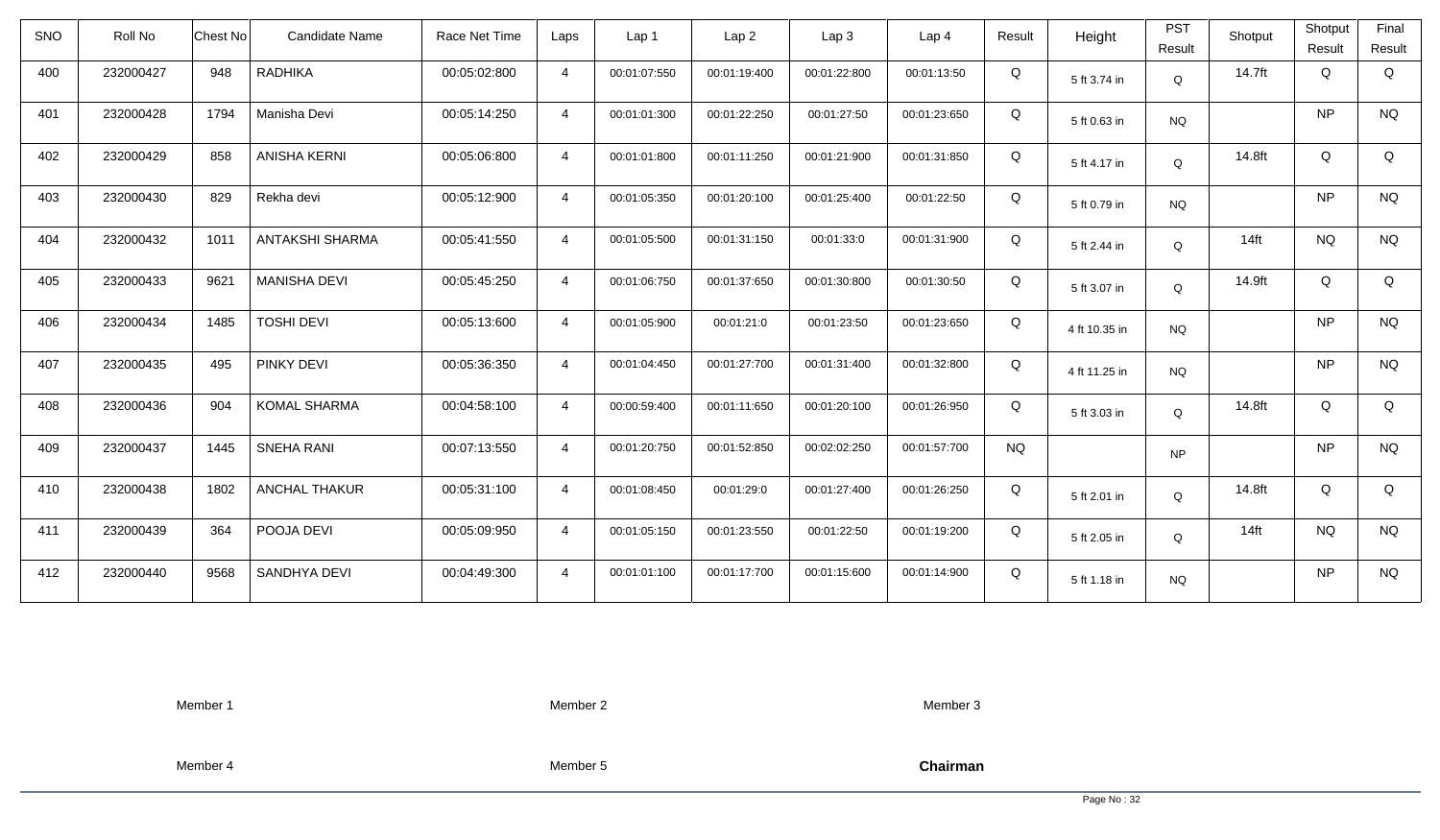| <b>SNO</b> | Roll No   | <b>Chest No</b> | Candidate Name      | Race Net Time | Laps           | Lap 1        | Lap <sub>2</sub> | Lap <sub>3</sub> | Lap <sub>4</sub> | Result | Height       | <b>PST</b><br>Result | Shotput | Shotput<br>Result | Final<br>Result |
|------------|-----------|-----------------|---------------------|---------------|----------------|--------------|------------------|------------------|------------------|--------|--------------|----------------------|---------|-------------------|-----------------|
| 413        | 232000441 | 2662            | ayoushi sharma      | 00:05:34:800  | $\overline{4}$ | 00:01:09:250 | 00:01:26:350     | 00:01:28:700     | 00:01:30:500     | Q      | 5 ft 2.52 in | Q                    | $14$ ft | <b>NQ</b>         | <b>NQ</b>       |
| 414        | 232000442 | 1339            | Preeti Sharma       | 00:05:34:850  | $\overline{4}$ | 00:01:12:50  | 00:01:27:900     | 00:01:30:50      | 00:01:24:850     | Q      | 5 ft 4.65 in | Q                    | 14.9ft  | Q                 | Q               |
| 415        | 232000443 | 922             | SOHANI DEVI         | 00:06:21:400  | $\overline{4}$ | 00:01:13:250 | 00:01:36:50      | 00:01:50:500     | 00:01:41:600     | Q      | 5 ft 2.56 in | Q                    | $14$ ft | <b>NQ</b>         | <b>NQ</b>       |
| 416        | 232000444 | 835             | Asha Devi           | 00:06:17:250  | $\overline{4}$ | 00:01:10:600 | 00:01:42:200     | 00:01:46:400     | 00:01:38:50      | Q      | 5 ft 5.39 in | Q                    | 14.8ft  | Q                 | Q               |
| 417        | 232000445 | 1104            | SHIKHA DEVI         | 00:04:49:900  | $\overline{4}$ | 00:01:04:400 | 00:01:14:400     | 00:01:16:300     | 00:01:14:800     | Q      | 5 ft 3.74 in | Q                    | 14.8ft  | Q                 | Q               |
| 418        | 232000446 | 1186            | <b>ARTI SHARMA</b>  | 00:05:02:950  | $\overline{4}$ | 00:01:03:700 | 00:01:15:550     | 00:01:23:100     | 00:01:20:600     | Q      | 5 ft 2.05 in | Q                    | 14.9ft  | Q                 | Q               |
| 419        | 232000447 | 5364            | RADHA DEVI          | 00:05:03:850  | $\overline{4}$ | 00:00:55:50  | 00:01:20:300     | 00:01:28:500     | 00:01:20:0       | Q      | 5 ft 2.05 in | Q                    | 14.9ft  | Q                 | Q               |
| 420        | 232000448 | 1206            | sonika devi         | 00:05:36:850  | $\overline{4}$ | 00:01:06:100 | 00:01:25:0       | 00:01:31:450     | 00:01:34:300     | Q      | 5 ft 5.28 in | Q                    | 14.8ft  | Q                 | Q               |
| 421        | 232000449 | 5568            | <b>RAJANI DEVI</b>  | 00:05:03:50   | $\overline{4}$ | 00:01:01:250 | 00:01:20:700     | 00:01:23:250     | 00:01:17:850     | Q      | 5 ft 1.57 in | <b>NQ</b>            |         | <b>NP</b>         | <b>NQ</b>       |
| 422        | 232000452 | 1299            | <b>MADHU KUMARI</b> | 00:05:01:250  | $\overline{4}$ | 00:01:14:750 | 00:01:17:350     | 00:01:06:450     | 00:01:22:700     | Q      | 5 ft 2.05 in | Q                    | 14.7ft  | Q                 | Q               |
| 423        | 232000453 | 180             | <b>NEHA RANI</b>    | 00:04:59:300  | $\overline{4}$ | 00:00:59:900 | 00:01:16:550     | 00:01:20:500     | 00:01:22:350     | Q      | 5 ft 4.96 in | Q                    | $14$ ft | <b>NQ</b>         | <b>NQ</b>       |
| 424        | 232000454 | 245             | POOJA DEVI          | 00:05:39:350  | $\overline{4}$ | 00:01:00:750 | 00:01:28:300     | 00:01:36:800     | 00:01:33:500     | Q      | 5 ft 2.8 in  | Q                    | 14.8ft  | Q                 | Q               |
| 425        | 232000455 | 298             | SHOOMI DEVI         | 00:04:21:0    | $\overline{4}$ | 00:00:58:800 | 00:01:03:700     | 00:01:08:300     | 00:01:10:200     | Q      | 5 ft 2.99 in | Q                    | 14.9ft  | Q                 | Q               |

Member 2

Member 3

Member 4

Member 5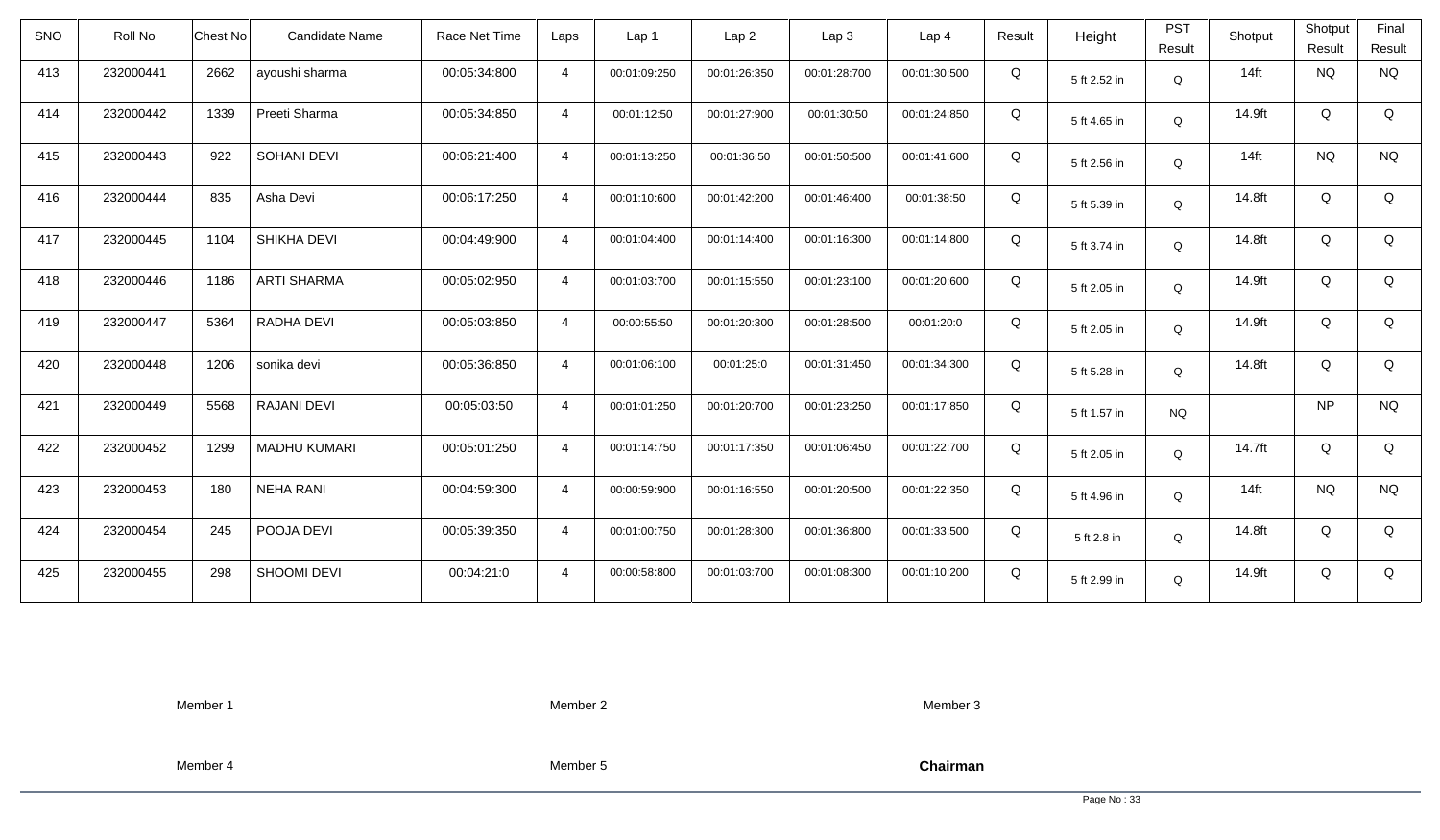| <b>SNO</b> | Roll No   | <b>Candidate Name</b><br>Chest No | Race Net Time | Laps           | Lap <sub>1</sub> | Lap2         | Lap 3        | Lap <sub>4</sub> | Result    | Height        | <b>PST</b> | Shotput    | Shotput   | Final       |
|------------|-----------|-----------------------------------|---------------|----------------|------------------|--------------|--------------|------------------|-----------|---------------|------------|------------|-----------|-------------|
|            |           |                                   |               |                |                  |              |              |                  |           |               | Result     |            | Result    | Result      |
| 426        | 232000456 | 991<br>barsha devi                | 00:05:01:400  | $\overline{4}$ | 00:01:01:600     | 00:01:22:150 | 00:01:24:600 | 00:01:13:50      | Q         | 5 ft 2.01 in  | Q          | 14.8ft     | Q         | Q           |
| 427        | 232000457 | Monika Devi<br>2129               | 00:05:11:700  | $\overline{4}$ | 00:00:59:550     | 00:01:20:500 | 00:01:25:400 | 00:01:26:250     | Q         | 4 ft 11.8 in  | <b>NQ</b>  |            | NP        | <b>NQ</b>   |
| 428        | 232000458 | 1243<br>Shabana habeeb            | 00:05:43:400  | $\overline{4}$ | 00:01:10:800     | 00:01:28:450 | 00:01:31:650 | 00:01:32:500     | Q         | 5 ft 2.95 in  | Q          | $14$ ft    | <b>NQ</b> | <b>NQ</b>   |
| 429        | 232000459 | 1435<br>ANU RADHA                 | 00:05:01:750  | $\overline{4}$ | 00:01:02:250     | 00:01:19:150 | 00:01:16:550 | 00:01:23:800     | Q         | 5 ft 1.18 in  | <b>NQ</b>  |            | NP        | <b>NQ</b>   |
| 430        | 232000460 | <b>PARULL</b><br>2342             | 00:06:31:150  | $\overline{4}$ | 00:01:12:350     | 00:01:46:550 | 00:01:50:700 | 00:01:41:550     | <b>NQ</b> |               | <b>NP</b>  |            | <b>NP</b> | <b>NQ</b>   |
| 431        | 232000461 | 1082<br><b>SUMAN KUMARI</b>       | 00:04:58:50   | $\overline{4}$ | 00:00:58:750     | 00:01:13:150 | 00:01:17:250 | 00:01:28:900     | Q         | 5 ft 0.63 in  | <b>NQ</b>  |            | NP        | <b>NQ</b>   |
| 432        | 232000462 | 978<br>KAJAL SHARMA               | 00:06:00:200  | $\overline{4}$ | 00:01:05:700     | 00:01:35:150 | 00:01:42:400 | 00:01:36:950     | Q         | 5 ft 5.98 in  | Q          | 14.7ft     | Q         | Q           |
| 433        | 232000463 | 802<br><b>ANJALI DEVI</b>         | 00:05:39:550  | $\overline{4}$ | 00:01:07:300     | 00:01:28:300 | 00:01:33:500 | 00:01:30:450     | Q         | 5 ft 2.36 in  | Q          | 14.9ft     | Q         | $\mathsf Q$ |
| 434        | 232000464 | 867<br>ANU RADHA                  | 00:04:58:250  | $\overline{4}$ | 00:01:05:400     | 00:01:13:750 | 00:01:19:650 | 00:01:19:450     | Q         | 5 ft 2.01 in  | Q          | 14.8ft     | Q         | Q           |
| 435        | 232000465 | 2642<br><b>KANCHAN BHARTI</b>     | 00:04:28:650  | $\overline{4}$ | 00:00:59:500     | 00:01:10:200 | 00:01:09:100 | 00:01:09:850     | Q         | 5 ft 2.01 in  | Q          | 14.8ft     | Q         | Q           |
| 436        | 232000468 | SANGEETA DEVI<br>1328             | 00:04:53:600  | $\overline{4}$ | 00:01:01:0       | 00:01:13:600 | 00:01:20:550 | 00:01:18:450     | Q         | 4 ft 11.09 in | <b>NQ</b>  |            | <b>NP</b> | <b>NQ</b>   |
| 437        | 232000470 | NILU DEVI<br>190                  | 00:05:09:850  | $\overline{4}$ | 00:01:01:650     | 00:01:19:750 | 00:01:24:100 | 00:01:24:350     | Q         | 5 ft 0.51 in  | <b>NQ</b>  |            | NP        | <b>NQ</b>   |
| 438        | 232000472 | 564<br>neha                       | 00:05:54:150  | $\overline{4}$ | 00:01:07:350     | 00:01:35:600 | 00:01:34:200 | 00:01:37:0       | Q         | 5 ft 2.01 in  | Q          | 14ft 9inch | Q         | Q           |

Member 2

Member 3

Member 4

Member 5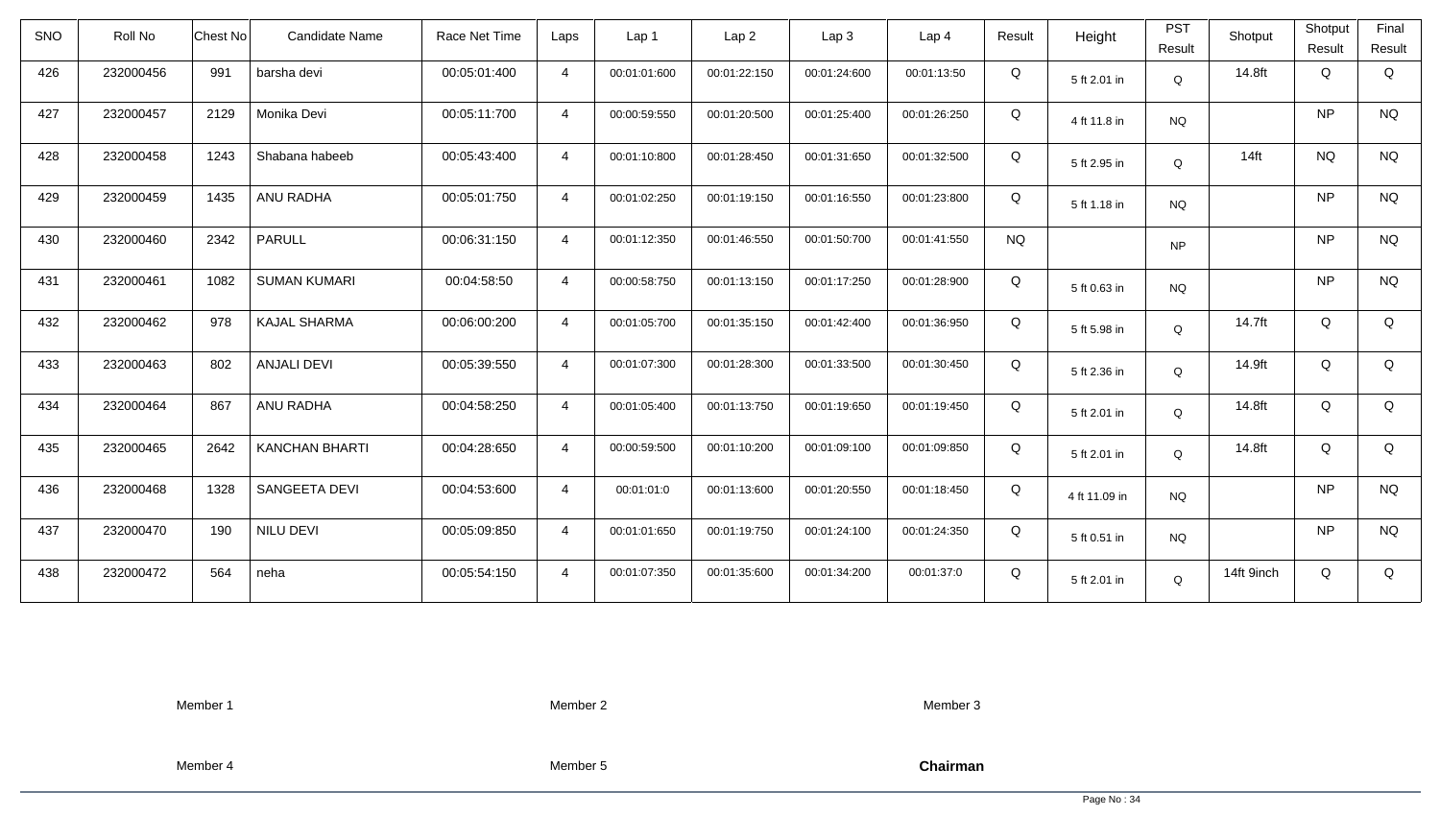| <b>SNO</b> | Roll No   | Chest No | Candidate Name       | Race Net Time | Laps           | Lap 1        | Lap <sub>2</sub> | Lap3         | Lap 4        | Result    | Height       | <b>PST</b><br>Result | Shotput          | Shotput<br>Result | Final<br>Result |
|------------|-----------|----------|----------------------|---------------|----------------|--------------|------------------|--------------|--------------|-----------|--------------|----------------------|------------------|-------------------|-----------------|
| 439        | 232000473 | 796      | <b>MANISHA DEVI</b>  | 00:05:39:400  | $\overline{4}$ | 00:01:01:250 | 00:01:25:500     | 00:01:33:750 | 00:01:38:900 | Q         | 5 ft 2.52 in | Q                    | 14.9ft           | Q                 | Q               |
| 440        | 232000475 | 5832     | PREETI DEVI          | 00:05:36:0    | $\overline{4}$ | 00:01:14:200 | 00:01:25:600     | 00:01:32:750 | 00:01:23:450 | Q         | 5 ft 2.52 in | Q                    | 14.7ft           | Q                 | Q               |
| 441        | 232000476 | 837      | <b>SONALI THAKUR</b> | 00:05:33:500  | $\overline{4}$ | 00:01:08:850 | 00:01:27:200     | 00:01:26:650 | 00:01:30:800 | Q         | 5 ft 3.78 in | Q                    | 14.9ft           | Q                 | Q               |
| 442        | 232000477 | 984      | <b>SUMAN SHARMA</b>  | 00:06:13:550  | $\overline{4}$ | 00:01:13:200 | 00:01:45:850     | 00:01:39:250 | 00:01:35:250 | Q         | 5 ft 2.6 in  | Q                    | 14.9ft           | Q                 | Q               |
| 443        | 232000478 | 5325     | <b>BANDNA DEVI</b>   | 00:05:18:600  | $\mathbf{3}$   | 00:01:18:550 | 00:01:57:500     | 00:02:02:550 | 00:00:00     | <b>NQ</b> |              | <b>NP</b>            |                  | <b>NP</b>         | <b>NQ</b>       |
| 444        | 232000479 | 2932     | <b>MEENA DEVI</b>    | 00:08:05:800  | $\overline{4}$ | 00:01:04:700 | 00:01:45:450     | 00:02:12:700 | 00:03:02:950 | <b>NQ</b> |              | <b>NP</b>            |                  | <b>NP</b>         | <b>NQ</b>       |
| 445        | 232000480 | 2430     | Pooja Devi           | 00:05:09:850  | $\overline{4}$ | 00:01:06:400 | 00:01:16:600     | 00:01:20:650 | 00:01:26:200 | Q         | 5 ft 0.63 in | <b>NQ</b>            |                  | <b>NP</b>         | <b>NQ</b>       |
| 446        | 232000481 | 1127     | ANJANA SHARMA        | 00:05:37:950  | $\overline{4}$ | 00:01:01:800 | 00:01:31:950     | 00:01:34:800 | 00:01:29:400 | Q         | 5 ft 2.05 in | Q                    | 14 <sub>ft</sub> | <b>NQ</b>         | <b>NQ</b>       |
| 447        | 232000482 | 851      | Babli Devi           | 00:04:48:900  | $\overline{4}$ | 00:01:05:950 | 00:01:15:100     | 00:01:15:650 | 00:01:12:200 | Q         | 5 ft 3.62 in | Q                    | 14.7ft           | Q                 | Q               |
| 448        | 232000483 | 8521     | NEHA GANDOTRA        | 00:05:59:250  | $\overline{4}$ | 00:01:11:750 | 00:01:33:300     | 00:01:38:50  | 00:01:36:150 | Q         | 5 ft 6.22 in | Q                    | 14.8ft           | Q                 | Q               |
| 449        | 232000484 | 805      | nisha devi           | 00:05:18:0    | $\overline{4}$ | 00:00:59:700 | 00:01:21:700     | 00:01:26:450 | 00:01:30:150 | Q         | 5 ft 3.7 in  | Q                    | 14.9ft           | Q                 | Q               |
| 450        | 232000485 | 1128     | Nisha devi           | 00:05:58:500  | $\overline{4}$ | 00:01:15:250 | 00:01:32:500     | 00:01:36:500 | 00:01:34:250 | Q         | 5 ft 0.94 in | <b>NQ</b>            |                  | <b>NP</b>         | <b>NQ</b>       |
| 451        | 232000486 | 905      | diksha devi          | 00:05:11:950  | $\overline{4}$ | 00:01:06:300 | 00:01:18:250     | 00:01:23:300 | 00:01:24:100 | Q         | 5 ft 0.94 in | <b>NQ</b>            |                  | <b>NP</b>         | <b>NQ</b>       |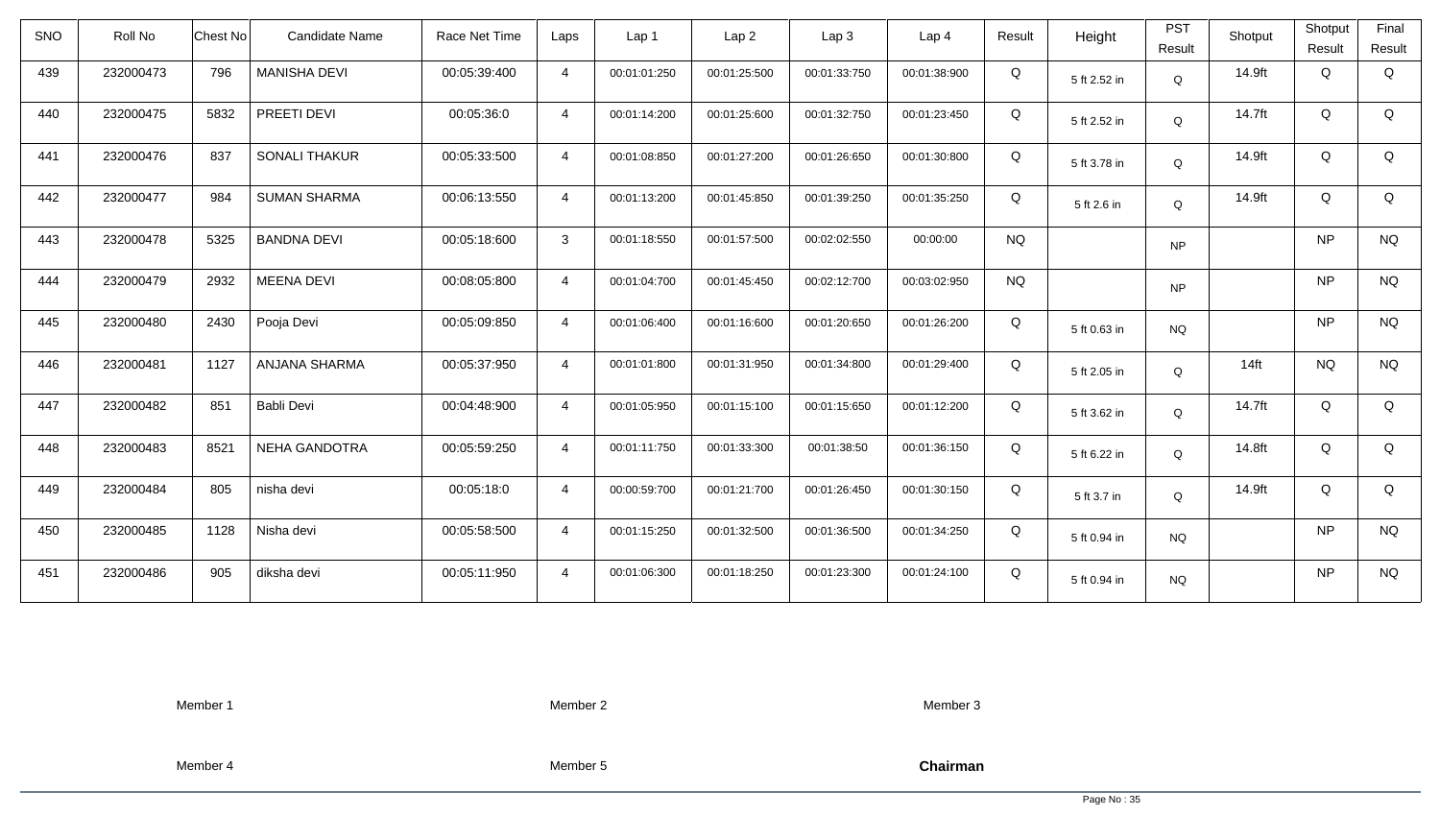| <b>SNO</b> | Roll No   | Candidate Name<br>Chest No  | Race Net Time | Laps           | Lap <sub>1</sub> | Lap2         | Lap 3        | Lap <sub>4</sub> | Result | Height       | <b>PST</b> | Shotput    | Shotput   | Final       |
|------------|-----------|-----------------------------|---------------|----------------|------------------|--------------|--------------|------------------|--------|--------------|------------|------------|-----------|-------------|
|            |           |                             |               |                |                  |              |              |                  |        |              | Result     |            | Result    | Result      |
| 452        | 232000487 | 388<br>MANEESHA DEVI        | 00:05:05:850  | $\overline{4}$ | 00:01:01:700     | 00:01:16:700 | 00:01:25:650 | 00:01:21:800     | Q      | 5 ft 4.06 in | Q          | 14.8ft     | Q         | Q           |
| 453        | 232000490 | NISHA DEVI<br>759           | 00:05:38:450  | $\overline{4}$ | 00:01:01:800     | 00:01:22:150 | 00:01:34:50  | 00:01:40:450     | Q      | 5 ft 2.4 in  | Q          | 14.9ft     | Q         | Q           |
| 454        | 232000491 | <b>RASHU</b><br>1310        | 00:05:12:250  | $\overline{4}$ | 00:01:05:400     | 00:01:16:200 | 00:01:22:850 | 00:01:27:800     | Q      | 5 ft 3.78 in | Q          | 14.7ft     | Q         | Q           |
| 455        | 232000492 | 462<br>SHALLU SAMBYAL       | 00:05:10:500  | $\overline{4}$ | 00:01:08:800     | 00:01:16:650 | 00:01:21:600 | 00:01:23:450     | Q      | 5 ft 5.71 in | Q          | 14.7ft     | Q         | Q           |
| 456        | 232000493 | <b>ROBINA</b><br>9066       | 00:04:48:0    | $\overline{4}$ | 00:01:07:650     | 00:01:14:200 | 00:01:18:850 | 00:01:07:300     | Q      | 5 ft 2.28 in | Q          | 14.8ft     | Q         | Q           |
| 457        | 232000494 | <b>ASHA RANI</b><br>6086    | 00:05:57:50   | $\overline{4}$ | 00:01:11:150     | 00:01:34:250 | 00:01:39:600 | 00:01:32:50      | Q      | 5 ft 0.24 in | <b>NQ</b>  |            | NP        | <b>NQ</b>   |
| 458        | 232000495 | 1250<br>ashu devi           | 00:05:00:0    | $\overline{4}$ | 00:01:09:50      | 00:01:17:800 | 00:01:20:100 | 00:01:13:50      | Q      | 5 ft 2.01 in | Q          | 14.8ft     | Q         | Q           |
| 459        | 232000497 | MEENAKSHI DEVI<br>2499      | 00:04:55:0    | $\overline{4}$ | 00:01:02:550     | 00:01:16:650 | 00:01:20:750 | 00:01:15:50      | Q      | 5 ft 2.2 in  | Q          | 14.9ft     | Q         | $\mathsf Q$ |
| 460        | 232000498 | 1175<br><b>JIWAN KUMARI</b> | 00:05:10:400  | $\overline{4}$ | 00:01:08:500     | 00:01:23:500 | 00:01:20:450 | 00:01:17:950     | Q      | 5 ft 1.5 in  | <b>NQ</b>  |            | NP        | <b>NQ</b>   |
| 461        | 232000499 | 2885<br>Razia akhter        | 00:05:55:50   | $\overline{4}$ | 00:01:08:950     | 00:01:29:800 | 00:01:39:700 | 00:01:36:600     | Q      | 5 ft 2.24 in | Q          | $14$ ft    | <b>NQ</b> | <b>NQ</b>   |
| 462        | 232000500 | 2166<br>geeta katoch        | 00:04:51:50   | $\overline{4}$ | 00:01:01:250     | 00:01:11:600 | 00:01:17:850 | 00:01:20:350     | Q      | 5 ft 1.22 in | <b>NQ</b>  |            | NP        | <b>NQ</b>   |
| 463        | 232000501 | <b>DEEPA SHARMA</b><br>3935 | 00:05:20:0    | $\overline{4}$ | 00:01:05:250     | 00:01:24:50  | 00:01:22:350 | 00:01:28:350     | Q      | 5 ft 2.28 in | Q          | 14.7ft     | Q         | Q           |
| 464        | 232000502 | 2073<br>SHIVANI SHARMA      | 00:05:34:250  | $\overline{4}$ | 00:01:11:0       | 00:01:27:900 | 00:01:32:500 | 00:01:22:850     | Q      | 5 ft 2.05 in | Q          | 14ft 8inch | Q         | Q           |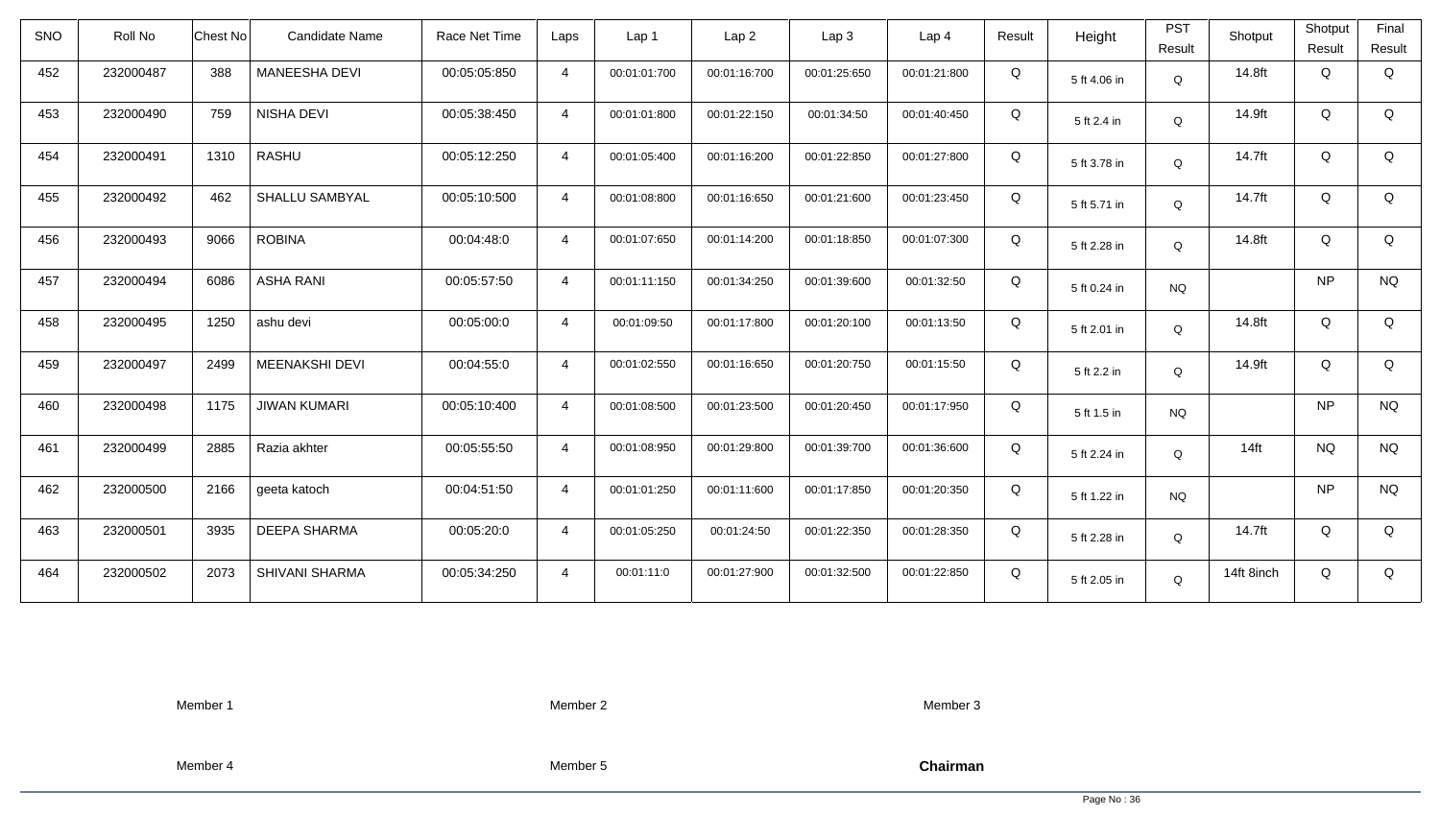| <b>SNO</b> | Roll No   | <b>Chest No</b> | Candidate Name      | Race Net Time | Laps           | Lap <sub>1</sub> | Lap <sub>2</sub> | Lap <sub>3</sub> | Lap <sub>4</sub> | Result | Height       | <b>PST</b><br>Result | Shotput | Shotput<br>Result | Final<br>Result |
|------------|-----------|-----------------|---------------------|---------------|----------------|------------------|------------------|------------------|------------------|--------|--------------|----------------------|---------|-------------------|-----------------|
| 465        | 232000504 | 2104            | <b>TANVI SHARMA</b> | 00:06:22:900  | $\overline{4}$ | 00:01:15:0       | 00:01:34:850     | 00:01:47:200     | 00:01:45:850     | Q      | 5 ft 5.51 in | Q                    | 14.6ft  | Q                 | Q               |
| 466        | 232000505 | 5213            | <b>SEEMA DEVI</b>   | 00:05:39:200  | $\overline{4}$ | 00:01:10:750     | 00:01:29:350     | 00:01:31:800     | 00:01:27:300     | Q      | 5 ft 1.38 in | <b>NQ</b>            |         | <b>NP</b>         | <b>NQ</b>       |
| 467        | 232000506 | 5552            | <b>SEEMA DEVI</b>   | 00:05:47:450  | $\overline{4}$ | 00:01:12:350     | 00:01:29:500     | 00:01:34:550     | 00:01:31:50      | Q      | 5 ft 2.01 in | Q                    | $14$ ft | <b>NQ</b>         | <b>NQ</b>       |
| 468        | 232000507 | 852             | AMBIKA KUMARI       | 00:05:41:900  | $\overline{4}$ | 00:01:07:0       | 00:01:28:550     | 00:01:32:150     | 00:01:34:200     | Q      | 5 ft 2.64 in | Q                    | $14$ ft | <b>NQ</b>         | <b>NQ</b>       |
| 469        | 232000508 | 3307            | PREETI DEVI         | 00:05:21:600  | $\overline{4}$ | 00:01:06:450     | 00:01:25:700     | 00:01:22:100     | 00:01:27:350     | Q      | 5 ft 1.26 in | <b>NQ</b>            |         | <b>NP</b>         | <b>NQ</b>       |
| 470        | 232000510 | 842             | RAJEENA BEGUM       | 00:04:36:750  | $\overline{4}$ | 00:00:58:700     | 00:01:07:950     | 00:01:14:500     | 00:01:15:600     | Q      | 5 ft 5.71 in | Q                    | 14.8ft  | Q                 | Q               |
| 471        | 232000512 | 1183            | PRIYA DEVI          | 00:06:10:500  | $\overline{4}$ | 00:01:08:50      | 00:01:34:50      | 00:01:43:700     | 00:01:44:700     | Q      | 5 ft 1.18 in | <b>NQ</b>            |         | <b>NP</b>         | <b>NQ</b>       |
| 472        | 232000513 | 622             | <b>SHALU SHARMA</b> | 00:05:11:250  | $\overline{4}$ | 00:01:08:750     | 00:01:20:400     | 00:01:21:400     | 00:01:20:700     | Q      | 5 ft 3.31 in | Q                    | 14.9ft  | Q                 | Q               |
| 473        | 232000514 | 5299            | Shivani devi        | 00:05:08:900  | $\overline{4}$ | 00:01:04:600     | 00:01:22:550     | 00:01:25:350     | 00:01:16:400     | Q      | 5 ft 1.5 in  | <b>NQ</b>            |         | <b>NP</b>         | <b>NQ</b>       |
| 474        | 232000515 | 1036            | SALOSH DEVI         | 00:05:03:850  | $\overline{4}$ | 00:00:58:550     | 00:01:19:300     | 00:01:25:250     | 00:01:20:750     | Q      | 5 ft 2.05 in | Q                    | 14.9ft  | Q                 | Q               |
| 475        | 232000516 | 1792            | <b>SUSHMA DEVI</b>  | 00:05:25:650  | $\overline{4}$ | 00:01:01:850     | 00:01:21:800     | 00:01:32:300     | 00:01:29:700     | Q      | 5 ft 2.09 in | Q                    | 14.9ft  | Q                 | Q               |
| 476        | 232000519 | 776             | <b>SHIVANI</b>      | 00:05:47:650  | $\overline{4}$ | 00:01:18:250     | 00:01:30:300     | 00:01:32:150     | 00:01:26:950     | Q      | 5 ft 1.57 in | <b>NQ</b>            |         | <b>NP</b>         | <b>NQ</b>       |
| 477        | 232000520 | 5281            | PRIYA DEVI          | 00:06:14:700  | $\overline{4}$ | 00:01:25:950     | 00:01:34:50      | 00:01:41:0       | 00:01:33:700     | Q      | 5 ft 2.05 in | Q                    | $14$ ft | <b>NQ</b>         | <b>NQ</b>       |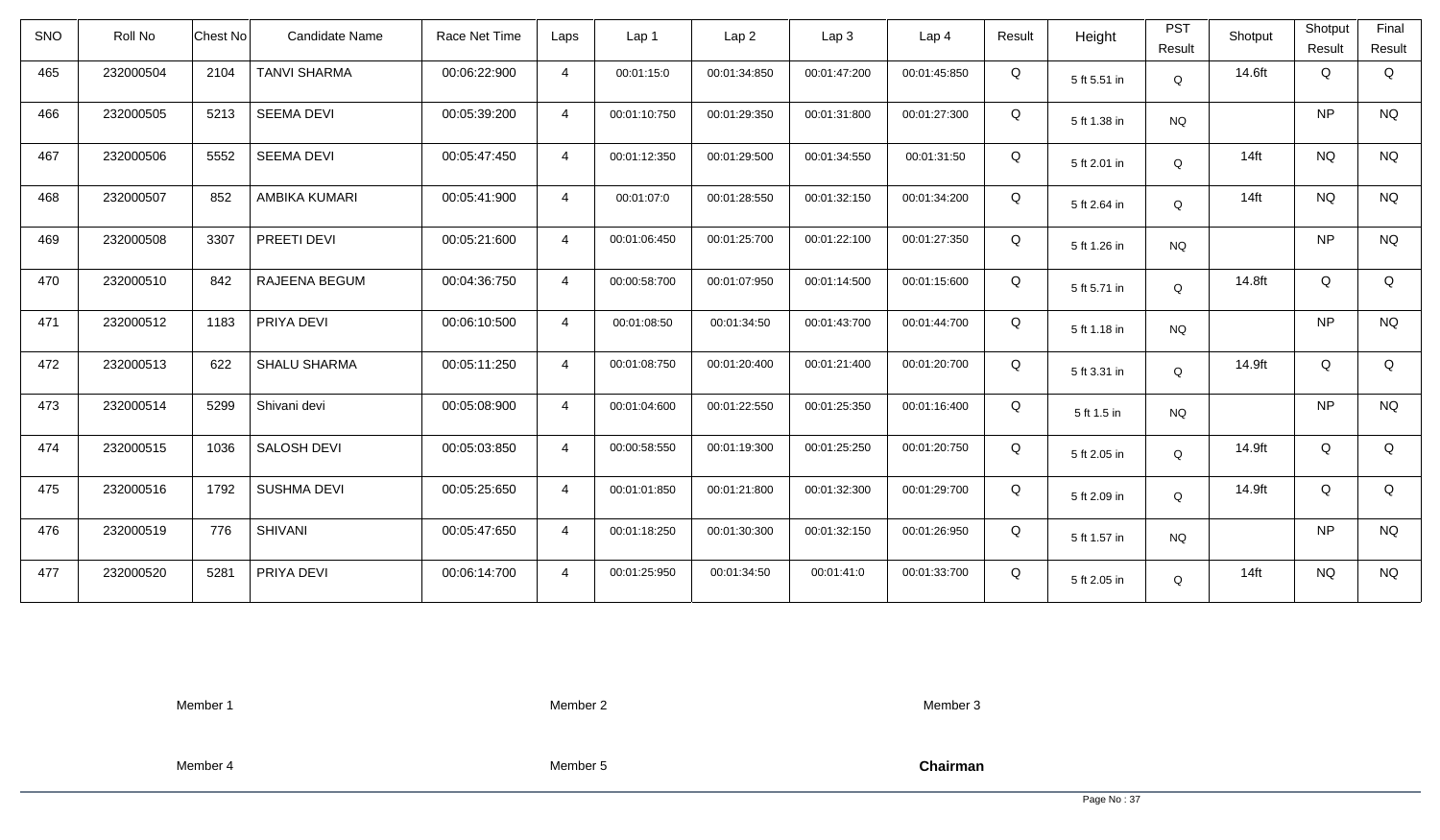| <b>SNO</b> | Roll No   | Chest No | <b>Candidate Name</b> | Race Net Time | Laps           | Lap <sub>1</sub> | Lap2         | Lap 3        | Lap <sub>4</sub> | Result    | Height        | <b>PST</b> | Shotput | Shotput   | Final     |
|------------|-----------|----------|-----------------------|---------------|----------------|------------------|--------------|--------------|------------------|-----------|---------------|------------|---------|-----------|-----------|
|            |           |          |                       |               |                |                  |              |              |                  |           |               | Result     |         | Result    | Result    |
| 478        | 232000522 | 1025     | YASMIN AKHTER         | 00:05:46:200  | $\overline{4}$ | 00:01:06:950     | 00:01:32:50  | 00:01:34:600 | 00:01:32:600     | Q         | 5 ft 2.05 in  | Q          | 14.8ft  | Q         | Q         |
| 479        | 232000523 | 1163     | <b>HEENA AKHTER</b>   | 00:04:44:250  | $\overline{4}$ | 00:00:56:750     | 00:01:14:100 | 00:01:19:0   | 00:01:14:400     | Q         | 4 ft 11.72 in | <b>NQ</b>  |         | NP        | <b>NQ</b> |
| 480        | 232000525 | 3372     | ANU DEVI              | 00:05:53:200  | $\overline{4}$ | 00:01:10:250     | 00:01:28:900 | 00:01:36:900 | 00:01:37:150     | Q         | 5 ft 3.78 in  | Q          | $14$ ft | <b>NQ</b> | <b>NQ</b> |
| 481        | 232000526 | 880      | <b>SUMAN DEVI</b>     | 00:06:07:700  | $\overline{4}$ | 00:01:14:0       | 00:01:35:450 | 00:01:40:950 | 00:01:37:300     | Q         | 5 ft 1.73 in  | <b>NQ</b>  |         | NP        | <b>NQ</b> |
| 482        | 232000527 | 246      | PREETI DEVI           | 00:04:52:0    | $\overline{4}$ | 00:01:02:150     | 00:01:15:400 | 00:01:16:150 | 00:01:18:300     | Q         | 5 ft 2.13 in  | Q          | 14.9ft  | Q         | Q         |
| 483        | 232000529 | 771      | PAJAL SETH            | 00:05:53:850  | $\overline{4}$ | 00:01:12:750     | 00:01:34:200 | 00:01:38:900 | 00:01:28:0       | Q         | 5 ft 1.02 in  | <b>NQ</b>  |         | NP        | <b>NQ</b> |
| 484        | 232000532 | 2565     | <b>RUBI SHARMA</b>    | 00:05:55:550  | $\overline{4}$ | 00:01:06:500     | 00:01:34:50  | 00:01:38:800 | 00:01:36:200     | Q         | 5 ft 0.67 in  | <b>NQ</b>  |         | NP        | <b>NQ</b> |
| 485        | 232000533 | 1293     | <b>MANSI SAWHNEY</b>  | 00:05:38:250  | $\overline{4}$ | 00:01:08:600     | 00:01:26:500 | 00:01:29:550 | 00:01:33:600     | Q         | 5 ft 2.44 in  | Q          | 14.9ft  | Q         | Q         |
| 486        | 232000534 | 1204     | SHOMBALIKA BANDRAL    | 00:06:03:400  | $\overline{4}$ | 00:01:23:250     | 00:01:29:50  | 00:01:33:700 | 00:01:37:400     | Q         | 4 ft 11.8 in  | <b>NQ</b>  |         | NP        | <b>NQ</b> |
| 487        | 232000535 | 8448     | <b>LAXHMI DEVI</b>    | 00:05:06:400  | $\overline{4}$ | 00:01:11:500     | 00:01:22:150 | 00:01:18:150 | 00:01:14:600     | Q         | 5 ft 3.58 in  | Q          | 14.8ft  | Q         | Q         |
| 488        | 232000536 | 1192     | narseema devi         | 00:07:59:300  | $\overline{4}$ | 00:01:58:200     | 00:02:10:100 | 00:01:59:750 | 00:01:51:250     | <b>NQ</b> |               | <b>NP</b>  |         | NP        | <b>NQ</b> |
| 489        | 232000537 | 3637     | shimla bharti         | 00:07:09:650  | $\overline{4}$ | 00:01:44:150     | 00:01:50:50  | 00:01:46:850 | 00:01:48:600     | <b>NQ</b> |               | <b>NP</b>  |         | NP        | <b>NQ</b> |
| 490        | 232000538 | 5055     | Reva devi             | 00:05:54:700  | $\overline{4}$ | 00:01:15:650     | 00:01:23:800 | 00:01:36:650 | 00:01:38:600     | Q         | 5 ft 2.44 in  | Q          | 14.9ft  | Q         | Q         |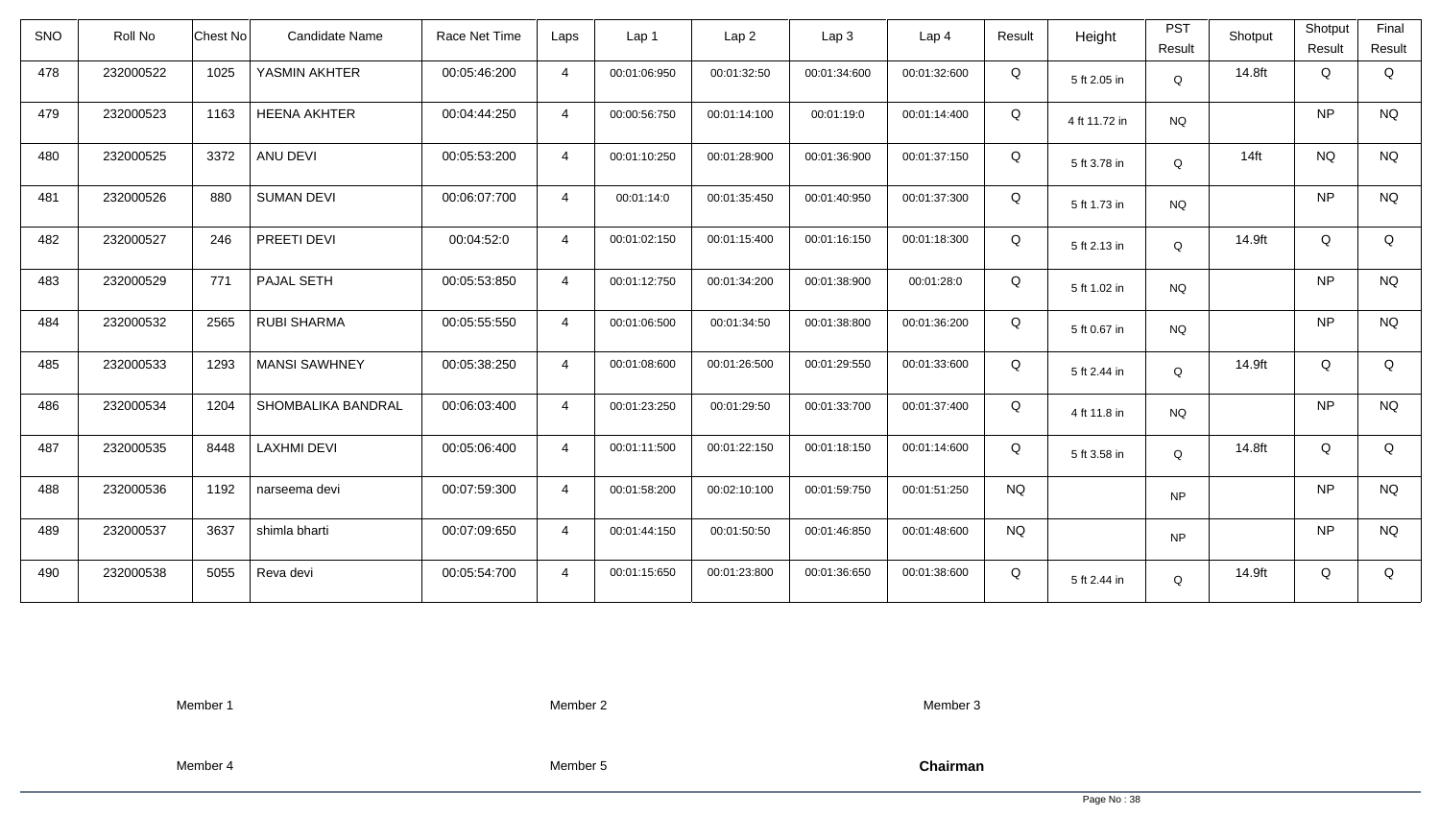| <b>SNO</b> | Roll No   | Chest No<br><b>Candidate Name</b> | Race Net Time | Laps           | Lap 1        | Lap <sub>2</sub> | Lap3         | Lap <sub>4</sub> | Result | Height        | <b>PST</b><br>Result | Shotput    | Shotput<br>Result | Final<br>Result |
|------------|-----------|-----------------------------------|---------------|----------------|--------------|------------------|--------------|------------------|--------|---------------|----------------------|------------|-------------------|-----------------|
| 491        | 232000539 | 1045<br>kiran sharma              | 00:06:25:500  | $\overline{4}$ | 00:01:05:450 | 00:01:32:650     | 00:01:51:200 | 00:01:56:200     | Q      | 5 ft 6.3 in   | Q                    | 14.9ft     | Q                 | Q               |
| 492        | 232000540 | <b>SONALI DEVI</b><br>3341        | 00:05:19:300  | $\overline{4}$ | 00:00:58:500 | 00:01:22:700     | 00:01:28:800 | 00:01:29:300     | Q      | 5 ft 0.55 in  | <b>NQ</b>            |            | <b>NP</b>         | <b>NQ</b>       |
| 493        | 232000543 | 269<br><b>MINAKSHI DEVI</b>       | 00:06:24:350  | $\overline{4}$ | 00:01:07:700 | 00:01:47:650     | 00:01:44:550 | 00:01:44:450     | Q      | 4 ft 11.65 in | <b>NQ</b>            |            | <b>NP</b>         | <b>NQ</b>       |
| 494        | 232000544 | 741<br><b>NEEHA DEVI</b>          | 00:06:24:500  | $\overline{4}$ | 00:01:11:200 | 00:01:40:100     | 00:01:47:700 | 00:01:45:500     | Q      | 5 ft 2.52 in  | Q                    | 14.8ft     | Q                 | Q               |
| 495        | 232000545 | 3131<br><b>KIRAN BHARTI</b>       | 00:05:05:100  | $\overline{4}$ | 00:01:01:700 | 00:01:14:0       | 00:01:24:450 | 00:01:24:950     | Q      | 5 ft 2.05 in  | Q                    | 14.9ft     | Q                 | Q               |
| 496        | 232000546 | <b>ALAM ARA</b><br>4386           | 00:05:42:650  | $\overline{4}$ | 00:01:10:850 | 00:01:28:100     | 00:01:32:600 | 00:01:31:100     | Q      | 5 ft 3.11 in  | Q                    | 14ft 9inch | Q                 | Q               |
| 497        | 232000547 | 2481<br><b>KAVITA KUMARI</b>      | 00:05:23:750  | $\overline{4}$ | 00:00:59:450 | 00:01:22:100     | 00:01:37:650 | 00:01:24:550     | Q      | 5 ft 3.98 in  | Q                    | 14.9ft     | Q                 | Q               |
| 498        | 232000548 | 79<br><b>VISHALI DEVI</b>         | 00:05:39:50   | $\overline{4}$ | 00:01:01:600 | 00:01:25:550     | 00:01:35:500 | 00:01:36:400     | Q      | 5 ft 2.05 in  | Q                    | 14.8ft     | Q                 | Q               |
| 499        | 232000549 | <b>SUBALI SHARMA</b><br>1042      | 00:05:33:50   | $\overline{4}$ | 00:00:57:550 | 00:01:31:300     | 00:01:38:800 | 00:01:25:400     | Q      | 5 ft 3.94 in  | $\mathsf Q$          | 14ft 9inch | Q                 | Q               |
| 500        | 232000551 | 979<br><b>SEEMA THAKUR</b>        | 00:05:33:100  | $\overline{4}$ | 00:01:04:450 | 00:01:22:350     | 00:01:29:150 | 00:01:37:150     | Q      | 5 ft 2.44 in  | Q                    | 14.9ft     | Q                 | Q               |
| 501        | 232000554 | <b>MANISHA DEVI</b><br>733        | 00:05:28:600  | $\overline{4}$ | 00:01:05:500 | 00:01:25:250     | 00:01:27:950 | 00:01:29:900     | Q      | 5 ft 1.18 in  | <b>NQ</b>            |            | <b>NP</b>         | <b>NQ</b>       |
| 502        | 232000555 | 1056<br><b>RENU DEVI</b>          | 00:05:13:550  | $\overline{4}$ | 00:01:03:800 | 00:01:23:0       | 00:01:24:450 | 00:01:22:300     | Q      | 4 ft 11.8 in  | <b>NQ</b>            |            | <b>NP</b>         | <b>NQ</b>       |
| 503        | 232000557 | 339<br>KAJAL SHARMA               | 00:04:36:900  | $\overline{4}$ | 00:01:08:150 | 00:01:13:450     | 00:01:14:200 | 00:01:01:100     | Q      | 5 ft 2.72 in  | Q                    | 14.8ft     | Q                 | Q               |

Member 2

Member 3

Member 4

Member 5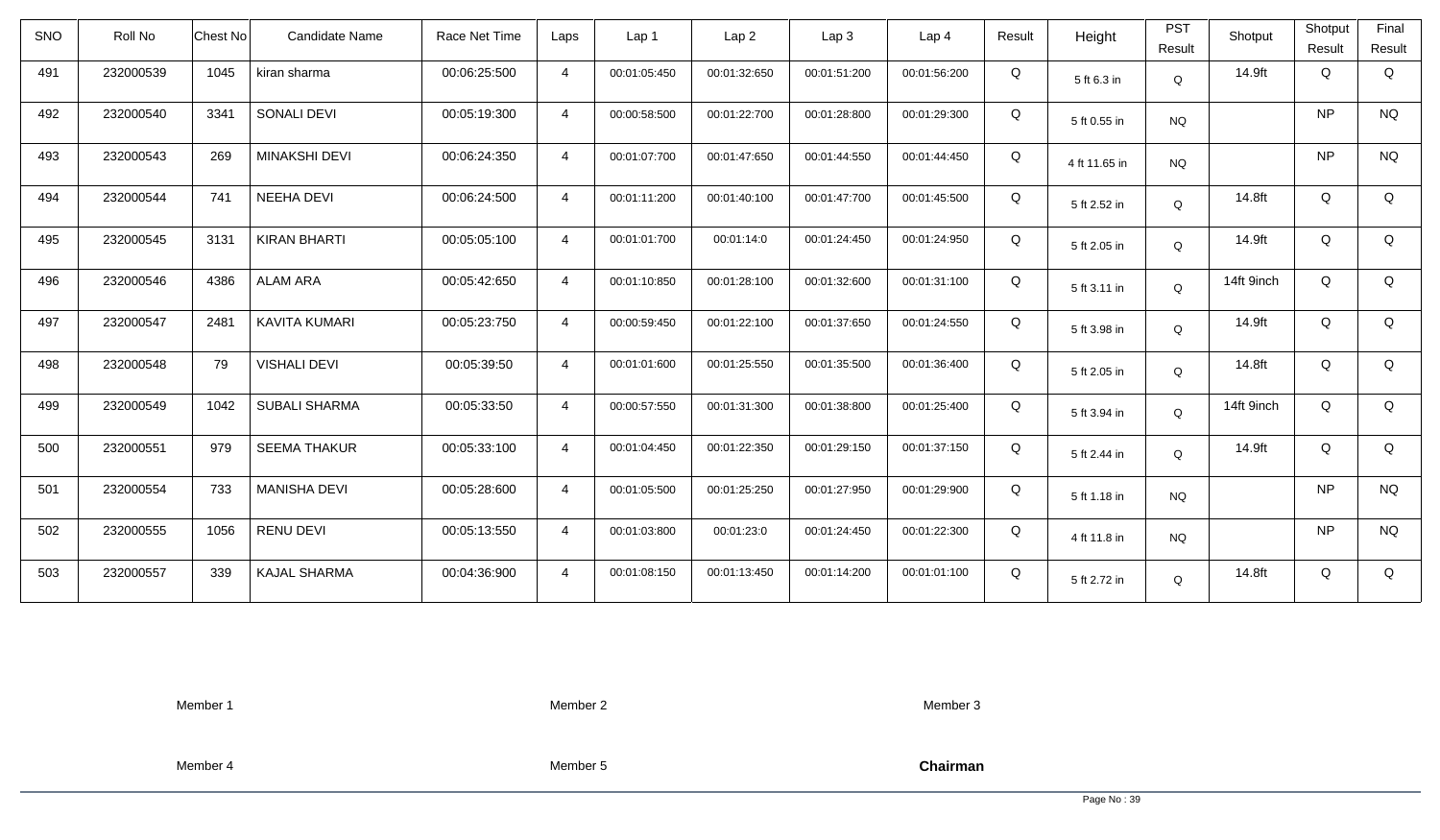| <b>SNO</b> | Roll No   | <b>Chest No</b> | Candidate Name       | Race Net Time | Laps           | Lap 1        | Lap <sub>2</sub> | Lap3         | Lap 4        | Result    | Height        | <b>PST</b><br>Result | Shotput | Shotput<br>Result | Final<br>Result |
|------------|-----------|-----------------|----------------------|---------------|----------------|--------------|------------------|--------------|--------------|-----------|---------------|----------------------|---------|-------------------|-----------------|
| 504        | 232000558 | 691             | <b>RISHIKA</b>       | 00:04:57:950  | $\overline{4}$ | 00:01:04:600 | 00:01:13:500     | 00:01:21:450 | 00:01:18:400 | Q         | 5 ft 2.32 in  | Q                    | $14$ ft | <b>NQ</b>         | <b>NQ</b>       |
| 505        | 232000559 | 6353            | ANJU DEVI            | 00:05:10:150  | $\overline{4}$ | 00:01:03:500 | 00:01:21:150     | 00:01:21:700 | 00:01:23:800 | Q         | 4 ft 11.33 in | <b>NQ</b>            |         | <b>NP</b>         | <b>NQ</b>       |
| 506        | 232000560 | 9190            | VANDANA SHARMA       | 00:06:03:400  | $\overline{4}$ | 00:01:11:950 | 00:01:32:850     | 00:01:41:550 | 00:01:37:50  | Q         | 5 ft 5.83 in  | Q                    | 14.9ft  | Q                 | Q               |
| 507        | 232000562 | 1261            | <b>MAMTA DEVI</b>    | 00:05:35:250  | $\overline{4}$ | 00:01:08:900 | 00:01:23:900     | 00:01:28:150 | 00:01:34:300 | Q         | 5 ft 1.22 in  | <b>NQ</b>            |         | <b>NP</b>         | <b>NQ</b>       |
| 508        | 232000563 | 375             | PALVI                | 00:05:45:650  | $\overline{4}$ | 00:00:59:950 | 00:01:31:200     | 00:01:43:100 | 00:01:31:400 | Q         | 5 ft 0.94 in  | NQ                   |         | <b>NP</b>         | <b>NQ</b>       |
| 509        | 232000564 | 821             | <b>SURBHI SHARMA</b> | 00:07:22:200  | $\overline{4}$ | 00:01:14:250 | 00:01:59:300     | 00:02:07:400 | 00:02:01:250 | <b>NQ</b> |               | <b>NP</b>            |         | <b>NP</b>         | <b>NQ</b>       |
| 510        | 232000565 | 1219            | Sapna devi           | 00:06:57:550  | $\overline{4}$ | 00:01:20:650 | 00:01:46:850     | 00:01:56:200 | 00:01:53:850 | <b>NQ</b> |               | <b>NP</b>            |         | <b>NP</b>         | <b>NQ</b>       |
| 511        | 232000566 | 712             | Renu devi            | 00:05:38:100  | $\overline{4}$ | 00:01:06:800 | 00:01:27:250     | 00:01:33:950 | 00:01:30:100 | Q         | 5 ft 0.75 in  | <b>NQ</b>            |         | <b>NP</b>         | <b>NQ</b>       |
| 512        | 232000567 | 1090            | rama devi            | 00:04:27:850  | $\overline{4}$ | 00:00:53:0   | 00:01:09:950     | 00:01:14:650 | 00:01:10:250 | Q         | 5 ft 2.09 in  | $\mathsf Q$          | $14$ ft | <b>NQ</b>         | <b>NQ</b>       |
| 513        | 232000568 | 1077            | amrita katoch        | 00:04:24:0    | $\overline{4}$ | 00:00:55:350 | 00:01:05:100     | 00:01:10:350 | 00:01:13:200 | Q         | 5 ft 2.05 in  | Q                    | 14.7ft  | Q                 | Q               |
| 514        | 232000569 | 4131            | <b>RUPAKSHI</b>      | 00:06:13:800  | $\overline{4}$ | 00:01:11:50  | 00:01:39:0       | 00:01:42:300 | 00:01:41:450 | Q         | 5 ft 0.39 in  | <b>NQ</b>            |         | <b>NP</b>         | <b>NQ</b>       |
| 515        | 232000570 | 1068            | Mamta devi           | 00:04:56:400  | $\overline{4}$ | 00:01:02:750 | 00:01:14:450     | 00:01:17:650 | 00:01:21:550 | Q         | 5 ft 3.31 in  | Q                    | 14.9ft  | Q                 | Q               |
| 516        | 232000571 | 640             | SONIKA DEVI          | 00:05:07:250  | $\overline{4}$ | 00:01:00:400 | 00:01:15:850     | 00:01:23:450 | 00:01:27:550 | Q         | 5 ft 1.65 in  | <b>NQ</b>            |         | <b>NP</b>         | <b>NQ</b>       |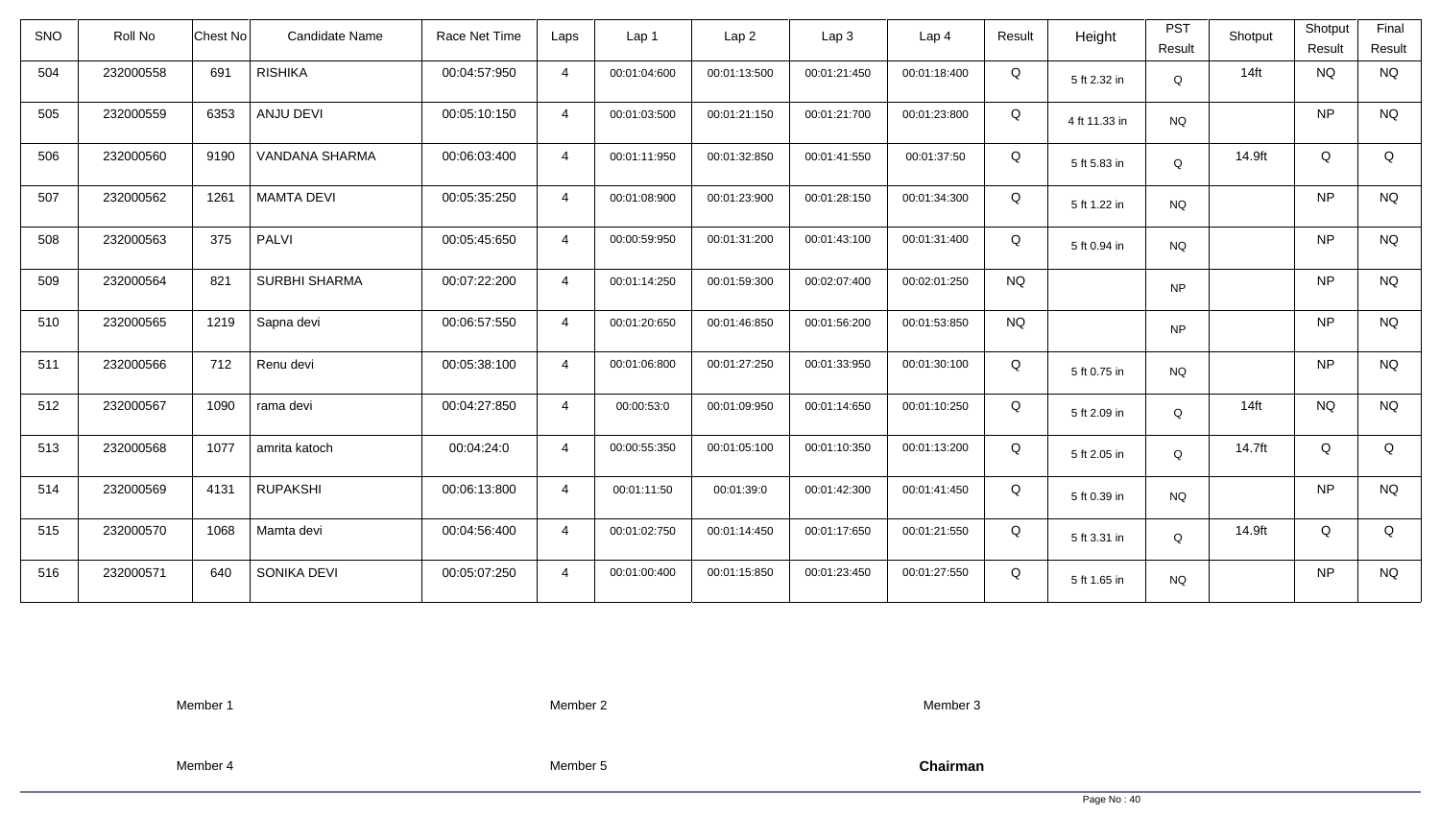| <b>SNO</b> | Roll No   | <b>Candidate Name</b><br>Chest No | Race Net Time | Laps           | Lap <sub>1</sub> | Lap2         | Lap 3        | Lap <sub>4</sub> | Result    | Height        | <b>PST</b><br>Result | Shotput    | Shotput<br>Result | Final<br>Result |
|------------|-----------|-----------------------------------|---------------|----------------|------------------|--------------|--------------|------------------|-----------|---------------|----------------------|------------|-------------------|-----------------|
| 517        | 232000573 | 9022<br><b>RAMTA DEVI</b>         | 00:05:49:450  | $\overline{4}$ | 00:01:14:200     | 00:01:31:50  | 00:01:34:100 | 00:01:30:100     | Q         | 4 ft 10.35 in | <b>NQ</b>            |            | NP                | <b>NQ</b>       |
| 518        | 232000574 | 62<br>Anju rani                   | 00:05:14:650  | $\overline{4}$ | 00:01:04:850     | 00:01:20:600 | 00:01:26:200 | 00:01:23:0       | Q         | 5 ft 2.09 in  | Q                    | 14.7ft     | Q                 | Q               |
| 519        | 232000576 | <b>KOMAL BHAGAT</b><br>1181       | 00:05:07:550  | $\overline{4}$ | 00:01:07:300     | 00:01:21:300 | 00:01:21:50  | 00:01:17:900     | Q         | 5 ft 2.05 in  | Q                    | 14.8ft     | Q                 | Q               |
| 520        | 232000577 | 404<br>RASHI DEVI                 | 00:05:20:900  | $\overline{4}$ | 00:01:05:100     | 00:01:21:750 | 00:01:27:350 | 00:01:26:700     | Q         | 5 ft 1.26 in  | <b>NQ</b>            |            | NP                | <b>NQ</b>       |
| 521        | 232000579 | 2433<br>RANJU SHARMA              | 00:06:33:0    | $\overline{4}$ | 00:01:12:900     | 00:01:46:450 | 00:01:50:800 | 00:01:42:850     | <b>NQ</b> |               | <b>NP</b>            |            | <b>NP</b>         | <b>NQ</b>       |
| 522        | 232000580 | 9295<br>SAHIBA BANU               | 00:06:08:0    | $\overline{4}$ | 00:01:12:650     | 00:01:37:0   | 00:01:43:750 | 00:01:34:600     | Q         | 5 ft 4.02 in  | Q                    | 14ft 9inch | Q                 | Q               |
| 523        | 232000581 | 1191<br><b>REKHA DEVI</b>         | 00:05:37:400  | $\overline{4}$ | 00:01:13:950     | 00:01:25:450 | 00:01:30:0   | 00:01:28:0       | Q         | 5 ft 0.71 in  | <b>NQ</b>            |            | NP                | <b>NQ</b>       |
| 524        | 232000582 | <b>USHA DEVI</b><br>9644          | 00:05:38:450  | $\overline{4}$ | 00:01:12:250     | 00:01:29:750 | 00:01:29:850 | 00:01:26:600     | Q         | 5 ft 2.44 in  | Q                    | 14.9ft     | Q                 | Q               |
| 525        | 232000583 | 682<br>SUNALI JAMWAL              | 00:05:40:500  | $\overline{4}$ | 00:01:13:700     | 00:01:29:900 | 00:01:27:700 | 00:01:29:200     | Q         | 5 ft 5.31 in  | Q                    | 14.9ft     | Q                 | Q               |
| 526        | 232000584 | 1359<br>POONAM DEVI               | 00:06:11:300  | $\overline{4}$ | 00:01:08:250     | 00:01:42:700 | 00:01:45:100 | 00:01:35:250     | Q         | 5 ft 2.17 in  | Q                    | 14.9ft     | Q                 | Q               |
| 527        | 232000585 | <b>ANCHAL</b><br>1211             | 00:05:02:750  | $\overline{4}$ | 00:00:59:700     | 00:01:18:800 | 00:01:23:0   | 00:01:21:250     | Q         | 5 ft 4.72 in  | Q                    | 14.7ft     | Q                 | Q               |
| 528        | 232000586 | 262<br><b>BANDHU SHARMA</b>       | 00:06:35:300  | $\overline{4}$ | 00:01:12:100     | 00:01:38:100 | 00:01:54:450 | 00:01:50:650     | <b>NQ</b> |               | <b>NP</b>            |            | NP                | <b>NQ</b>       |
| 529        | 232000587 | 999<br>PRINYKA DEVI               | 00:04:54:500  | $\overline{4}$ | 00:00:58:350     | 00:01:12:50  | 00:01:19:800 | 00:01:24:300     | Q         | 5 ft 2.99 in  | Q                    | 14.9ft     | Q                 | Q               |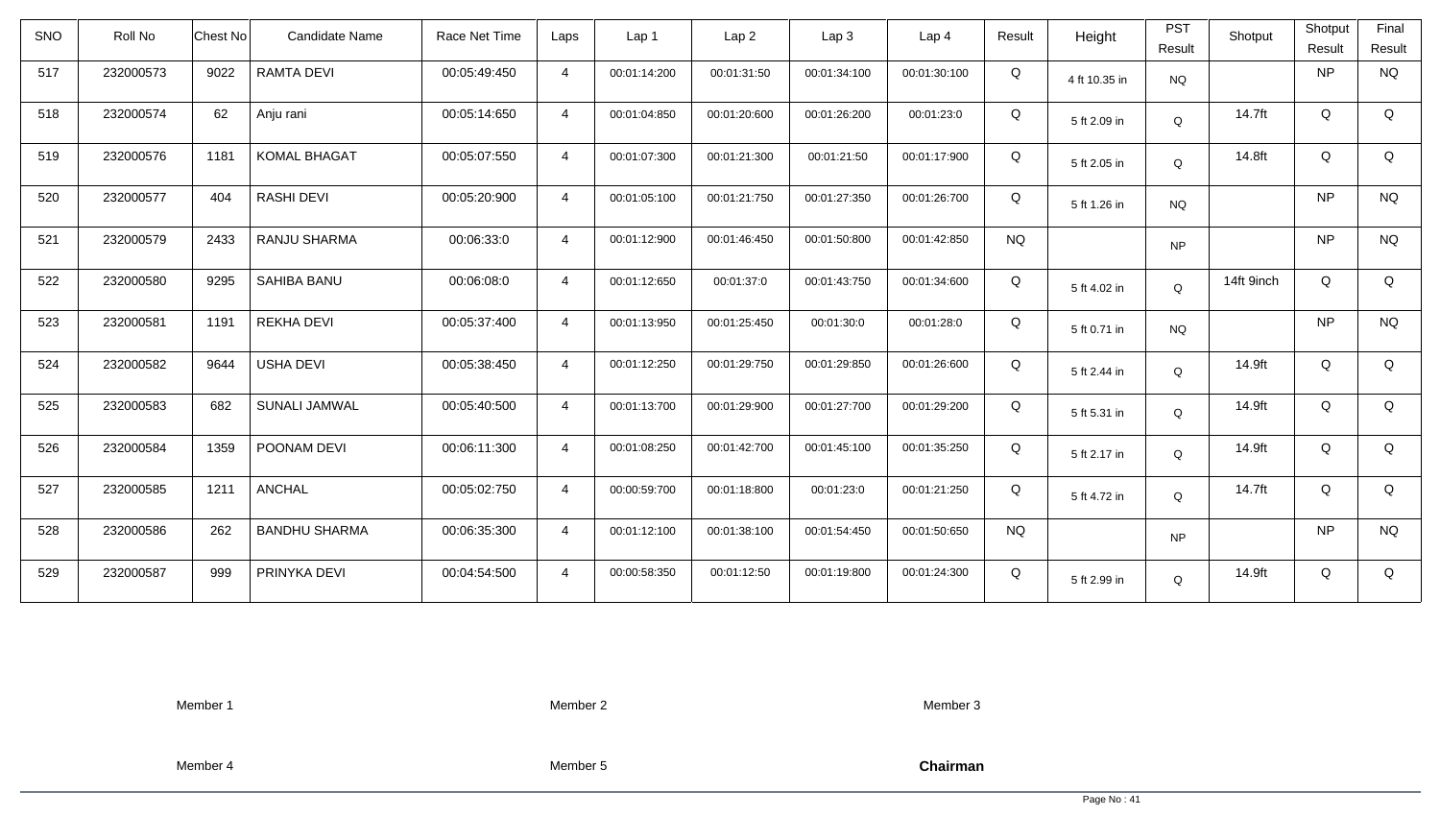| <b>SNO</b> | Roll No   | <b>Chest No</b> | Candidate Name      | Race Net Time | Laps           | Lap 1        | Lap <sub>2</sub> | Lap <sub>3</sub> | Lap <sub>4</sub> | Result | Height       | <b>PST</b><br>Result | Shotput | Shotput<br>Result | Final<br>Result |
|------------|-----------|-----------------|---------------------|---------------|----------------|--------------|------------------|------------------|------------------|--------|--------------|----------------------|---------|-------------------|-----------------|
| 530        | 232000588 | 9215            | Santoshi Devi       | 00:05:17:200  | $\overline{4}$ | 00:01:07:700 | 00:01:20:250     | 00:01:25:200     | 00:01:24:50      | Q      | 5 ft 0.47 in | <b>NQ</b>            |         | <b>NP</b>         | <b>NQ</b>       |
| 531        | 232000589 | 3806            | <b>RUBBY</b>        | 00:05:47:150  | $\overline{4}$ | 00:01:07:650 | 00:01:26:500     | 00:01:33:950     | 00:01:39:50      | Q      | 5 ft 2.17 in | Q                    | 14.7ft  | Q                 | Q               |
| 532        | 232000590 | 3126            | PRIYANKA DEVI       | 00:05:29:850  | $\overline{4}$ | 00:01:13:250 | 00:01:26:400     | 00:01:28:300     | 00:01:21:900     | Q      | 5 ft 0.79 in | <b>NQ</b>            |         | <b>NP</b>         | <b>NQ</b>       |
| 533        | 232000591 | 1254            | madhu bala          | 00:05:23:750  | $\overline{4}$ | 00:01:07:450 | 00:01:23:550     | 00:01:25:600     | 00:01:27:150     | Q      | 5 ft 2.91 in | Q                    | 14.7ft  | Q                 | Q               |
| 534        | 232000592 | 2597            | Pinky Devi          | 00:06:13:950  | $\overline{4}$ | 00:01:16:650 | 00:01:38:250     | 00:01:39:600     | 00:01:39:450     | Q      | 5 ft 1.02 in | <b>NQ</b>            |         | <b>NP</b>         | <b>NQ</b>       |
| 535        | 232000593 | 1114            | <b>SONIA SHARMA</b> | 00:05:25:950  | $\overline{4}$ | 00:01:11:350 | 00:01:25:650     | 00:01:26:50      | 00:01:22:900     | Q      | 5 ft 3.78 in | Q                    | $14$ ft | <b>NQ</b>         | <b>NQ</b>       |
| 536        | 232000595 | 703             | <b>ANJALI DEVI</b>  | 00:05:36:800  | $\overline{4}$ | 00:01:07:150 | 00:01:24:300     | 00:01:30:200     | 00:01:35:150     | Q      | 5 ft 1.46 in | <b>NQ</b>            |         | <b>NP</b>         | <b>NQ</b>       |
| 537        | 232000596 | 330             | SHEETAL DEVI        | 00:05:40:50   | $\overline{4}$ | 00:01:05:900 | 00:01:27:200     | 00:01:35:400     | 00:01:31:550     | Q      | 5 ft 1.22 in | <b>NQ</b>            |         | <b>NP</b>         | <b>NQ</b>       |
| 538        | 232000597 | 738             | <b>RAJNI THAKUR</b> | 00:04:35:800  | $\overline{4}$ | 00:00:56:700 | 00:01:08:300     | 00:01:14:800     | 00:01:16:0       | Q      | 5 ft 0.55 in | <b>NQ</b>            |         | <b>NP</b>         | <b>NQ</b>       |
| 539        | 232000599 | 4253            | <b>SONIA SHARMA</b> | 00:04:32:300  | $\overline{4}$ | 00:01:01:400 | 00:01:08:150     | 00:01:10:500     | 00:01:12:250     | Q      | 5 ft 3.62 in | Q                    | 14.8ft  | Q                 | Q               |
| 540        | 232000602 | 814             | <b>ANJALI DEVI</b>  | 00:05:31:850  | $\overline{4}$ | 00:01:11:950 | 00:01:23:950     | 00:01:28:700     | 00:01:27:250     | Q      | 5 ft 2.76 in | Q                    | 14.9ft  | Q                 | Q               |
| 541        | 232000603 | 792             | <b>RINKU DEVI</b>   | 00:04:52:800  | $\overline{4}$ | 00:01:02:750 | 00:01:12:650     | 00:01:18:850     | 00:01:18:550     | Q      | 5 ft 1.69 in | <b>NQ</b>            |         | <b>NP</b>         | <b>NQ</b>       |
| 542        | 232000604 | 1202            | RADHU DEVI          | 00:05:03:200  | $\overline{4}$ | 00:01:08:900 | 00:01:18:200     | 00:01:21:650     | 00:01:14:450     | Q      | 5 ft 3.19 in | Q                    | 14.7ft  | Q                 | Q               |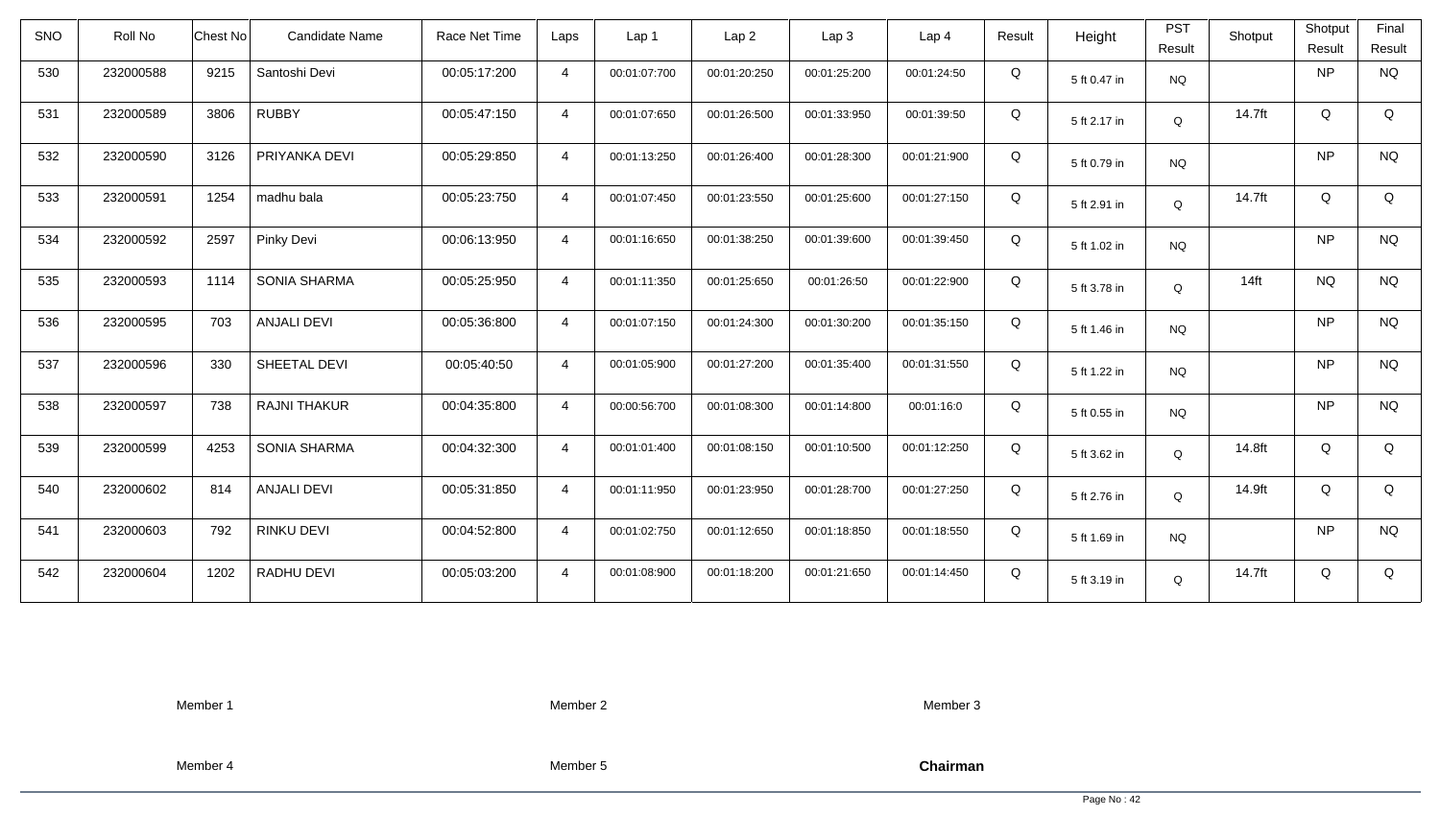| SNO | Roll No   | Chest No | <b>Candidate Name</b> | Race Net Time | Laps           | Lap <sub>1</sub> | Lap <sub>2</sub> | Lap <sub>3</sub> | Lap <sub>4</sub> | Result    | Height       | <b>PST</b><br>Result | Shotput          | Shotput<br>Result | Final<br>Result |
|-----|-----------|----------|-----------------------|---------------|----------------|------------------|------------------|------------------|------------------|-----------|--------------|----------------------|------------------|-------------------|-----------------|
| 543 | 232000605 | 1036     | <b>AMITA DEVI</b>     | 00:05:45:350  | $\overline{4}$ | 00:01:13:350     | 00:01:29:250     | 00:01:33:300     | 00:01:29:450     | Q         | 5 ft 1.22 in | <b>NQ</b>            |                  | <b>NP</b>         | <b>NQ</b>       |
| 544 | 232000606 | 1054     | <b>JYOTI DEVI</b>     | 00:06:02:100  | $\overline{4}$ | 00:01:04:400     | 00:01:29:200     | 00:01:51:900     | 00:01:36:600     | Q         | 5 ft 1.1 in  | <b>NQ</b>            |                  | <b>NP</b>         | <b>NQ</b>       |
| 545 | 232000608 | 819      | kamani devi           | 00:06:06:100  | $\overline{4}$ | 00:01:12:550     | 00:01:33:500     | 00:01:41:950     | 00:01:38:100     | Q         | 5 ft 2.64 in | Q                    | 14.9ft           | Q                 | Q               |
| 546 | 232000609 | 287      | SHEETAL DEVI          | 00:05:21:400  | $\overline{4}$ | 00:01:12:900     | 00:01:23:950     | 00:01:25:950     | 00:01:18:600     | Q         | 5 ft 0.51 in | <b>NQ</b>            |                  | <b>NP</b>         | <b>NQ</b>       |
| 547 | 232000610 | 1186     | vishali sharma        | 00:05:01:50   | $\overline{4}$ | 00:01:02:300     | 00:01:18:750     | 00:01:20:550     | 00:01:19:450     | Q         | 5 ft 4.37 in | Q                    | 14.9ft           | Q                 | Q               |
| 548 | 232000611 | 2142     | <b>USHA DEVI</b>      | 00:05:18:100  | $\overline{4}$ | 00:01:07:550     | 00:01:20:550     | 00:01:27:400     | 00:01:22:600     | Q         | 4 ft 11.8 in | <b>NQ</b>            |                  | <b>NP</b>         | <b>NQ</b>       |
| 549 | 232000617 | 1023     | Rubia akhter          | 00:05:51:650  | $\overline{4}$ | 00:01:05:700     | 00:01:31:500     | 00:01:36:50      | 00:01:38:400     | Q         | 5 ft 3.86 in | Q                    | 14.8ft           | Q                 | Q               |
| 550 | 232000618 | 789      | <b>ISHA DEVI</b>      | 00:04:44:900  | $\overline{4}$ | 00:01:01:200     | 00:01:13:900     | 00:01:10:250     | 00:01:19:550     | Q         | 5 ft 6.34 in | Q                    | 14.8ft           | Q                 | Q               |
| 551 | 232000620 | 5440     | <b>MAMTA DEVI</b>     | 00:05:52:350  | $\overline{4}$ | 00:01:04:450     | 00:01:30:150     | 00:01:44:450     | 00:01:33:300     | Q         | 5 ft 4.37 in | Q                    | 15 <sub>ft</sub> | Q                 | Q               |
| 552 | 232000621 | 247      | <b>TANYA SHARMA</b>   | 00:05:14:850  | $\overline{4}$ | 00:01:13:950     | 00:01:19:600     | 00:01:21:200     | 00:01:20:100     | Q         | 5 ft 2.76 in | Q                    | 14.8ft           | Q                 | Q               |
| 553 | 232000622 | 398      | <b>ZAIDA POSWAL</b>   | 00:05:35:900  | $\overline{4}$ | 00:01:11:100     | 00:01:22:300     | 00:01:28:800     | 00:01:33:700     | Q         | 5 ft 3.86 in | Q                    | $14$ ft          | <b>NQ</b>         | <b>NQ</b>       |
| 554 | 232000623 | 2617     | <b>RAKHI DEVI</b>     | 00:06:44:900  | $\overline{4}$ | 00:01:14:200     | 00:01:41:50      | 00:01:56:350     | 00:01:53:300     | <b>NQ</b> |              | <b>NP</b>            |                  | <b>NP</b>         | <b>NQ</b>       |
| 555 | 232000624 | 893      | ANU DEVI              | 00:04:32:250  | $\overline{4}$ | 00:00:51:0       | 00:01:09:300     | 00:01:12:150     | 00:01:19:800     | Q         | 5 ft 3.54 in | Q                    | 14.7ft           | Q                 | Q               |

Member 2

Member 3

Member 4

Member 5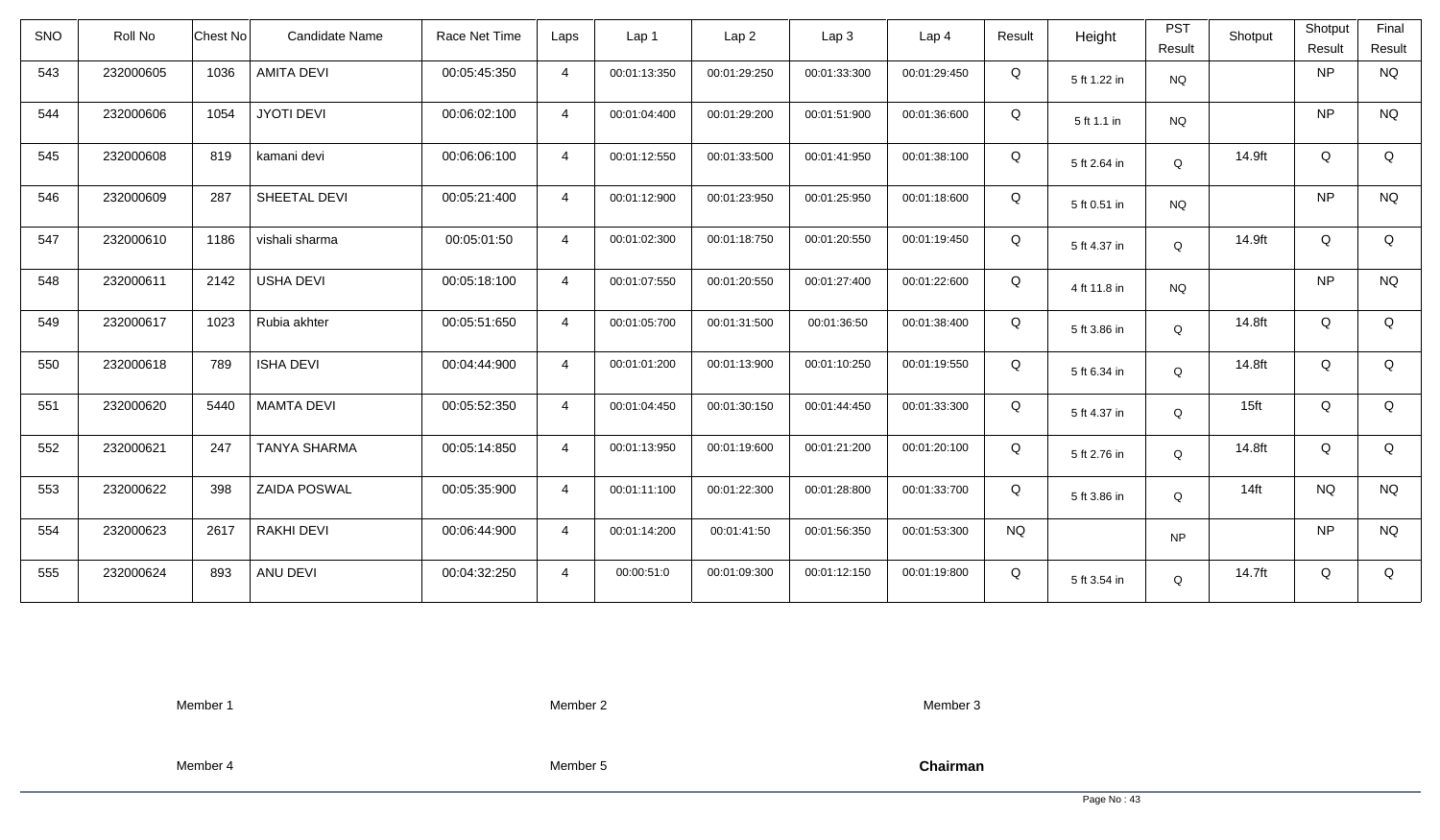| <b>SNO</b> | Roll No   | <b>Candidate Name</b><br><b>Chest No</b> | Race Net Time | Laps           | Lap 1        | Lap <sub>2</sub> | Lap3         | Lap 4        | Result | Height       | <b>PST</b><br>Result | Shotput          | Shotput<br>Result | Final<br>Result |
|------------|-----------|------------------------------------------|---------------|----------------|--------------|------------------|--------------|--------------|--------|--------------|----------------------|------------------|-------------------|-----------------|
| 556        | 232000626 | 2233<br>POOJA DEVI                       | 00:04:46:50   | $\overline{4}$ | 00:00:56:950 | 00:01:15:100     | 00:01:20:400 | 00:01:13:600 | Q      | 5 ft 2.32 in | Q                    | 14.9ft           | Q                 | Q               |
| 557        | 232000627 | PALAK GUPTA<br>903                       | 00:06:07:950  | $\overline{4}$ | 00:01:07:250 | 00:01:39:50      | 00:01:39:550 | 00:01:42:100 | Q      | 5 ft 4.69 in | Q                    | 14.9ft           | Q                 | Q               |
| 558        | 232000628 | 1292<br>POOJA DEVI                       | 00:04:44:0    | $\overline{4}$ | 00:01:01:750 | 00:01:12:900     | 00:01:16:100 | 00:01:13:250 | Q      | 5 ft 0.79 in | <b>NQ</b>            |                  | <b>NP</b>         | <b>NQ</b>       |
| 559        | 232000629 | 6049<br><b>JYOTI SHARMA</b>              | 00:05:26:300  | $\overline{4}$ | 00:01:07:600 | 00:01:28:950     | 00:01:24:250 | 00:01:25:500 | Q      | 5 ft 4.57 in | Q                    | 14.9ft           | Q                 | Q               |
| 560        | 232000630 | <b>NEETA RANI</b><br>370                 | 00:05:54:400  | $\overline{4}$ | 00:01:07:800 | 00:01:33:600     | 00:01:37:100 | 00:01:35:900 | Q      | 5 ft 4.33 in | Q                    | 13 <sub>ft</sub> | <b>NQ</b>         | <b>NQ</b>       |
| 561        | 232000631 | 5869<br>SAPNA DEVI                       | 00:05:33:100  | $\overline{4}$ | 00:01:06:100 | 00:01:25:800     | 00:01:30:0   | 00:01:31:200 | Q      | 5 ft 2.44 in | Q                    | $14$ ft          | <b>NQ</b>         | <b>NQ</b>       |
| 562        | 232000633 | 5276<br>AASTHA SHARMA                    | 00:06:12:100  | $\overline{4}$ | 00:01:10:850 | 00:01:37:650     | 00:01:47:550 | 00:01:36:50  | Q      | 5 ft 1.18 in | <b>NQ</b>            |                  | <b>NP</b>         | <b>NQ</b>       |
| 563        | 232000634 | 1172<br><b>SHAINA AKHTER</b>             | 00:05:43:150  | $\overline{4}$ | 00:01:05:50  | 00:01:29:800     | 00:01:35:0   | 00:01:33:300 | Q      | 5 ft 2.17 in | Q                    | 14.9ft           | Q                 | Q               |
| 564        | 232000636 | 520<br><b>SWARNA DEVI</b>                | 00:05:24:750  | $\overline{4}$ | 00:01:03:400 | 00:01:22:100     | 00:01:28:650 | 00:01:30:600 | Q      | 5 ft 2.13 in | Q                    | $14$ ft          | <b>NQ</b>         | <b>NQ</b>       |
| 565        | 232000637 | 464<br><b>LAKSHMI BHAARTI</b>            | 00:05:03:400  | $\overline{4}$ | 00:01:02:700 | 00:01:18:800     | 00:01:22:600 | 00:01:19:300 | Q      | 5 ft 0.55 in | <b>NQ</b>            |                  | <b>NP</b>         | $\rm N\rm Q$    |
| 566        | 232000638 | <b>NEHA DEVI</b><br>1443                 | 00:04:31:800  | $\overline{4}$ | 00:01:04:250 | 00:01:10:350     | 00:01:13:450 | 00:01:03:750 | Q      | 5 ft 3.19 in | Q                    | 14.9ft           | Q                 | Q               |
| 567        | 232000641 | 905<br><b>NISHA</b>                      | 00:04:35:300  | $\overline{4}$ | 00:01:03:400 | 00:01:10:100     | 00:01:14:300 | 00:01:07:500 | Q      | 5 ft 1.61 in | NQ.                  |                  | <b>NP</b>         | <b>NQ</b>       |
| 568        | 232000642 | 324<br>PRIYNKA SHARMA                    | 00:04:49:0    | $\overline{4}$ | 00:00:54:900 | 00:01:09:600     | 00:01:23:700 | 00:01:20:800 | Q      | 5 ft 2.05 in | Q                    | 14.8ft           | Q                 | Q               |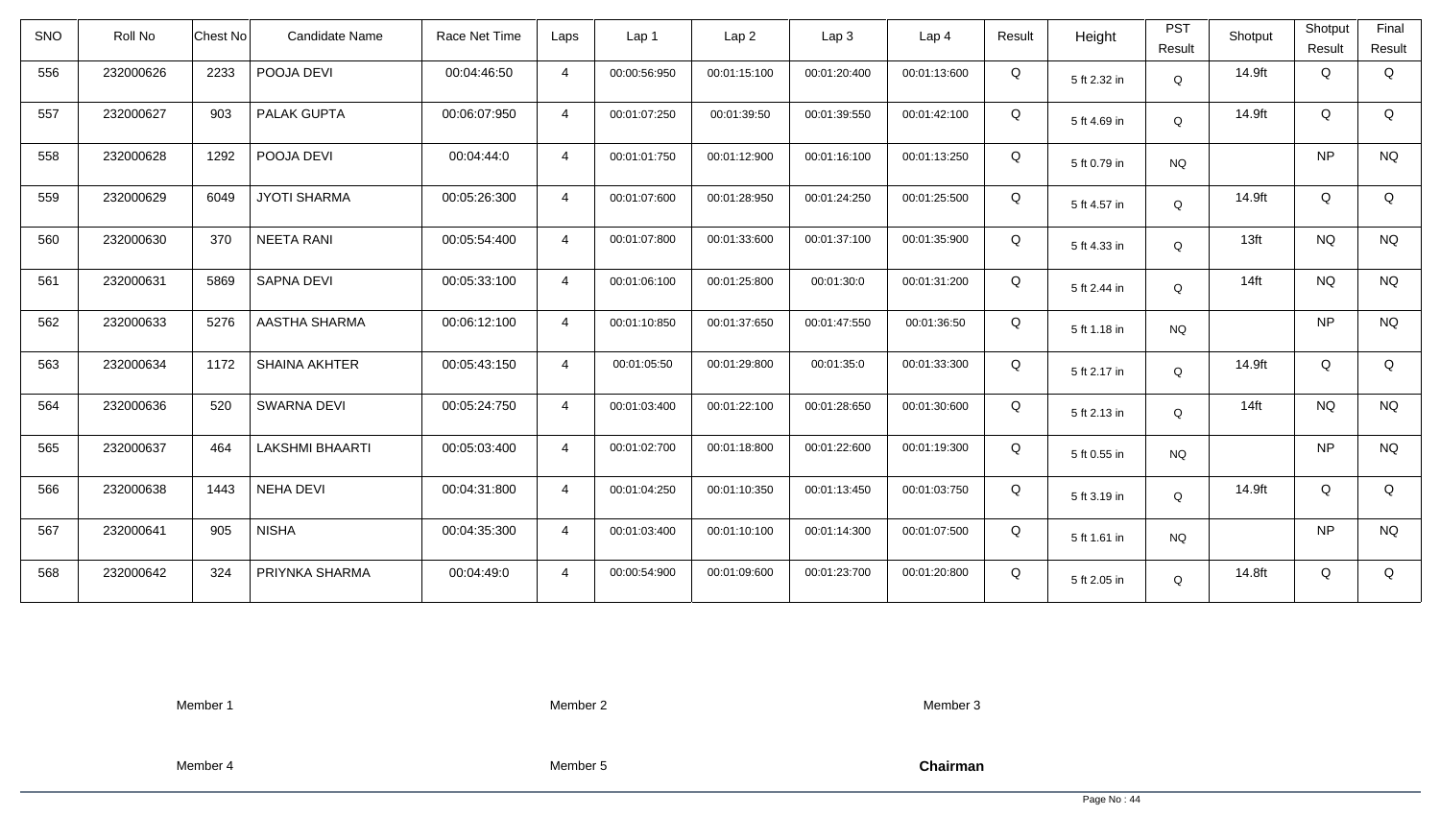| <b>SNO</b> | Roll No   | Chest No                 | <b>Candidate Name</b> | Race Net Time | Laps           | Lap <sub>1</sub> | Lap2         | Lap 3        | Lap <sub>4</sub> | Result | Height       | <b>PST</b> | Shotput          | Shotput   | Final     |
|------------|-----------|--------------------------|-----------------------|---------------|----------------|------------------|--------------|--------------|------------------|--------|--------------|------------|------------------|-----------|-----------|
|            |           |                          |                       |               |                |                  |              |              |                  |        |              | Result     |                  | Result    | Result    |
| 569        | 232000644 | 2650                     | DEEKSHA SHARMA        | 00:05:08:900  | $\overline{4}$ | 00:01:00:400     | 00:01:19:950 | 00:01:28:300 | 00:01:20:250     | Q      | 5 ft 5.51 in | Q          | 14.9ft           | Q         | Q         |
| 570        | 232000645 | 1827                     | CHANDERIKA SHARMA     | 00:05:24:50   | $\overline{4}$ | 00:01:08:500     | 00:01:24:300 | 00:01:27:550 | 00:01:23:700     | Q      | 5 ft 0.71 in | <b>NQ</b>  |                  | NP        | <b>NQ</b> |
| 571        | 232000646 | 300                      | PARMEEL KUMARI        | 00:05:33:100  | $\overline{4}$ | 00:01:06:350     | 00:01:26:50  | 00:01:31:750 | 00:01:28:950     | Q      | 5 ft 0.94 in | <b>NQ</b>  |                  | <b>NP</b> | <b>NQ</b> |
| 572        | 232000648 | 2931<br><b>USHA DEVI</b> |                       | 00:04:48:550  | $\overline{4}$ | 00:01:03:50      | 00:01:12:750 | 00:01:16:200 | 00:01:16:550     | Q      | 5 ft 3.23 in | Q          | $14$ ft          | <b>NQ</b> | <b>NQ</b> |
| 573        | 232000649 | <b>USHA DEVI</b><br>1153 |                       | 00:04:43:800  | $\overline{4}$ | 00:00:54:350     | 00:01:08:800 | 00:01:18:850 | 00:01:21:800     | Q      | 5 ft 3.15 in | Q          | 14 <sub>ft</sub> | <b>NQ</b> | <b>NQ</b> |
| 574        | 232000650 | 503                      | DIKSHA SHARMA         | 00:04:47:600  | $\overline{4}$ | 00:00:56:500     | 00:01:12:550 | 00:01:18:0   | 00:01:20:550     | Q      | 5 ft 2.01 in | Q          | 14.9ft           | Q         | Q         |
| 575        | 232000651 | 1285<br><b>ARTI DEVI</b> |                       | 00:04:38:550  | $\overline{4}$ | 00:00:57:200     | 00:01:08:650 | 00:01:14:550 | 00:01:18:150     | Q      | 5 ft 5.28 in | Q          | 14.9ft           | Q         | Q         |
| 576        | 232000652 | 1063                     | <b>SHIVALI THAKUR</b> | 00:05:00:800  | $\overline{4}$ | 00:01:03:300     | 00:01:17:350 | 00:01:20:550 | 00:01:19:600     | Q      | 5 ft 3.94 in | Q          | 14.9ft           | Q         | Q         |
| 577        | 232000653 | 891<br>kajal             |                       | 00:05:02:400  | $\overline{4}$ | 00:00:57:150     | 00:01:16:250 | 00:01:23:250 | 00:01:25:750     | Q      | 5 ft 2.72 in | Q          | 14.9ft           | Q         | Q         |
| 578        | 232000654 | 431<br><b>MAMTA DEVI</b> |                       | 00:05:17:50   | $\overline{4}$ | 00:01:03:400     | 00:01:23:300 | 00:01:26:600 | 00:01:23:750     | Q      | 5 ft 0.39 in | <b>NQ</b>  |                  | <b>NP</b> | <b>NQ</b> |
| 579        | 232000656 | 1003<br>SHIKHA VERMA     |                       | 00:05:08:200  | $\overline{4}$ | 00:01:00:600     | 00:01:15:750 | 00:01:24:350 | 00:01:27:500     | Q      | 5 ft 0.87 in | <b>NQ</b>  |                  | NP        | <b>NQ</b> |
| 580        | 232000657 | 4236<br>PALVI SHARMA     |                       | 00:05:13:200  | $\overline{4}$ | 00:01:17:0       | 00:01:21:850 | 00:01:20:500 | 00:01:13:850     | Q      | 5 ft 5.51 in | Q          | 14.8ft           | Q         | Q         |
| 581        | 232000658 | 642<br>rakhi sharma      |                       | 00:05:59:100  | $\overline{4}$ | 00:01:01:250     | 00:01:44:900 | 00:01:38:100 | 00:01:34:850     | Q      | 5 ft 2.01 in | Q          | 14.9ft           | Q         | Q         |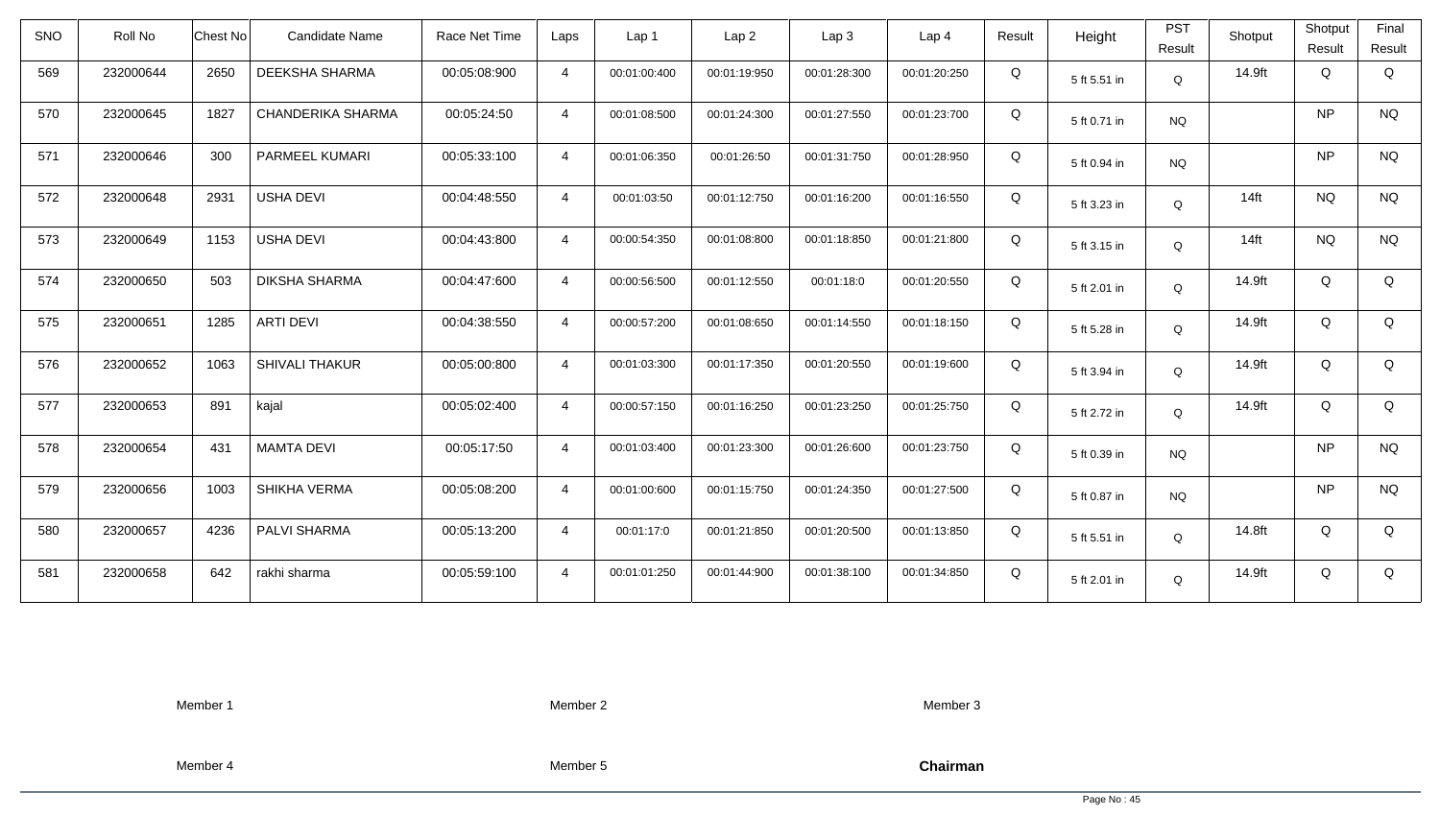| <b>SNO</b> | Roll No   | <b>Chest No</b> | <b>Candidate Name</b> | Race Net Time | Laps           | Lap <sub>1</sub> | Lap <sub>2</sub> | Lap <sub>3</sub> | Lap <sub>4</sub> | Result    | Height       | <b>PST</b><br>Result | Shotput    | Shotput<br>Result | Final<br>Result |
|------------|-----------|-----------------|-----------------------|---------------|----------------|------------------|------------------|------------------|------------------|-----------|--------------|----------------------|------------|-------------------|-----------------|
| 582        | 232000659 | 5532            | SAPNA DEVI            | 00:04:52:450  | $\overline{4}$ | 00:01:02:100     | 00:01:15:200     | 00:01:19:250     | 00:01:15:900     | Q         | 5 ft 2.2 in  | Q                    | $14$ ft    | <b>NQ</b>         | <b>NQ</b>       |
| 583        | 232000660 | 2480            | <b>SURYANSHA</b>      | 00:05:54:800  | $\overline{4}$ | 00:01:10:450     | 00:01:36:400     | 00:01:36:50      | 00:01:31:900     | Q         | 5 ft 5.94 in | Q                    | 14ft 9inch | Q                 | Q               |
| 584        | 232000661 | 3618            | PRIYANSHI SHARMA      | 00:05:33:600  | $\overline{4}$ | 00:01:13:900     | 00:01:28:250     | 00:01:32:100     | 00:01:19:350     | Q         | 5 ft 5.08 in | Q                    | 14ft 8inch | Q                 | Q               |
| 585        | 232000662 | 1167            | Sapna devi            | 00:05:01:350  | $\overline{4}$ | 00:00:58:950     | 00:01:16:100     | 00:01:20:350     | 00:01:25:950     | Q         | 5 ft 2.01 in | Q                    | 14.9ft     | Q                 | Q               |
| 586        | 232000663 | 1496            | Amisha sharma         | 00:05:22:550  | $\overline{4}$ | 00:01:09:450     | 00:01:23:750     | 00:01:25:250     | 00:01:24:100     | Q         | 5 ft 2.01 in | Q                    | 14.7ft     | Q                 | Q               |
| 587        | 232000665 | 1460            | RIPTA DEVI            | 00:04:52:300  | $\overline{4}$ | 00:00:59:700     | 00:01:14:400     | 00:01:19:400     | 00:01:18:800     | Q         | 5 ft 1.69 in | <b>NQ</b>            |            | <b>NP</b>         | <b>NQ</b>       |
| 588        | 232000666 | 3640            | ANJALI SHARMA         | 00:06:18:950  | $\overline{4}$ | 00:01:15:900     | 00:01:36:50      | 00:01:46:700     | 00:01:40:300     | Q         | 5 ft 3.07 in | Q                    | $14$ ft    | <b>NQ</b>         | <b>NQ</b>       |
| 589        | 232000667 | 2121            | <b>NEELU</b>          | 00:05:26:0    | $\overline{4}$ | 00:01:08:100     | 00:01:26:0       | 00:01:24:700     | 00:01:27:200     | Q         | 5 ft 2.28 in | Q                    | $14$ ft    | <b>NQ</b>         | <b>NQ</b>       |
| 590        | 232000668 | 833             | NEHA rani             | 00:05:00:300  | $\overline{4}$ | 00:01:05:550     | 00:01:18:950     | 00:01:20:750     | 00:01:15:50      | Q         | 5 ft 2.05 in | Q                    | 14.8ft     | Q                 | Q               |
| 591        | 232000672 | 373             | <b>SANTOSH DEVI</b>   | 00:05:17:200  | $\overline{4}$ | 00:01:00:850     | 00:01:19:450     | 00:01:26:750     | 00:01:30:150     | Q         | 5 ft 0.83 in | <b>NQ</b>            |            | <b>NP</b>         | <b>NQ</b>       |
| 592        | 232000673 | 526             | <b>SHOBA DEVI</b>     | 00:07:06:200  | $\overline{4}$ | 00:01:12:850     | 00:01:55:550     | 00:02:04:300     | 00:01:53:500     | <b>NQ</b> |              | <b>NP</b>            |            | <b>NP</b>         | <b>NQ</b>       |
| 593        | 232000674 | 2235            | <b>ASHU DEVI</b>      | 00:05:01:750  | $\overline{4}$ | 00:01:07:800     | 00:01:16:300     | 00:01:18:100     | 00:01:19:550     | Q         | 5 ft 3.39 in | Q                    | 14.9ft     | Q                 | Q               |
| 594        | 232000675 | 1498            | <b>MEESHU THAKUR</b>  | 00:05:15:450  | $\overline{4}$ | 00:01:10:500     | 00:01:23:0       | 00:01:24:700     | 00:01:17:250     | Q         | 5 ft 2.36 in | Q                    | 14.9ft     | Q                 | Q               |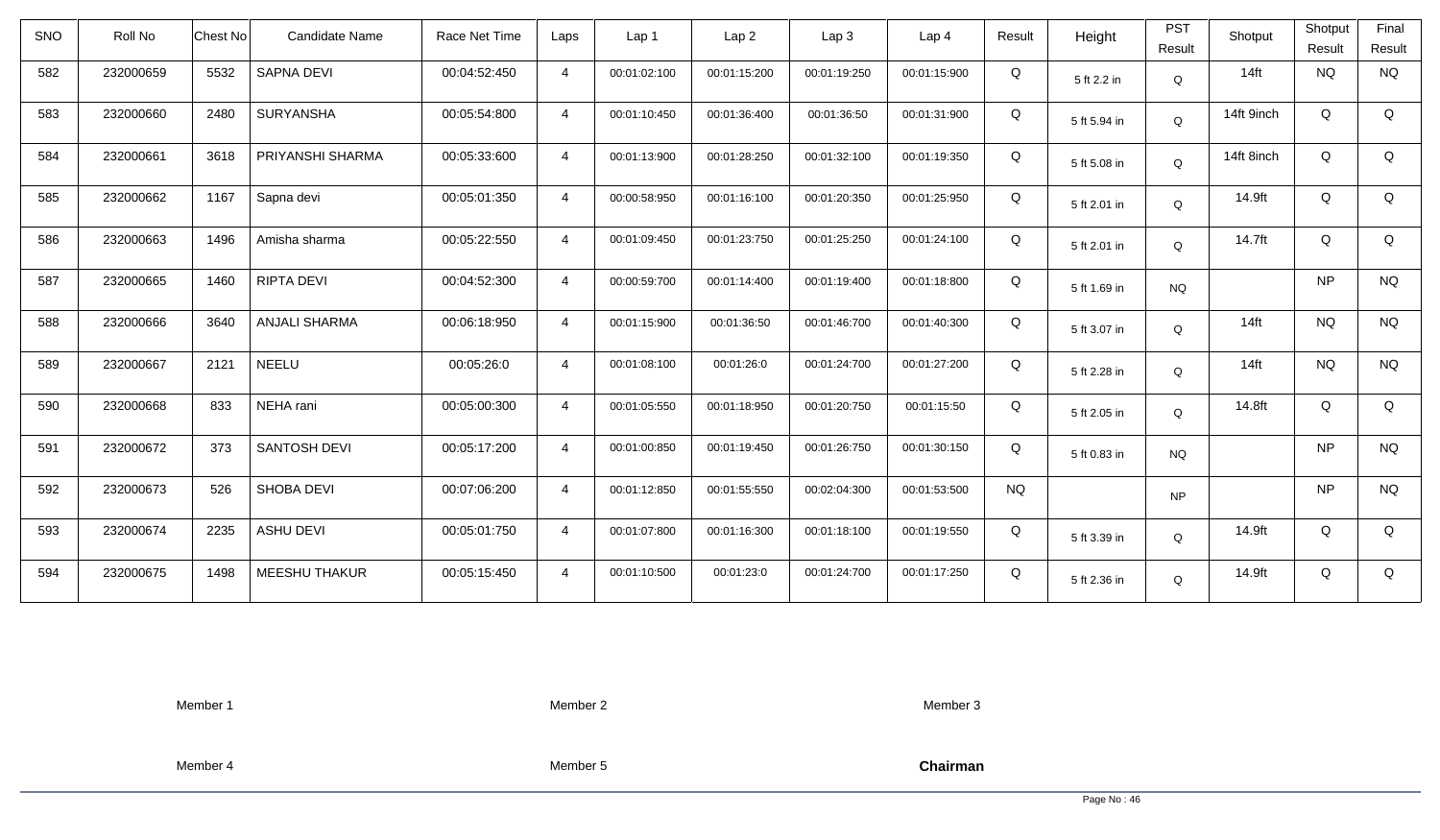| <b>SNO</b> | Roll No   | <b>Chest No</b> | Candidate Name     | Race Net Time | Laps           | Lap <sub>1</sub> | Lap <sub>2</sub> | Lap <sub>3</sub> | Lap <sub>4</sub> | Result | Height        | <b>PST</b><br>Result | Shotput    | Shotput<br>Result | Final<br>Result |
|------------|-----------|-----------------|--------------------|---------------|----------------|------------------|------------------|------------------|------------------|--------|---------------|----------------------|------------|-------------------|-----------------|
| 595        | 232000677 | 371             | PALVI DEVI         | 00:05:44:0    | $\overline{4}$ | 00:01:07:250     | 00:01:29:700     | 00:01:35:550     | 00:01:31:500     | Q      | 5 ft 0 in     | <b>NQ</b>            |            | <b>NP</b>         | <b>NQ</b>       |
| 596        | 232000678 | 5445            | POOJA DEVI         | 00:05:29:450  | $\overline{4}$ | 00:01:03:150     | 00:01:25:950     | 00:01:35:750     | 00:01:24:600     | Q      | 5 ft 0.71 in  | <b>NQ</b>            |            | <b>NP</b>         | <b>NQ</b>       |
| 597        | 232000680 | 2424            | RADHIKA SHARMA     | 00:05:19:50   | $\overline{4}$ | 00:01:06:100     | 00:01:24:250     | 00:01:23:350     | 00:01:25:350     | Q      | 5 ft 2.56 in  | Q                    | 14.8ft     | Q                 | Q               |
| 598        | 232000682 | 1331            | sushma devi        | 00:05:38:950  | $\overline{4}$ | 00:01:19:550     | 00:01:25:50      | 00:01:27:700     | 00:01:26:650     | Q      | 5 ft 1.3 in   | <b>NQ</b>            |            | <b>NP</b>         | <b>NQ</b>       |
| 599        | 232000683 | 3425            | RAKSHA DEVI        | 00:04:53:350  | $\overline{4}$ | 00:01:02:800     | 00:01:16:300     | 00:01:20:650     | 00:01:13:600     | Q      | 5 ft 0.63 in  | <b>NQ</b>            |            | <b>NP</b>         | <b>NQ</b>       |
| 600        | 232000684 | 643             | SHILPA DEVI        | 00:05:05:250  | $\overline{4}$ | 00:01:03:650     | 00:01:20:400     | 00:01:23:800     | 00:01:17:400     | Q      | 5 ft 0.47 in  | <b>NQ</b>            |            | <b>NP</b>         | <b>NQ</b>       |
| 601        | 232000685 | 929             | <b>RAJANI DEVI</b> | 00:05:41:850  | $\overline{4}$ | 00:01:12:400     | 00:01:31:650     | 00:01:31:450     | 00:01:26:350     | Q      | 5 ft 4.84 in  | Q                    | 14ft 9inch | Q                 | Q               |
| 602        | 232000687 | 949             | SHEFALI DEVI       | 00:05:34:700  | $\overline{4}$ | 00:01:12:350     | 00:01:25:450     | 00:01:26:950     | 00:01:29:950     | Q      | 5 ft 1.65 in  | <b>NQ</b>            |            | <b>NP</b>         | <b>NQ</b>       |
| 603        | 232000688 | 523             | SAPNA DEVI         | 00:05:22:150  | $\overline{4}$ | 00:01:04:350     | 00:01:24:0       | 00:01:30:0       | 00:01:23:800     | Q      | 5 ft 3.86 in  | Q                    | 14.9ft     | Q                 | Q               |
| 604        | 232000693 | 1230            | POOJA DEVI         | 00:04:50:0    | $\overline{4}$ | 00:01:05:0       | 00:01:14:0       | 00:01:16:350     | 00:01:14:650     | Q      | 4 ft 11.69 in | <b>NQ</b>            |            | <b>NP</b>         | <b>NQ</b>       |
| 605        | 232000695 | 687             | Reena Rani         | 00:06:03:850  | $\overline{4}$ | 00:01:09:0       | 00:01:35:300     | 00:01:39:400     | 00:01:40:150     | Q      | 5 ft 1.69 in  | <b>NQ</b>            |            | <b>NP</b>         | <b>NQ</b>       |
| 606        | 232000696 | 834             | <b>SUNITA DEVI</b> | 00:05:16:500  | $\overline{4}$ | 00:00:59:550     | 00:01:23:300     | 00:01:26:150     | 00:01:27:500     | Q      | 5 ft 2.05 in  | Q                    | 14.8ft     | Q                 | Q               |
| 607        | 232000697 | 1567            | <b>ARTI DEVI</b>   | 00:04:59:450  | $\overline{4}$ | 00:01:00:250     | 00:01:17:500     | 00:01:21:0       | 00:01:20:700     | Q      | 5 ft 1.89 in  | <b>NQ</b>            |            | <b>NP</b>         | <b>NQ</b>       |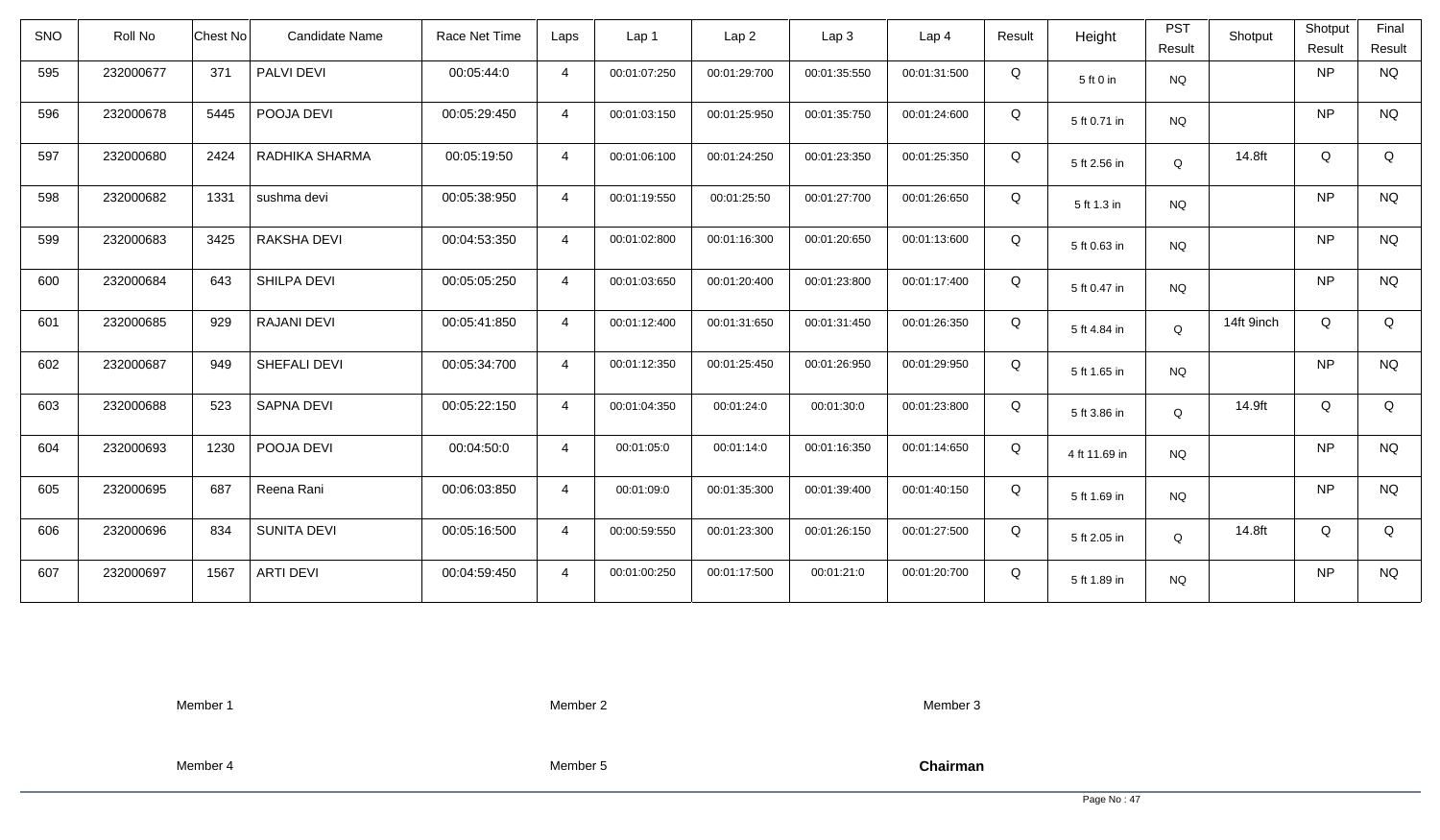| <b>SNO</b> | Roll No   | Chest No<br><b>Candidate Name</b> | Race Net Time | Laps           | Lap 1        | Lap <sub>2</sub> | Lap3         | Lap <sub>4</sub> | Result    | Height        | <b>PST</b><br>Result | Shotput    | Shotput<br>Result | Final<br>Result |
|------------|-----------|-----------------------------------|---------------|----------------|--------------|------------------|--------------|------------------|-----------|---------------|----------------------|------------|-------------------|-----------------|
| 608        | 232000698 | <b>BANDHU DEVI</b><br>1157        | 00:04:49:50   | $\overline{4}$ | 00:01:00:500 | 00:01:13:750     | 00:01:17:350 | 00:01:17:450     | Q         | 4 ft 11.65 in | <b>NQ</b>            |            | <b>NP</b>         | <b>NQ</b>       |
| 609        | 232000699 | <b>SUNITA DEVI</b><br>735         | 00:05:11:500  | $\overline{4}$ | 00:01:00:800 | 00:01:17:300     | 00:01:27:300 | 00:01:26:100     | Q         | 5 ft 2.68 in  | Q                    | 14.8ft     | Q                 | Q               |
| 610        | 232000700 | 965<br>NITIKA SHARMA              | 00:05:31:650  | 3              | 00:01:11:100 | 00:01:55:400     | 00:02:25:150 | 00:00:00         | <b>NQ</b> |               | <b>NP</b>            |            | <b>NP</b>         | <b>NQ</b>       |
| 611        | 232000701 | 1057<br>SHREYA SHARMA             | 00:05:08:800  | $\overline{4}$ | 00:01:04:950 | 00:01:19:400     | 00:01:21:850 | 00:01:22:600     | Q         | 5 ft 3.54 in  | Q                    | 14.9ft     | Q                 | Q               |
| 612        | 232000702 | PALAK PATHANIA<br>501             | 00:06:52:400  | $\overline{4}$ | 00:01:35:800 | 00:01:48:100     | 00:01:48:0   | 00:01:40:500     | <b>NQ</b> |               | <b>NP</b>            |            | <b>NP</b>         | <b>NQ</b>       |
| 613        | 232000703 | <b>SHIVALLI SHARMA</b><br>1430    | 00:05:15:900  | $\overline{4}$ | 00:00:59:850 | 00:01:16:900     | 00:01:27:900 | 00:01:31:250     | Q         | 4 ft 11.29 in | <b>NQ</b>            |            | <b>NP</b>         | <b>NQ</b>       |
| 614        | 232000704 | 5879<br>anu sharma                | 00:05:26:500  | $\overline{4}$ | 00:01:00:550 | 00:01:24:300     | 00:01:30:850 | 00:01:30:800     | Q         | 5 ft 7.01 in  | Q                    | 14ft 8inch | Q                 | Q               |
| 615        | 232000705 | 1100<br>rajni bhagat              | 00:04:56:850  | $\overline{4}$ | 00:01:01:750 | 00:01:15:800     | 00:01:19:650 | 00:01:19:650     | Q         | 4 ft 10.35 in | <b>NQ</b>            |            | <b>NP</b>         | <b>NQ</b>       |
| 616        | 232000707 | PUSHPA devi<br>346                | 00:05:09:250  | $\overline{4}$ | 00:01:02:200 | 00:01:18:450     | 00:01:24:600 | 00:01:24:0       | Q         | 5 ft 2.6 in   | $\mathsf Q$          | 14.8ft     | Q                 | Q               |
| 617        | 232000708 | 1241<br><b>MADHU RANI</b>         | 00:06:04:800  | $\overline{4}$ | 00:01:07:600 | 00:01:36:550     | 00:01:44:850 | 00:01:35:800     | Q         | 5 ft 5.43 in  | Q                    | 14.8ft     | Q                 | Q               |
| 618        | 232000709 | <b>TABBU DEVI</b><br>581          | 00:05:18:150  | $\overline{4}$ | 00:01:01:400 | 00:01:19:150     | 00:01:26:0   | 00:01:31:600     | Q         | 5 ft 5.04 in  | Q                    | 14.9ft     | Q                 | Q               |
| 619        | 232000710 | <b>RIYA KUMARI</b><br>1180        | 00:05:39:700  | $\overline{4}$ | 00:01:08:0   | 00:01:24:150     | 00:01:32:900 | 00:01:34:650     | Q         | 5 ft 3.31 in  | Q                    | 14ft 8inch | Q                 | Q               |
| 620        | 232000711 | 8419<br><b>ISHA DEVI</b>          | 00:06:05:150  | $\overline{4}$ | 00:01:08:200 | 00:01:32:900     | 00:01:38:800 | 00:01:45:250     | Q         | 5 ft 6.46 in  | Q                    | 14.8ft     | Q                 | Q               |

Member 2

Member 3

Member 4

Member 5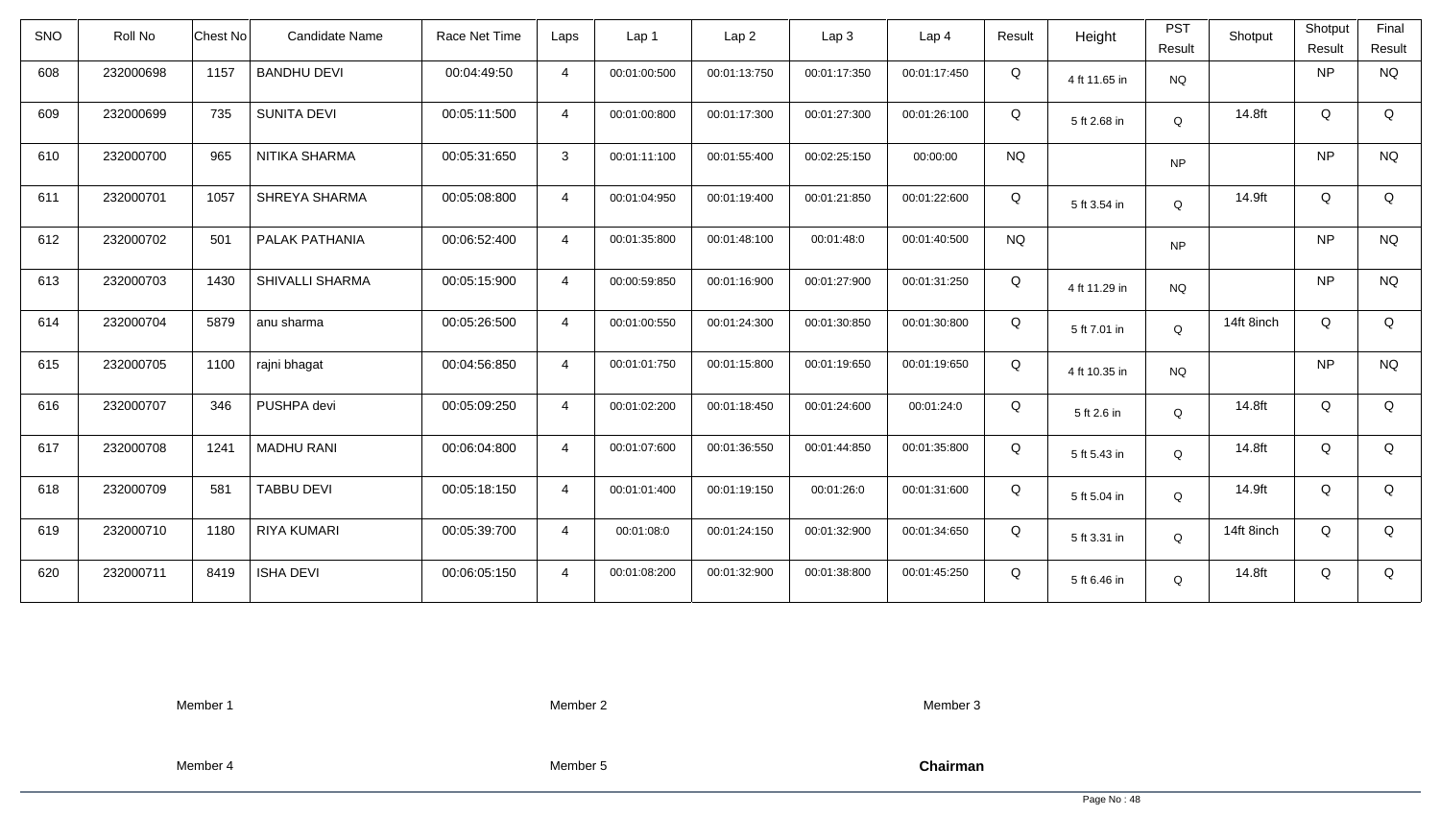| <b>SNO</b> | Roll No   | Candidate Name<br>Chest No  | Race Net Time | Laps           | Lap <sub>1</sub> | Lap2         | Lap 3        | Lap <sub>4</sub> | Result    | Height       | <b>PST</b><br>Result | Shotput    | Shotput<br>Result | Final<br>Result |
|------------|-----------|-----------------------------|---------------|----------------|------------------|--------------|--------------|------------------|-----------|--------------|----------------------|------------|-------------------|-----------------|
|            |           |                             |               |                |                  |              |              |                  |           |              |                      |            |                   |                 |
| 621        | 232000712 | 208<br>NEERU SHARMA         | 00:05:04:950  | $\overline{4}$ | 00:00:59:700     | 00:01:15:400 | 00:01:22:100 | 00:01:27:750     | Q         | 5 ft 2.44 in | Q                    | 14.9ft     | Q                 | Q               |
| 622        | 232000713 | <b>SEEMA DEVI</b><br>218    | 00:05:32:800  | $\overline{4}$ | 00:01:10:400     | 00:01:29:600 | 00:01:30:300 | 00:01:22:500     | Q         | 5 ft 2.36 in | Q                    | $14$ ft    | <b>NQ</b>         | <b>NQ</b>       |
| 623        | 232000714 | <b>NEHA RANI</b><br>652     | 00:06:30:600  | $\overline{4}$ | 00:01:09:650     | 00:01:46:700 | 00:01:51:750 | 00:01:42:500     | <b>NQ</b> |              | <b>NP</b>            |            | <b>NP</b>         | <b>NQ</b>       |
| 624        | 232000715 | 685<br><b>MADHU DEVI</b>    | 00:06:29:0    | $\overline{4}$ | 00:01:11:0       | 00:01:57:650 | 00:01:46:850 | 00:01:33:500     | Q         | 5 ft 3.7 in  | Q                    | $14$ ft    | <b>NQ</b>         | <b>NQ</b>       |
| 625        | 232000717 | <b>USHA DEVI</b><br>1110    | 00:05:05:900  | $\overline{4}$ | 00:01:03:50      | 00:01:14:300 | 00:01:26:500 | 00:01:22:50      | Q         | 5 ft 0.79 in | <b>NQ</b>            |            | <b>NP</b>         | <b>NQ</b>       |
| 626        | 232000718 | 368<br>Puja devi            | 00:05:44:100  | $\overline{4}$ | 00:01:05:500     | 00:01:29:550 | 00:01:33:600 | 00:01:35:450     | Q         | 5 ft 3.7 in  | Q                    | $14$ ft    | <b>NQ</b>         | <b>NQ</b>       |
| 627        | 232000719 | 781<br><b>SONALI DEVI</b>   | 00:04:48:600  | $\overline{4}$ | 00:01:01:400     | 00:01:18:250 | 00:01:20:450 | 00:01:08:500     | Q         | 5 ft 0.79 in | <b>NQ</b>            |            | NP                | <b>NQ</b>       |
| 628        | 232000720 | SHEEPALI JAMWAL<br>595      | 00:04:52:250  | $\overline{4}$ | 00:00:59:700     | 00:01:13:850 | 00:01:16:950 | 00:01:21:750     | Q         | 5 ft 2.44 in | Q                    | 14.8ft     | Q                 | Q               |
| 629        | 232000721 | NEETA DEVI<br>3121          | 00:05:03:200  | $\overline{4}$ | 00:01:08:450     | 00:01:17:0   | 00:01:17:800 | 00:01:19:950     | Q         | 5 ft 2.09 in | Q                    | $14$ ft    | <b>NQ</b>         | <b>NQ</b>       |
| 630        | 232000723 | 809<br><b>SANTOSHI DEVI</b> | 00:04:43:450  | $\overline{4}$ | 00:00:56:700     | 00:01:09:200 | 00:01:18:200 | 00:01:19:350     | Q         | 5 ft 3.54 in | Q                    | 14.8ft     | Q                 | Q               |
| 631        | 232000724 | 980<br>Anjana               | 00:06:44:300  | $\overline{4}$ | 00:01:21:800     | 00:01:41:350 | 00:01:47:150 | 00:01:54:0       | <b>NQ</b> |              | <b>NP</b>            |            | <b>NP</b>         | <b>NQ</b>       |
| 632        | 232000725 | 3236<br><b>NEHA DEVI</b>    | 00:06:34:850  | $\overline{4}$ | 00:01:04:900     | 00:01:36:650 | 00:01:57:700 | 00:01:55:600     | <b>NQ</b> |              | <b>NP</b>            |            | <b>NP</b>         | <b>NQ</b>       |
| 633        | 232000726 | 640<br>pooja devi           | 00:06:10:50   | $\overline{4}$ | 00:01:18:150     | 00:01:39:750 | 00:01:36:750 | 00:01:35:400     | Q         | 5 ft 2.01 in | Q                    | 14ft 8inch | Q                 | Q               |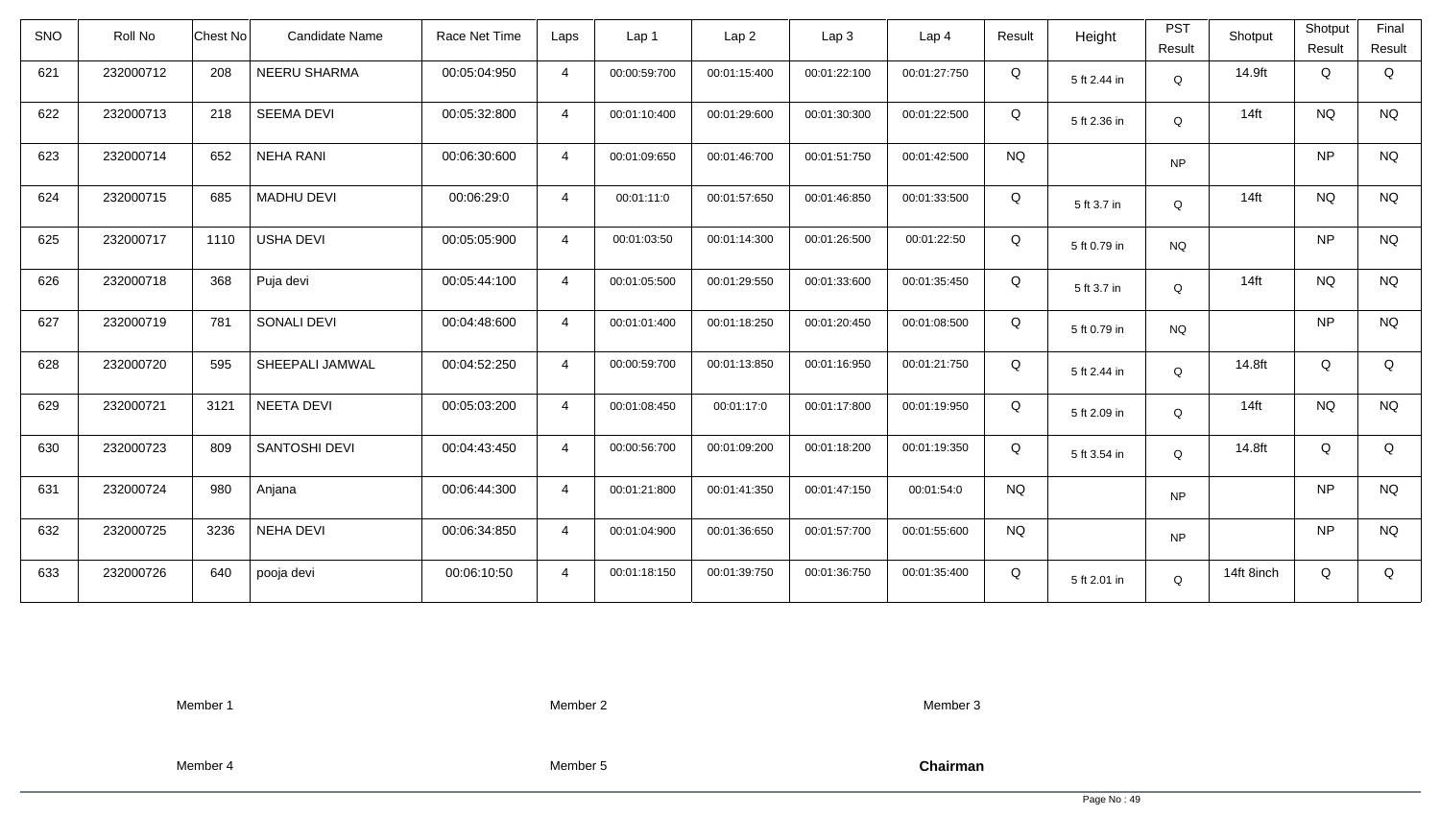| <b>SNO</b> | Roll No   | <b>Chest No</b> | Candidate Name      | Race Net Time | Laps           | Lap 1        | Lap <sub>2</sub> | Lap <sub>3</sub> | Lap <sub>4</sub> | Result | Height       | <b>PST</b><br>Result | Shotput    | Shotput<br>Result | Final<br>Result |
|------------|-----------|-----------------|---------------------|---------------|----------------|--------------|------------------|------------------|------------------|--------|--------------|----------------------|------------|-------------------|-----------------|
| 634        | 232000727 | 3651            | <b>ARTI DEVI</b>    | 00:05:27:500  | $\overline{4}$ | 00:01:11:500 | 00:01:30:250     | 00:01:22:200     | 00:01:23:550     | Q      | 5 ft 2.05 in | Q                    | 14ft 8inch | Q                 | Q               |
| 635        | 232000728 | 1726            | <b>KALASHO DEVI</b> | 00:05:12:950  | $\overline{4}$ | 00:01:03:400 | 00:01:21:600     | 00:01:23:150     | 00:01:24:800     | Q      | 5 ft 1.1 in  | <b>NQ</b>            |            | <b>NP</b>         | <b>NQ</b>       |
| 636        | 232000729 | 143             | <b>LAKSHMI DEVI</b> | 00:05:13:950  | $\overline{4}$ | 00:00:59:0   | 00:01:23:50      | 00:01:28:650     | 00:01:23:250     | Q      | 5 ft 2.13 in | Q                    | 14ft 8inch | Q                 | Q               |
| 637        | 232000731 | 1218            | <b>RIMPY DEVI</b>   | 00:04:40:700  | $\overline{4}$ | 00:00:52:700 | 00:01:11:50      | 00:01:19:100     | 00:01:17:850     | Q      | 5 ft 1.57 in | <b>NQ</b>            |            | <b>NP</b>         | <b>NQ</b>       |
| 638        | 232000732 | 359             | Reva devi           | 00:05:30:800  | $\overline{4}$ | 00:01:06:550 | 00:01:25:350     | 00:01:28:650     | 00:01:30:250     | Q      | 5 ft 0.55 in | <b>NQ</b>            |            | <b>NP</b>         | <b>NQ</b>       |
| 639        | 232000733 | 910             | Neeraj sharma       | 00:05:39:250  | $\overline{4}$ | 00:00:59:850 | 00:01:22:150     | 00:01:39:850     | 00:01:37:400     | Q      | 5 ft 2.05 in | Q                    | 14ft 8inch | Q                 | Q               |
| 640        | 232000734 | 589             | Radhika Sharma      | 00:05:45:800  | $\overline{4}$ | 00:01:21:750 | 00:01:31:800     | 00:01:33:50      | 00:01:19:200     | Q      | 5 ft 2.01 in | Q                    | 14ft 8inch | Q                 | Q               |
| 641        | 232000735 | 472             | <b>JYOTI DEVI</b>   | 00:04:34:50   | $\overline{4}$ | 00:00:57:450 | 00:01:03:300     | 00:01:18:450     | 00:01:14:850     | Q      | 5 ft 4.17 in | Q                    | 14.8ft     | Q                 | Q               |
| 642        | 232000736 | 1412            | <b>GUDDI DEVI</b>   | 00:05:14:250  | $\overline{4}$ | 00:01:00:950 | 00:01:21:0       | 00:01:22:650     | 00:01:29:650     | Q      | 5 ft 2.01 in | $\mathsf Q$          | 14ft 9inch | Q                 | Q               |
| 643        | 232000737 | 4394            | Arti Devi           | 00:04:49:250  | $\overline{4}$ | 00:00:59:650 | 00:01:13:900     | 00:01:17:150     | 00:01:18:550     | Q      | 5 ft 0.28 in | <b>NQ</b>            |            | <b>NP</b>         | <b>NQ</b>       |
| 644        | 232000739 | 453             | MEENAKSHI DEVI      | 00:05:19:850  | $\overline{4}$ | 00:01:12:0   | 00:01:21:100     | 00:01:24:50      | 00:01:22:700     | Q      | 5 ft 2.52 in | Q                    | $14$ ft    | <b>NQ</b>         | <b>NQ</b>       |
| 645        | 232000740 | 1304            | pooja devi          | 00:05:39:850  | $\overline{4}$ | 00:01:07:700 | 00:01:24:400     | 00:01:37:850     | 00:01:29:900     | Q      | 5 ft 0.67 in | <b>NQ</b>            |            | <b>NP</b>         | <b>NQ</b>       |
| 646        | 232000741 | 227             | <b>MARYAM BEGUM</b> | 00:05:21:0    | $\overline{4}$ | 00:01:03:50  | 00:01:20:100     | 00:01:29:750     | 00:01:28:100     | Q      | 5 ft 3.27 in | Q                    | 14ft 9inch | Q                 | Q               |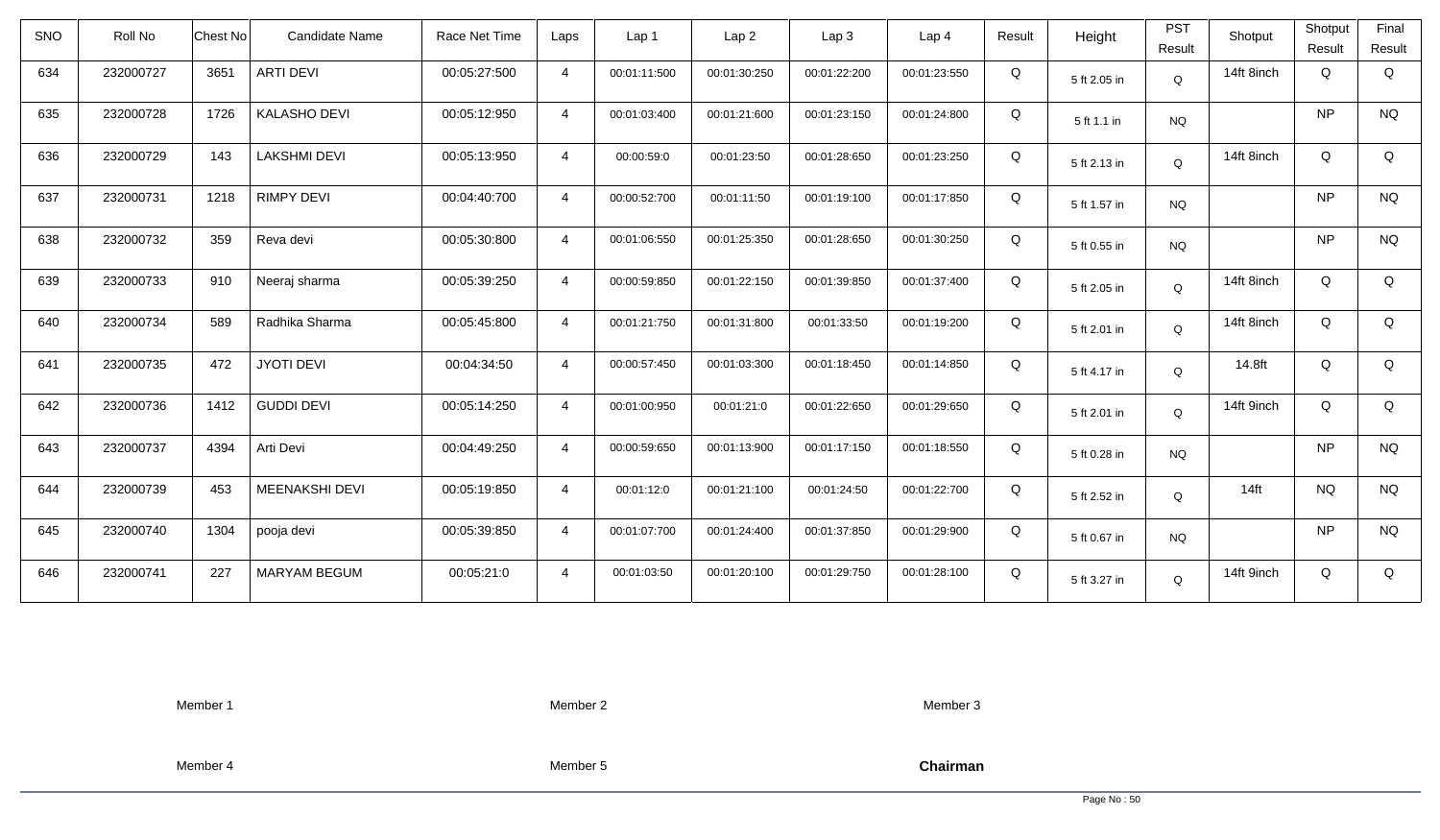| <b>SNO</b> | Roll No   | <b>Chest No</b> | Candidate Name      | Race Net Time | Laps           | Lap <sub>1</sub> | Lap <sub>2</sub> | Lap <sub>3</sub> | Lap <sub>4</sub> | Result | Height        | <b>PST</b><br>Result | Shotput    | Shotput<br>Result | Final<br>Result |
|------------|-----------|-----------------|---------------------|---------------|----------------|------------------|------------------|------------------|------------------|--------|---------------|----------------------|------------|-------------------|-----------------|
| 647        | 232000744 | 801             | SONIA DEVI          | 00:05:11:700  | $\overline{4}$ | 00:01:01:800     | 00:01:13:200     | 00:01:24:0       | 00:01:32:700     | Q      | 5 ft 2.36 in  | Q                    | 14ft 8inch | Q                 | Q               |
| 648        | 232000745 | 3019            | <b>MANISHA DEVI</b> | 00:04:53:900  | $\overline{4}$ | 00:00:58:800     | 00:01:14:200     | 00:01:20:50      | 00:01:20:850     | Q      | 5 ft 2.4 in   | Q                    | 14.9ft     | Q                 | Q               |
| 649        | 232000746 | 6769            | <b>SHALNI DEVI</b>  | 00:04:54:350  | $\overline{4}$ | 00:01:04:600     | 00:01:14:150     | 00:01:16:750     | 00:01:18:850     | Q      | 5 ft 4.72 in  | Q                    | 14.8ft     | Q                 | Q               |
| 650        | 232000747 | 3470            | <b>RUCHI SHARMA</b> | 00:05:50:450  | $\overline{4}$ | 00:01:04:750     | 00:01:30:450     | 00:01:40:50      | 00:01:35:200     | Q      | 5 ft 3.43 in  | Q                    | 14ft 9inch | Q                 | Q               |
| 651        | 232000748 | 303             | <b>TANIA SHARMA</b> | 00:05:44:50   | $\overline{4}$ | 00:01:07:700     | 00:01:27:0       | 00:01:29:800     | 00:01:39:550     | Q      | 5 ft 2.36 in  | Q                    | $14$ ft    | <b>NQ</b>         | <b>NQ</b>       |
| 652        | 232000751 | 1247            | ANJALI DEVI         | 00:05:34:200  | $\overline{4}$ | 00:01:01:850     | 00:01:31:950     | 00:01:33:200     | 00:01:27:200     | Q      | 5 ft 0.24 in  | <b>NQ</b>            |            | <b>NP</b>         | <b>NQ</b>       |
| 653        | 232000753 | 562             | <b>REVA DEVI</b>    | 00:05:30:300  | $\overline{4}$ | 00:01:06:300     | 00:01:29:350     | 00:01:30:350     | 00:01:24:300     | Q      | 4 ft 10.98 in | NQ.                  |            | <b>NP</b>         | <b>NQ</b>       |
| 654        | 232000755 | 5263            | <b>BIRTA DEVI</b>   | 00:05:56:600  | $\overline{4}$ | 00:01:06:850     | 00:01:36:800     | 00:01:36:250     | 00:01:36:700     | Q      | 5 ft 0.08 in  | <b>NQ</b>            |            | <b>NP</b>         | <b>NQ</b>       |
| 655        | 232000756 | 686             | ANJU DEVI           | 00:05:02:0    | $\overline{4}$ | 00:01:02:450     | 00:01:18:50      | 00:01:19:400     | 00:01:22:100     | Q      | 5 ft 1.3 in   | <b>NQ</b>            |            | <b>NP</b>         | <b>NQ</b>       |
| 656        | 232000757 | 1333            | NITIKA SHARMA       | 00:05:10:600  | $\overline{4}$ | 00:01:09:150     | 00:01:18:550     | 00:01:19:650     | 00:01:23:250     | Q      | 5 ft 2.68 in  | Q                    | 14ft 9inch | Q                 | Q               |
| 657        | 232000759 | 1233            | POOJA DEVI          | 00:05:13:500  | $\overline{4}$ | 00:01:11:500     | 00:01:20:250     | 00:01:21:850     | 00:01:19:900     | Q      | 5 ft 3.58 in  | Q                    | 14.9ft     | Q                 | Q               |
| 658        | 232000761 | 1080            | Arti devi           | 00:05:15:550  | $\overline{4}$ | 00:01:11:850     | 00:01:19:650     | 00:01:25:500     | 00:01:18:550     | Q      | 5 ft 5.24 in  | Q                    | 14ft 8inch | Q                 | Q               |
| 659        | 232000762 | 1287            | <b>RENU DEVI</b>    | 00:06:04:150  | $\overline{4}$ | 00:01:14:600     | 00:01:31:850     | 00:01:39:900     | 00:01:37:800     | Q      | 5 ft 3.58 in  | Q                    | 14ft 9inch | Q                 | Q               |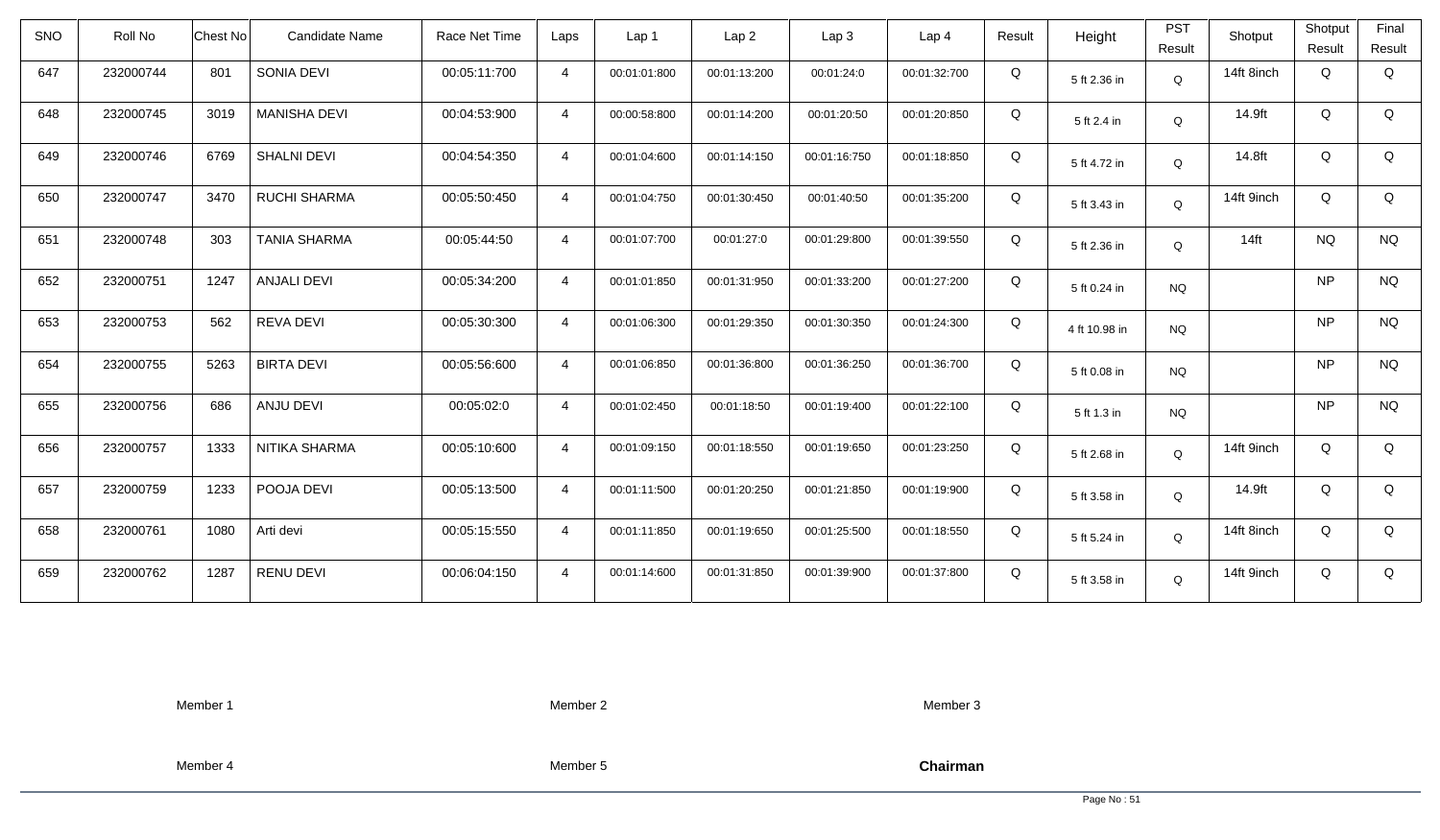| <b>SNO</b> | Roll No   | <b>Chest No</b> | Candidate Name       | Race Net Time | Laps           | Lap <sub>1</sub> | Lap <sub>2</sub> | Lap <sub>3</sub> | Lap <sub>4</sub> | Result    | Height       | <b>PST</b><br>Result | Shotput    | Shotput<br>Result | Final<br>Result |
|------------|-----------|-----------------|----------------------|---------------|----------------|------------------|------------------|------------------|------------------|-----------|--------------|----------------------|------------|-------------------|-----------------|
| 660        | 232000763 | 1843            | <b>SUPANI SHARMA</b> | 00:05:12:300  | $\overline{4}$ | 00:00:59:750     | 00:01:21:550     | 00:01:25:750     | 00:01:25:250     | Q         | 5 ft 4.02 in | Q                    | 14.8ft     | Q                 | Q               |
| 661        | 232000764 | 577             | <b>RUPALY DEVI</b>   | 00:05:22:150  | $\overline{4}$ | 00:01:06:450     | 00:01:22:200     | 00:01:26:0       | 00:01:27:500     | Q         | 5 ft 0.87 in | <b>NQ</b>            |            | <b>NP</b>         | <b>NQ</b>       |
| 662        | 232000766 | 1074            | Diksha Sharma        | 00:06:43:50   | $\overline{4}$ | 00:01:18:700     | 00:01:49:550     | 00:01:41:400     | 00:01:53:400     | <b>NQ</b> |              | <b>NP</b>            |            | <b>NP</b>         | <b>NQ</b>       |
| 663        | 232000767 | 3441            | <b>USHA DEVI</b>     | 00:05:39:600  | $\overline{4}$ | 00:01:07:250     | 00:01:26:850     | 00:01:32:800     | 00:01:32:700     | Q         | 5 ft 2.01 in | Q                    | 14ft 8inch | Q                 | Q               |
| 664        | 232000768 | 3478            | rashmi thakur        | 00:06:03:900  | $\overline{4}$ | 00:01:06:150     | 00:01:41:350     | 00:01:39:400     | 00:01:37:0       | Q         | 5 ft 3.54 in | Q                    | $14$ ft    | <b>NQ</b>         | <b>NQ</b>       |
| 665        | 232000769 | 847             | <b>MADHU DEVI</b>    | 00:04:50:950  | $\overline{4}$ | 00:00:58:450     | 00:01:16:200     | 00:01:18:300     | 00:01:18:0       | Q         | 5 ft 2.01 in | Q                    | 14.9ft     | Q                 | Q               |
| 666        | 232000770 | 9664            | palvi devi           | 00:06:00:350  | $\overline{4}$ | 00:01:08:850     | 00:01:27:700     | 00:01:43:600     | 00:01:40:200     | Q         | 5 ft 5.51 in | Q                    | 14.8ft     | Q                 | Q               |
| 667        | 232000773 | 4328            | <b>SAFFA</b>         | 00:05:21:650  | $\overline{4}$ | 00:01:13:950     | 00:01:21:550     | 00:01:25:550     | 00:01:20:600     | Q         | 5 ft 4.92 in | Q                    | 14.9ft     | Q                 | Q               |
| 668        | 232000775 | 1115            | <b>MANISHA DEVI</b>  | 00:04:51:350  | $\overline{4}$ | 00:00:58:750     | 00:01:13:350     | 00:01:19:800     | 00:01:19:450     | Q         | 5 ft 4.09 in | Q                    | 14ft 9inch | Q                 | Q               |
| 669        | 232000776 | 9024            | Nisha Devi           | 00:05:31:650  | $\overline{4}$ | 00:01:07:0       | 00:01:26:800     | 00:01:27:450     | 00:01:30:400     | Q         | 5 ft 2.01 in | Q                    | 14ft 8inch | Q                 | Q               |
| 670        | 232000777 | 3731            | eshu sharma          | 00:05:37:200  | $\mathbf{3}$   | 00:01:17:350     | 00:02:05:500     | 00:02:14:350     | 00:00:00         | <b>NQ</b> |              | <b>NP</b>            |            | <b>NP</b>         | <b>NQ</b>       |
| 671        | 232000778 | 3212            | ANJANA SHARMA        | 00:06:54:100  | $\overline{4}$ | 00:01:23:0       | 00:01:53:200     | 00:01:50:100     | 00:01:47:800     | <b>NQ</b> |              | <b>NP</b>            |            | <b>NP</b>         | <b>NQ</b>       |
| 672        | 232000779 | 913             | SHIPALI LOONA        | 00:05:49:500  | $\overline{4}$ | 00:01:11:650     | 00:01:29:100     | 00:01:33:50      | 00:01:35:700     | Q         | 5 ft 2.52 in | Q                    | $14$ ft    | <b>NQ</b>         | <b>NQ</b>       |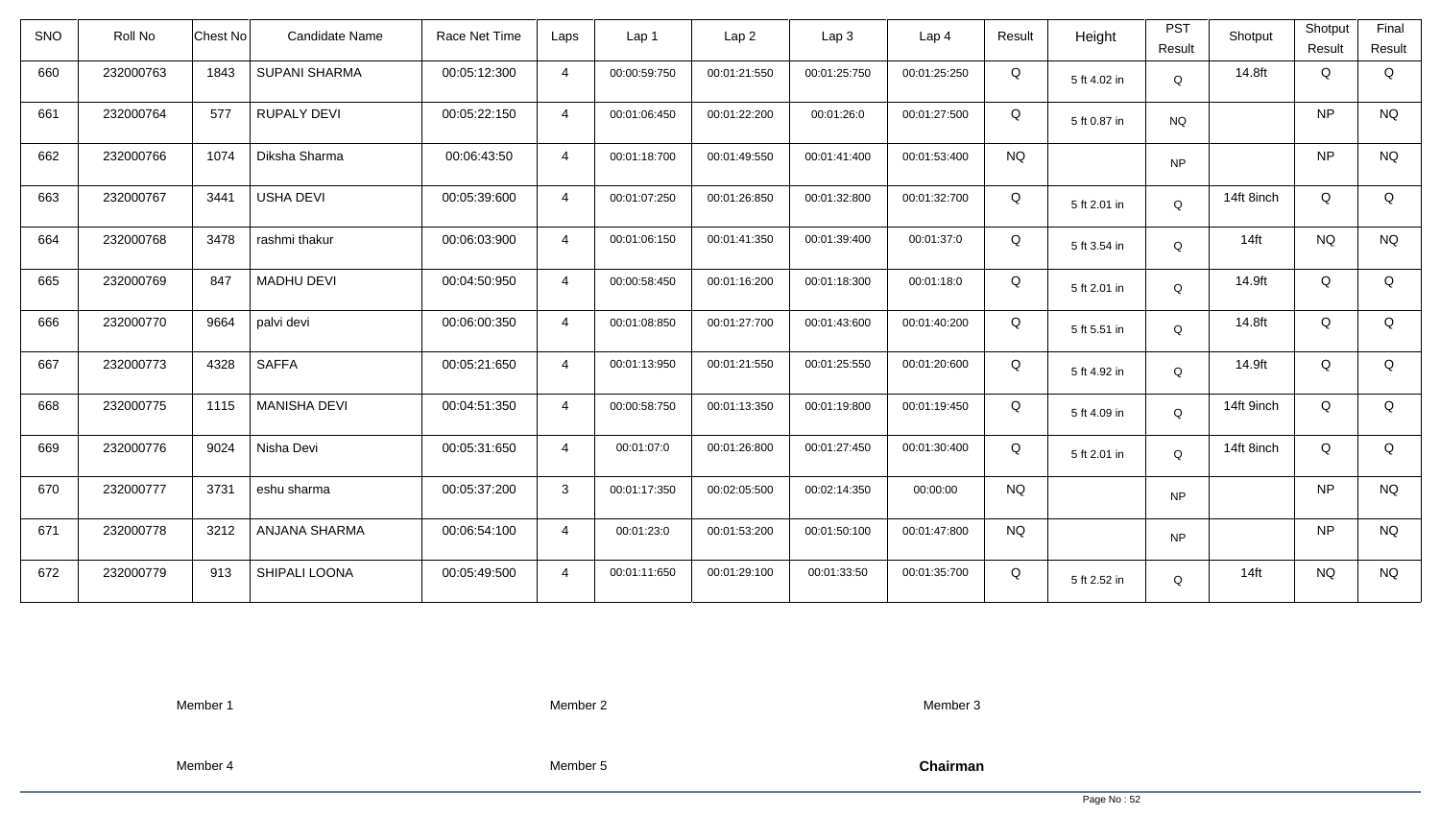| <b>SNO</b> | Roll No   | Candidate Name<br>Chest No | Race Net Time | Laps           | Lap <sub>1</sub> | Lap2         | Lap 3        | Lap <sub>4</sub> | Result    | Height        | <b>PST</b><br>Result | Shotput          | Shotput<br>Result | Final<br>Result |
|------------|-----------|----------------------------|---------------|----------------|------------------|--------------|--------------|------------------|-----------|---------------|----------------------|------------------|-------------------|-----------------|
| 673        | 232000780 | 816<br>asha devi           | 00:05:18:300  | $\overline{4}$ | 00:01:04:450     | 00:01:21:400 | 00:01:25:450 | 00:01:27:0       | Q         | 5 ft 5.2 in   | Q                    | 14ft 8inch       | Q                 | Q               |
| 674        | 232000781 | Manisha devi<br>5406       | 00:05:34:800  | $\overline{4}$ | 00:01:08:400     | 00:01:22:750 | 00:01:33:450 | 00:01:30:200     | Q         | 5 ft 6.5 in   | Q                    | 14ft 8inch       | Q                 | Q               |
| 675        | 232000782 | 1053<br>MUSKAN Bandhotra   | 00:06:11:600  | $\overline{4}$ | 00:01:04:300     | 00:01:34:300 | 00:01:49:700 | 00:01:43:300     | Q         | 5 ft 0.39 in  | <b>NQ</b>            |                  | <b>NP</b>         | <b>NQ</b>       |
| 676        | 232000783 | 172<br><b>BABLI DEVI</b>   | 00:05:43:100  | $\overline{4}$ | 00:01:08:300     | 00:01:27:700 | 00:01:33:300 | 00:01:33:800     | Q         | 4 ft 10.98 in | <b>NQ</b>            |                  | NP                | <b>NQ</b>       |
| 677        | 232000784 | 1079<br>Meena sharma       | 00:06:29:250  | $\overline{4}$ | 00:01:13:400     | 00:01:39:150 | 00:01:48:900 | 00:01:47:800     | Q         | 5 ft 2.28 in  | Q                    | 14 <sub>ft</sub> | <b>NQ</b>         | <b>NQ</b>       |
| 678        | 232000785 | 1385<br>anjali devi        | 00:05:12:150  | $\overline{4}$ | 00:01:01:400     | 00:01:20:400 | 00:01:24:0   | 00:01:26:350     | Q         | 5 ft 1.06 in  | <b>NQ</b>            |                  | NP                | <b>NQ</b>       |
| 679        | 232000789 | 8435<br><b>ROHNI DEVI</b>  | 00:06:18:350  | $\overline{4}$ | 00:01:16:100     | 00:01:41:200 | 00:01:50:100 | 00:01:30:950     | Q         | 5 ft 3.11 in  | Q                    | 14.8ft           | Q                 | Q               |
| 680        | 232000790 | <b>KANAK LATTA</b><br>2418 | 00:06:55:200  | $\overline{4}$ | 00:01:11:750     | 00:01:52:150 | 00:01:53:350 | 00:01:57:950     | <b>NQ</b> |               | <b>NP</b>            |                  | <b>NP</b>         | <b>NQ</b>       |
| 681        | 232000791 | <b>LALITA DEVI</b><br>1154 | 00:05:13:300  | $\overline{4}$ | 00:01:10:350     | 00:01:23:300 | 00:01:22:150 | 00:01:17:500     | Q         | 5 ft 3.94 in  | Q                    | 14.9ft           | Q                 | Q               |
| 682        | 232000792 | 7120<br>SAKSHI SHARMA      | 00:06:08:400  | $\overline{4}$ | 00:01:08:450     | 00:01:35:700 | 00:01:42:150 | 00:01:42:100     | Q         | 5 ft 4.29 in  | Q                    | 14ft 8inch       | Q                 | Q               |
| 683        | 232000793 | 1093<br>SULEKHA DEVI       | 00:04:38:700  | $\overline{4}$ | 00:00:58:550     | 00:01:09:750 | 00:01:13:500 | 00:01:16:900     | Q         | 4 ft 10.74 in | <b>NQ</b>            |                  | <b>NP</b>         | <b>NQ</b>       |
| 684        | 232000795 | SHAIPALI DEVI<br>974       | 00:04:44:250  | $\overline{4}$ | 00:00:57:150     | 00:01:08:150 | 00:01:15:650 | 00:01:23:300     | Q         | 5 ft 2.01 in  | Q                    | 14ft 9inch       | Q                 | Q               |
| 685        | 232000796 | 378<br>sonika guleria      | 00:04:43:750  | $\overline{4}$ | 00:01:02:500     | 00:01:10:450 | 00:01:14:550 | 00:01:16:250     | Q         | 5 ft 2.05 in  | Q                    | 14.9ft           | Q                 | Q               |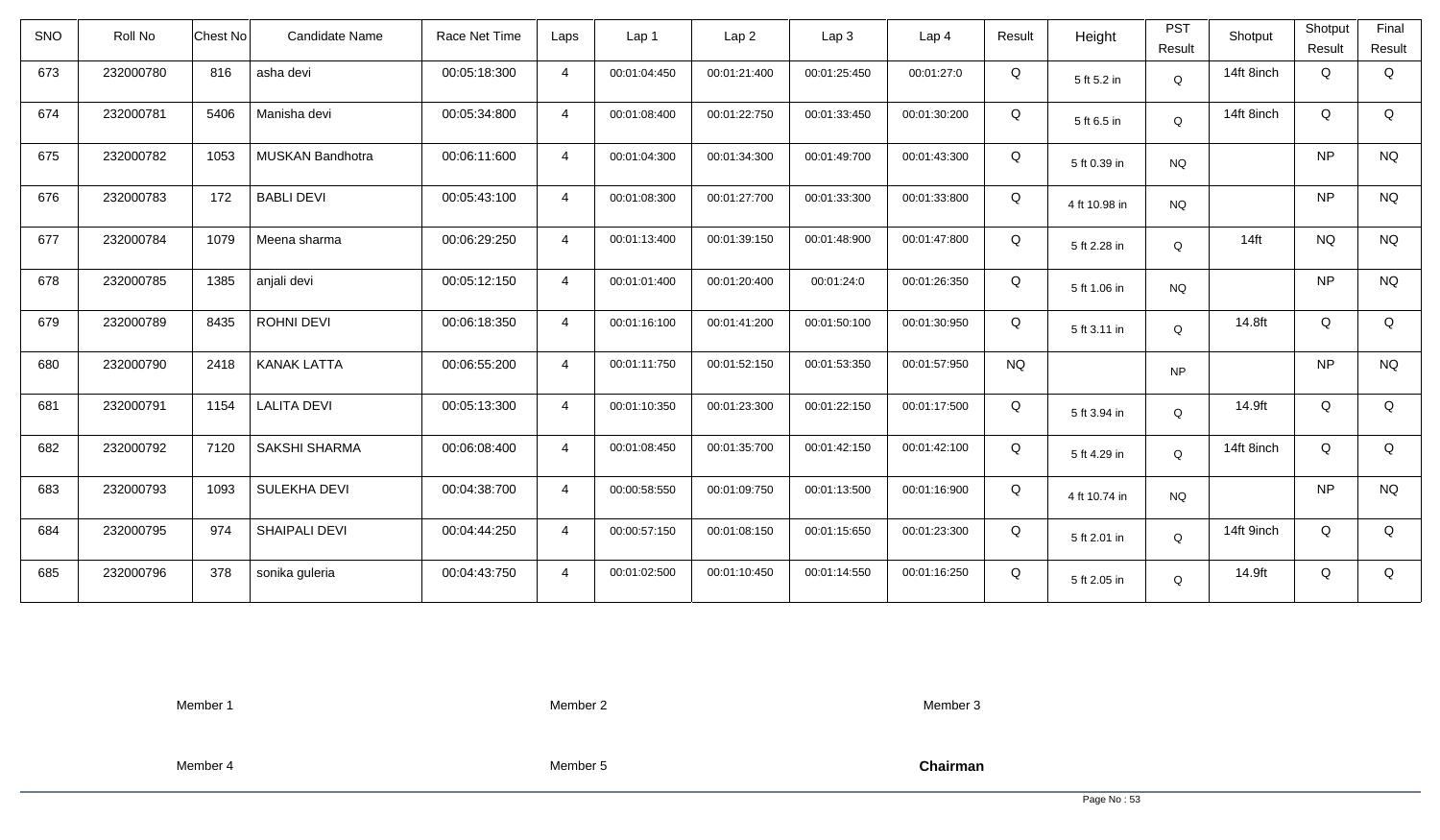| <b>SNO</b> | Roll No   | Chest No | Candidate Name       | Race Net Time | Laps           | Lap 1        | Lap <sub>2</sub> | Lap3         | Lap <sub>4</sub> | Result | Height        | <b>PST</b><br>Result | Shotput    | Shotput<br>Result | Final<br>Result |
|------------|-----------|----------|----------------------|---------------|----------------|--------------|------------------|--------------|------------------|--------|---------------|----------------------|------------|-------------------|-----------------|
| 686        | 232000799 | 509      | <b>MONIKA DEVI</b>   | 00:05:47:150  | $\overline{4}$ | 00:01:08:600 | 00:01:36:400     | 00:01:34:900 | 00:01:27:250     | Q      | 5 ft 2.6 in   | $\mathsf Q$          | 14ft 9inch | Q                 | Q               |
| 687        | 232000800 | 892      | <b>TANYIA DEVI</b>   | 00:05:50:350  | $\overline{4}$ | 00:01:11:950 | 00:01:26:250     | 00:01:35:0   | 00:01:37:150     | Q      | 4 ft 11.69 in | <b>NQ</b>            |            | <b>NP</b>         | <b>NQ</b>       |
| 688        | 232000801 | 1264     | <b>SUBIA AKHTER</b>  | 00:05:02:50   | $\overline{4}$ | 00:01:02:950 | 00:01:18:950     | 00:01:21:600 | 00:01:18:550     | Q      | 5 ft 3.7 in   | Q                    | 14.9ft     | Q                 | Q               |
| 689        | 232000802 | 671      | SHABNAM              | 00:05:43:50   | $\overline{4}$ | 00:01:17:900 | 00:01:32:50      | 00:01:31:450 | 00:01:21:650     | Q      | 5 ft 0.51 in  | <b>NQ</b>            |            | <b>NP</b>         | <b>NQ</b>       |
| 690        | 232000803 | 408      | <b>MONIKA THAKUR</b> | 00:05:07:950  | $\overline{4}$ | 00:01:05:200 | 00:01:18:200     | 00:01:22:450 | 00:01:22:100     | Q      | 5 ft 3.62 in  | Q                    | 14.9ft     | Q                 | Q               |
| 691        | 232000804 | 906      | SABHA AKHTAR         | 00:05:40:500  | $\overline{4}$ | 00:01:06:650 | 00:01:27:600     | 00:01:37:750 | 00:01:28:500     | Q      | 5 ft 3.66 in  | Q                    | 14ft 9inch | Q                 | Q               |
| 692        | 232000805 | 415      | <b>SUSHMA DEVI</b>   | 00:04:25:400  | $\overline{4}$ | 00:00:58:450 | 00:01:07:400     | 00:01:11:800 | 00:01:07:750     | Q      | 4 ft 11.84 in | <b>NQ</b>            |            | <b>NP</b>         | <b>NQ</b>       |
| 693        | 232000806 | 997      | preety devi          | 00:05:23:750  | $\overline{4}$ | 00:01:12:150 | 00:01:26:200     | 00:01:23:650 | 00:01:21:750     | Q      | 5 ft 1.3 in   | <b>NQ</b>            |            | <b>NP</b>         | <b>NQ</b>       |
| 694        | 232000807 | 8591     | SULEKHA RANI         | 00:05:08:500  | $\overline{4}$ | 00:01:03:950 | 00:01:27:50      | 00:01:22:600 | 00:01:14:900     | Q      | 5 ft 2.09 in  | Q                    | 14.9ft     | Q                 | Q               |
| 695        | 232000808 | 114      | <b>REVA KUMARI</b>   | 00:05:31:50   | $\overline{4}$ | 00:00:58:300 | 00:01:20:400     | 00:01:33:450 | 00:01:38:900     | Q      | 5 ft 1.18 in  | <b>NQ</b>            |            | <b>NP</b>         | $\rm N\rm Q$    |
| 696        | 232000809 | 405      | PINKY SHARMA         | 00:05:11:200  | $\overline{4}$ | 00:01:09:550 | 00:01:27:400     | 00:01:26:950 | 00:01:07:300     | Q      | 4 ft 11.45 in | <b>NQ</b>            |            | <b>NP</b>         | <b>NQ</b>       |
| 697        | 232000811 | 624      | NISHA DEVI           | 00:05:13:800  | $\overline{4}$ | 00:01:00:350 | 00:01:21:0       | 00:01:27:200 | 00:01:25:250     | Q      | 5 ft 3.86 in  | Q                    | 14ft 9inch | Q                 | Q               |
| 698        | 232000812 | 3753     | <b>VISHALI DEVI</b>  | 00:05:20:50   | $\overline{4}$ | 00:01:10:950 | 00:01:24:250     | 00:01:26:200 | 00:01:18:650     | Q      | 5 ft 2.2 in   | Q                    | 14ft 7inch | Q                 | Q               |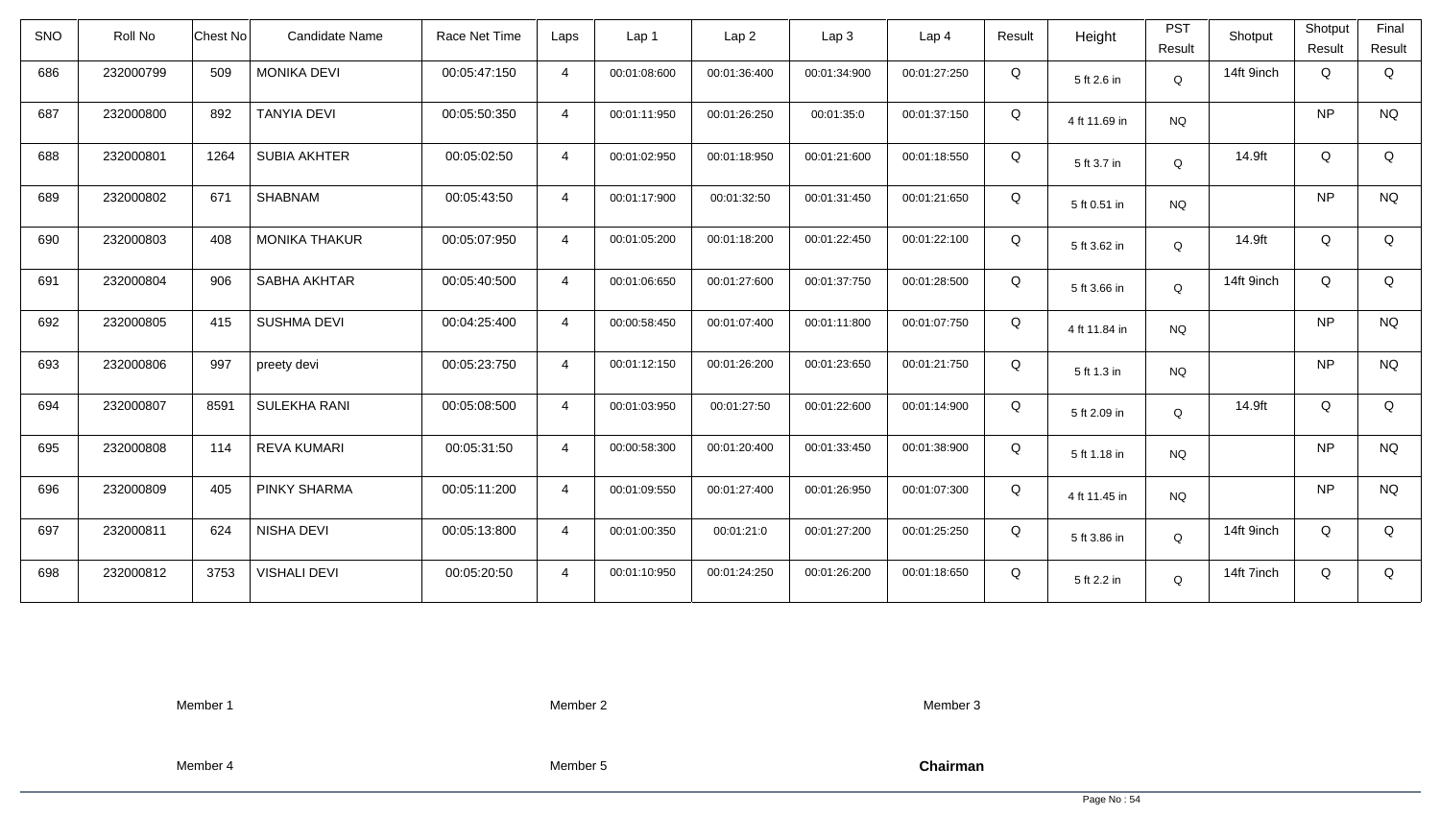| <b>SNO</b> | Roll No   | Candidate Name<br>Chest No | Race Net Time | Laps           | Lap 1        | Lap2         | Lap 3        | Lap <sub>4</sub> | Result    | Height        | <b>PST</b><br>Result | Shotput    | Shotput<br>Result | Final<br>Result |
|------------|-----------|----------------------------|---------------|----------------|--------------|--------------|--------------|------------------|-----------|---------------|----------------------|------------|-------------------|-----------------|
| 699        | 232000813 | 1237<br><b>MADHU DEVI</b>  | 00:05:46:850  | $\overline{4}$ | 00:01:01:50  | 00:01:27:950 | 00:01:38:150 | 00:01:39:700     | Q         | 5 ft 3.7 in   | Q                    | 14ft 8inch | Q                 | Q               |
| 700        | 232000814 | 3543<br>ANU SHARMA         | 00:05:27:350  | $\overline{4}$ | 00:01:04:900 | 00:01:22:750 | 00:01:30:300 | 00:01:29:400     | Q         | 5 ft 2.83 in  | Q                    | 14ft 7inch | Q                 | Q               |
| 701        | 232000816 | <b>VINTA DEVI</b><br>162   | 00:04:41:200  | $\overline{4}$ | 00:00:59:0   | 00:01:12:350 | 00:01:17:150 | 00:01:12:700     | Q         | 5 ft 4.96 in  | Q                    | 14.9ft     | Q                 | Q               |
| 702        | 232000817 | 281<br>PREETI VERMA        | 00:06:34:450  | $\overline{4}$ | 00:01:26:600 | 00:01:47:300 | 00:01:39:250 | 00:01:41:300     | <b>NQ</b> |               | <b>NP</b>            |            | NP                | <b>NQ</b>       |
| 703        | 232000818 | RADHA DEVI<br>916          | 00:04:42:850  | $\overline{4}$ | 00:00:59:350 | 00:01:13:300 | 00:01:17:50  | 00:01:13:150     | Q         | 5 ft 1.14 in  | <b>NQ</b>            |            | <b>NP</b>         | <b>NQ</b>       |
| 704        | 232000819 | 674<br>kiran kumari        | 00:05:17:600  | $\overline{4}$ | 00:01:06:600 | 00:01:22:950 | 00:01:25:100 | 00:01:22:950     | Q         | 5 ft 1.02 in  | <b>NQ</b>            |            | NP                | <b>NQ</b>       |
| 705        | 232000820 | 593<br>amita devi          | 00:05:17:500  | $\overline{4}$ | 00:01:04:700 | 00:01:24:100 | 00:01:26:200 | 00:01:22:500     | Q         | 5 ft 2.6 in   | Q                    | 14.8ft     | Q                 | Q               |
| 706        | 232000823 | 5072<br>PALMA DEVI         | 00:04:52:400  | $\overline{4}$ | 00:00:58:150 | 00:01:12:750 | 00:01:20:950 | 00:01:20:550     | Q         | 4 ft 10.98 in | <b>NQ</b>            |            | <b>NP</b>         | <b>NQ</b>       |
| 707        | 232000824 | 2774<br><b>MAMTA DEVI</b>  | 00:05:05:550  | $\overline{4}$ | 00:01:03:400 | 00:01:17:500 | 00:01:21:450 | 00:01:23:200     | Q         | 5 ft 0.2 in   | <b>NQ</b>            |            | NP                | <b>NQ</b>       |
| 708        | 232000825 | 2419<br><b>MANEMA DEVI</b> | 00:06:23:400  | $\overline{4}$ | 00:01:16:750 | 00:01:42:500 | 00:01:51:400 | 00:01:32:750     | Q         | 5 ft 3.7 in   | Q                    | 14.9ft     | Q                 | Q               |
| 709        | 232000826 | 3435<br>SANDHYA DEVI       | 00:05:35:850  | $\overline{4}$ | 00:01:12:850 | 00:01:26:900 | 00:01:28:600 | 00:01:27:500     | Q         | 5 ft 1.54 in  | <b>NQ</b>            |            | <b>NP</b>         | <b>NQ</b>       |
| 710        | 232000827 | 862<br>RAKSHA RANI         | 00:04:55:300  | $\overline{4}$ | 00:00:55:550 | 00:01:14:650 | 00:01:26:250 | 00:01:18:850     | Q         | 5 ft 3.94 in  | Q                    | 14.8ft     | Q                 | Q               |
| 711        | 232000828 | 312<br>shabnam mughal      | 00:05:23:500  | $\overline{4}$ | 00:01:07:750 | 00:01:22:850 | 00:01:24:250 | 00:01:28:650     | Q         | 5 ft 2.56 in  | Q                    | $14$ ft    | <b>NQ</b>         | <b>NQ</b>       |

Member 2

Member 3

Member 4

Member 5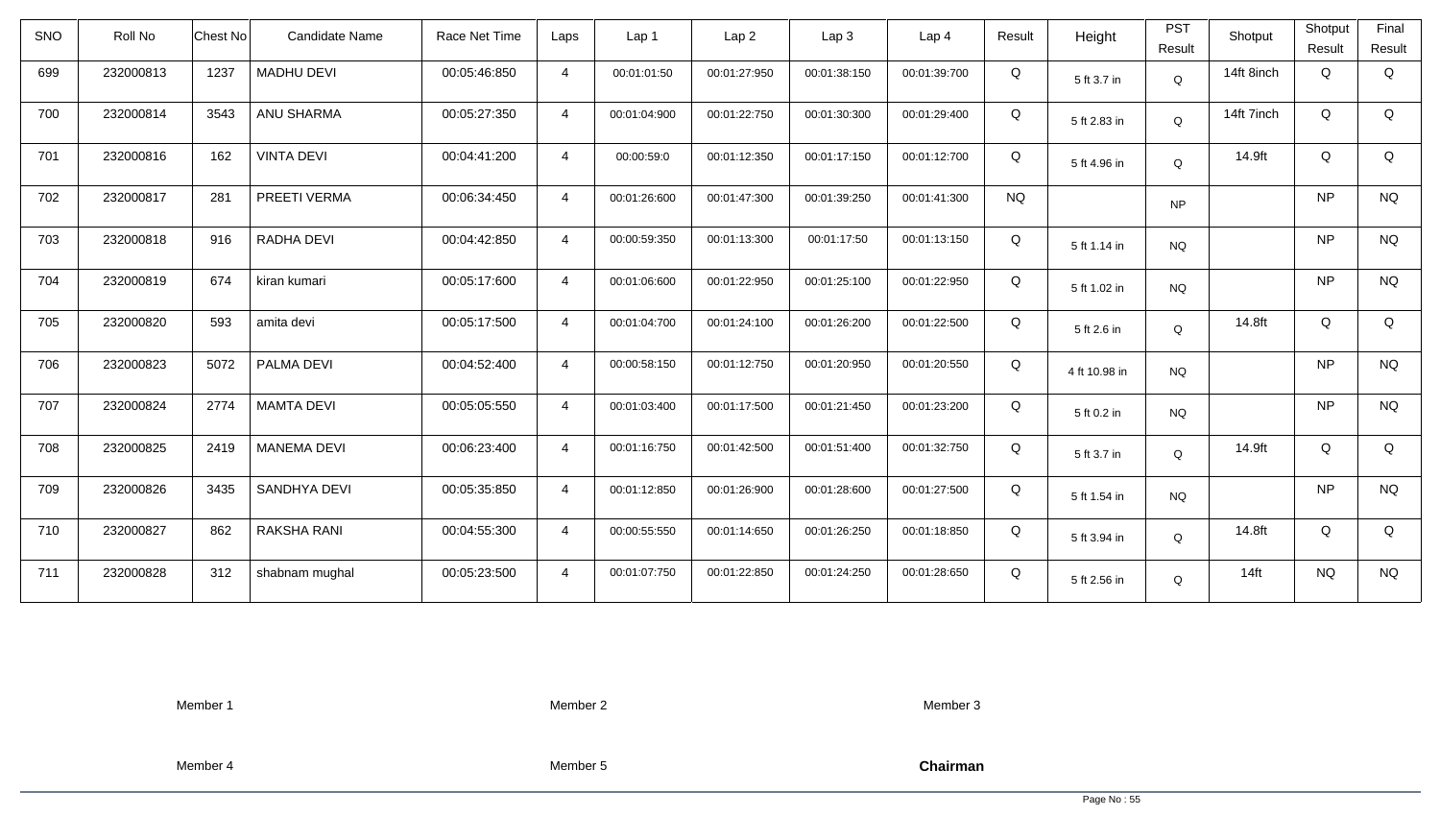| <b>SNO</b> | Roll No   | <b>Chest No</b> | Candidate Name       | Race Net Time | Laps           | Lap 1        | Lap <sub>2</sub> | Lap <sub>3</sub> | Lap <sub>4</sub> | Result    | Height        | <b>PST</b><br>Result | Shotput    | Shotput<br>Result | Final<br>Result |
|------------|-----------|-----------------|----------------------|---------------|----------------|--------------|------------------|------------------|------------------|-----------|---------------|----------------------|------------|-------------------|-----------------|
| 712        | 232000829 | 2374            | RISHU DEVI           | 00:04:21:550  | $\overline{4}$ | 00:01:00:800 | 00:01:05:150     | 00:01:06:250     | 00:01:09:350     | Q         | 5 ft 0.79 in  | <b>NQ</b>            |            | <b>NP</b>         | <b>NQ</b>       |
| 713        | 232000831 | 898             | neha sharma          | 00:05:26:450  | $\overline{4}$ | 00:01:01:400 | 00:01:20:200     | 00:01:32:500     | 00:01:32:350     | Q         | 5 ft 0.83 in  | <b>NQ</b>            |            | <b>NP</b>         | <b>NQ</b>       |
| 714        | 232000832 | 1406            | <b>MOUSAM KUMARI</b> | 00:06:07:900  | $\overline{4}$ | 00:01:12:700 | 00:01:31:600     | 00:01:42:500     | 00:01:41:100     | Q         | 5 ft 2.87 in  | Q                    | $14$ ft    | <b>NQ</b>         | <b>NQ</b>       |
| 715        | 232000835 | 468             | <b>RUPALI SHARMA</b> | 00:05:09:300  | $\overline{4}$ | 00:01:12:550 | 00:01:19:750     | 00:01:18:700     | 00:01:18:300     | Q         | 5 ft 3.78 in  | Q                    | 14ft 8inch | Q                 | Q               |
| 716        | 232000836 | 1466            | suhaani rajput       | 00:05:34:250  | $\overline{4}$ | 00:01:08:900 | 00:01:30:250     | 00:01:31:950     | 00:01:23:150     | Q         | 5 ft 3.03 in  | Q                    | 14ft 9inch | Q                 | Q               |
| 717        | 232000837 | 1101            | NISHU DEVI           | 00:04:54:700  | $\overline{4}$ | 00:01:03:650 | 00:01:17:200     | 00:01:14:800     | 00:01:19:50      | Q         | 4 ft 11.69 in | <b>NQ</b>            |            | <b>NP</b>         | <b>NQ</b>       |
| 718        | 232000839 | 713             | Sandhya devi         | 00:04:21:600  | $\overline{4}$ | 00:00:54:750 | 00:01:07:200     | 00:01:06:600     | 00:01:13:50      | Q         | 5 ft 3.78 in  | Q                    | 14ft 8inch | Q                 | Q               |
| 719        | 232000840 | 4132            | tanika jamwal        | 00:05:46:750  | $\overline{4}$ | 00:01:05:0   | 00:01:22:800     | 00:01:36:350     | 00:01:42:600     | Q         | 5 ft 4.06 in  | Q                    | 14ft 8inch | Q                 | Q               |
| 720        | 232000841 | 297             | <b>DANESH SHARMA</b> | 00:05:35:900  | $\overline{4}$ | 00:01:03:550 | 00:01:22:750     | 00:01:31:950     | 00:01:37:650     | Q         | 5 ft 1.18 in  | <b>NQ</b>            |            | <b>NP</b>         | <b>NQ</b>       |
| 721        | 232000843 | 1058            | RADHA DEVI           | 00:04:56:450  | $\overline{4}$ | 00:01:00:700 | 00:01:16:900     | 00:01:20:50      | 00:01:18:800     | Q         | 5 ft 2.13 in  | Q                    | 14ft 8inch | Q                 | Q               |
| 722        | 232000844 | 1079            | Raksha Devi          | 00:04:53:100  | $\overline{4}$ | 00:01:03:650 | 00:01:13:900     | 00:01:16:300     | 00:01:19:250     | Q         | 5 ft 0 in     | <b>NQ</b>            |            | <b>NP</b>         | <b>NQ</b>       |
| 723        | 232000845 | 1232            | <b>ARUNA RANI</b>    | 00:05:19:550  | $\mathbf{3}$   | 00:00:58:150 | 00:01:39:100     | 00:02:42:300     | 00:00:00         | <b>NQ</b> |               | <b>NP</b>            |            | <b>NP</b>         | <b>NQ</b>       |
| 724        | 232000846 | 3988            | <b>SEEMA DEVI</b>    | 00:05:19:500  | $\overline{4}$ | 00:01:00:500 | 00:01:25:300     | 00:01:27:150     | 00:01:26:550     | Q         | 5 ft 1.18 in  | <b>NQ</b>            |            | <b>NP</b>         | <b>NQ</b>       |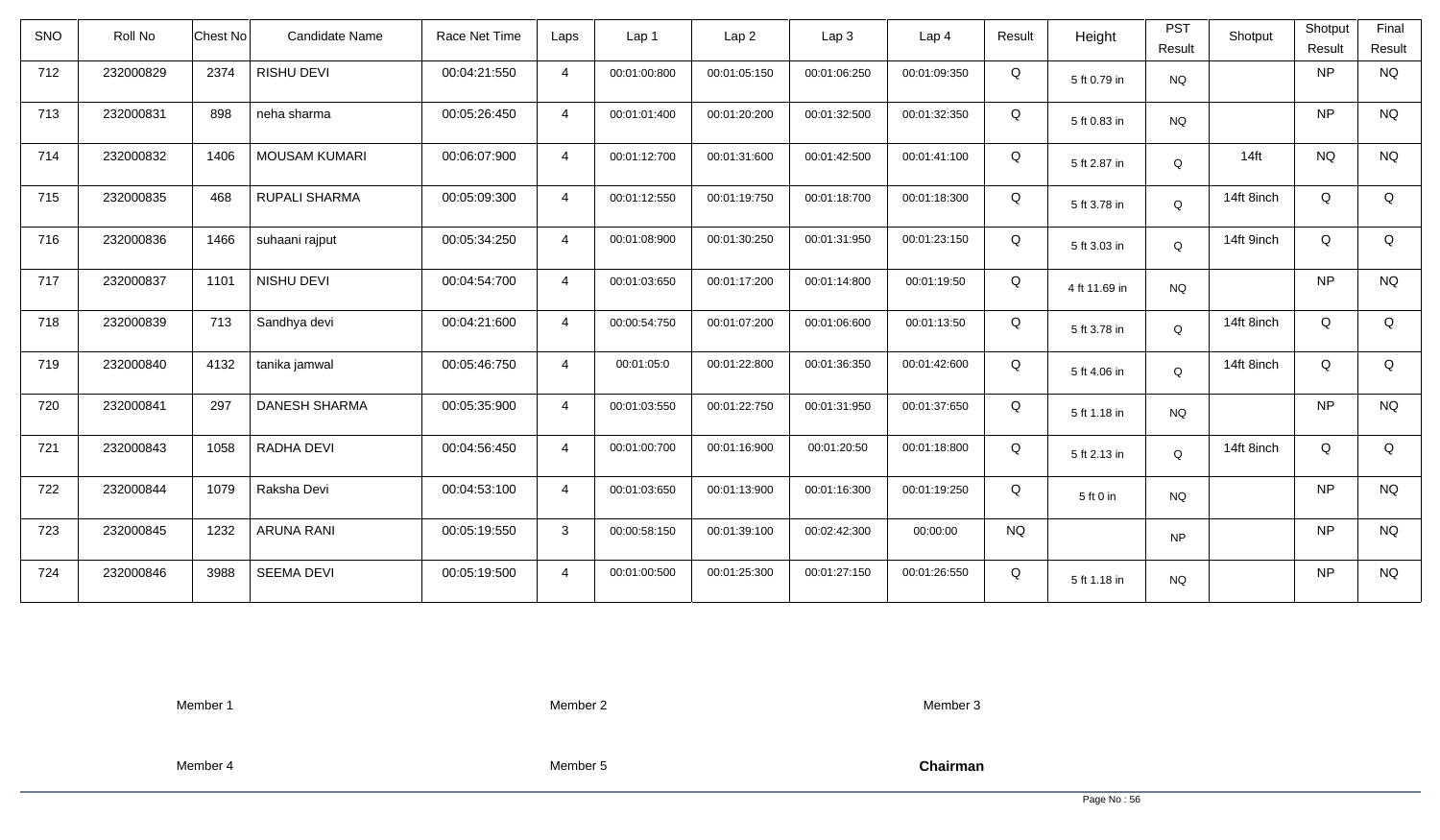| SNO | Roll No   | Chest No | Candidate Name      | Race Net Time | Laps           | Lap <sub>1</sub> | Lap <sub>2</sub> | Lap <sub>3</sub> | Lap <sub>4</sub> | Result    | Height       | <b>PST</b><br>Result | Shotput    | Shotput<br>Result | Final<br>Result |
|-----|-----------|----------|---------------------|---------------|----------------|------------------|------------------|------------------|------------------|-----------|--------------|----------------------|------------|-------------------|-----------------|
| 725 | 232000849 | 289      | RAZIA KOUSAR        | 00:05:40:700  | $\overline{4}$ | 00:01:05:0       | 00:01:25:800     | 00:01:34:650     | 00:01:35:250     | Q         | 5 ft 0.39 in | <b>NQ</b>            |            | <b>NP</b>         | <b>NQ</b>       |
| 726 | 232000850 | 3050     | neha devi           | 00:06:32:250  | $\overline{4}$ | 00:01:21:600     | 00:01:43:750     | 00:01:44:450     | 00:01:42:450     | <b>NQ</b> |              | <b>NP</b>            |            | <b>NP</b>         | <b>NQ</b>       |
| 727 | 232000851 | 2477     | <b>SAPNA SHARMA</b> | 00:05:35:850  | $\overline{4}$ | 00:01:10:550     | 00:01:23:700     | 00:01:32:700     | 00:01:28:900     | Q         | 5 ft 4.25 in | Q                    | 14ft 8inch | Q                 | Q               |
| 728 | 232000852 | 585      | <b>SUSHAMA DEVI</b> | 00:06:01:150  | $\overline{4}$ | 00:01:12:50      | 00:01:26:750     | 00:01:35:0       | 00:01:47:350     | Q         | 5 ft 3.74 in | Q                    | 14ft 8inch | Q                 | Q               |
| 729 | 232000853 | 1157     | <b>ARTI DEVI</b>    | 00:06:06:900  | $\overline{4}$ | 00:01:08:700     | 00:01:39:0       | 00:01:42:800     | 00:01:36:400     | Q         | 5 ft 1.14 in | <b>NQ</b>            |            | <b>NP</b>         | <b>NQ</b>       |
| 730 | 232000855 | 1215     | SHRIYA SHARMA       | 00:06:34:250  | $\overline{4}$ | 00:01:08:250     | 00:01:47:100     | 00:01:44:0       | 00:01:54:900     | <b>NQ</b> |              | <b>NP</b>            |            | <b>NP</b>         | <b>NQ</b>       |
| 731 | 232000856 | 1176     | <b>MANISHA DEVI</b> | 00:05:24:0    | $\overline{4}$ | 00:01:07:50      | 00:01:20:350     | 00:01:27:400     | 00:01:29:200     | Q         | 5 ft 0.94 in | <b>NQ</b>            |            | <b>NP</b>         | <b>NQ</b>       |
| 732 | 232000857 | 277      | KUMARI ASHU SHARMA  | 00:05:25:600  | $\overline{4}$ | 00:01:04:900     | 00:01:15:850     | 00:01:29:450     | 00:01:35:400     | Q         | 5 ft 2.28 in | Q                    | $14$ ft    | <b>NQ</b>         | <b>NQ</b>       |
| 733 | 232000858 | 5436     | <b>SANDAL DEVI</b>  | 00:06:51:350  | $\overline{4}$ | 00:01:13:250     | 00:01:44:800     | 00:01:55:100     | 00:01:58:200     | <b>NQ</b> |              | <b>NP</b>            |            | <b>NP</b>         | <b>NQ</b>       |
| 734 | 232000859 | 3086     | <b>PALAK</b>        | 00:06:25:350  | $\overline{4}$ | 00:01:04:500     | 00:01:40:250     | 00:01:49:900     | 00:01:50:700     | Q         | 5 ft 0.2 in  | <b>NQ</b>            |            | <b>NP</b>         | <b>NQ</b>       |
| 735 | 232000861 | 1006     | <b>TAKSHI MEHRA</b> | 00:05:43:0    | $\overline{4}$ | 00:01:05:100     | 00:01:27:150     | 00:01:41:850     | 00:01:28:900     | Q         | 5 ft 5.24 in | Q                    | $14$ ft    | <b>NQ</b>         | <b>NQ</b>       |
| 736 | 232000862 | 4085     | <b>ANJALI DEVI</b>  | 00:06:10:550  | $\overline{4}$ | 00:01:09:400     | 00:01:30:700     | 00:01:40:850     | 00:01:49:600     | Q         | 5 ft 0.12 in | <b>NQ</b>            |            | <b>NP</b>         | <b>NQ</b>       |
| 737 | 232000863 | 5143     | <b>DIKSHA DEVI</b>  | 00:04:30:450  | $\overline{4}$ | 00:00:55:350     | 00:01:02:400     | 00:01:15:800     | 00:01:16:900     | Q         | 5 ft 3.98 in | Q                    | $14$ ft    | <b>NQ</b>         | <b>NQ</b>       |

Member 2

Member 3

Member 4

Member 5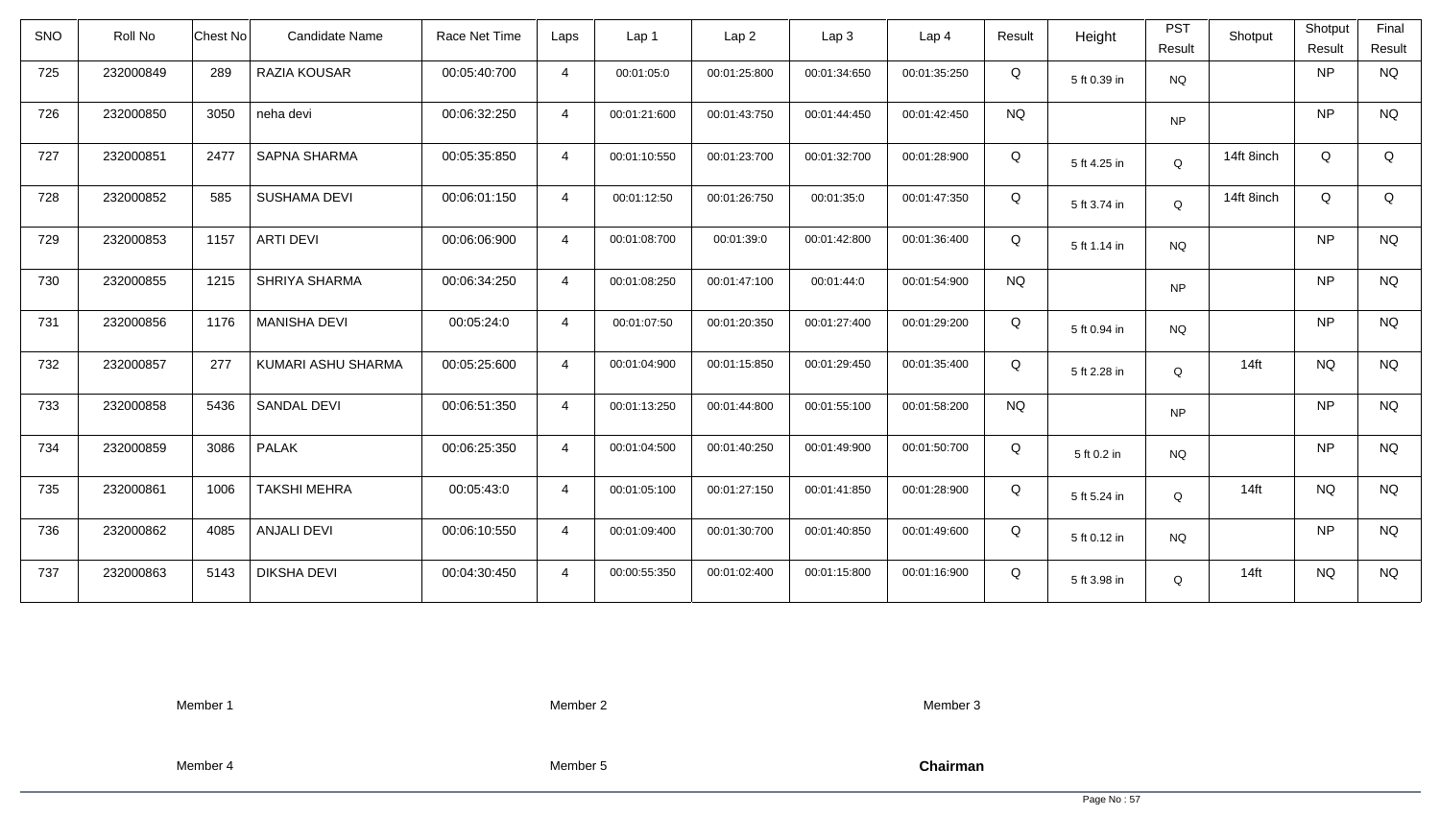| <b>SNO</b> | Roll No   | <b>Chest No</b> | <b>Candidate Name</b> | Race Net Time | Laps           | Lap <sub>1</sub> | Lap <sub>2</sub> | Lap <sub>3</sub> | Lap <sub>4</sub> | Result | Height        | <b>PST</b><br>Result | Shotput    | Shotput<br>Result | Final<br>Result |
|------------|-----------|-----------------|-----------------------|---------------|----------------|------------------|------------------|------------------|------------------|--------|---------------|----------------------|------------|-------------------|-----------------|
| 738        | 232000864 | 8452            | <b>ARITI DEVI</b>     | 00:04:58:500  | $\overline{4}$ | 00:01:05:0       | 00:01:22:0       | 00:01:17:300     | 00:01:14:200     | Q      | 5 ft 1.57 in  | <b>NQ</b>            |            | <b>NP</b>         | <b>NQ</b>       |
| 739        | 232000865 | 1234            | asha kumari           | 00:05:24:850  | $\overline{4}$ | 00:01:16:50      | 00:01:24:700     | 00:01:23:800     | 00:01:20:300     | Q      | 5 ft 0.16 in  | <b>NQ</b>            |            | <b>NP</b>         | <b>NQ</b>       |
| 740        | 232000869 | 2985            | POOJA DEVI            | 00:05:00:500  | $\overline{4}$ | 00:01:02:900     | 00:01:18:550     | 00:01:20:900     | 00:01:18:150     | Q      | 5 ft 0.35 in  | <b>NQ</b>            |            | <b>NP</b>         | <b>NQ</b>       |
| 741        | 232000870 | 272             | SULAKSHNA DEVI        | 00:05:40:50   | $\overline{4}$ | 00:01:06:550     | 00:01:27:550     | 00:01:35:500     | 00:01:30:450     | Q      | 5 ft 2.52 in  | Q                    | 14.9ft     | Q                 | Q               |
| 742        | 232000871 | 1129            | <b>NEHA SHARMA</b>    | 00:05:24:550  | $\overline{4}$ | 00:01:10:600     | 00:01:20:450     | 00:01:25:750     | 00:01:27:750     | Q      | 4 ft 11.61 in | <b>NQ</b>            |            | <b>NP</b>         | <b>NQ</b>       |
| 743        | 232000872 | 878             | <b>RIMPY SHARMA</b>   | 00:05:19:800  | $\overline{4}$ | 00:01:01:900     | 00:01:24:750     | 00:01:25:850     | 00:01:27:300     | Q      | 5 ft 2.83 in  | Q                    | 14ft 8inch | Q                 | Q               |
| 744        | 232000874 | 1106            | <b>RENU DEVI</b>      | 00:05:49:750  | $\overline{4}$ | 00:01:06:300     | 00:01:30:500     | 00:01:40:100     | 00:01:32:850     | Q      | 5 ft 2.09 in  | Q                    | 14ft 9inch | Q                 | Q               |
| 745        | 232000875 | 2687            | <b>KAJAL DEVI</b>     | 00:05:06:600  | $\overline{4}$ | 00:01:02:850     | 00:01:22:700     | 00:01:19:800     | 00:01:21:250     | Q      | 5 ft 2.09 in  | Q                    | 14ft 9inch | Q                 | Q               |
| 746        | 232000877 | 1315            | SHIVALI SHARMA        | 00:05:00:650  | $\overline{4}$ | 00:00:59:900     | 00:01:15:50      | 00:01:20:900     | 00:01:24:800     | Q      | 4 ft 11.61 in | <b>NQ</b>            |            | <b>NP</b>         | <b>NQ</b>       |
| 747        | 232000878 | 1461            | <b>LOVLI DEVI</b>     | 00:05:33:450  | $\overline{4}$ | 00:01:05:900     | 00:01:27:400     | 00:01:31:0       | 00:01:29:150     | Q      | 5 ft 1.18 in  | <b>NQ</b>            |            | <b>NP</b>         | <b>NQ</b>       |
| 748        | 232000880 | 3801            | vandhana rani         | 00:05:28:50   | $\overline{4}$ | 00:01:09:150     | 00:01:27:800     | 00:01:25:550     | 00:01:25:550     | Q      | 5 ft 2.56 in  | Q                    | 14ft 9inch | Q                 | Q               |
| 749        | 232000881 | 9260            | <b>JYOTI SETH</b>     | 00:05:26:900  | $\overline{4}$ | 00:01:06:50      | 00:01:28:500     | 00:01:30:850     | 00:01:21:500     | Q      | 5 ft 4.49 in  | Q                    | 14.8ft     | Q                 | Q               |
| 750        | 232000883 | 5063            | <b>ANITA THAKUR</b>   | 00:05:01:550  | $\overline{4}$ | 00:01:03:600     | 00:01:15:0       | 00:01:21:950     | 00:01:21:0       | Q      | 5 ft 2.05 in  | Q                    | 14ft 7inch | Q                 | Q               |

Member 2

Member 3

Member 4

Member 5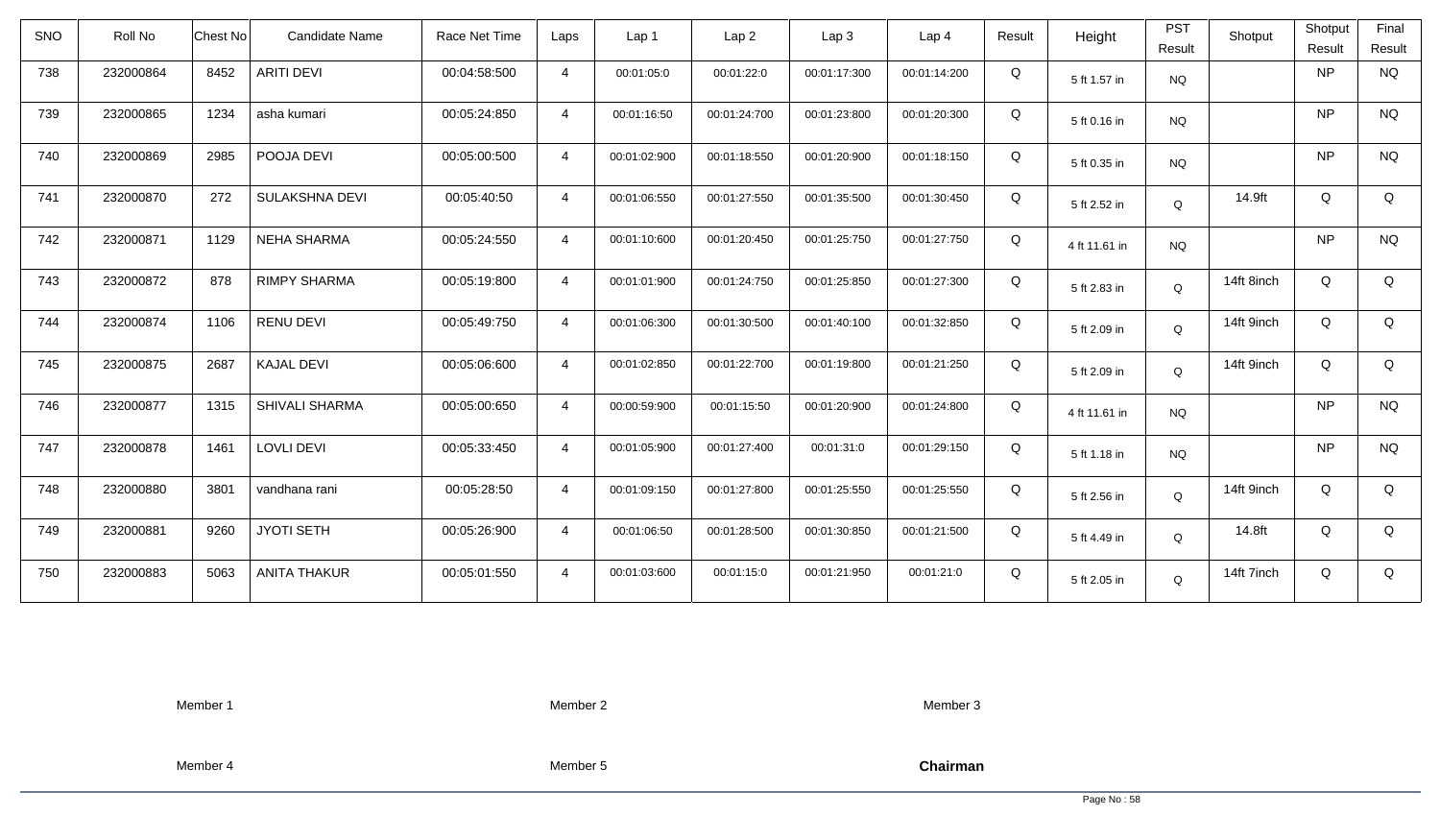| <b>SNO</b> | Roll No   | <b>Chest No</b> | Candidate Name        | Race Net Time | Laps           | Lap 1        | Lap <sub>2</sub> | Lap3         | Lap <sub>4</sub> | Result | Height        | <b>PST</b><br>Result | Shotput    | Shotput<br>Result | Final<br>Result |
|------------|-----------|-----------------|-----------------------|---------------|----------------|--------------|------------------|--------------|------------------|--------|---------------|----------------------|------------|-------------------|-----------------|
| 751        | 232000884 | 866             | simran nagotra        | 00:06:22:0    | $\overline{4}$ | 00:01:08:50  | 00:01:32:300     | 00:01:51:650 | 00:01:50:0       | Q      | 5 ft 4.17 in  | Q                    | 14ft 8inch | Q                 | Q               |
| 752        | 232000885 | 5020            | <b>NEEGTA DEVI</b>    | 00:05:06:400  | $\overline{4}$ | 00:01:04:600 | 00:01:15:500     | 00:01:24:350 | 00:01:21:950     | Q      | 5 ft 4.29 in  | Q                    | 14ft 8inch | Q                 | Q               |
| 753        | 232000888 | 3710            | rubia akhter          | 00:05:37:700  | $\overline{4}$ | 00:01:07:800 | 00:01:29:500     | 00:01:32:200 | 00:01:28:200     | Q      | 5 ft 3.78 in  | Q                    | 14.8ft     | Q                 | Q               |
| 754        | 232000890 | 777             | <b>ANJLI THAKUR</b>   | 00:05:42:150  | $\overline{4}$ | 00:01:03:400 | 00:01:32:0       | 00:01:35:850 | 00:01:30:900     | Q      | 5 ft 0.71 in  | <b>NQ</b>            |            | <b>NP</b>         | <b>NQ</b>       |
| 755        | 232000891 | 815             | Rekha Devi            | 00:06:27:350  | $\overline{4}$ | 00:01:13:400 | 00:01:46:50      | 00:01:51:50  | 00:01:36:850     | Q      | 5 ft 2.01 in  | Q                    | 14ft 8inch | Q                 | Q               |
| 756        | 232000893 | 401             | Reena devi            | 00:05:57:100  | $\overline{4}$ | 00:01:12:500 | 00:01:34:750     | 00:01:36:50  | 00:01:33:800     | Q      | 5 ft 2.05 in  | Q                    | 14.8ft     | Q                 | Q               |
| 757        | 232000894 | 1263            | Manjooran Begum       | 00:04:58:50   | $\overline{4}$ | 00:01:02:950 | 00:01:16:700     | 00:01:18:500 | 00:01:19:900     | Q      | 5 ft 2.83 in  | Q                    | 14.7ft     | Q                 | Q               |
| 758        | 232000895 | 4321            | Lakshmi Devi          | 00:04:38:0    | $\overline{4}$ | 00:00:59:300 | 00:01:11:200     | 00:01:11:850 | 00:01:15:650     | Q      | 5 ft 0.59 in  | <b>NQ</b>            |            | <b>NP</b>         | <b>NQ</b>       |
| 759        | 232000896 | 5390            | <b>REKHA DEVI</b>     | 00:04:57:800  | $\overline{4}$ | 00:01:07:450 | 00:01:18:900     | 00:01:20:100 | 00:01:11:350     | Q      | 4 ft 11.06 in | <b>NQ</b>            |            | <b>NP</b>         | <b>NQ</b>       |
| 760        | 232000897 | 1134            | <b>NANCY KHAJURIA</b> | 00:05:02:350  | $\overline{4}$ | 00:01:02:200 | 00:01:15:600     | 00:01:21:250 | 00:01:23:300     | Q      | 5 ft 2.6 in   | Q                    | 14ft 8inch | Q                 | Q               |
| 761        | 232000899 | 1089            | Sunita Devi           | 00:05:04:800  | $\overline{4}$ | 00:01:04:250 | 00:01:20:350     | 00:01:23:0   | 00:01:17:200     | Q      | 4 ft 11.45 in | <b>NQ</b>            |            | <b>NP</b>         | <b>NQ</b>       |
| 762        | 232000903 | 1275            | <b>ARTI DEVI</b>      | 00:04:51:250  | $\overline{4}$ | 00:01:04:800 | 00:01:15:600     | 00:01:15:550 | 00:01:15:300     | Q      | 5 ft 3.7 in   | Q                    | 14.9ft     | Q                 | Q               |
| 763        | 232000905 | 528             | palvi devi            | 00:05:07:350  | $\overline{4}$ | 00:01:07:500 | 00:01:16:250     | 00:01:24:750 | 00:01:18:850     | Q      | 5 ft 2.36 in  | Q                    | 14ft 9inch | Q                 | Q               |

Member 2

Member 3

Member 4

Member 5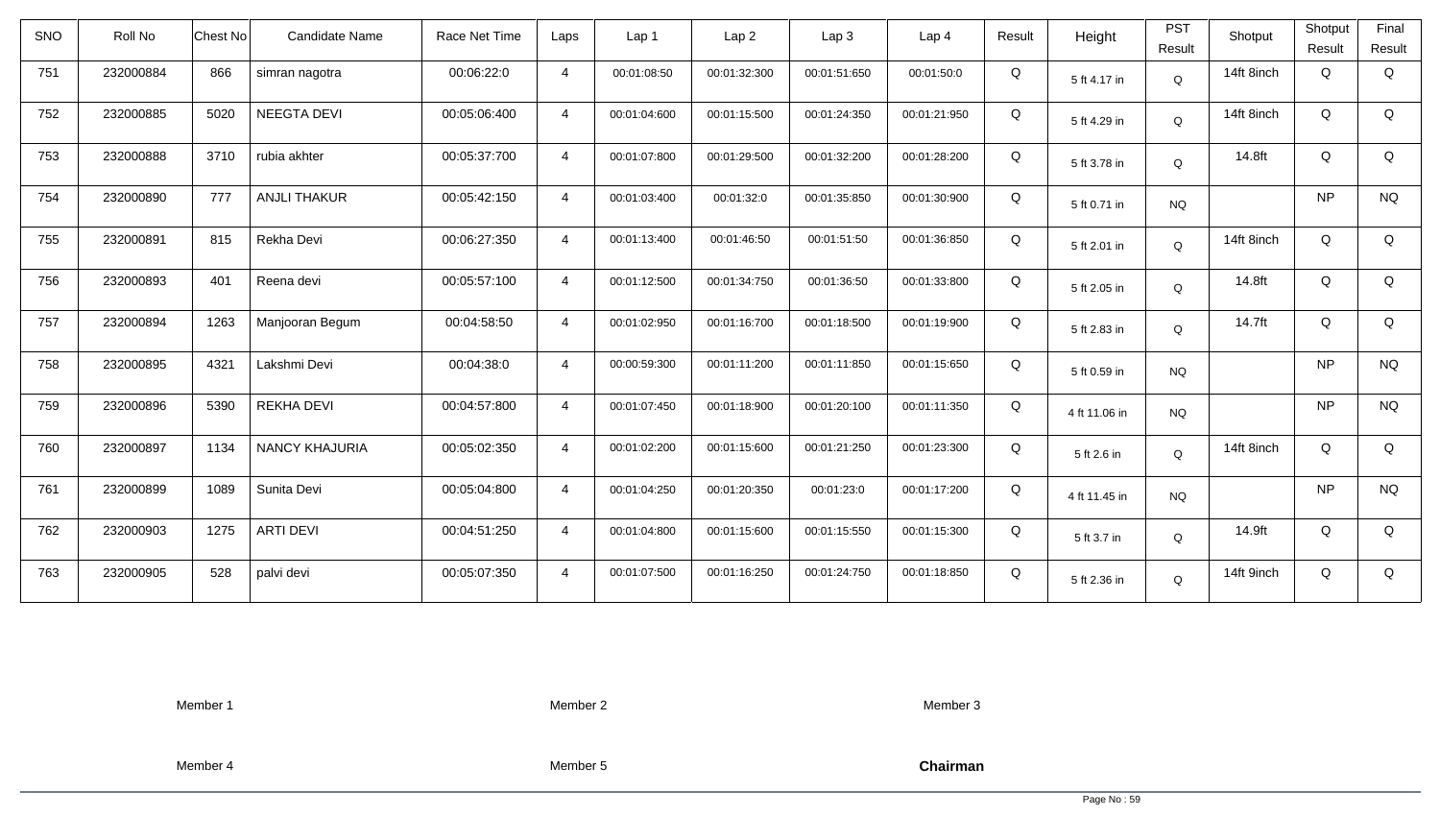| <b>SNO</b> | Roll No   | <b>Chest No</b> | Candidate Name       | Race Net Time | Laps           | Lap 1        | Lap <sub>2</sub> | Lap3         | Lap 4        | Result    | Height       | <b>PST</b><br>Result | Shotput          | Shotput<br>Result | Final<br>Result |
|------------|-----------|-----------------|----------------------|---------------|----------------|--------------|------------------|--------------|--------------|-----------|--------------|----------------------|------------------|-------------------|-----------------|
| 764        | 232000906 | 205             | Kajal sharma         | 00:05:22:600  | $\overline{4}$ | 00:01:11:350 | 00:01:22:850     | 00:01:25:550 | 00:01:22:850 | Q         | 5 ft 6.02 in | Q                    | $14$ ft          | <b>NQ</b>         | <b>NQ</b>       |
| 765        | 232000907 | 644             | <b>SNEH DEVI</b>     | 00:06:58:950  | $\overline{4}$ | 00:01:11:250 | 00:01:59:300     | 00:01:55:200 | 00:01:53:200 | <b>NQ</b> |              | <b>NP</b>            |                  | <b>NP</b>         | <b>NQ</b>       |
| 766        | 232000909 | 569             | <b>HEM LATA</b>      | 00:06:19:700  | $\overline{4}$ | 00:01:10:400 | 00:01:41:300     | 00:01:44:650 | 00:01:43:350 | Q         | 5 ft 0.28 in | <b>NQ</b>            |                  | <b>NP</b>         | <b>NQ</b>       |
| 767        | 232000910 | 956             | Neeru Sharma         | 00:05:10:650  | $\overline{4}$ | 00:00:57:0   | 00:01:18:650     | 00:01:27:900 | 00:01:27:100 | Q         | 5 ft 4.37 in | Q                    | $14$ ft          | <b>NQ</b>         | <b>NQ</b>       |
| 768        | 232000911 | 1288            | <b>SUNALI SHARMA</b> | 00:05:02:750  | $\overline{4}$ | 00:00:58:750 | 00:01:17:600     | 00:01:23:800 | 00:01:22:600 | Q         | 5 ft 2.01 in | Q                    | 14ft 8inch       | Q                 | Q               |
| 769        | 232000912 | 584             | NAZIMA KOSSAR        | 00:04:50:350  | $\overline{4}$ | 00:00:57:600 | 00:01:13:500     | 00:01:17:0   | 00:01:22:250 | Q         | 5 ft 3.78 in | Q                    | 15 <sub>ft</sub> | Q                 | Q               |
| 770        | 232000913 | 381             | <b>BANDNA</b> devi   | 00:05:48:800  | $\overline{4}$ | 00:01:13:150 | 00:01:26:350     | 00:01:35:800 | 00:01:33:500 | Q         | 5 ft 0.98 in | <b>NQ</b>            |                  | <b>NP</b>         | $\rm N\rm Q$    |
| 771        | 232000915 | 1475            | SHIVALI SHARMA       | 00:05:11:600  | $\overline{4}$ | 00:01:05:450 | 00:01:20:100     | 00:01:24:600 | 00:01:21:450 | Q         | 5 ft 4.09 in | Q                    | 14.8ft           | Q                 | Q               |
| 772        | 232000916 | 1427            | SONAKSHI THAPA       | 00:06:38:400  | $\overline{4}$ | 00:01:11:250 | 00:01:49:350     | 00:01:59:450 | 00:01:38:350 | <b>NQ</b> |              | <b>NP</b>            |                  | <b>NP</b>         | <b>NQ</b>       |
| 773        | 232000917 | 308             | Kajal Thakur         | 00:05:49:400  | $\overline{4}$ | 00:01:13:0   | 00:01:28:100     | 00:01:37:700 | 00:01:30:600 | Q         | 5 ft 2.87 in | Q                    | 14ft 9inch       | Q                 | Q               |
| 774        | 232000919 | 435             | Pooja devi           | 00:04:35:550  | $\overline{4}$ | 00:00:59:900 | 00:01:12:500     | 00:01:11:150 | 00:01:12:0   | Q         | 5 ft 4.33 in | Q                    | 14ft 8inch       | Q                 | Q               |
| 775        | 232000920 | 439             | DALVEER KOUR         | 00:05:30:200  | $\overline{4}$ | 00:01:07:300 | 00:01:25:400     | 00:01:26:250 | 00:01:31:250 | Q         | 5 ft 3.74 in | Q                    | 14.8ft           | Q                 | Q               |
| 776        | 232000921 | 2588            | Sharda devi          | 00:05:12:650  | $\overline{4}$ | 00:01:06:350 | 00:01:20:200     | 00:01:21:800 | 00:01:24:300 | Q         | 5 ft 3.86 in | Q                    | 14ft 9inch       | Q                 | Q               |

Member 2

Member 3

Member 4

Member 5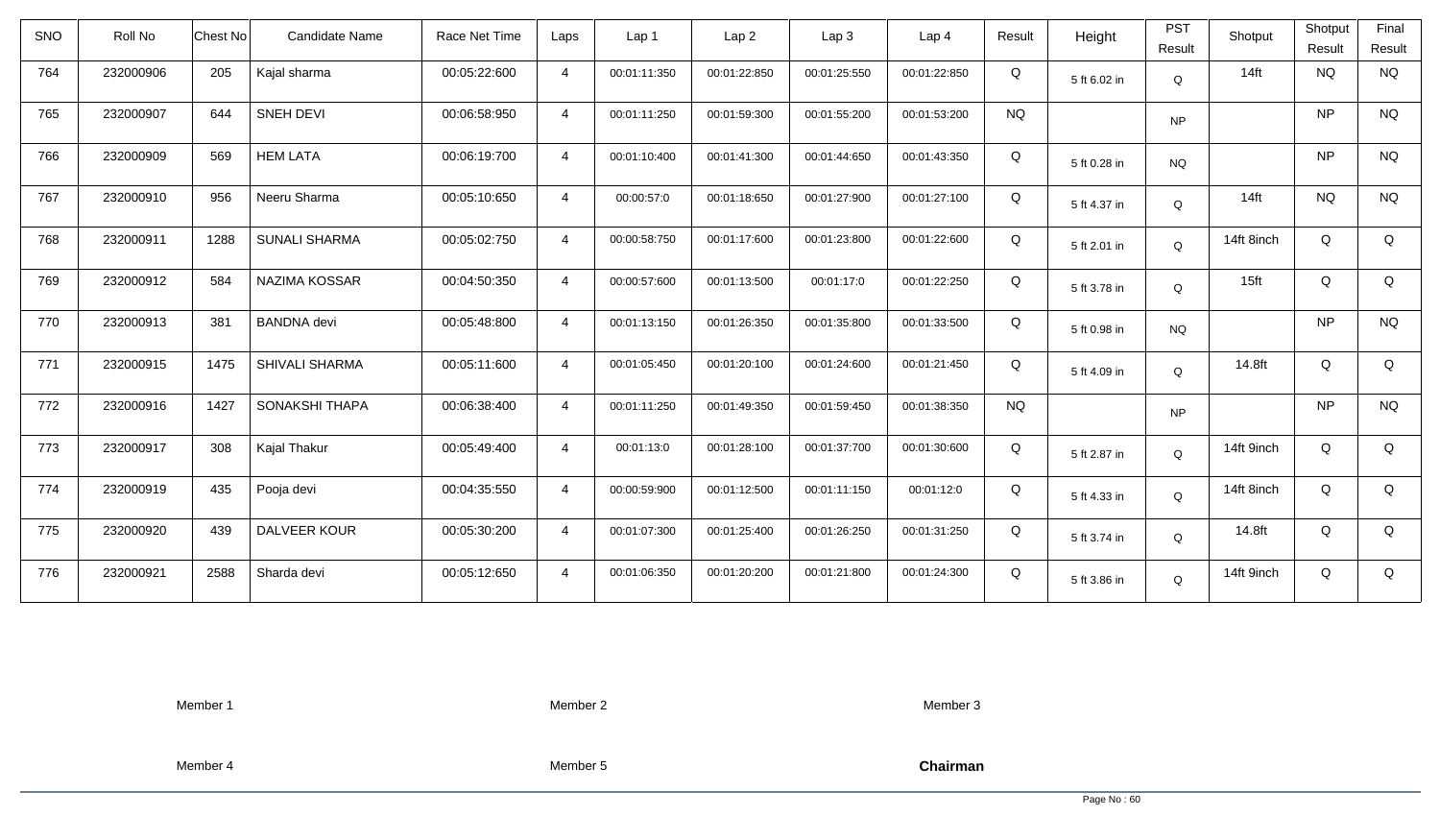| SNO | Roll No   | Chest No       | <b>Candidate Name</b>  | Race Net Time | Laps           | Lap 1        | Lap <sub>2</sub> | Lap <sub>3</sub> | Lap <sub>4</sub> | Result | Height       | <b>PST</b><br>Result | Shotput          | Shotput<br>Result | Final<br>Result |
|-----|-----------|----------------|------------------------|---------------|----------------|--------------|------------------|------------------|------------------|--------|--------------|----------------------|------------------|-------------------|-----------------|
| 777 | 232000923 | 1208           | <b>BlnDlya SHARma</b>  | 00:05:48:850  | $\overline{4}$ | 00:01:15:800 | 00:01:26:650     | 00:01:30:250     | 00:01:36:150     | Q      | 5 ft 4.02 in | Q                    | 14.8ft           | Q                 | Q               |
| 778 | 232000924 | $\overline{1}$ | anita devi             | 00:05:16:50   | $\overline{4}$ | 00:01:05:350 | 00:01:20:850     | 00:01:24:250     | 00:01:25:600     | Q      | 5 ft 1.42 in | <b>NQ</b>            |                  | <b>NP</b>         | <b>NQ</b>       |
| 779 | 232000925 | 7453           | <b>MAKHANI DEVI</b>    | 00:05:33:200  | $\overline{4}$ | 00:01:14:650 | 00:01:25:450     | 00:01:24:50      | 00:01:29:50      | Q      | 5 ft 2.01 in | $\mathsf Q$          | $14$ ft          | <b>NQ</b>         | <b>NQ</b>       |
| 780 | 232000926 | 2912           | Shivani sharma         | 00:05:04:150  | $\overline{4}$ | 00:01:04:700 | 00:01:15:850     | 00:01:22:0       | 00:01:21:600     | Q      | 5 ft 3.35 in | Q                    | 14 <sub>ft</sub> | <b>NQ</b>         | <b>NQ</b>       |
| 781 | 232000927 | 785            | <b>RINKU DEVI</b>      | 00:05:26:900  | $\overline{4}$ | 00:01:09:150 | 00:01:24:400     | 00:01:31:500     | 00:01:21:850     | Q      | 5 ft 3.15 in | Q                    | 14.8ft           | Q                 | Q               |
| 782 | 232000928 | 1267           | <b>AVANTIKA SHARMA</b> | 00:06:10:550  | $\overline{4}$ | 00:01:06:0   | 00:01:34:750     | 00:01:51:700     | 00:01:38:100     | Q      | 5 ft 3.15 in | Q                    | 14ft 9inch       | Q                 | Q               |
| 783 | 232000930 | 1724           | Shilpa Thakur          | 00:06:17:900  | $\overline{4}$ | 00:01:10:50  | 00:01:28:900     | 00:01:49:450     | 00:01:49:500     | Q      | 5 ft 2.2 in  | Q                    | 14 <sub>ft</sub> | <b>NQ</b>         | $\rm N\rm Q$    |
| 784 | 232000932 | 697            | POOJA DEVI             | 00:05:22:950  | $\overline{4}$ | 00:01:09:300 | 00:01:19:900     | 00:01:25:400     | 00:01:28:350     | Q      | 5 ft 3.74 in | Q                    | 14ft 7inch       | Q                 | Q               |
| 785 | 232000934 | 688            | <b>NEHA DEVI</b>       | 00:06:19:750  | $\overline{4}$ | 00:01:11:50  | 00:01:24:500     | 00:01:44:950     | 00:01:59:250     | Q      | 5 ft 6.54 in | Q                    | 14ft 9inch       | Q                 | Q               |
| 786 | 232000935 | 841            | neha sharma            | 00:05:50:350  | $\overline{4}$ | 00:01:08:150 | 00:01:32:800     | 00:01:35:250     | 00:01:34:150     | Q      | 5 ft 2.05 in | Q                    | $14$ ft          | <b>NQ</b>         | <b>NQ</b>       |
| 787 | 232000937 | 914            | <b>NEHA</b>            | 00:05:43:750  | $\overline{4}$ | 00:01:08:250 | 00:01:29:300     | 00:01:35:400     | 00:01:30:800     | Q      | 5 ft 0.04 in | <b>NQ</b>            |                  | <b>NP</b>         | <b>NQ</b>       |
| 788 | 232000938 | 377            | Partiksha thakur       | 00:05:20:150  | $\overline{4}$ | 00:01:01:150 | 00:01:17:0       | 00:01:27:350     | 00:01:34:650     | Q      | 5 ft 3.74 in | Q                    | 14ft 8inch       | Q                 | Q               |
| 789 | 232000939 | 1239           | Seema Bhagat           | 00:04:50:900  | $\overline{4}$ | 00:00:58:750 | 00:01:11:550     | 00:01:17:950     | 00:01:22:650     | Q      | 5 ft 1.18 in | <b>NQ</b>            |                  | <b>NP</b>         | <b>NQ</b>       |

Member 2

Member 3

Member 4

Member 5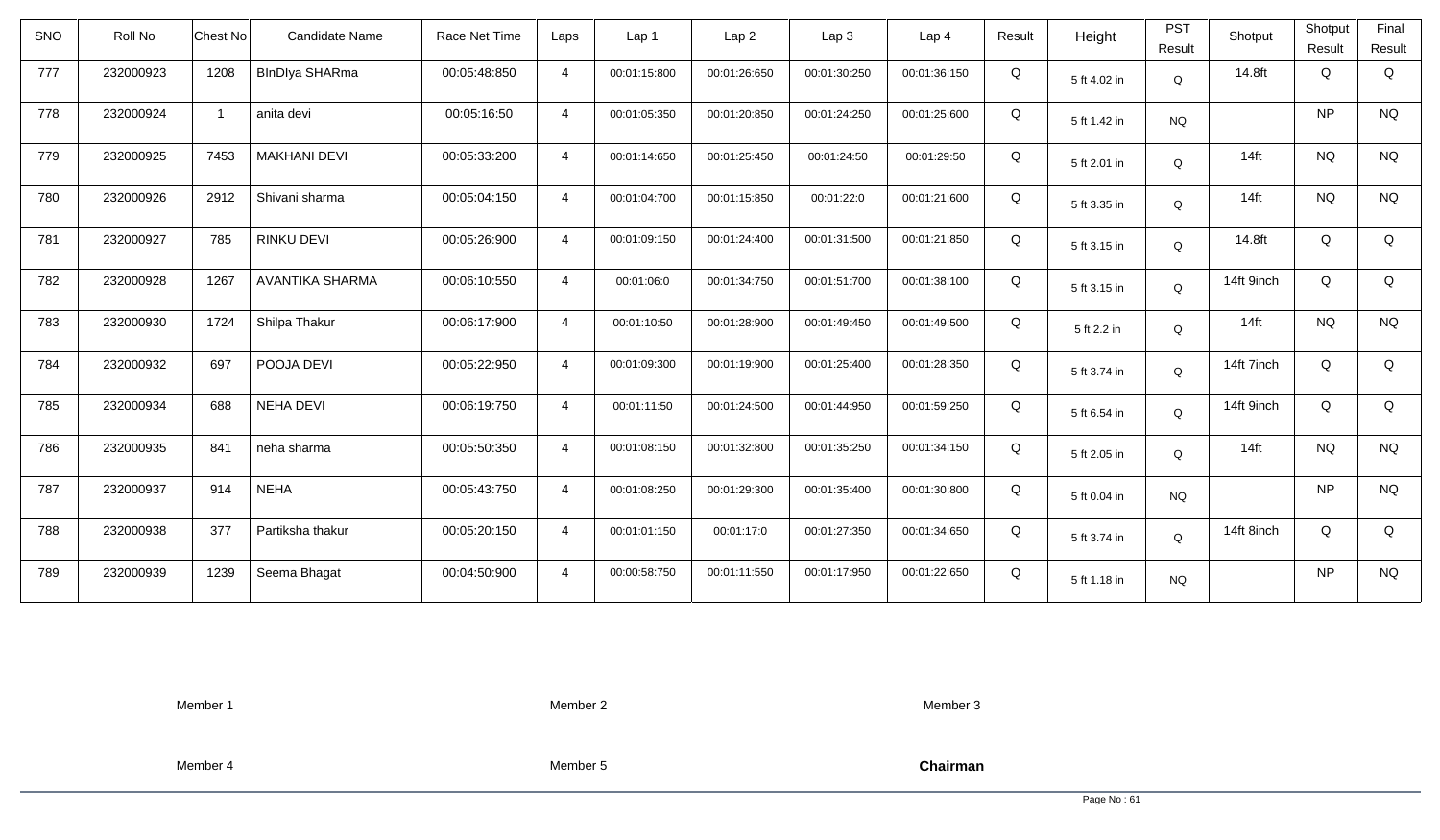| <b>SNO</b> | Roll No   | <b>Candidate Name</b><br>Chest No | Race Net Time | Laps           | Lap <sub>1</sub> | Lap2         | Lap 3        | Lap <sub>4</sub> | Result | Height       | <b>PST</b> | Shotput    | Shotput   | Final     |
|------------|-----------|-----------------------------------|---------------|----------------|------------------|--------------|--------------|------------------|--------|--------------|------------|------------|-----------|-----------|
|            |           |                                   |               |                |                  |              |              |                  |        |              | Result     |            | Result    | Result    |
| 790        | 232000940 | 1057<br><b>CHANDER REKHA</b>      | 00:06:16:850  | $\overline{4}$ | 00:01:07:200     | 00:01:40:850 | 00:01:49:650 | 00:01:39:150     | Q      | 5 ft 0.55 in | <b>NQ</b>  |            | NP        | <b>NQ</b> |
| 791        | 232000942 | Ambika rani<br>209                | 00:05:22:50   | $\overline{4}$ | 00:01:05:650     | 00:01:20:350 | 00:01:26:900 | 00:01:29:150     | Q      | 5 ft 1.42 in | <b>NQ</b>  |            | NP        | <b>NQ</b> |
| 792        | 232000943 | 8449<br><b>BABLI DEVI</b>         | 00:04:43:350  | $\overline{4}$ | 00:00:56:900     | 00:01:13:850 | 00:01:18:0   | 00:01:14:600     | Q      | 5 ft 1.06 in | <b>NQ</b>  |            | NP        | <b>NQ</b> |
| 793        | 232000944 | 1223<br>PRIYA SHARMA              | 00:05:36:950  | $\overline{4}$ | 00:01:05:600     | 00:01:25:350 | 00:01:34:650 | 00:01:31:350     | Q      | 5 ft 2.2 in  | Q          | 14.7ft     | Q         | Q         |
| 794        | 232000945 | 3742<br><b>SEEMA DEVI</b>         | 00:05:37:0    | $\overline{4}$ | 00:01:10:200     | 00:01:29:200 | 00:01:34:850 | 00:01:22:750     | Q      | 5 ft 2.01 in | Q          | 14.9ft     | Q         | Q         |
| 795        | 232000946 | 991<br>SHARUTI VERMA              | 00:05:43:150  | $\overline{4}$ | 00:01:04:550     | 00:01:26:250 | 00:01:30:900 | 00:01:41:450     | Q      | 5 ft 1.26 in | <b>NQ</b>  |            | NP        | <b>NQ</b> |
| 796        | 232000947 | 850<br><b>GUDIA SHARMA</b>        | 00:06:06:50   | $\overline{4}$ | 00:01:10:950     | 00:01:34:0   | 00:01:38:50  | 00:01:43:50      | Q      | 5 ft 0.39 in | <b>NQ</b>  |            | NP        | <b>NQ</b> |
| 797        | 232000949 | 597<br>priya jamwal               | 00:05:12:350  | $\overline{4}$ | 00:01:01:300     | 00:01:16:600 | 00:01:26:800 | 00:01:27:650     | Q      | 5 ft 0.91 in | <b>NQ</b>  |            | <b>NP</b> | <b>NQ</b> |
| 798        | 232000951 | 1002<br><b>SEEMU DEVI</b>         | 00:05:12:500  | $\overline{4}$ | 00:01:01:200     | 00:01:18:800 | 00:01:22:200 | 00:01:30:300     | Q      | 5 ft 3.27 in | Q          | 14.9ft     | Q         | Q         |
| 799        | 232000953 | 786<br>Neeru devi                 | 00:05:19:150  | $\overline{4}$ | 00:01:08:650     | 00:01:24:800 | 00:01:18:550 | 00:01:27:150     | Q      | 5 ft 1.22 in | <b>NQ</b>  |            | NP        | <b>NQ</b> |
| 800        | 232000954 | 930<br>chanchala devi             | 00:04:53:750  | $\overline{4}$ | 00:01:00:600     | 00:01:12:850 | 00:01:20:550 | 00:01:19:750     | Q      | 5 ft 1.5 in  | <b>NQ</b>  |            | NP        | <b>NQ</b> |
| 801        | 232000955 | <b>JYOTI DEVI</b><br>1221         | 00:05:08:750  | $\overline{4}$ | 00:01:06:900     | 00:01:17:200 | 00:01:23:800 | 00:01:20:850     | Q      | 5 ft 2.2 in  | Q          | 14.8ft     | Q         | Q         |
| 802        | 232000957 | 2053<br>MINAKSHI DEVI             | 00:05:25:50   | $\overline{4}$ | 00:01:08:850     | 00:01:27:550 | 00:01:28:400 | 00:01:20:250     | Q      | 5 ft 3.11 in | Q          | 14ft 9inch | Q         | Q         |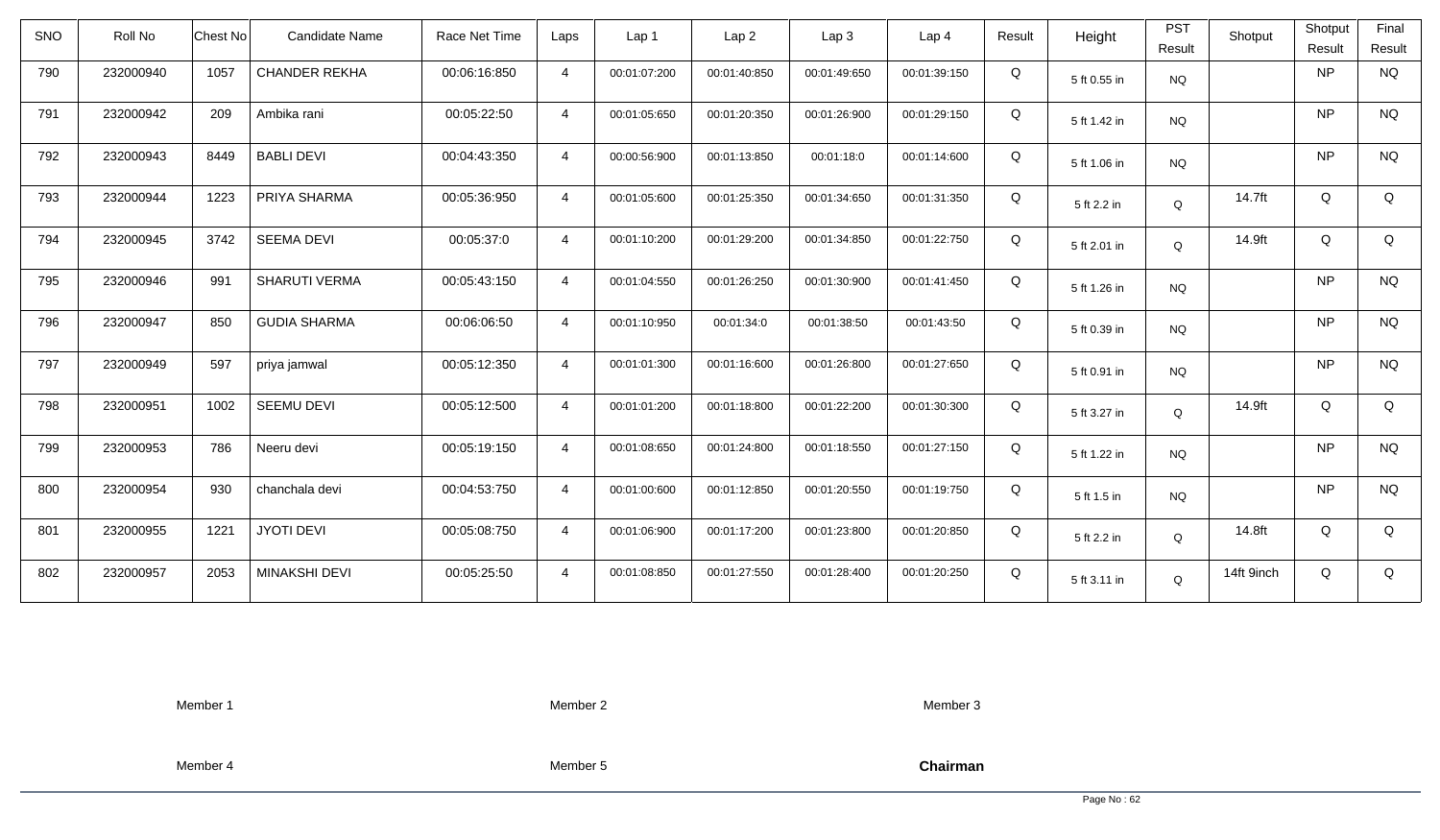| <b>SNO</b> | Roll No   | <b>Chest No</b> | Candidate Name       | Race Net Time | Laps           | Lap 1        | Lap <sub>2</sub> | Lap <sub>3</sub> | Lap <sub>4</sub> | Result | Height       | <b>PST</b><br>Result | Shotput          | Shotput<br>Result | Final<br>Result |
|------------|-----------|-----------------|----------------------|---------------|----------------|--------------|------------------|------------------|------------------|--------|--------------|----------------------|------------------|-------------------|-----------------|
| 803        | 232000958 | 3633            | <b>DIKSHA KHOKAR</b> | 00:05:22:200  | $\overline{4}$ | 00:01:11:450 | 00:01:17:250     | 00:01:24:800     | 00:01:28:700     | Q      | 5 ft 2.05 in | $\mathsf Q$          | 14ft 8inch       | Q                 | Q               |
| 804        | 232000959 | 1202            | <b>KIRAN KUMARI</b>  | 00:05:36:950  | $\overline{4}$ | 00:01:11:300 | 00:01:27:750     | 00:01:28:350     | 00:01:29:550     | Q      | 5 ft 4.76 in | Q                    | 13 <sub>ft</sub> | <b>NQ</b>         | <b>NQ</b>       |
| 805        | 232000962 | 1319            | JANAVI JAMWAL        | 00:05:02:550  | $\overline{4}$ | 00:01:04:0   | 00:01:17:200     | 00:01:24:850     | 00:01:16:500     | Q      | 5 ft 6.69 in | Q                    | 14ft 9inch       | Q                 | Q               |
| 806        | 232000963 | 2488            | RITA DEVI            | 00:05:19:0    | $\overline{4}$ | 00:01:03:50  | 00:01:22:600     | 00:01:28:750     | 00:01:24:600     | Q      | 5 ft 4.09 in | Q                    | 14ft 8inch       | Q                 | Q               |
| 807        | 232000964 | 808             | Prinka devi          | 00:04:51:550  | $\overline{4}$ | 00:01:07:100 | 00:01:18:150     | 00:01:15:650     | 00:01:10:650     | Q      | 5 ft 3.5 in  | Q                    | 14ft 8inch       | Q                 | Q               |
| 808        | 232000965 | 736             | SEEMA DEVI THAPPA    | 00:05:18:800  | $\overline{4}$ | 00:01:04:0   | 00:01:18:550     | 00:01:25:400     | 00:01:30:850     | Q      | 5 ft 2.87 in | Q                    | $14$ ft          | <b>NQ</b>         | <b>NQ</b>       |
| 809        | 232000967 | 5839            | <b>SAVITA DEVI</b>   | 00:05:42:250  | $\overline{4}$ | 00:01:11:0   | 00:01:35:350     | 00:01:32:200     | 00:01:23:700     | Q      | 5 ft 1.65 in | <b>NQ</b>            |                  | <b>NP</b>         | <b>NQ</b>       |
| 810        | 232000969 | 514             | Bandana devi         | 00:05:50:700  | $\overline{4}$ | 00:01:11:700 | 00:01:25:200     | 00:01:37:550     | 00:01:36:250     | Q      | 5 ft 3.11 in | Q                    | 14ft 9inch       | Q                 | Q               |
| 811        | 232000970 | 292             | <b>DEEKSHA DEVI</b>  | 00:04:41:800  | $\overline{4}$ | 00:00:56:650 | 00:01:15:50      | 00:01:14:250     | 00:01:15:850     | Q      | 5 ft 2.01 in | Q                    | $14$ ft          | <b>NQ</b>         | <b>NQ</b>       |
| 812        | 232000972 | 1296            | Shriya Devi          | 00:05:56:850  | $\overline{4}$ | 00:01:07:550 | 00:01:30:950     | 00:01:38:500     | 00:01:39:850     | Q      | 5 ft 1.5 in  | <b>NQ</b>            |                  | <b>NP</b>         | <b>NQ</b>       |
| 813        | 232000973 | 3887            | <b>SHIVANI</b>       | 00:05:03:300  | $\overline{4}$ | 00:01:04:650 | 00:01:15:100     | 00:01:20:100     | 00:01:23:450     | Q      | 5 ft 2.28 in | Q                    | 14ft 9inch       | Q                 | Q               |
| 814        | 232000974 | 555             | ANU RADHA            | 00:05:40:700  | $\overline{4}$ | 00:01:05:900 | 00:01:26:700     | 00:01:39:450     | 00:01:28:650     | Q      | 5 ft 7.17 in | Q                    | 14ft 8inch       | Q                 | Q               |
| 815        | 232000975 | 479             | Arti Devi            | 00:05:49:750  | $\overline{4}$ | 00:01:11:250 | 00:01:28:500     | 00:01:35:50      | 00:01:34:950     | Q      | 5 ft 2.01 in | Q                    | $14$ ft          | <b>NQ</b>         | <b>NQ</b>       |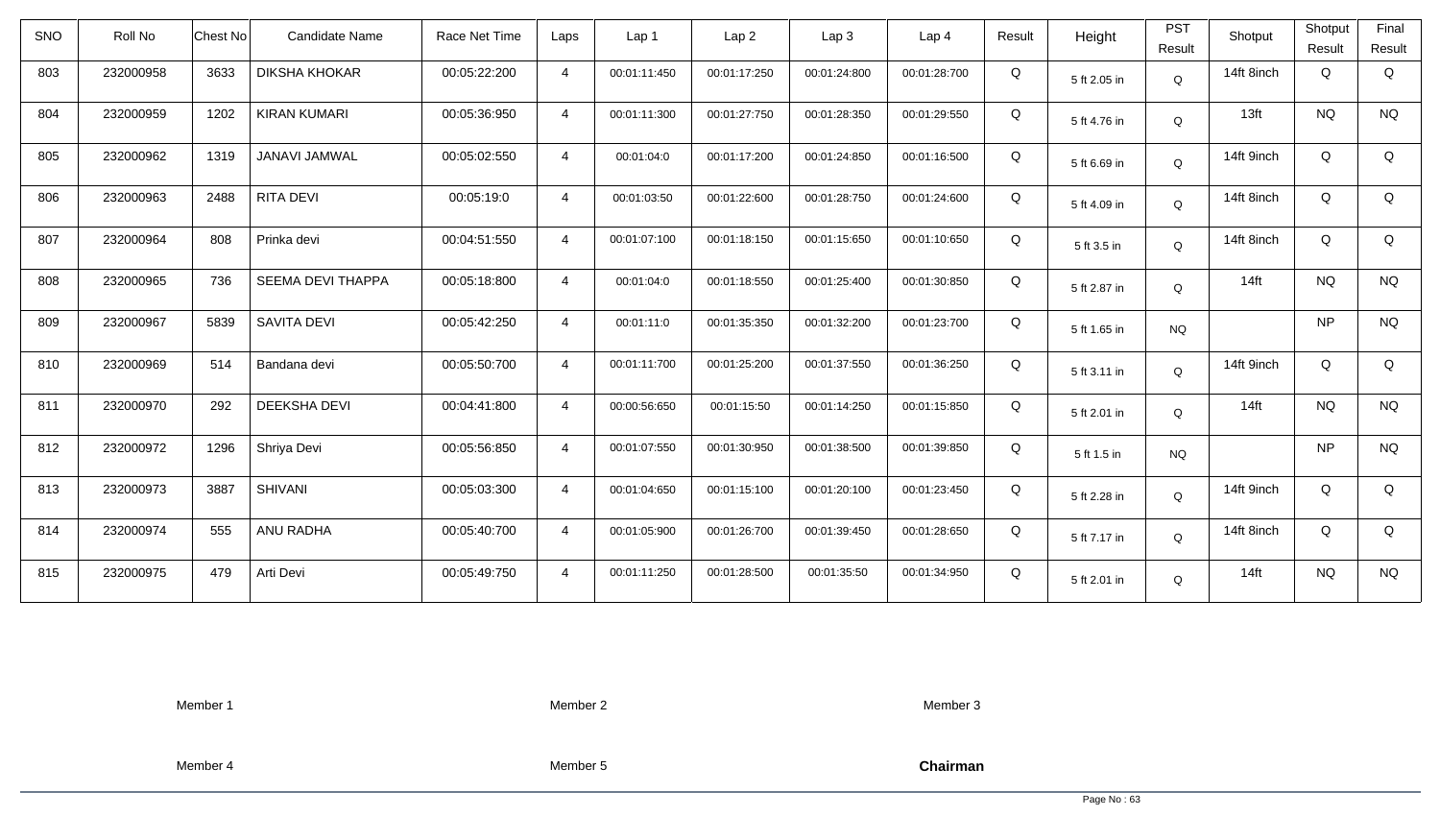| <b>SNO</b> | Roll No   | <b>Chest No</b> | Candidate Name        | Race Net Time | Laps           | Lap <sub>1</sub> | Lap <sub>2</sub> | Lap <sub>3</sub> | Lap <sub>4</sub> | Result    | Height        | <b>PST</b><br>Result | Shotput    | Shotput<br>Result | Final<br>Result |
|------------|-----------|-----------------|-----------------------|---------------|----------------|------------------|------------------|------------------|------------------|-----------|---------------|----------------------|------------|-------------------|-----------------|
| 816        | 232000976 | 1152            | krish bandral         | 00:06:07:350  | $\overline{4}$ | 00:01:00:150     | 00:01:26:150     | 00:01:52:300     | 00:01:48:750     | Q         | 5 ft 1.69 in  | <b>NQ</b>            |            | <b>NP</b>         | <b>NQ</b>       |
| 817        | 232000977 | 6863            | MEENAKSHI KUMARI      | 00:04:52:0    | $\overline{4}$ | 00:01:04:400     | 00:01:13:750     | 00:01:20:350     | 00:01:13:500     | Q         | 5 ft 2.09 in  | Q                    | 14.8ft     | Q                 | Q               |
| 818        | 232000978 | 1279            | <b>ANJALI SHARMA</b>  | 00:06:41:600  | $\overline{4}$ | 00:01:18:450     | 00:01:38:750     | 00:01:52:150     | 00:01:52:250     | <b>NQ</b> |               | <b>NP</b>            |            | <b>NP</b>         | <b>NQ</b>       |
| 819        | 232000979 | 955             | <b>ANCHAL SHARMA</b>  | 00:05:34:650  | $\overline{4}$ | 00:01:05:100     | 00:01:22:750     | 00:01:33:850     | 00:01:32:950     | Q         | 4 ft 11.92 in | <b>NQ</b>            |            | <b>NP</b>         | <b>NQ</b>       |
| 820        | 232000981 | 379             | SUNEETA DEVI          | 00:04:34:500  | $\overline{4}$ | 00:01:02:550     | 00:01:09:750     | 00:01:13:500     | 00:01:08:700     | Q         | 5 ft 0.63 in  | <b>NQ</b>            |            | <b>NP</b>         | <b>NQ</b>       |
| 821        | 232000982 | 3036            | <b>ASHA DEVI</b>      | 00:05:41:250  | $\overline{4}$ | 00:01:16:850     | 00:01:31:450     | 00:01:28:200     | 00:01:24:750     | Q         | 5 ft 4.76 in  | Q                    | 14ft 7inch | Q                 | Q               |
| 822        | 232000986 | 5142            | <b>SHABNAM AKHTAR</b> | 00:04:59:150  | $\overline{4}$ | 00:01:04:200     | 00:01:14:550     | 00:01:20:350     | 00:01:20:50      | Q         | 5 ft 3.7 in   | Q                    | 14ft 8inch | Q                 | Q               |
| 823        | 232000987 | 619             | <b>NEELMA DEVI</b>    | 00:05:04:650  | $\overline{4}$ | 00:00:58:750     | 00:01:18:300     | 00:01:21:400     | 00:01:26:200     | Q         | 5 ft 2.09 in  | Q                    | $14$ ft    | <b>NQ</b>         | <b>NQ</b>       |
| 824        | 232000989 | 3286            | <b>RAFIA FIRDOUS</b>  | 00:05:34:550  | $\overline{4}$ | 00:01:04:450     | 00:01:21:600     | 00:01:32:800     | 00:01:35:700     | Q         | 5 ft 1.02 in  | <b>NQ</b>            |            | <b>NP</b>         | <b>NQ</b>       |
| 825        | 232000990 | 484             | RADHIKA DEVI          | 00:05:55:0    | $\overline{4}$ | 00:01:04:650     | 00:01:33:950     | 00:01:45:450     | 00:01:30:950     | Q         | 5 ft 2.05 in  | Q                    | 14ft 8inch | Q                 | Q               |
| 826        | 232000991 | 136             | happy ranyal          | 00:05:44:100  | $\overline{4}$ | 00:01:10:750     | 00:01:29:50      | 00:01:39:900     | 00:01:24:400     | Q         | 5 ft 4.61 in  | Q                    | 14ft 9inch | Q                 | Q               |
| 827        | 232000992 | 3829            | <b>NEELAM KANTA</b>   | 00:06:28:800  | $\overline{4}$ | 00:01:14:600     | 00:01:43:650     | 00:01:49:550     | 00:01:41:0       | Q         | 5 ft 5.08 in  | Q                    | 14.9ft     | Q                 | Q               |
| 828        | 232000993 | 1137            | indu devi             | 00:05:38:400  | $\overline{4}$ | 00:01:13:100     | 00:01:21:550     | 00:01:33:450     | 00:01:30:300     | Q         | 5 ft 0.75 in  | <b>NQ</b>            |            | <b>NP</b>         | <b>NQ</b>       |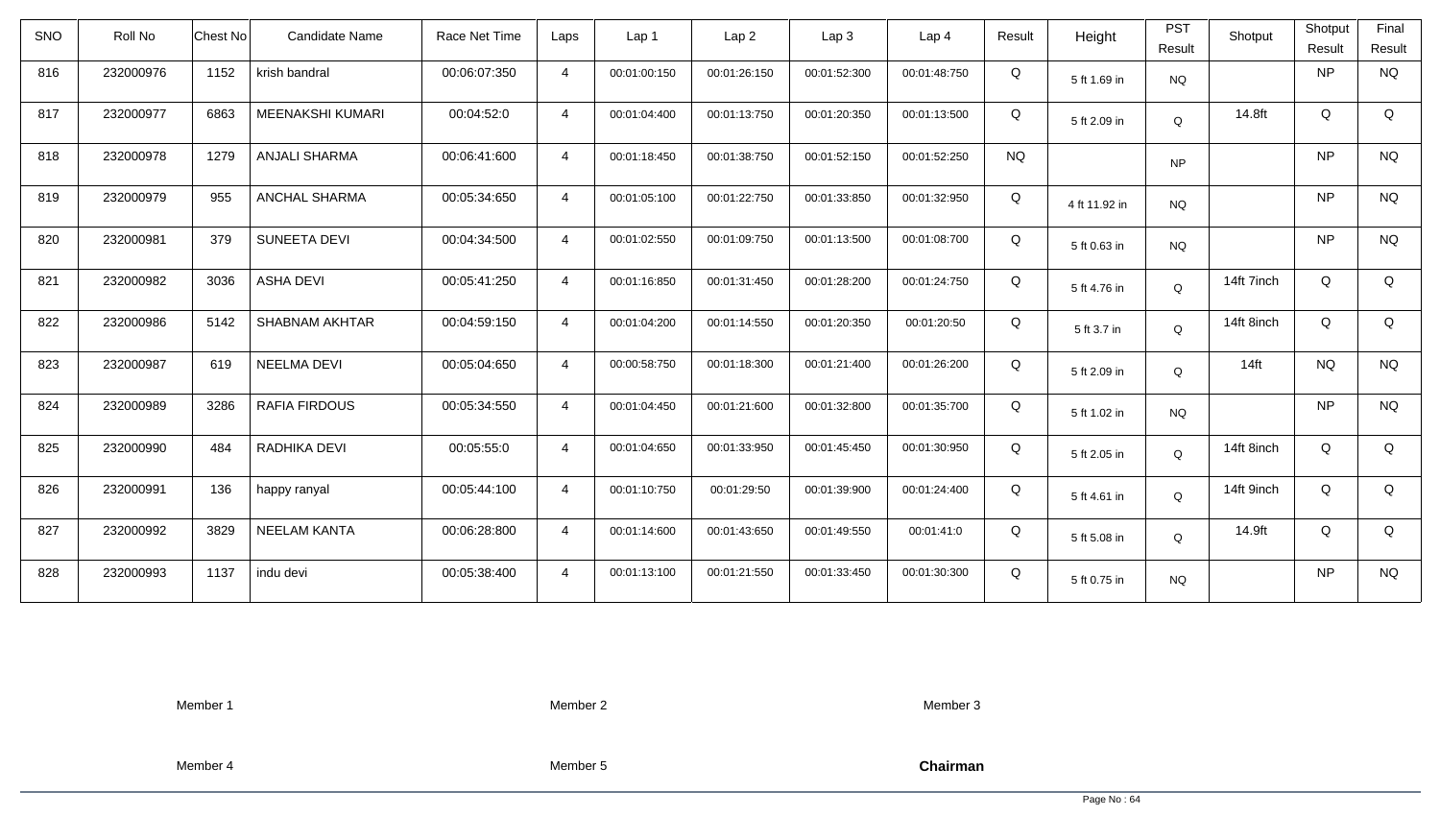| <b>SNO</b> | Roll No   | <b>Chest No</b> | Candidate Name      | Race Net Time | Laps           | Lap <sub>1</sub> | Lap <sub>2</sub> | Lap <sub>3</sub> | Lap <sub>4</sub> | Result    | Height       | <b>PST</b><br>Result | Shotput    | Shotput<br>Result | Final<br>Result |
|------------|-----------|-----------------|---------------------|---------------|----------------|------------------|------------------|------------------|------------------|-----------|--------------|----------------------|------------|-------------------|-----------------|
| 829        | 232000994 | 968             | sheetal devi        | 00:04:58:250  | $\overline{4}$ | 00:01:05:400     | 00:01:15:450     | 00:01:16:800     | 00:01:20:600     | Q         | 5 ft 2.13 in | Q                    | 14.9ft     | Q                 | Q               |
| 830        | 232000995 | 1465            | Shakti Devi         | 00:04:46:100  | $\overline{4}$ | 00:00:56:750     | 00:01:10:850     | 00:01:16:500     | 00:01:22:0       | Q         | 5 ft 1.26 in | <b>NQ</b>            |            | <b>NP</b>         | <b>NQ</b>       |
| 831        | 232000996 | 105             | vishali sharma      | 00:05:12:500  | $\overline{4}$ | 00:01:02:550     | 00:01:18:900     | 00:01:24:100     | 00:01:26:950     | Q         | 5 ft 5.04 in | Q                    | 14ft 8inch | Q                 | Q               |
| 832        | 232000997 | 693             | Neha rani           | 00:05:20:450  | $\overline{4}$ | 00:00:59:350     | 00:01:18:900     | 00:01:29:350     | 00:01:32:850     | Q         | 5 ft 2.28 in | Q                    | 14ft 7inch | Q                 | Q               |
| 833        | 232000999 | 1150            | <b>KAMLESH DEVI</b> | 00:04:51:50   | $\overline{4}$ | 00:00:54:750     | 00:01:14:650     | 00:01:21:600     | 00:01:20:50      | Q         | 5 ft 3.54 in | Q                    | 14.8ft     | Q                 | Q               |
| 834        | 232001000 | 772             | <b>ARTI DEVI</b>    | 00:04:41:350  | $\overline{4}$ | 00:00:57:800     | 00:01:10:850     | 00:01:15:500     | 00:01:17:200     | Q         | 5 ft 1.34 in | <b>NQ</b>            |            | <b>NP</b>         | <b>NQ</b>       |
| 835        | 232001001 | 5931            | <b>SURVI DEVI</b>   | 00:05:19:850  | $\overline{4}$ | 00:01:01:650     | 00:01:22:200     | 00:01:26:950     | 00:01:29:50      | Q         | 5 ft 2.01 in | Q                    | 14ft 9inch | Q                 | Q               |
| 836        | 232001002 | 6498            | <b>NEHA DEVI</b>    | 00:05:29:450  | 4              | 00:01:04:150     | 00:01:21:900     | 00:01:26:750     | 00:01:36:650     | Q         | 5 ft 0.79 in | <b>NQ</b>            |            | <b>NP</b>         | <b>NQ</b>       |
| 837        | 232001003 | 1034            | <b>REENA DEVI</b>   | 00:06:58:950  | $\overline{4}$ | 00:01:11:50      | 00:01:43:500     | 00:01:58:150     | 00:02:06:250     | <b>NQ</b> |              | <b>NP</b>            |            | <b>NP</b>         | <b>NQ</b>       |
| 838        | 232001004 | 397             | PALBHI SHARMA       | 00:05:17:50   | $\overline{4}$ | 00:01:05:500     | 00:01:20:550     | 00:01:23:50      | 00:01:27:950     | Q         | 5 ft 2.05 in | Q                    | 14ft 9inch | Q                 | Q               |
| 839        | 232001006 | 6574            | <b>MADHU DEVI</b>   | 00:05:39:250  | $\overline{4}$ | 00:01:06:450     | 00:01:41:750     | 00:01:30:600     | 00:01:20:450     | Q         | 5 ft 3.23 in | Q                    | 14ft 9inch | Q                 | Q               |
| 840        | 232001009 | 2440            | <b>RADHIKA</b>      | 00:06:33:100  | $\overline{4}$ | 00:01:12:350     | 00:01:46:700     | 00:01:52:500     | 00:01:41:550     | <b>NQ</b> |              | <b>NP</b>            |            | <b>NP</b>         | <b>NQ</b>       |
| 841        | 232001010 | 2566            | ROMA DEVI           | 00:05:36:950  | $\overline{4}$ | 00:01:10:600     | 00:01:28:750     | 00:01:28:900     | 00:01:28:700     | Q         | 5 ft 2.64 in | Q                    | 14ft 9inch | Q                 | Q               |

Member 2

Member 3

Member 4

Member 5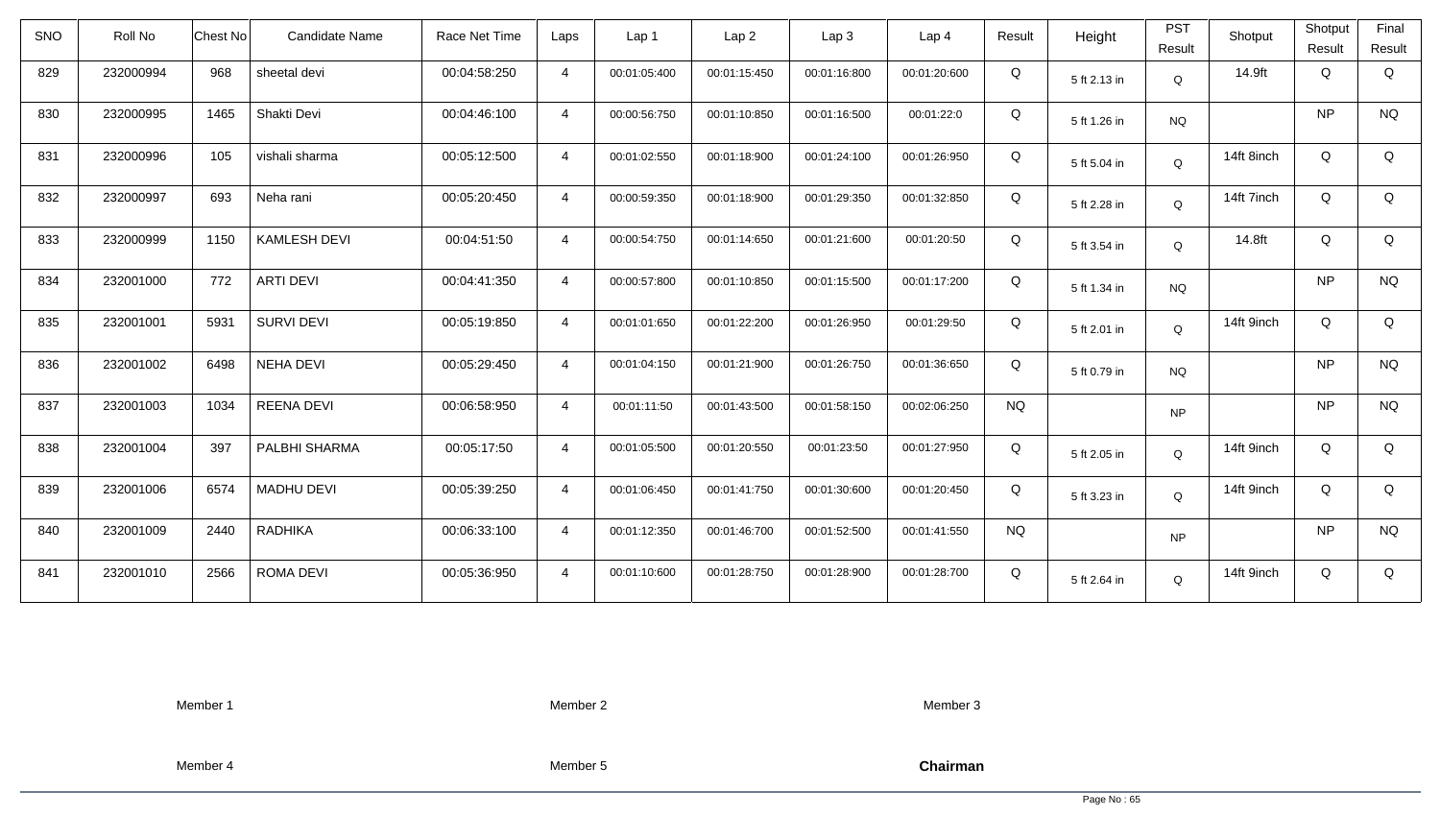| <b>SNO</b> | Roll No   | <b>Chest No</b> | Candidate Name       | Race Net Time | Laps           | Lap <sub>1</sub> | Lap <sub>2</sub> | Lap <sub>3</sub> | Lap <sub>4</sub> | Result    | Height       | <b>PST</b><br>Result | Shotput    | Shotput<br>Result | Final<br>Result |
|------------|-----------|-----------------|----------------------|---------------|----------------|------------------|------------------|------------------|------------------|-----------|--------------|----------------------|------------|-------------------|-----------------|
| 842        | 232001011 | 1018            | CHANCHALO DEVI       | 00:05:05:0    | $\overline{4}$ | 00:00:59:150     | 00:01:14:300     | 00:01:23:600     | 00:01:27:950     | Q         | 5 ft 4.96 in | Q                    | 14ft 8inch | Q                 | Q               |
| 843        | 232001016 | 3176            | <b>SEMI DEVI</b>     | 00:05:18:450  | $\overline{4}$ | 00:01:02:500     | 00:01:21:750     | 00:01:33:550     | 00:01:20:650     | Q         | 5 ft 2.8 in  | Q                    | $14$ ft    | <b>NQ</b>         | <b>NQ</b>       |
| 844        | 232001017 | 1305            | samiksha devi        | 00:05:02:950  | $\overline{4}$ | 00:01:01:350     | 00:01:17:100     | 00:01:20:650     | 00:01:23:850     | Q         | 5 ft 3.39 in | Q                    | $14$ ft    | <b>NQ</b>         | <b>NQ</b>       |
| 845        | 232001018 | 1487            | NEESHA DEVI          | 00:05:07:500  | $\overline{4}$ | 00:01:00:500     | 00:01:20:500     | 00:01:24:800     | 00:01:21:700     | Q         | 5 ft 3.15 in | Q                    | 14ft 7inch | Q                 | Q               |
| 846        | 232001020 | 5388            | <b>ANJALI SHARMA</b> | 00:07:02:850  | $\overline{4}$ | 00:01:16:250     | 00:01:55:350     | 00:01:59:400     | 00:01:51:850     | <b>NQ</b> |              | <b>NP</b>            |            | <b>NP</b>         | <b>NQ</b>       |
| 847        | 232001021 | 494             | <b>SEEMA SHARMA</b>  | 00:06:12:200  | $\overline{4}$ | 00:01:13:0       | 00:01:40:400     | 00:01:44:550     | 00:01:34:250     | Q         | 5 ft 2.4 in  | Q                    | 14.7ft     | Q                 | Q               |
| 848        | 232001022 | 4030            | Priya Devi           | 00:05:04:150  | $\overline{4}$ | 00:00:58:0       | 00:01:17:50      | 00:01:22:0       | 00:01:27:100     | Q         | 4 ft 10.9 in | <b>NQ</b>            |            | <b>NP</b>         | $\rm N\rm Q$    |
| 849        | 232001023 | 9003            | SONIA THAKUR         | 00:05:46:750  | $\overline{4}$ | 00:01:01:800     | 00:01:30:100     | 00:01:38:950     | 00:01:35:900     | Q         | 5 ft 3.86 in | Q                    | $14$ ft    | <b>NQ</b>         | <b>NQ</b>       |
| 850        | 232001024 | 4238            | <b>REKHA DEVI</b>    | 00:04:44:850  | $\overline{4}$ | 00:01:06:700     | 00:01:15:0       | 00:01:13:750     | 00:01:09:400     | Q         | 5 ft 0.63 in | <b>NQ</b>            |            | <b>NP</b>         | <b>NQ</b>       |
| 851        | 232001026 | 950             | PRIYA DEVI           | 00:06:20:550  | $\overline{4}$ | 00:01:12:400     | 00:01:44:900     | 00:01:47:950     | 00:01:35:300     | Q         | 5 ft 3.54 in | Q                    | $14$ ft    | <b>NQ</b>         | <b>NQ</b>       |
| 852        | 232001027 | 1429            | <b>SARIKA</b>        | 00:05:36:700  | $\overline{4}$ | 00:01:05:650     | 00:01:22:500     | 00:01:35:50      | 00:01:33:500     | Q         | 5 ft 2.83 in | Q                    | 14ft 8inch | Q                 | Q               |
| 853        | 232001028 | 1249            | NEESHU DEVI          | 00:05:02:900  | $\overline{4}$ | 00:01:04:550     | 00:01:15:450     | 00:01:21:850     | 00:01:21:50      | Q         | 5 ft 7.01 in | Q                    | 14ft 9inch | Q                 | Q               |
| 854        | 232001029 | 8476            | ARUSHI SHARMA        | 00:06:49:100  | $\overline{4}$ | 00:01:19:100     | 00:01:47:0       | 00:01:46:150     | 00:01:56:850     | <b>NQ</b> |              | <b>NP</b>            |            | <b>NP</b>         | <b>NQ</b>       |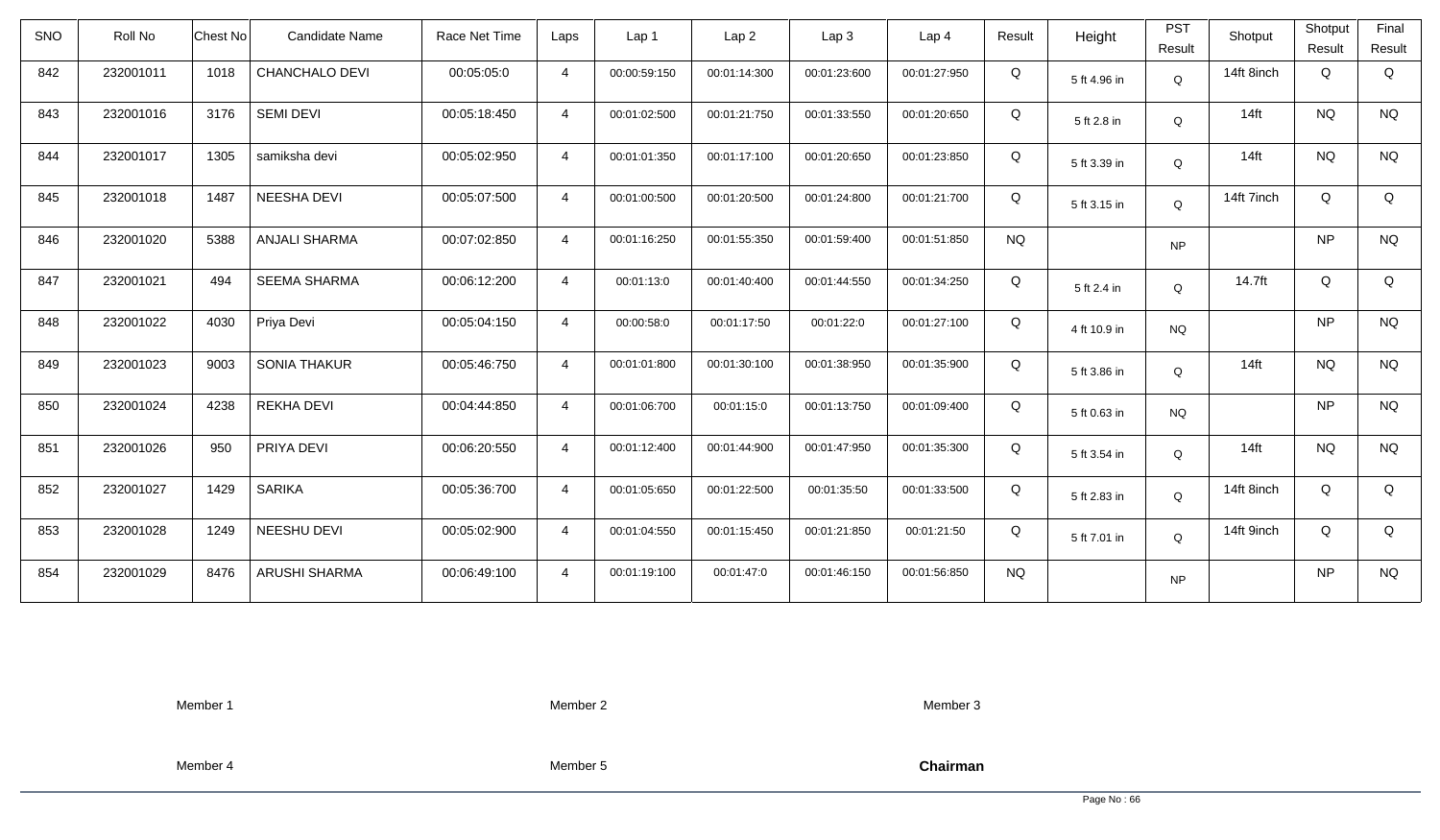| <b>SNO</b> | Roll No   | <b>Chest No</b> | Candidate Name        | Race Net Time | Laps           | Lap 1        | Lap <sub>2</sub> | Lap <sub>3</sub> | Lap <sub>4</sub> | Result    | Height        | <b>PST</b><br>Result | Shotput    | Shotput<br>Result | Final<br>Result |
|------------|-----------|-----------------|-----------------------|---------------|----------------|--------------|------------------|------------------|------------------|-----------|---------------|----------------------|------------|-------------------|-----------------|
| 855        | 232001030 | 5608            | SADIYA SHAMEEM        | 00:07:12:650  | $\overline{4}$ | 00:01:14:50  | 00:01:41:900     | 00:02:04:850     | 00:02:11:850     | <b>NQ</b> |               | NP                   |            | <b>NP</b>         | <b>NQ</b>       |
| 856        | 232001032 | 1250            | Lalita Devi           | 00:05:00:0    | $\overline{4}$ | 00:01:13:900 | 00:01:19:250     | 00:01:17:300     | 00:01:09:550     | Q         | 5 ft 2.68 in  | Q                    | 14ft 9inch | Q                 | Q               |
| 857        | 232001033 | 491             | <b>BISHALI DEVI</b>   | 00:05:04:0    | $\overline{4}$ | 00:01:04:300 | 00:01:18:150     | 00:01:17:300     | 00:01:24:250     | Q         | 5 ft 4.17 in  | Q                    | 14ft 8inch | Q                 | Q               |
| 858        | 232001034 | 5235            | Rashmi Choudhary      | 00:05:32:150  | $\overline{4}$ | 00:01:09:700 | 00:01:23:500     | 00:01:31:300     | 00:01:27:650     | Q         | 5 ft 4.96 in  | Q                    | 14ft 8inch | Q                 | Q               |
| 859        | 232001035 | 2934            | SHILPA SHARMA         | 00:05:10:200  | $\overline{4}$ | 00:01:04:100 | 00:01:12:800     | 00:01:25:450     | 00:01:27:850     | Q         | 5 ft 2.52 in  | Q                    | 14ft 9inch | Q                 | Q               |
| 860        | 232001037 | 1213            | Pooja Sambyal         | 00:05:36:750  | $\overline{4}$ | 00:01:01:100 | 00:01:25:600     | 00:01:39:700     | 00:01:30:350     | Q         | 5 ft 3.39 in  | Q                    | 14ft 8inch | Q                 | Q               |
| 861        | 232001038 | 1368            | <b>RASHMI DEVI</b>    | 00:05:14:750  | $\overline{4}$ | 00:01:11:550 | 00:01:21:100     | 00:01:25:50      | 00:01:17:50      | Q         | 4 ft 11.92 in | <b>NQ</b>            |            | <b>NP</b>         | <b>NQ</b>       |
| 862        | 232001039 | 420             | <b>MANISHA KAJAL</b>  | 00:06:36:0    | $\overline{4}$ | 00:01:15:150 | 00:01:35:450     | 00:01:52:200     | 00:01:53:200     | <b>NQ</b> |               | <b>NP</b>            |            | <b>NP</b>         | <b>NQ</b>       |
| 863        | 232001040 | 6349            | <b>JAIMALA BHARTI</b> | 00:05:52:400  | $\overline{4}$ | 00:01:07:850 | 00:01:25:150     | 00:01:39:500     | 00:01:39:900     | Q         | 4 ft 11.29 in | <b>NQ</b>            |            | <b>NP</b>         | <b>NQ</b>       |
| 864        | 232001041 | 948             | Shivali Devi          | 00:05:56:300  | $\overline{4}$ | 00:01:12:300 | 00:01:22:250     | 00:01:34:700     | 00:01:47:50      | Q         | 5 ft 2.6 in   | Q                    | 14ft 8inch | Q                 | Q               |
| 865        | 232001043 | 1046            | Neha Devi             | 00:05:12:900  | $\overline{4}$ | 00:01:07:350 | 00:01:19:550     | 00:01:25:200     | 00:01:20:800     | Q         | 5 ft 2.91 in  | Q                    | 14ft 8inch | Q                 | Q               |
| 866        | 232001044 | 171             | Meenakshi Devi        | 00:06:12:900  | $\overline{4}$ | 00:01:08:150 | 00:01:39:550     | 00:01:43:200     | 00:01:42:0       | Q         | 5 ft 0.55 in  | <b>NQ</b>            |            | <b>NP</b>         | <b>NQ</b>       |
| 867        | 232001045 | 8869            | MEENAKSHI SHARMA      | 00:05:25:750  | $\overline{4}$ | 00:01:07:900 | 00:01:22:950     | 00:01:24:50      | 00:01:30:850     | Q         | 5 ft 0.63 in  | <b>NQ</b>            |            | <b>NP</b>         | <b>NQ</b>       |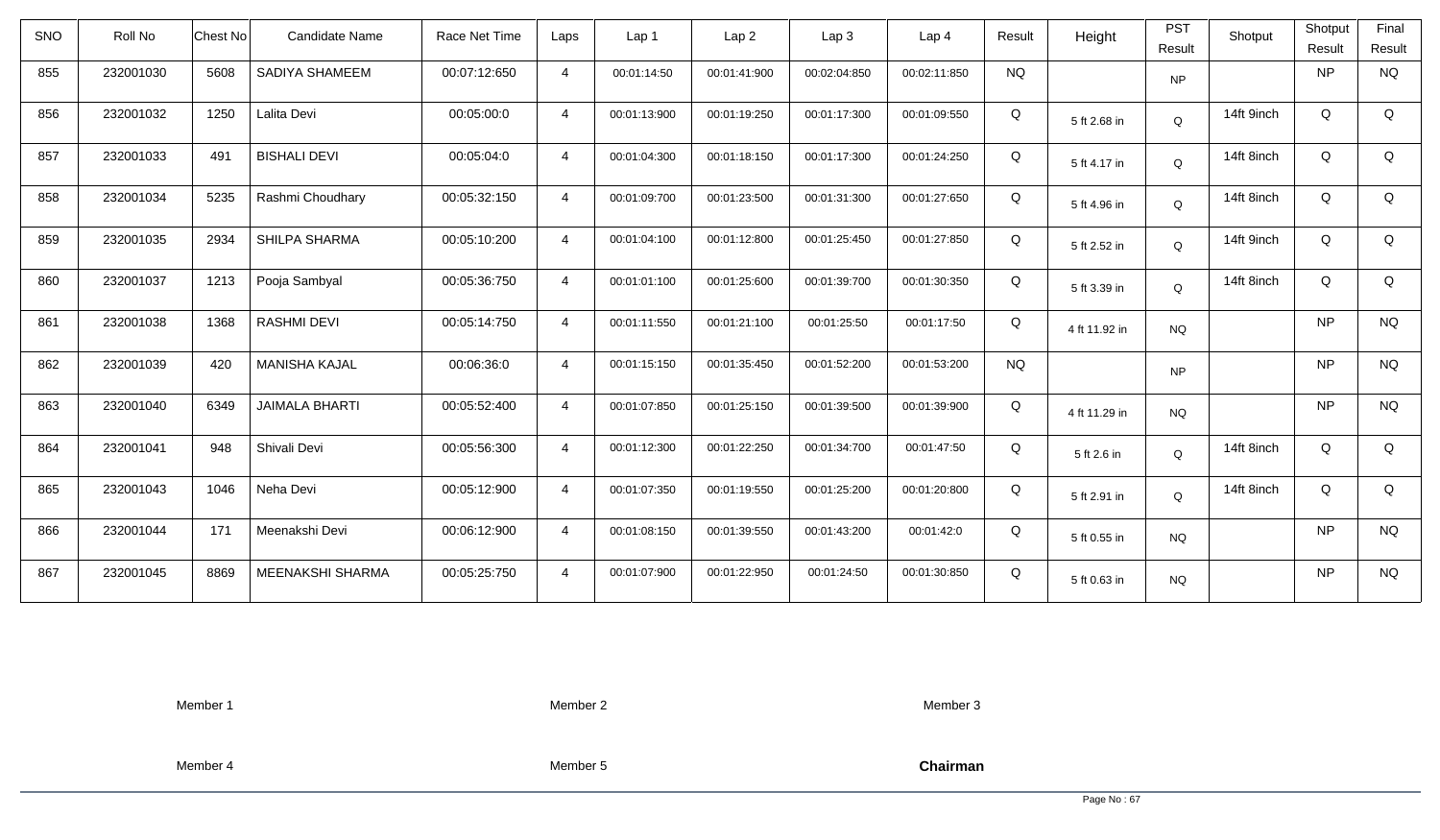| SNO | Roll No   | <b>Chest No</b> | <b>Candidate Name</b> | Race Net Time | Laps           | Lap <sub>1</sub> | Lap <sub>2</sub> | Lap3         | Lap <sub>4</sub> | Result    | Height       | <b>PST</b><br>Result | Shotput    | Shotput<br>Result | Final<br>Result |
|-----|-----------|-----------------|-----------------------|---------------|----------------|------------------|------------------|--------------|------------------|-----------|--------------|----------------------|------------|-------------------|-----------------|
| 868 | 232001046 | 9043            | Anju Devi             | 00:05:57:550  | $\overline{4}$ | 00:01:07:650     | 00:01:24:250     | 00:01:36:800 | 00:01:48:850     | Q         | 5 ft 2.32 in | Q                    | $14$ ft    | <b>NQ</b>         | <b>NQ</b>       |
| 869 | 232001047 | 1665            | <b>BANDHANA DEVI</b>  | 00:05:32:650  | $\overline{4}$ | 00:01:07:250     | 00:01:29:550     | 00:01:28:950 | 00:01:26:900     | Q         | 5 ft 3.46 in | Q                    | 14ft 8inch | Q                 | $\mathsf Q$     |
| 870 | 232001048 | 1737            | <b>KIRAN DEVI</b>     | 00:04:41:350  | $\overline{4}$ | 00:01:00:800     | 00:01:10:50      | 00:01:16:300 | 00:01:14:200     | Q         | 5 ft 1.34 in | <b>NQ</b>            |            | <b>NP</b>         | <b>NQ</b>       |
| 871 | 232001049 | 813             | <b>SANTOSH KUMARI</b> | 00:05:13:750  | $\overline{4}$ | 00:01:03:700     | 00:01:24:300     | 00:01:22:700 | 00:01:23:50      | Q         | 5 ft 4.72 in | Q                    | 14ft 9inch | Q                 | Q               |
| 872 | 232001050 | 822             | Neha bandral          | 00:05:45:400  | $\overline{4}$ | 00:01:06:800     | 00:01:24:800     | 00:01:46:0   | 00:01:27:800     | Q         | 5 ft 4.72 in | Q                    | $14$ ft    | <b>NQ</b>         | <b>NQ</b>       |
| 873 | 232001051 | 1420            | <b>ASHA DEVI</b>      | 00:04:55:50   | $\overline{4}$ | 00:01:01:850     | 00:01:13:350     | 00:01:17:550 | 00:01:22:300     | Q         | 5 ft 2.44 in | Q                    | 14.8ft     | Q                 | Q               |
| 874 | 232001054 | 443             | SONI DEVI             | 00:05:15:550  | $\overline{4}$ | 00:01:05:150     | 00:01:20:900     | 00:01:23:150 | 00:01:26:350     | Q         | 5 ft 8.11 in | Q                    | 14ft 8inch | Q                 | Q               |
| 875 | 232001055 | 2370            | Arti devi             | 00:05:39:50   | 4              | 00:01:06:850     | 00:01:28:350     | 00:01:36:450 | 00:01:27:400     | Q         | 5 ft 4.41 in | Q                    | 14ft 9inch | Q                 | Q               |
| 876 | 232001058 | 5002            | DARSHANA KUMARI       | 00:06:26:200  | $\overline{4}$ | 00:01:08:700     | 00:01:32:800     | 00:01:49:850 | 00:01:54:850     | Q         | 5 ft 2.05 in | Q                    | 14ft 8inch | Q                 | Q               |
| 877 | 232001060 | 310             | ANOO DEVI             | 00:05:45:0    | $\overline{4}$ | 00:01:04:100     | 00:01:24:400     | 00:01:34:300 | 00:01:42:200     | Q         | 5 ft 2.6 in  | Q                    | 14ft 8inch | Q                 | Q               |
| 878 | 232001062 | 941             | varsha bharti         | 00:06:41:950  | $\overline{4}$ | 00:01:15:900     | 00:01:38:400     | 00:01:52:750 | 00:01:54:900     | <b>NQ</b> |              | <b>NP</b>            |            | <b>NP</b>         | <b>NQ</b>       |
| 879 | 232001063 | 826             | priti devi            | 00:05:27:100  | $\overline{4}$ | 00:01:10:400     | 00:01:25:600     | 00:01:27:350 | 00:01:23:750     | Q         | 5 ft 3.19 in | Q                    | 14.6ft     | Q                 | Q               |
| 880 | 232001064 | 628             | <b>BIMLA DEVI</b>     | 00:05:14:50   | $\overline{4}$ | 00:01:06:500     | 00:01:27:150     | 00:01:28:400 | 00:01:12:0       | Q         | 5 ft 0.43 in | <b>NQ</b>            |            | <b>NP</b>         | <b>NQ</b>       |

Member 2

Member 3

Member 4

Member 5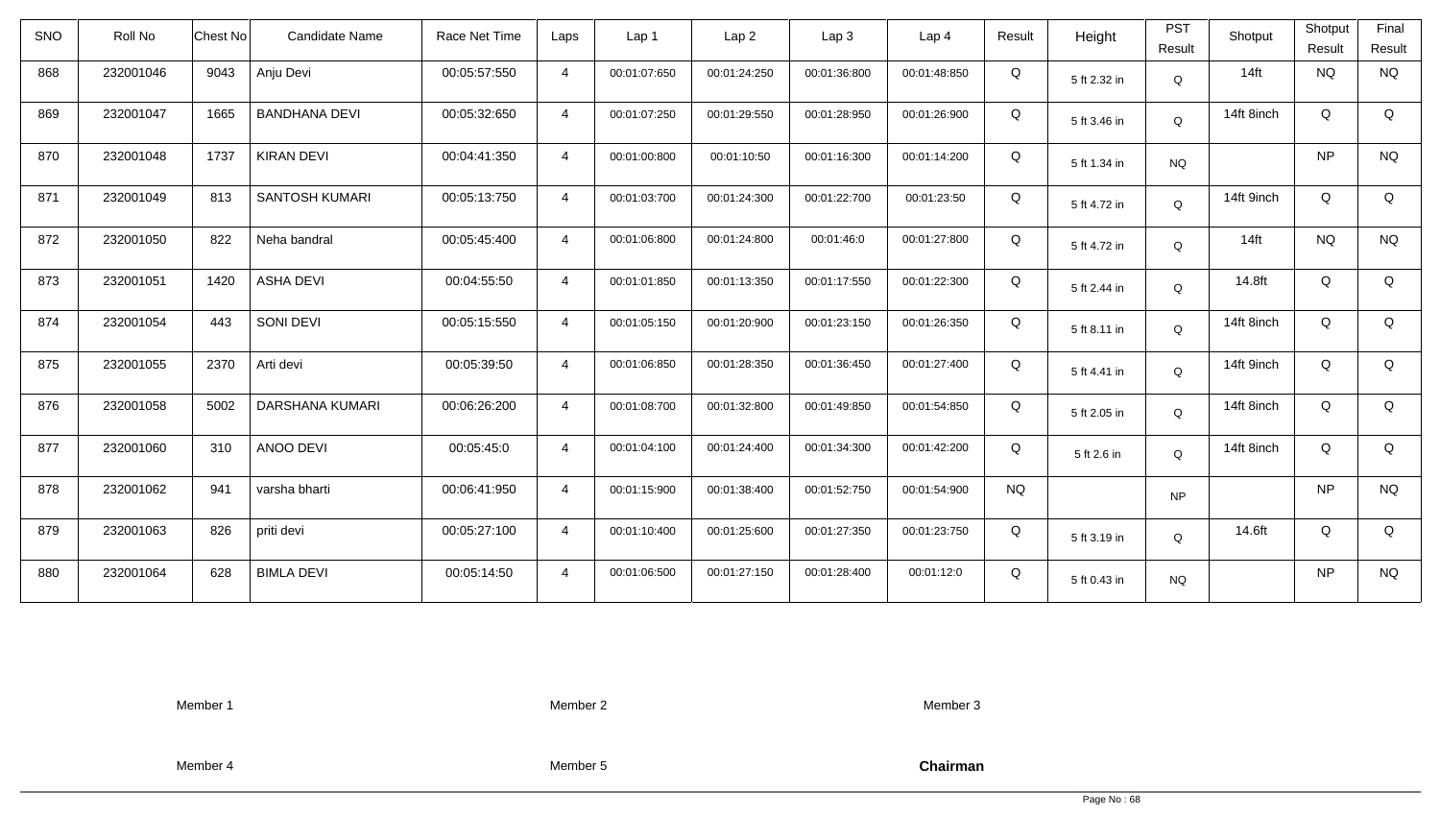| <b>SNO</b> | Roll No   | <b>Chest No</b>          | <b>Candidate Name</b> | Race Net Time | Laps           | Lap 1        | Lap <sub>2</sub> | Lap3         | Lap 4        | Result    | Height        | <b>PST</b><br>Result | Shotput    | Shotput<br>Result | Final<br>Result |
|------------|-----------|--------------------------|-----------------------|---------------|----------------|--------------|------------------|--------------|--------------|-----------|---------------|----------------------|------------|-------------------|-----------------|
| 881        | 232001065 | 9447<br><b>MAYA DEVI</b> |                       | 00:04:56:600  | $\overline{4}$ | 00:01:03:200 | 00:01:17:550     | 00:01:16:600 | 00:01:19:250 | Q         | 4 ft 11.17 in | <b>NQ</b>            |            | <b>NP</b>         | <b>NQ</b>       |
| 882        | 232001067 | Rekha<br>945             |                       | 00:06:21:700  | $\overline{4}$ | 00:01:02:300 | 00:01:38:550     | 00:01:51:950 | 00:01:48:900 | Q         | 5 ft 2.36 in  | Q                    | 14ft 8inch | Q                 | Q               |
| 883        | 232001069 | 6206                     | <b>BANDANA DEVI</b>   | 00:05:36:700  | $\overline{4}$ | 00:01:06:400 | 00:01:25:700     | 00:01:32:150 | 00:01:32:450 | Q         | 5 ft 4.29 in  | Q                    | 14.7ft     | Q                 | Q               |
| 884        | 232001070 | 306                      | Shivali sharma        | 00:07:19:500  | $\overline{4}$ | 00:01:13:400 | 00:01:41:150     | 00:01:57:150 | 00:02:27:800 | <b>NQ</b> |               | <b>NP</b>            |            | <b>NP</b>         | <b>NQ</b>       |
| 885        | 232001072 | 1330                     | <b>SHIWANI DEVI</b>   | 00:05:15:150  | $\overline{4}$ | 00:01:03:900 | 00:01:20:450     | 00:01:26:150 | 00:01:24:650 | Q         | 5 ft 2.83 in  | Q                    | 14ft 8inch | Q                 | Q               |
| 886        | 232001074 | 1196                     | Minakshi devi         | 00:06:38:300  | $\overline{4}$ | 00:01:15:650 | 00:01:41:650     | 00:01:54:100 | 00:01:46:900 | <b>NQ</b> |               | <b>NP</b>            |            | <b>NP</b>         | <b>NQ</b>       |
| 887        | 232001076 | 1217<br>babli devi       |                       | 00:05:22:900  | $\overline{4}$ | 00:01:02:400 | 00:01:20:650     | 00:01:30:50  | 00:01:29:800 | Q         | 5 ft 0.94 in  | <b>NQ</b>            |            | <b>NP</b>         | <b>NQ</b>       |
| 888        | 232001077 | 9020<br><b>BHAWANA</b>   |                       | 00:05:59:850  | $\overline{4}$ | 00:01:10:650 | 00:01:34:700     | 00:01:41:550 | 00:01:32:950 | Q         | 5 ft 3.35 in  | Q                    | 14ft 9inch | Q                 | Q               |
| 889        | 232001078 | 1076                     | SMIKSHA SHARMA        | 00:06:41:850  | $\overline{4}$ | 00:01:14:500 | 00:01:48:450     | 00:01:53:800 | 00:01:45:100 | <b>NQ</b> |               | <b>NP</b>            |            | <b>NP</b>         | <b>NQ</b>       |
| 890        | 232001079 | 3029<br>Seema Rani       |                       | 00:05:28:850  | $\overline{4}$ | 00:01:06:150 | 00:01:21:250     | 00:01:27:300 | 00:01:34:150 | Q         | 5 ft 3.43 in  | Q                    | 14ft 8inch | Q                 | Q               |
| 891        | 232001080 | 1198<br>Usha devi        |                       | 00:05:01:350  | $\overline{4}$ | 00:01:05:0   | 00:01:15:50      | 00:01:21:200 | 00:01:20:100 | Q         | 4 ft 11.92 in | <b>NQ</b>            |            | <b>NP</b>         | <b>NQ</b>       |
| 892        | 232001083 | 1086                     | POOJA DEVI            | 00:05:30:350  | $\overline{4}$ | 00:01:05:650 | 00:01:21:850     | 00:01:35:850 | 00:01:27:0   | Q         | 5 ft 1.22 in  | <b>NQ</b>            |            | <b>NP</b>         | <b>NQ</b>       |
| 893        | 232001084 | 2979                     | SONALI PATHANIA       | 00:05:22:400  | $\overline{4}$ | 00:01:07:450 | 00:01:24:950     | 00:01:27:0   | 00:01:23:0   | Q         | 5 ft 0.79 in  | <b>NQ</b>            |            | <b>NP</b>         | <b>NQ</b>       |

Member 2

Member 3

Member 4

Member 5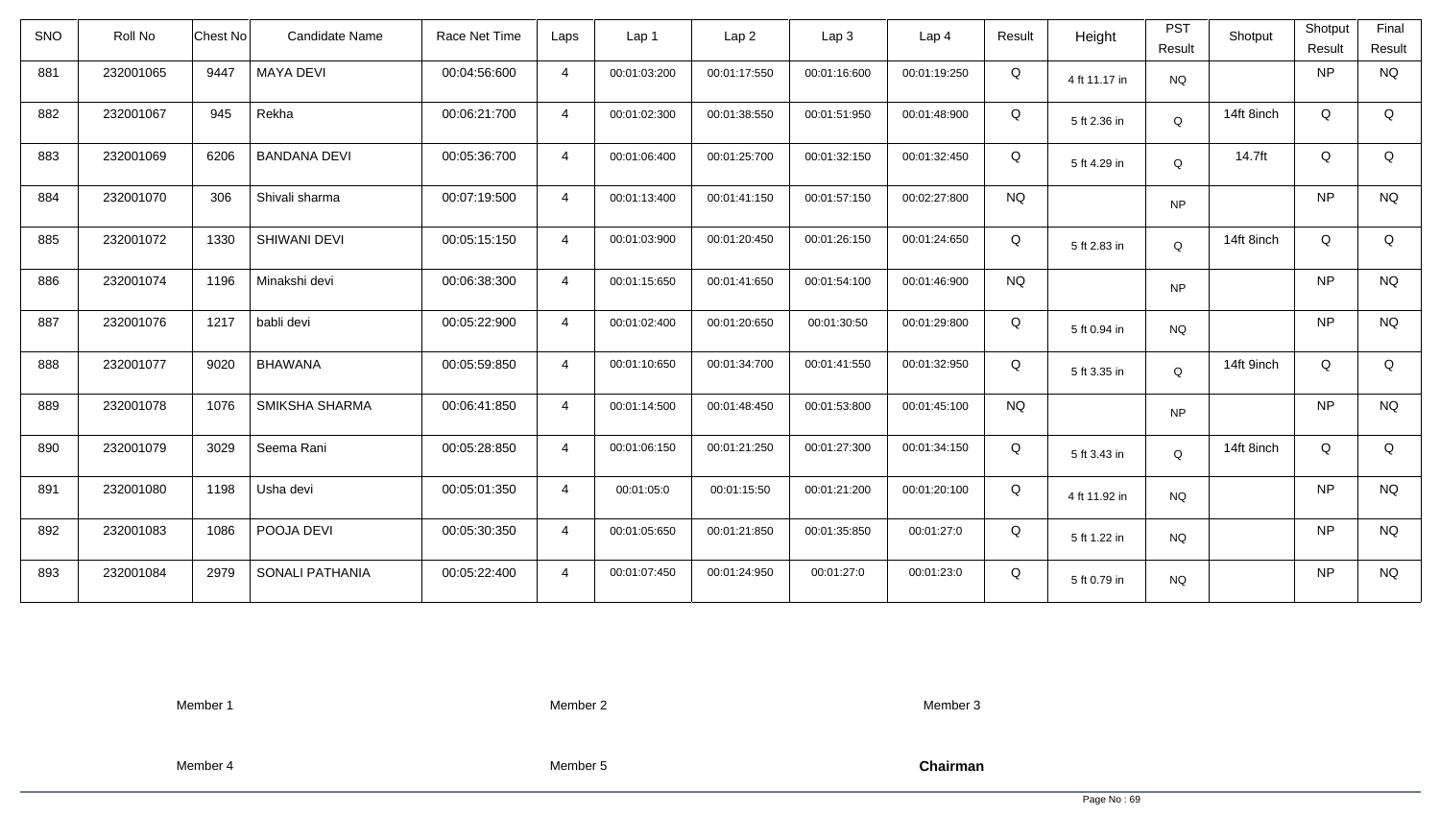| <b>SNO</b> | Roll No   | <b>Chest No</b> | Candidate Name         | Race Net Time | Laps           | Lap <sub>1</sub> | Lap <sub>2</sub> | Lap <sub>3</sub> | Lap <sub>4</sub> | Result    | Height        | <b>PST</b><br>Result | Shotput    | Shotput<br>Result | Final<br>Result |
|------------|-----------|-----------------|------------------------|---------------|----------------|------------------|------------------|------------------|------------------|-----------|---------------|----------------------|------------|-------------------|-----------------|
| 894        | 232001085 | 225             | SHELLU DEVI            | 00:06:59:500  | $\overline{4}$ | 00:01:06:200     | 00:01:52:950     | 00:02:01:600     | 00:01:58:750     | <b>NQ</b> |               | <b>NP</b>            |            | <b>NP</b>         | <b>NQ</b>       |
| 895        | 232001086 | 3208            | Anu bharti             | 00:05:10:350  | $\overline{4}$ | 00:01:01:250     | 00:01:21:100     | 00:01:20:950     | 00:01:27:50      | Q         | 5 ft 0.91 in  | <b>NQ</b>            |            | <b>NP</b>         | <b>NQ</b>       |
| 896        | 232001087 | 130             | kajal bharti           | 00:06:15:0    | $\overline{4}$ | 00:01:10:300     | 00:01:34:200     | 00:01:45:100     | 00:01:45:400     | Q         | 5 ft 2.09 in  | Q                    | 14ft 8inch | Q                 | Q               |
| 897        | 232001089 | 543             | <b>RUBY DEVI</b>       | 00:05:28:550  | $\overline{4}$ | 00:01:05:100     | 00:01:23:450     | 00:01:29:900     | 00:01:30:100     | Q         | 5 ft 2.99 in  | Q                    | 14ft 9inch | Q                 | Q               |
| 898        | 232001090 | 1858            | <b>MANISHA DEVI</b>    | 00:05:17:450  | $\overline{4}$ | 00:01:02:750     | 00:01:21:750     | 00:01:25:800     | 00:01:27:150     | Q         | 5 ft 2.01 in  | Q                    | 14ft 9inch | Q                 | Q               |
| 899        | 232001092 | 883             | SHEEKHA BANDRAL        | 00:06:00:450  | $\overline{4}$ | 00:01:11:300     | 00:01:24:950     | 00:01:36:650     | 00:01:47:550     | Q         | 5 ft 3.15 in  | Q                    | 14ft 8inch | Q                 | Q               |
| 900        | 232001093 | 750             | <b>AKANKSHA BHARTI</b> | 00:07:07:0    | $\overline{4}$ | 00:01:26:100     | 00:01:50:950     | 00:02:00:750     | 00:01:49:200     | <b>NQ</b> |               | <b>NP</b>            |            | <b>NP</b>         | <b>NQ</b>       |
| 901        | 232001095 | 255             | PRIYANKA DEVI          | 00:06:14:200  | $\overline{4}$ | 00:01:02:900     | 00:01:38:650     | 00:01:49:350     | 00:01:43:300     | Q         | 5 ft 5.79 in  | Q                    | 14ft 9inch | Q                 | Q               |
| 902        | 232001096 | 904             | anita Devi             | 00:05:38:200  | $\overline{4}$ | 00:01:05:400     | 00:01:28:850     | 00:01:37:200     | 00:01:26:750     | Q         | 5 ft 0.16 in  | <b>NQ</b>            |            | <b>NP</b>         | <b>NQ</b>       |
| 903        | 232001099 | 1242            | <b>SUMAN DEVI</b>      | 00:04:38:200  | $\overline{4}$ | 00:01:06:500     | 00:01:11:200     | 00:01:09:850     | 00:01:10:650     | Q         | 5 ft 2.01 in  | Q                    | 14ft 8inch | Q                 | Q               |
| 904        | 232001100 | 2609            | MANEESHA DEVI          | 00:05:12:850  | $\overline{4}$ | 00:01:03:550     | 00:01:18:850     | 00:01:24:400     | 00:01:26:50      | Q         | 4 ft 11.65 in | <b>NQ</b>            |            | <b>NP</b>         | <b>NQ</b>       |
| 905        | 232001103 | 1136            | <b>REMU SHARMA</b>     | 00:06:10:750  | $\overline{4}$ | 00:01:20:300     | 00:01:34:100     | 00:01:42:0       | 00:01:34:350     | Q         | 5 ft 4.84 in  | Q                    | 14.9ft     | Q                 | Q               |
| 906        | 232001105 | 134             | SHIKHA RANI            | 00:05:13:850  | $\overline{4}$ | 00:00:59:500     | 00:01:11:750     | 00:01:25:550     | 00:01:37:50      | Q         | 5 ft 5.35 in  | Q                    | 14ft 7inch | Q                 | Q               |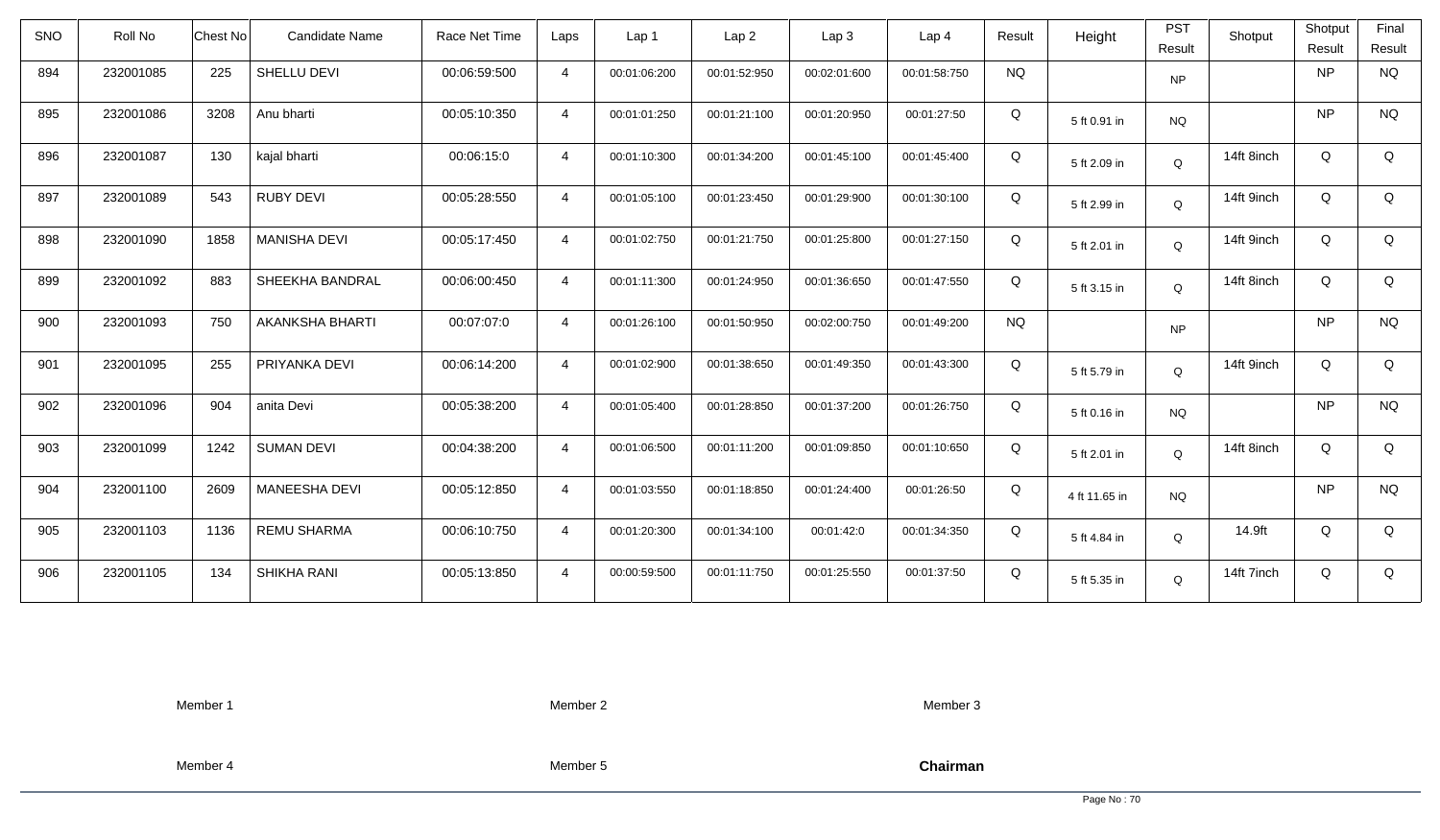| <b>SNO</b> | Roll No   | <b>Chest No</b> | Candidate Name       | Race Net Time | Laps           | Lap 1        | Lap <sub>2</sub> | Lap <sub>3</sub> | Lap <sub>4</sub> | Result    | Height       | <b>PST</b><br>Result | Shotput    | Shotput<br>Result | Final<br>Result |
|------------|-----------|-----------------|----------------------|---------------|----------------|--------------|------------------|------------------|------------------|-----------|--------------|----------------------|------------|-------------------|-----------------|
| 907        | 232001106 | 8450            | <b>VINISH AKHTER</b> | 00:05:13:550  | $\overline{4}$ | 00:01:05:550 | 00:01:17:250     | 00:01:24:350     | 00:01:26:400     | Q         | 5 ft 1.65 in | <b>NQ</b>            |            | <b>NP</b>         | <b>NQ</b>       |
| 908        | 232001109 | 909             | <b>RANI DEVI</b>     | 00:05:07:350  | $\overline{4}$ | 00:01:04:800 | 00:01:19:950     | 00:01:20:950     | 00:01:21:650     | Q         | 5 ft 2.4 in  | Q                    | 14.8ft     | Q                 | Q               |
| 909        | 232001110 | 9183            | <b>REKHA DEVI</b>    | 00:04:53:950  | $\overline{4}$ | 00:01:14:250 | 00:01:09:850     | 00:01:12:950     | 00:01:16:900     | Q         | 5 ft 2.28 in | Q                    | $14$ ft    | <b>NQ</b>         | <b>NQ</b>       |
| 910        | 232001111 | 3508            | <b>REKHA DEVI</b>    | 00:05:49:0    | $\overline{4}$ | 00:01:10:750 | 00:01:26:900     | 00:01:34:200     | 00:01:37:150     | Q         | 5 ft 2.01 in | Q                    | 14.9ft     | Q                 | Q               |
| 911        | 232001112 | 1085            | poonam kumari        | 00:06:16:100  | $\overline{4}$ | 00:01:14:500 | 00:01:34:150     | 00:01:42:350     | 00:01:45:100     | Q         | 5 ft 2.2 in  | Q                    | 14ft 9inch | Q                 | Q               |
| 912        | 232001113 | 3187            | neelma devi          | 00:05:01:350  | $\overline{4}$ | 00:01:05:450 | 00:01:15:700     | 00:01:21:650     | 00:01:18:550     | Q         | 5 ft 4.65 in | Q                    | 14.9ft     | Q                 | Q               |
| 913        | 232001114 | 493             | <b>SUNITA DEVI</b>   | 00:05:13:700  | $\overline{4}$ | 00:01:07:0   | 00:01:16:100     | 00:01:24:900     | 00:01:25:700     | Q         | 5 ft 2.01 in | Q                    | $14$ ft    | <b>NQ</b>         | <b>NQ</b>       |
| 914        | 232001115 | 6822            | Shakuntla Devi       | 00:05:05:400  | $\overline{4}$ | 00:01:10:100 | 00:01:19:700     | 00:01:19:700     | 00:01:15:900     | Q         | 5 ft 0.75 in | <b>NQ</b>            |            | <b>NP</b>         | <b>NQ</b>       |
| 915        | 232001116 | 918             | radhika thakur       | 00:05:37:250  | $\overline{4}$ | 00:01:06:200 | 00:01:28:900     | 00:01:32:250     | 00:01:29:900     | Q         | 5 ft 1.1 in  | <b>NQ</b>            |            | <b>NP</b>         | <b>NQ</b>       |
| 916        | 232001117 | 621             | Lalita devi          | 00:05:08:0    | $\overline{4}$ | 00:01:03:400 | 00:01:18:0       | 00:01:25:700     | 00:01:20:900     | Q         | 5 ft 2.01 in | Q                    | 14.8ft     | Q                 | Q               |
| 917        | 232001118 | 199             | kajal katoch         | 00:06:47:150  | $\overline{4}$ | 00:01:24:0   | 00:01:48:50      | 00:01:51:550     | 00:01:43:550     | <b>NQ</b> |              | NP                   |            | <b>NP</b>         | <b>NQ</b>       |
| 918        | 232001120 | 717             | nisha devi           | 00:04:57:200  | $\overline{4}$ | 00:00:59:800 | 00:01:16:500     | 00:01:20:550     | 00:01:20:350     | Q         | 5 ft 0.83 in | <b>NQ</b>            |            | <b>NP</b>         | <b>NQ</b>       |
| 919        | 232001122 | 1278            | shilpa sharma        | 00:05:40:200  | $\overline{4}$ | 00:01:02:700 | 00:01:27:0       | 00:01:39:650     | 00:01:30:850     | Q         | 5 ft 1.26 in | <b>NQ</b>            |            | <b>NP</b>         | <b>NQ</b>       |

Member 2

Member 3

Member 4

Member 5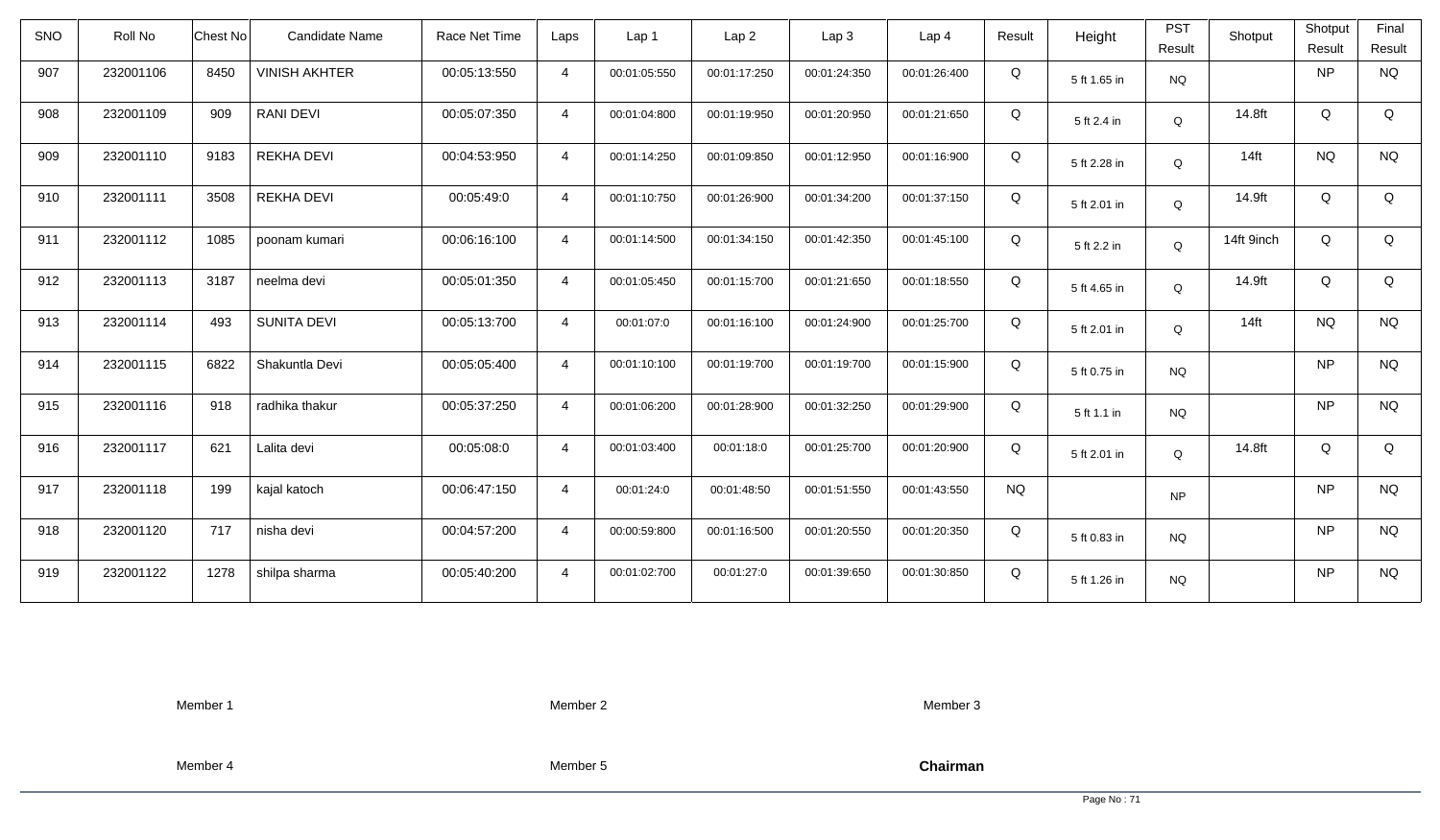| <b>SNO</b> | Roll No   | Chest No<br><b>Candidate Name</b> | Race Net Time | Laps           | Lap 1        | Lap <sub>2</sub> | Lap3         | Lap <sub>4</sub> | Result    | Height        | <b>PST</b><br>Result | Shotput    | Shotput<br>Result | Final<br>Result |
|------------|-----------|-----------------------------------|---------------|----------------|--------------|------------------|--------------|------------------|-----------|---------------|----------------------|------------|-------------------|-----------------|
| 920        | 232001123 | 788<br><b>EKTA KATOCH</b>         | 00:06:41:650  | $\overline{4}$ | 00:01:20:400 | 00:01:41:650     | 00:01:48:700 | 00:01:50:900     | <b>NQ</b> |               | <b>NP</b>            |            | <b>NP</b>         | <b>NQ</b>       |
| 921        | 232001125 | <b>SARISHTA DEVI</b><br>363       | 00:05:07:550  | $\overline{4}$ | 00:01:03:850 | 00:01:21:700     | 00:01:25:950 | 00:01:16:50      | Q         | 5 ft 1.34 in  | <b>NQ</b>            |            | <b>NP</b>         | <b>NQ</b>       |
| 922        | 232001127 | 944<br>Reenu sharma               | 00:05:16:50   | $\overline{4}$ | 00:01:09:400 | 00:01:18:350     | 00:01:23:0   | 00:01:25:300     | Q         | 5 ft 4.72 in  | Q                    | 14ft 8inch | Q                 | Q               |
| 923        | 232001128 | 2059<br><b>SEEMA DEVI</b>         | 00:04:35:550  | $\overline{4}$ | 00:01:00:150 | 00:01:08:250     | 00:01:15:900 | 00:01:11:250     | Q         | 4 ft 11.76 in | <b>NQ</b>            |            | <b>NP</b>         | <b>NQ</b>       |
| 924        | 232001129 | 3674<br>Shewani sharma            | 00:05:25:800  | $\overline{4}$ | 00:01:11:50  | 00:01:23:200     | 00:01:25:300 | 00:01:26:250     | Q         | 5 ft 2.95 in  | Q                    | 14ft 8inch | Q                 | Q               |
| 925        | 232001130 | SHIPPU DEVI<br>1284               | 00:05:31:400  | $\overline{4}$ | 00:01:02:800 | 00:01:25:450     | 00:01:32:150 | 00:01:31:0       | Q         | 5 ft 0.67 in  | <b>NQ</b>            |            | <b>NP</b>         | <b>NQ</b>       |
| 926        | 232001131 | 5151<br>SHILPA GULERIA            | 00:05:09:550  | $\overline{4}$ | 00:01:04:750 | 00:01:17:950     | 00:01:22:350 | 00:01:24:500     | Q         | 5 ft 2.2 in   | Q                    | 14.9ft     | Q                 | Q               |
| 927        | 232001133 | <b>GITA DEVI</b><br>891           | 00:04:31:0    | $\overline{4}$ | 00:00:57:200 | 00:01:07:250     | 00:01:12:700 | 00:01:13:850     | Q         | 5 ft 4.33 in  | Q                    | 14ft 8inch | Q                 | Q               |
| 928        | 232001136 | PRIYA sharma<br>4113              | 00:06:09:200  | $\overline{4}$ | 00:01:10:200 | 00:01:36:900     | 00:01:42:250 | 00:01:39:850     | Q         | 5 ft 3.86 in  | Q                    | $14$ ft    | <b>NQ</b>         | <b>NQ</b>       |
| 929        | 232001139 | 752<br><b>MAHREEN BANDAY</b>      | 00:06:55:850  | $\overline{4}$ | 00:01:07:200 | 00:01:44:750     | 00:01:58:950 | 00:02:04:950     | <b>NQ</b> |               | <b>NP</b>            |            | <b>NP</b>         | <b>NQ</b>       |
| 930        | 232001140 | 4428<br>SANTOSH KUMARI            | 00:06:05:350  | $\overline{4}$ | 00:01:12:400 | 00:01:29:750     | 00:01:33:950 | 00:01:49:250     | Q         | 5 ft 4.33 in  | Q                    | 14ft 9inch | Q                 | Q               |
| 931        | 232001142 | 9297<br><b>SUMAN DEVI</b>         | 00:08:33:100  | $\overline{4}$ | 00:01:24:800 | 00:02:18:750     | 00:02:04:450 | 00:02:45:100     | <b>NQ</b> |               | <b>NP</b>            |            | <b>NP</b>         | <b>NQ</b>       |
| 932        | 232001143 | 814<br><b>MANVI SHARMA</b>        | 00:05:27:50   | $\overline{4}$ | 00:01:06:350 | 00:01:25:500     | 00:01:26:250 | 00:01:28:950     | Q         | 5 ft 2.68 in  | Q                    | 14ft 8inch | Q                 | Q               |

Member 2

Member 3

Member 4

Member 5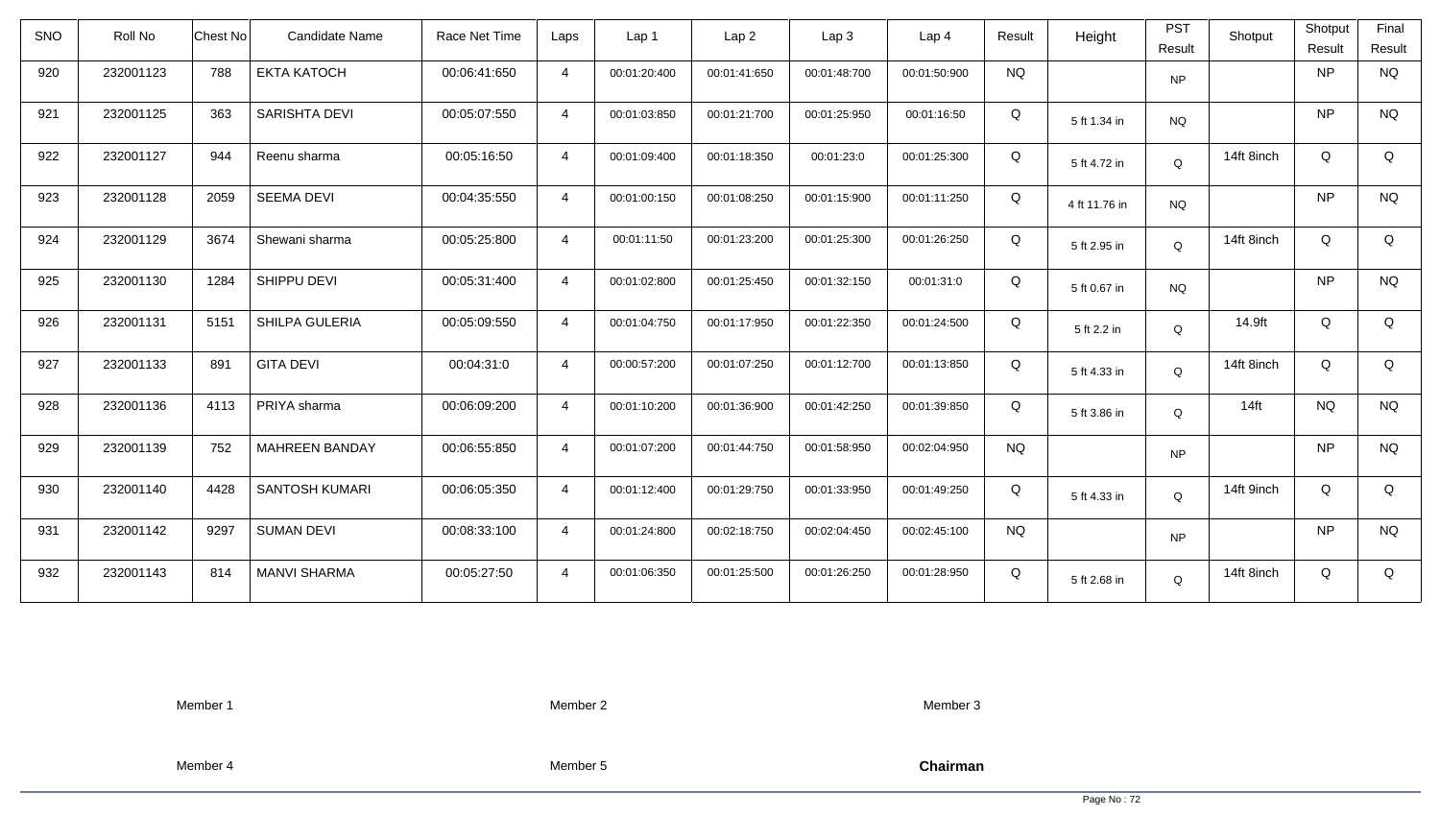| <b>SNO</b> | Roll No   | <b>Chest No</b>              | Candidate Name | Race Net Time | Laps           | Lap 1        | Lap <sub>2</sub> | Lap3         | Lap 4        | Result    | Height       | <b>PST</b><br>Result | Shotput    | Shotput<br>Result | Final<br>Result |
|------------|-----------|------------------------------|----------------|---------------|----------------|--------------|------------------|--------------|--------------|-----------|--------------|----------------------|------------|-------------------|-----------------|
| 933        | 232001144 | <b>SHOBA DEVI</b><br>8819    |                | 00:05:36:350  | $\overline{4}$ | 00:01:10:900 | 00:01:23:850     | 00:01:30:600 | 00:01:31:0   | Q         | 5 ft 3.46 in | Q                    | 14ft 8inch | Q                 | Q               |
| 934        | 232001145 | <b>MANISHA DEVI</b><br>1144  |                | 00:05:44:350  | $\overline{4}$ | 00:01:14:850 | 00:01:31:950     | 00:01:26:350 | 00:01:31:200 | Q         | 5 ft 4.33 in | Q                    | 14.8ft     | Q                 | Q               |
| 935        | 232001148 | 1453<br>shallu devi          |                | 00:06:08:750  | $\overline{4}$ | 00:01:01:850 | 00:01:36:800     | 00:01:52:750 | 00:01:37:350 | Q         | 5 ft 2.48 in | Q                    | 14ft 7inch | Q                 | Q               |
| 936        | 232001149 | 5396<br>Aksha devi           |                | 00:05:35:900  | $\overline{4}$ | 00:01:08:100 | 00:01:28:50      | 00:01:28:200 | 00:01:31:550 | Q         | 5 ft 3.11 in | Q                    | $14$ ft    | <b>NQ</b>         | <b>NQ</b>       |
| 937        | 232001151 | Pooja devi<br>997            |                | 00:06:04:950  | $\overline{4}$ | 00:01:23:250 | 00:01:36:300     | 00:01:35:550 | 00:01:29:850 | Q         | 5 ft 2.05 in | Q                    | 14.8ft     | Q                 | Q               |
| 938        | 232001152 | 1053<br>Nisha devi           |                | 00:05:26:550  | $\overline{4}$ | 00:01:05:850 | 00:01:25:600     | 00:01:29:700 | 00:01:25:400 | Q         | 5 ft 1.06 in | <b>NQ</b>            |            | <b>NP</b>         | <b>NQ</b>       |
| 939        | 232001154 | 3684<br>kiran                |                | 00:06:35:900  | $\overline{4}$ | 00:01:30:300 | 00:01:41:300     | 00:01:50:100 | 00:01:34:200 | <b>NQ</b> |              | <b>NP</b>            |            | <b>NP</b>         | <b>NQ</b>       |
| 940        | 232001155 | 474<br>Varsha devi           |                | 00:04:22:600  | $\overline{4}$ | 00:01:01:150 | 00:01:01:600     | 00:01:06:150 | 00:01:13:700 | Q         | 5 ft 5.43 in | Q                    | 14ft 8inch | Q                 | Q               |
| 941        | 232001157 | 651<br>Dikasha kumari        |                | 00:04:37:350  | $\overline{4}$ | 00:01:03:350 | 00:01:09:450     | 00:01:12:950 | 00:01:11:600 | Q         | 5 ft 1.14 in | <b>NQ</b>            |            | <b>NP</b>         | <b>NQ</b>       |
| 942        | 232001158 | 5114<br>lalita devi          |                | 00:05:31:800  | $\overline{4}$ | 00:01:06:800 | 00:01:24:800     | 00:01:29:50  | 00:01:31:150 | Q         | 5 ft 0.47 in | <b>NQ</b>            |            | <b>NP</b>         | <b>NQ</b>       |
| 943        | 232001159 | 922<br><b>SANTOSH KUMARI</b> |                | 00:05:41:950  | $\overline{4}$ | 00:01:09:0   | 00:01:32:400     | 00:01:35:500 | 00:01:25:50  | Q         | 5 ft 5 in    | Q                    | $14$ ft    | <b>NQ</b>         | <b>NQ</b>       |
| 944        | 232001162 | 6455<br>Ashu devi            |                | 00:05:50:150  | $\overline{4}$ | 00:01:06:50  | 00:01:28:400     | 00:01:40:100 | 00:01:35:600 | Q         | 5 ft 5.98 in | Q                    | 14ft 8inch | Q                 | Q               |
| 945        | 232001164 | 897<br>PRIYANKA MANHAS       |                | 00:05:27:950  | $\overline{4}$ | 00:01:03:700 | 00:01:22:900     | 00:01:33:300 | 00:01:28:50  | Q         | 5 ft 3.9 in  | Q                    | 14ft 8inch | Q                 | Q               |

Member 2

Member 3

Member 4

Member 5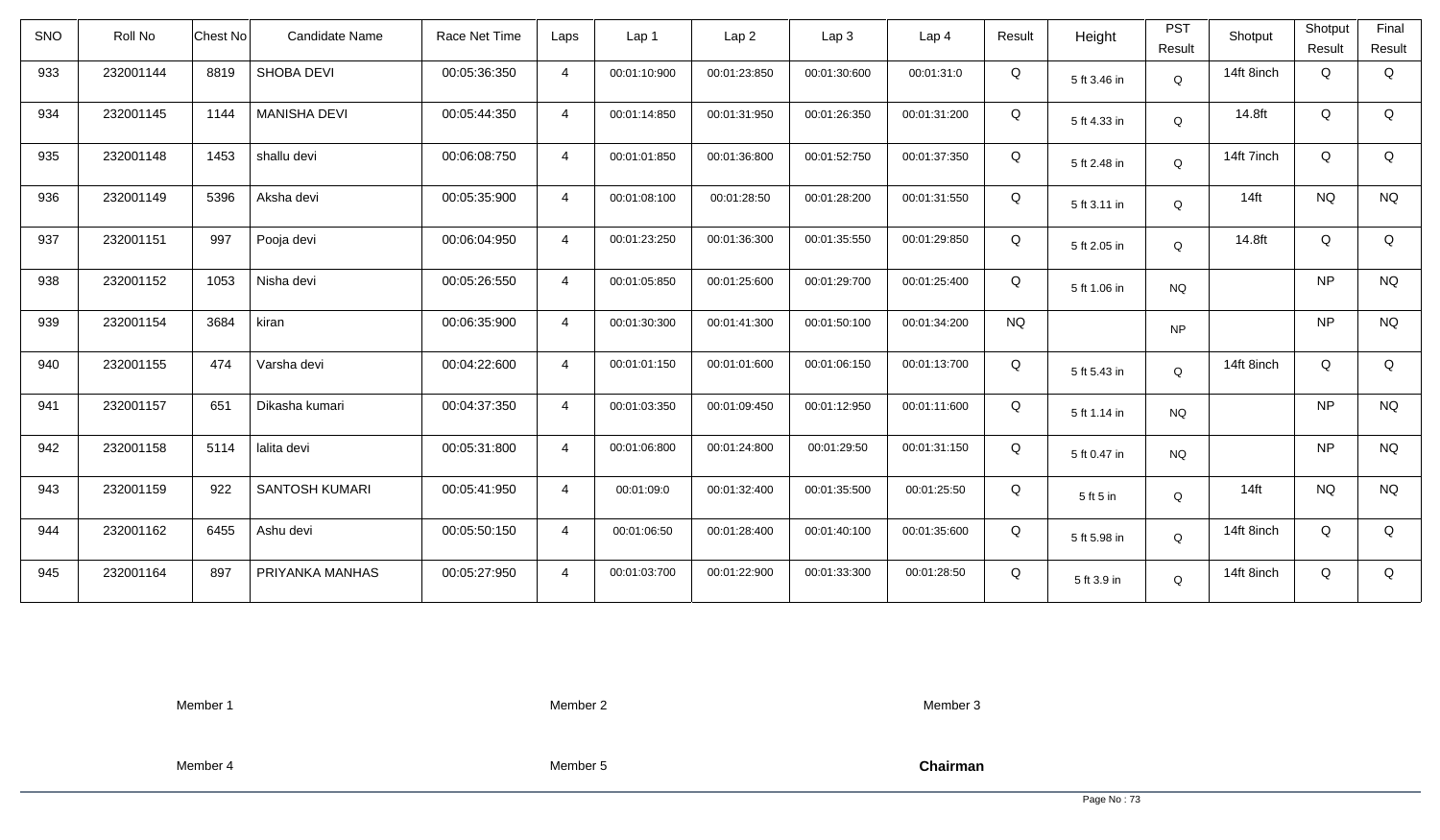| <b>SNO</b> | Roll No   | <b>Chest No</b> | Candidate Name       | Race Net Time | Laps           | Lap 1        | Lap <sub>2</sub> | Lap <sub>3</sub> | Lap <sub>4</sub> | Result    | Height       | <b>PST</b><br>Result | Shotput    | Shotput<br>Result | Final<br>Result |
|------------|-----------|-----------------|----------------------|---------------|----------------|--------------|------------------|------------------|------------------|-----------|--------------|----------------------|------------|-------------------|-----------------|
| 946        | 232001165 | 419             | SANJANA DEVI         | 00:07:43:950  | $\mathbf{3}$   | 00:01:32:50  | 00:02:58:350     | 00:03:13:550     | 00:00:00         | <b>NQ</b> |              | <b>NP</b>            |            | <b>NP</b>         | <b>NQ</b>       |
| 947        | 232001168 | 6411            | <b>GITA DEVI</b>     | 00:05:09:400  | $\overline{4}$ | 00:01:01:850 | 00:01:22:550     | 00:01:26:0       | 00:01:19:0       | Q         | 5 ft 1.5 in  | <b>NQ</b>            |            | <b>NP</b>         | <b>NQ</b>       |
| 948        | 232001169 | 1361            | PRYANKA              | 00:05:56:150  | $\overline{4}$ | 00:01:20:950 | 00:01:34:600     | 00:01:31:600     | 00:01:29:0       | Q         | 5 ft 2.05 in | Q                    | $14$ ft    | <b>NQ</b>         | <b>NQ</b>       |
| 949        | 232001170 | 1108            | supali devi          | 00:05:04:500  | $\overline{4}$ | 00:00:59:800 | 00:01:18:600     | 00:01:24:400     | 00:01:21:700     | Q         | 5 ft 2.28 in | Q                    | 14ft 8inch | Q                 | Q               |
| 950        | 232001171 | 812             | Anju devi            | 00:04:51:350  | $\overline{4}$ | 00:00:54:300 | 00:01:12:200     | 00:01:18:400     | 00:01:26:450     | Q         | 5 ft 1.18 in | <b>NQ</b>            |            | <b>NP</b>         | <b>NQ</b>       |
| 951        | 232001173 | 297             | <b>MONIKA SHARMA</b> | 00:05:48:50   | $\overline{4}$ | 00:01:03:800 | 00:01:28:150     | 00:01:36:100     | 00:01:40:0       | Q         | 5 ft 0.71 in | <b>NQ</b>            |            | <b>NP</b>         | <b>NQ</b>       |
| 952        | 232001176 | 1490            | <b>BANDHU DEVI</b>   | 00:06:54:950  | $\overline{4}$ | 00:01:12:600 | 00:01:48:300     | 00:01:58:150     | 00:01:55:900     | <b>NQ</b> |              | <b>NP</b>            |            | <b>NP</b>         | <b>NQ</b>       |
| 953        | 232001177 | 459             | <b>SHOBA DEVI</b>    | 00:05:22:450  | $\overline{4}$ | 00:01:04:250 | 00:01:22:100     | 00:01:28:600     | 00:01:27:500     | Q         | 5 ft 2.01 in | Q                    | 14ft 9inch | Q                 | Q               |
| 954        | 232001178 | 2768            | Anjana Devi          | 00:05:22:0    | $\overline{4}$ | 00:01:09:150 | 00:01:21:150     | 00:01:23:500     | 00:01:28:200     | Q         | 5 ft 2.2 in  | Q                    | 14ft 9inch | Q                 | Q               |
| 955        | 232001180 | 926             | <b>MEENA DEVI</b>    | 00:05:18:150  | $\overline{4}$ | 00:01:08:300 | 00:01:23:450     | 00:01:23:650     | 00:01:22:750     | Q         | 5 ft 3.23 in | Q                    | $14$ ft    | <b>NQ</b>         | <b>NQ</b>       |
| 956        | 232001181 | 1326            | SULEKHA DEVI         | 00:04:48:950  | $\overline{4}$ | 00:01:00:200 | 00:01:15:650     | 00:01:14:300     | 00:01:18:800     | Q         | 5 ft 3.23 in | Q                    | $14$ ft    | <b>NQ</b>         | <b>NQ</b>       |
| 957        | 232001182 | 1281            | <b>BANDHANA DEVI</b> | 00:05:25:250  | $\overline{4}$ | 00:01:05:550 | 00:01:23:850     | 00:01:26:0       | 00:01:29:850     | Q         | 5 ft 2.05 in | Q                    | 14ft 8inch | Q                 | Q               |
| 958        | 232001183 | 3899            | rishu sharma         | 00:05:33:250  | $\overline{4}$ | 00:01:08:750 | 00:01:29:950     | 00:01:26:0       | 00:01:28:550     | Q         | 4 ft 9.56 in | <b>NQ</b>            |            | <b>NP</b>         | <b>NQ</b>       |

Member 2

Member 3

Member 4

Member 5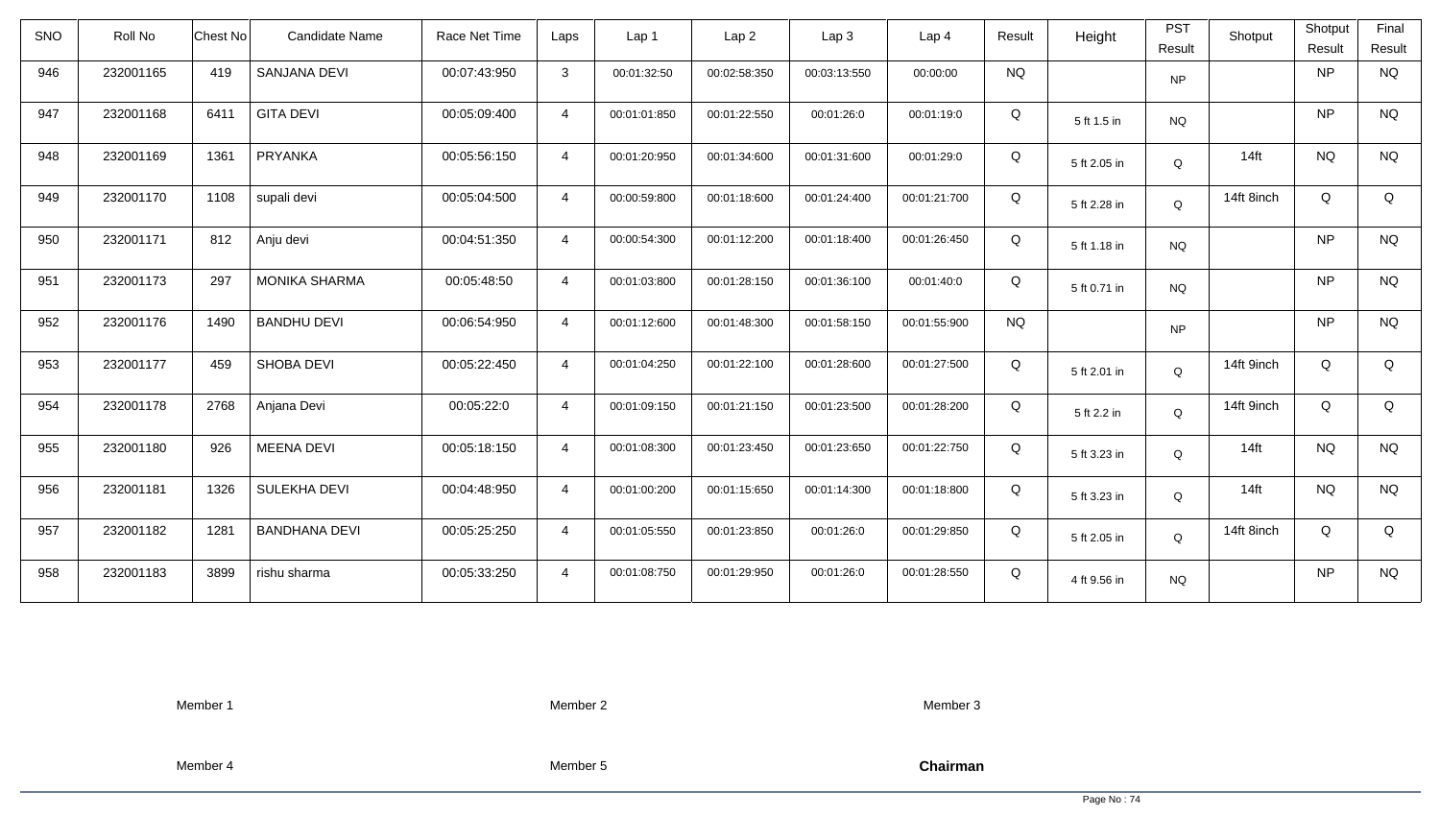| SNO | Roll No   | <b>Chest No</b> | <b>Candidate Name</b> | Race Net Time | Laps           | Lap <sub>1</sub> | Lap <sub>2</sub> | Lap3         | Lap <sub>4</sub> | Result    | Height        | <b>PST</b><br>Result | Shotput    | Shotput<br>Result | Final<br>Result |
|-----|-----------|-----------------|-----------------------|---------------|----------------|------------------|------------------|--------------|------------------|-----------|---------------|----------------------|------------|-------------------|-----------------|
| 959 | 232001185 | 5275            | Diksha Devi           | 00:06:06:200  | $\overline{4}$ | 00:01:13:650     | 00:01:44:50      | 00:01:39:300 | 00:01:29:200     | Q         | 5 ft 2.83 in  | Q                    | $14$ ft    | <b>NQ</b>         | <b>NQ</b>       |
| 960 | 232001186 | 9334            | <b>VEENA KUMARI</b>   | 00:05:27:700  | $\overline{4}$ | 00:01:11:700     | 00:01:21:500     | 00:01:24:600 | 00:01:29:900     | Q         | 5 ft 0.83 in  | <b>NQ</b>            |            | <b>NP</b>         | <b>NQ</b>       |
| 961 | 232001188 | 609             | RITA DEVI             | 00:05:27:300  | $\overline{4}$ | 00:01:12:150     | 00:01:22:400     | 00:01:27:150 | 00:01:25:600     | Q         | 5 ft 2.05 in  | Q                    | 14ft 8inch | Q                 | Q               |
| 962 | 232001189 | 856             | Meenakshi Devi        | 00:05:26:750  | $\overline{4}$ | 00:01:09:50      | 00:01:27:700     | 00:01:27:200 | 00:01:22:800     | Q         | 5 ft 4.88 in  | Q                    | 14.8ft     | Q                 | Q               |
| 963 | 232001191 | 1955            | <b>REKHA DEVI</b>     | 00:05:23:750  | $\overline{4}$ | 00:01:06:50      | 00:01:21:100     | 00:01:24:950 | 00:01:31:650     | Q         | 5 ft 2.99 in  | Q                    | 14ft 8inch | Q                 | Q               |
| 964 | 232001192 | 3299            | RAJ DEI               | 00:05:05:750  | $\overline{4}$ | 00:00:54:100     | 00:01:14:0       | 00:01:24:450 | 00:01:33:200     | Q         | 4 ft 10.66 in | <b>NQ</b>            |            | <b>NP</b>         | <b>NQ</b>       |
| 965 | 232001193 | 650             | <b>MEENAKSHI</b>      | 00:04:57:800  | $\overline{4}$ | 00:00:56:200     | 00:01:15:50      | 00:01:22:650 | 00:01:23:900     | Q         | 5 ft 2.91 in  | Q                    | 14ft 9inch | Q                 | Q               |
| 966 | 232001195 | 1066            | Sapna DEVI            | 00:06:11:350  | $\overline{4}$ | 00:01:18:350     | 00:01:30:650     | 00:01:41:0   | 00:01:41:350     | Q         | 5 ft 2.05 in  | Q                    | 14ft 9inch | Q                 | Q               |
| 967 | 232001196 | 1252            | <b>SURISHTA DEVI</b>  | 00:04:37:900  | $\overline{4}$ | 00:00:58:600     | 00:01:12:350     | 00:01:11:150 | 00:01:15:800     | Q         | 4 ft 11.29 in | <b>NQ</b>            |            | <b>NP</b>         | <b>NQ</b>       |
| 968 | 232001198 | 1131            | <b>JUBINA BANOO</b>   | 00:06:49:750  | $\overline{4}$ | 00:01:12:800     | 00:01:48:500     | 00:01:59:700 | 00:01:48:750     | <b>NQ</b> |               | <b>NP</b>            |            | <b>NP</b>         | <b>NQ</b>       |
| 969 | 232001199 | 3469            | <b>RUTIKA</b>         | 00:05:18:900  | $\overline{4}$ | 00:01:15:250     | 00:01:29:700     | 00:01:17:0   | 00:01:16:950     | Q         | 4 ft 10.98 in | <b>NQ</b>            |            | <b>NP</b>         | <b>NQ</b>       |
| 970 | 232001201 | 865             | Rajni Devi            | 00:05:47:250  | $\overline{4}$ | 00:01:06:0       | 00:01:27:500     | 00:01:35:550 | 00:01:38:200     | Q         | 5 ft 0.51 in  | <b>NQ</b>            |            | <b>NP</b>         | <b>NQ</b>       |
| 971 | 232001202 | 941             | AMBIKA SHARMA         | 00:06:06:700  | $\overline{4}$ | 00:01:04:350     | 00:01:29:650     | 00:01:37:400 | 00:01:55:300     | Q         | 5 ft 4.65 in  | Q                    | 14ft 9inch | Q                 | Q               |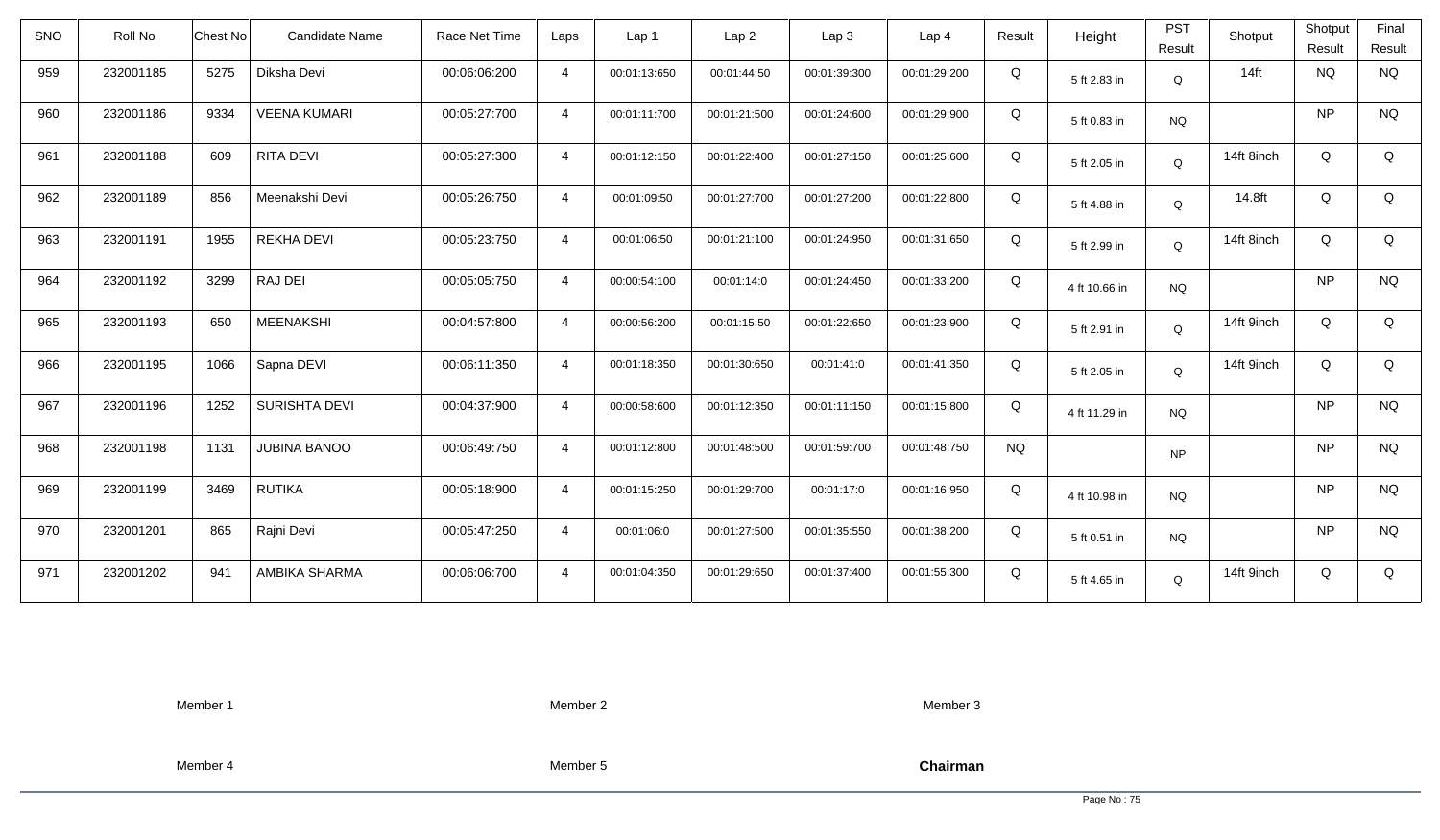| <b>SNO</b> | Roll No   | <b>Chest No</b> | <b>Candidate Name</b>   | Race Net Time | Laps           | Lap <sub>1</sub> | Lap <sub>2</sub> | Lap <sub>3</sub> | Lap <sub>4</sub> | Result    | Height        | <b>PST</b><br>Result | Shotput    | Shotput<br>Result | Final<br>Result |
|------------|-----------|-----------------|-------------------------|---------------|----------------|------------------|------------------|------------------|------------------|-----------|---------------|----------------------|------------|-------------------|-----------------|
| 972        | 232001203 | 1035            | <b>BHARTI</b>           | 00:05:41:450  | $\overline{4}$ | 00:01:06:750     | 00:01:37:500     | 00:01:27:400     | 00:01:29:800     | Q         | 5 ft 2.01 in  | Q                    | 14ft 9inch | Q                 | Q               |
| 973        | 232001205 | 4189            | POOJA DEVI              | 00:06:30:200  | $\overline{4}$ | 00:01:14:250     | 00:01:40:950     | 00:01:51:200     | 00:01:43:800     | <b>NQ</b> |               | <b>NP</b>            |            | <b>NP</b>         | <b>NQ</b>       |
| 974        | 232001206 | 5641            | <b>RENU DEVI</b>        | 00:05:48:0    | $\overline{4}$ | 00:01:05:650     | 00:01:29:650     | 00:01:40:0       | 00:01:32:700     | Q         | 5 ft 2.64 in  | Q                    | 14ft 8inch | Q                 | Q               |
| 975        | 232001207 | 8461            | SHIPALI SHARMA          | 00:05:16:600  | $\overline{4}$ | 00:01:03:150     | 00:01:22:700     | 00:01:24:350     | 00:01:26:400     | Q         | 5 ft 2.44 in  | Q                    | 14.7ft     | Q                 | Q               |
| 976        | 232001208 | 1486            | <b>BABLEY DEVI</b>      | 00:05:02:50   | $\overline{4}$ | 00:01:02:900     | 00:01:18:600     | 00:01:16:650     | 00:01:23:900     | Q         | 4 ft 10.54 in | <b>NQ</b>            |            | <b>NP</b>         | <b>NQ</b>       |
| 977        | 232001209 | 254             | <b>JYOTI</b>            | 00:04:52:50   | $\overline{4}$ | 00:01:08:450     | 00:01:17:100     | 00:01:12:400     | 00:01:14:100     | Q         | 5 ft 2.6 in   | Q                    | 14.9ft     | Q                 | Q               |
| 978        | 232001211 | 932             | SHALLU DEVI             | 00:05:45:300  | $\mathbf{3}$   | 00:01:29:650     | 00:02:06:300     | 00:02:09:350     | 00:00:00         | <b>NQ</b> |               | <b>NP</b>            |            | <b>NP</b>         | $\rm N\rm Q$    |
| 979        | 232001212 | 3153            | meenakshi devi          | 00:06:00:650  | $\overline{4}$ | 00:01:13:900     | 00:01:28:750     | 00:01:35:100     | 00:01:42:900     | Q         | 5 ft 2.05 in  | Q                    | 14ft 9inch | Q                 | Q               |
| 980        | 232001213 | 2163            | <b>KAMLAISH KUMARI</b>  | 00:04:59:650  | $\overline{4}$ | 00:01:04:250     | 00:01:14:500     | 00:01:18:600     | 00:01:22:300     | Q         | 5 ft 4.61 in  | Q                    | 14ft 8inch | Q                 | Q               |
| 981        | 232001214 | 5361            | <b>SHASHI</b>           | 00:04:44:350  | $\overline{4}$ | 00:01:07:850     | 00:01:10:350     | 00:01:18:900     | 00:01:07:250     | Q         | 4 ft 11.53 in | <b>NQ</b>            |            | <b>NP</b>         | <b>NQ</b>       |
| 982        | 232001215 | 849             | neha devi               | 00:06:21:300  | $\overline{4}$ | 00:01:10:0       | 00:01:42:700     | 00:01:44:550     | 00:01:44:50      | Q         | 5 ft 5.51 in  | Q                    | 14ft 9inch | Q                 | Q               |
| 983        | 232001216 | 5633            | <b>TARA SHAKTI MANN</b> | 00:04:52:300  | $\overline{4}$ | 00:00:56:0       | 00:01:15:850     | 00:01:21:550     | 00:01:18:900     | Q         | 4 ft 8.1 in   | <b>NQ</b>            |            | <b>NP</b>         | <b>NQ</b>       |
| 984        | 232001217 | 2478            | priti sharma            | 00:06:10:600  | $\overline{4}$ | 00:01:10:600     | 00:01:42:400     | 00:01:37:300     | 00:01:40:300     | Q         | 5 ft 3.15 in  | Q                    | $14$ ft    | <b>NQ</b>         | <b>NQ</b>       |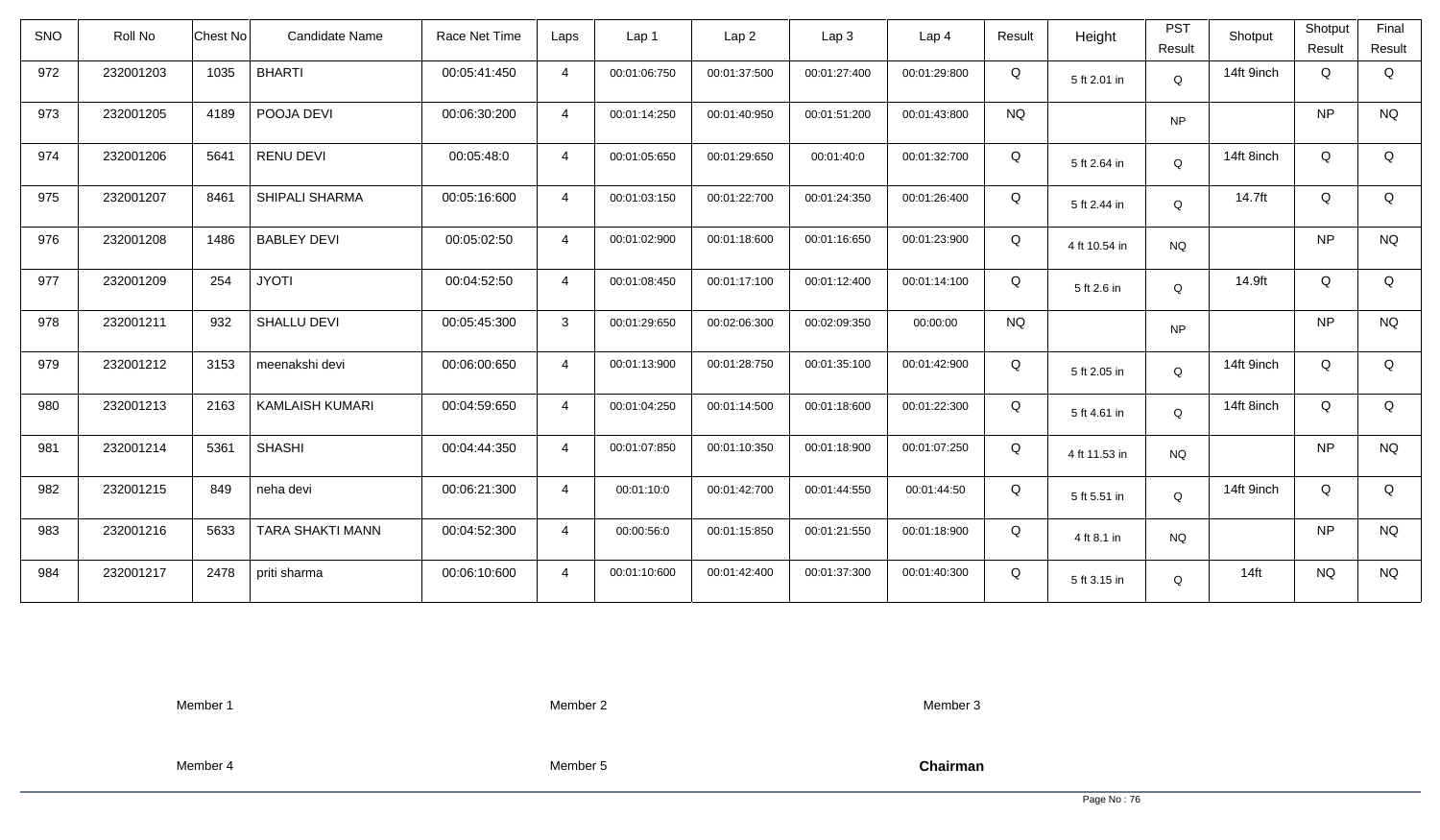| <b>SNO</b> | Roll No   | <b>Chest No</b> | <b>Candidate Name</b> | Race Net Time | Laps           | Lap <sub>1</sub> | Lap <sub>2</sub> | Lap <sub>3</sub> | Lap <sub>4</sub> | Result | Height        | <b>PST</b><br>Result | Shotput    | Shotput<br>Result | Final<br>Result |
|------------|-----------|-----------------|-----------------------|---------------|----------------|------------------|------------------|------------------|------------------|--------|---------------|----------------------|------------|-------------------|-----------------|
| 985        | 232001218 | 1090            | poli devi             | 00:05:15:0    | $\overline{4}$ | 00:01:06:800     | 00:01:18:150     | 00:01:26:600     | 00:01:23:450     | Q      | 5 ft 2.8 in   | Q                    | 14ft 9inch | Q                 | Q               |
| 986        | 232001219 | 583             | sapna devi            | 00:05:29:0    | $\overline{4}$ | 00:01:03:700     | 00:01:22:400     | 00:01:31:700     | 00:01:31:200     | Q      | 5 ft 1.3 in   | <b>NQ</b>            |            | <b>NP</b>         | <b>NQ</b>       |
| 987        | 232001220 | 302             | AMBIKA SHARMA         | 00:05:37:700  | $\overline{4}$ | 00:01:02:700     | 00:01:31:100     | 00:01:32:500     | 00:01:31:400     | Q      | 5 ft 3.27 in  | Q                    | 14ft 8inch | Q                 | Q               |
| 988        | 232001221 | 1379            | SHAKASHI DEVI         | 00:05:20:0    | $\overline{4}$ | 00:01:06:350     | 00:01:22:550     | 00:01:25:550     | 00:01:25:550     | Q      | 5 ft 3.31 in  | Q                    | 14.8ft     | Q                 | Q               |
| 989        | 232001223 | 1749            | POOJU                 | 00:05:15:50   | $\overline{4}$ | 00:01:13:200     | 00:01:22:900     | 00:01:23:350     | 00:01:15:600     | Q      | 5 ft 2.36 in  | Q                    | 14ft 9inch | Q                 | Q               |
| 990        | 232001224 | 1265            | <b>MANISHA DEVI</b>   | 00:05:47:750  | $\overline{4}$ | 00:01:17:400     | 00:01:29:50      | 00:01:28:200     | 00:01:33:100     | Q      | 5 ft 2.13 in  | Q                    | 14ft 9inch | Q                 | Q               |
| 991        | 232001226 | 947             | <b>DEKSHA ATRI</b>    | 00:05:09:500  | $\overline{4}$ | 00:01:08:400     | 00:01:21:700     | 00:01:24:400     | 00:01:15:0       | Q      | 4 ft 11.96 in | <b>NQ</b>            |            | <b>NP</b>         | $\rm N\rm Q$    |
| 992        | 232001227 | 2422            | anu radha             | 00:05:22:250  | $\overline{4}$ | 00:01:08:550     | 00:01:23:900     | 00:01:20:450     | 00:01:29:350     | Q      | 5 ft 2.13 in  | Q                    | $14$ ft    | <b>NQ</b>         | <b>NQ</b>       |
| 993        | 232001228 | 4311            | MONOVER SULTANA       | 00:05:20:50   | $\overline{a}$ | 00:01:12:550     | 00:01:24:50      | 00:01:21:250     | 00:01:22:200     | Q      | 5 ft 4.65 in  | Q                    | 14.9ft     | Q                 | Q               |
| 994        | 232001231 | 6883            | <b>TANIA SHARMA</b>   | 00:05:36:650  | $\overline{4}$ | 00:01:08:400     | 00:01:26:550     | 00:01:32:150     | 00:01:29:550     | Q      | 5 ft 3.7 in   | Q                    | 14ft 9inch | Q                 | Q               |
| 995        | 232001232 | 799             | PRIYANKA JAMWAL       | 00:06:15:250  | $\overline{4}$ | 00:01:08:200     | 00:01:37:250     | 00:01:47:700     | 00:01:42:100     | Q      | 5 ft 2.6 in   | Q                    | 14.8ft     | Q                 | Q               |
| 996        | 232001235 | 411             | <b>SEEMA DEVI</b>     | 00:05:45:700  | $\overline{4}$ | 00:01:07:50      | 00:01:25:800     | 00:01:43:500     | 00:01:29:350     | Q      | 5 ft 3.07 in  | Q                    | 14ft 9inch | Q                 | Q               |
| 997        | 232001237 | 1390            | PRINKA DEVI           | 00:05:23:400  | $\overline{4}$ | 00:01:04:400     | 00:01:22:950     | 00:01:26:400     | 00:01:29:650     | Q      | 5 ft 2.09 in  | Q                    | 14ft 9inch | Q                 | Q               |

Member 2

Member 3

Member 4

Member 5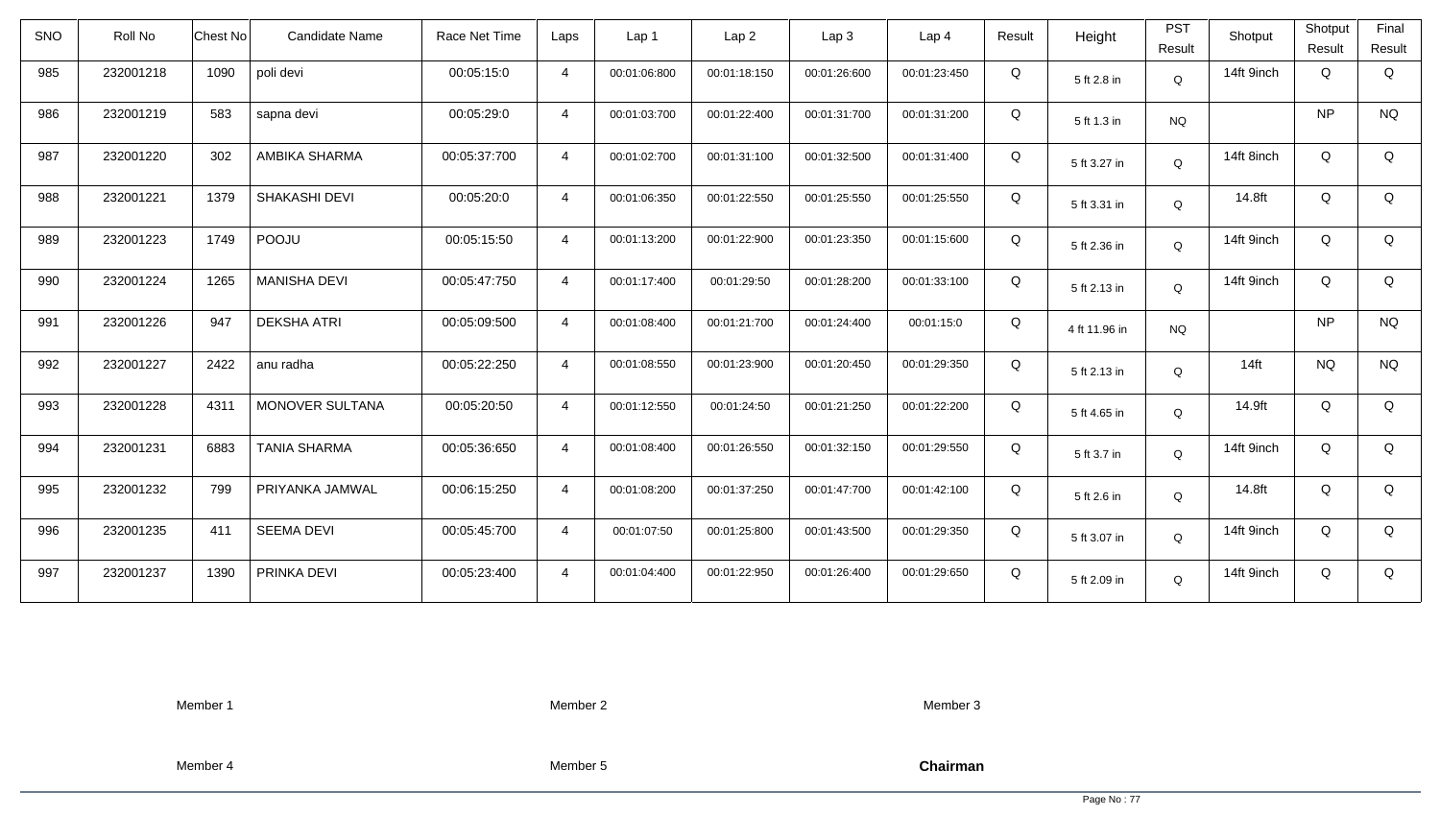| SNO  | Roll No   | Chest No | Candidate Name       | Race Net Time | Laps           | Lap <sub>1</sub> | Lap <sub>2</sub> | Lap3         | Lap <sub>4</sub> | Result    | Height        | <b>PST</b><br>Result | Shotput    | Shotput<br>Result | Final<br>Result |
|------|-----------|----------|----------------------|---------------|----------------|------------------|------------------|--------------|------------------|-----------|---------------|----------------------|------------|-------------------|-----------------|
| 998  | 232001239 | 913      | Diksha Devi          | 00:06:35:150  | $\overline{4}$ | 00:01:18:900     | 00:01:46:200     | 00:01:48:750 | 00:01:41:300     | <b>NQ</b> |               | <b>NP</b>            |            | <b>NP</b>         | <b>NQ</b>       |
| 999  | 232001243 | 461      | riya tanotra         | 00:05:36:800  | $\overline{4}$ | 00:00:59:700     | 00:01:28:750     | 00:01:33:750 | 00:01:34:600     | Q         | 5 ft 0.83 in  | <b>NQ</b>            |            | <b>NP</b>         | <b>NQ</b>       |
| 1000 | 232001246 | 1187     | <b>MAMTA DEVI</b>    | 00:05:24:800  | $\overline{4}$ | 00:01:09:200     | 00:01:22:300     | 00:01:28:500 | 00:01:24:800     | Q         | 5 ft 0.2 in   | <b>NQ</b>            |            | <b>NP</b>         | <b>NQ</b>       |
| 1001 | 232001249 | 3183     | <b>SUNITA DEVI</b>   | 00:04:33:350  | $\mathbf{3}$   | 00:01:09:600     | 00:01:42:150     | 00:01:41:600 | 00:00:00         | <b>NQ</b> |               | <b>NP</b>            |            | <b>NP</b>         | <b>NQ</b>       |
| 1002 | 232001250 | 257      | shelu devi           | 00:04:30:750  | $\overline{4}$ | 00:00:49:950     | 00:01:09:50      | 00:01:11:350 | 00:01:20:400     | Q         | 4 ft 10.9 in  | <b>NQ</b>            |            | <b>NP</b>         | <b>NQ</b>       |
| 1003 | 232001251 | 348      | Priyanka Kumari      | 00:06:05:650  | $\overline{4}$ | 00:01:18:900     | 00:01:33:0       | 00:01:38:400 | 00:01:35:350     | Q         | 4 ft 11.61 in | <b>NQ</b>            |            | <b>NP</b>         | <b>NQ</b>       |
| 1004 | 232001252 | 3999     | Rajni sharma         | 00:05:16:200  | $\overline{4}$ | 00:01:01:50      | 00:01:18:0       | 00:01:22:850 | 00:01:34:300     | Q         | 5 ft 2.52 in  | Q                    | 14ft 8inch | Q                 | Q               |
| 1005 | 232001254 | 1220     | <b>VARSHA RANI</b>   | 00:06:21:0    | $\overline{4}$ | 00:01:07:100     | 00:01:32:750     | 00:01:56:950 | 00:01:44:200     | Q         | 5 ft 3.78 in  | Q                    | 14ft 9inch | Q                 | Q               |
| 1006 | 232001255 | 1060     | SHIVANI DEVI         | 00:05:17:100  | $\overline{4}$ | 00:01:09:600     | 00:01:23:450     | 00:01:23:500 | 00:01:20:550     | Q         | 5 ft 1.14 in  | <b>NQ</b>            |            | <b>NP</b>         | <b>NQ</b>       |
| 1007 | 232001258 | 7738     | <b>SAROSHTA DEVI</b> | 00:05:31:200  | $\overline{4}$ | 00:01:09:100     | 00:01:27:400     | 00:01:28:700 | 00:01:26:0       | Q         | 5 ft 2.28 in  | Q                    | 14ft 9inch | Q                 | Q               |
| 1008 | 232001259 | 1113     | SADHANA DEVI         | 00:05:06:200  | $\overline{4}$ | 00:01:01:600     | 00:01:16:900     | 00:01:21:250 | 00:01:26:450     | Q         | 5 ft 2.13 in  | Q                    | 14ft 9inch | Q                 | Q               |
| 1009 | 232001261 | 8290     | <b>RUPALI DEVI</b>   | 00:04:53:950  | $\overline{4}$ | 00:00:58:850     | 00:01:15:800     | 00:01:18:800 | 00:01:20:500     | Q         | 5 ft 3.43 in  | Q                    | 14ft 9inch | Q                 | Q               |
| 1010 | 232001263 | 1015     | SHILPA DEVI          | 00:06:14:50   | $\overline{4}$ | 00:01:00:500     | 00:01:29:550     | 00:01:44:100 | 00:01:59:900     | Q         | 5 ft 1.22 in  | <b>NQ</b>            |            | <b>NP</b>         | <b>NQ</b>       |

Member 2

Member 3

Member 4

Member 5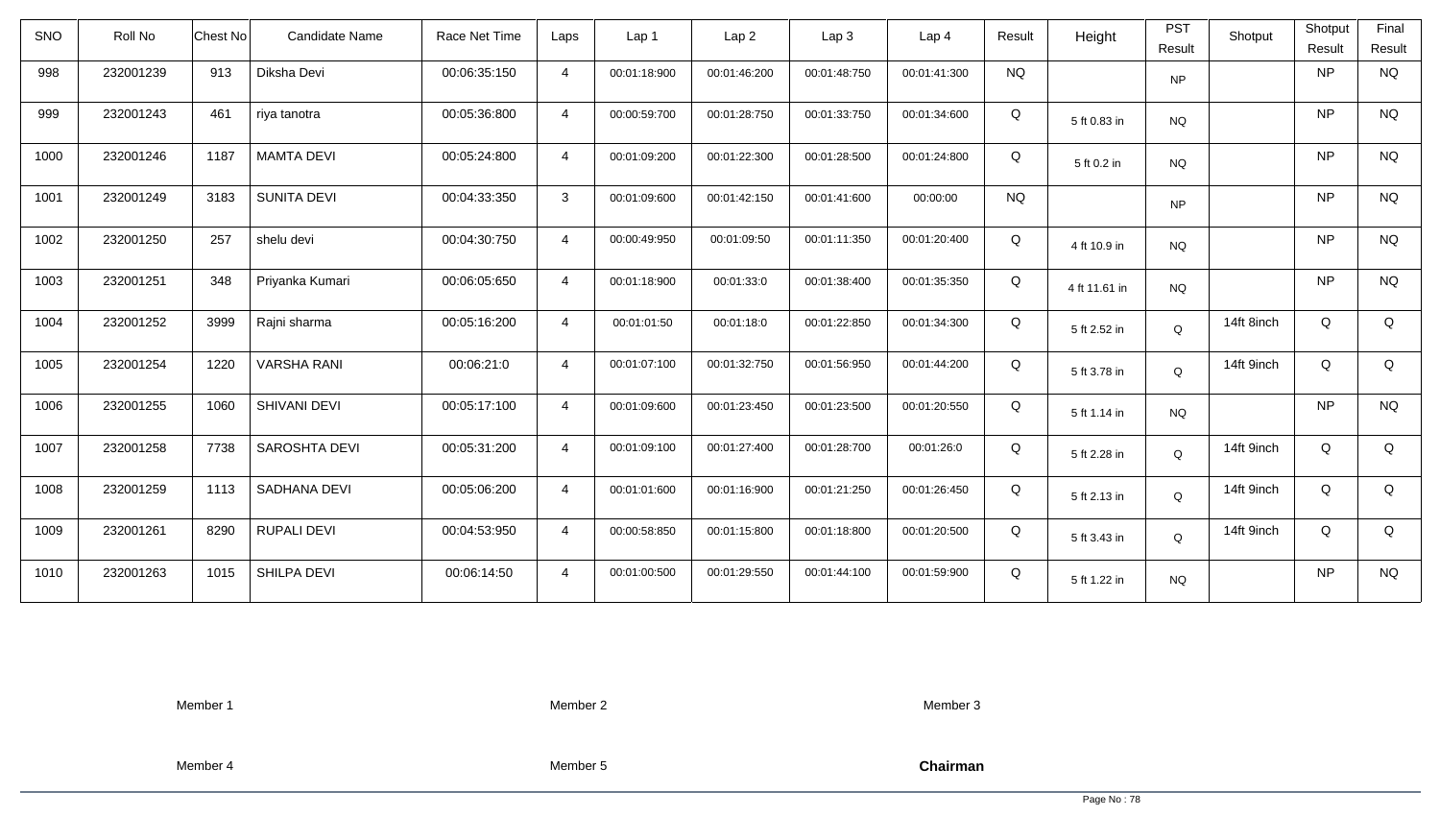| <b>SNO</b> | Roll No   | <b>Candidate Name</b><br>Chest No | Race Net Time | Laps           | Lap <sub>1</sub> | Lap2         | Lap 3        | Lap <sub>4</sub> | Result | Height        | <b>PST</b><br>Result | Shotput          | Shotput<br>Result | Final<br>Result |
|------------|-----------|-----------------------------------|---------------|----------------|------------------|--------------|--------------|------------------|--------|---------------|----------------------|------------------|-------------------|-----------------|
| 1011       | 232001264 |                                   |               |                |                  |              |              |                  |        |               |                      | 14ft 9inch       | Q                 |                 |
|            |           | 1189<br>Anju rani                 | 00:04:45:800  | $\overline{4}$ | 00:01:01:650     | 00:01:09:750 | 00:01:17:850 | 00:01:16:550     | Q      | 5 ft 3.62 in  | Q                    |                  |                   | Q               |
| 1012       | 232001265 | <b>ASHA RANI</b><br>599           | 00:05:08:850  | $\overline{4}$ | 00:01:07:750     | 00:01:16:200 | 00:01:21:200 | 00:01:23:700     | Q      | 5 ft 1.34 in  | <b>NQ</b>            |                  | NP                | <b>NQ</b>       |
| 1013       | 232001266 | 307<br>makhnu devi                | 00:04:53:300  | $\overline{4}$ | 00:00:59:450     | 00:01:18:0   | 00:01:17:500 | 00:01:18:350     | Q      | 4 ft 11.37 in | <b>NQ</b>            |                  | <b>NP</b>         | <b>NQ</b>       |
| 1014       | 232001267 | 293<br>Bandana kumari             | 00:05:19:400  | $\overline{4}$ | 00:01:10:350     | 00:01:18:500 | 00:01:26:300 | 00:01:24:250     | Q      | 5 ft 1.65 in  | <b>NQ</b>            |                  | <b>NP</b>         | <b>NQ</b>       |
| 1015       | 232001268 | SHASHI DEVI THAKUR<br>890         | 00:05:02:400  | $\overline{4}$ | 00:01:00:200     | 00:01:17:850 | 00:01:24:150 | 00:01:20:200     | Q      | 5 ft 5.04 in  | Q                    | 14 <sub>ft</sub> | <b>NQ</b>         | <b>NQ</b>       |
| 1016       | 232001269 | 9065<br>SANGHANA DEVI             | 00:05:09:100  | $\overline{4}$ | 00:01:15:500     | 00:01:23:950 | 00:01:15:50  | 00:01:14:600     | Q      | 5 ft 3.54 in  | Q                    | 14.9ft           | Q                 | Q               |
| 1017       | 232001273 | 825<br>sonali devi                | 00:06:18:150  | $\overline{4}$ | 00:01:13:50      | 00:01:39:0   | 00:01:46:50  | 00:01:40:50      | Q      | 5 ft 2.28 in  | Q                    | 14ft 8inch       | Q                 | Q               |
| 1018       | 232001276 | 5400<br><b>NEHA THAKUR</b>        | 00:05:40:550  | $\overline{4}$ | 00:01:03:300     | 00:01:31:700 | 00:01:33:250 | 00:01:32:300     | Q      | 5 ft 3.46 in  | Q                    | 14ft 8inch       | Q                 | Q               |
| 1019       | 232001278 | 3160<br>sunita rani               | 00:05:01:50   | $\overline{4}$ | 00:00:59:700     | 00:01:16:400 | 00:01:23:450 | 00:01:21:500     | Q      | 5 ft 3.82 in  | Q                    | 14ft 9inch       | Q                 | Q               |
| 1020       | 232001280 | 1099<br><b>ASHU DEVI</b>          | 00:05:10:750  | $\overline{4}$ | 00:01:06:100     | 00:01:21:550 | 00:01:22:100 | 00:01:21:0       | Q      | 4 ft 11.96 in | <b>NQ</b>            |                  | <b>NP</b>         | <b>NQ</b>       |
| 1021       | 232001281 | 859<br><b>KAMLESH KUMARI</b>      | 00:05:31:250  | $\overline{4}$ | 00:01:04:600     | 00:01:25:250 | 00:01:26:850 | 00:01:34:550     | Q      | 5 ft 0.16 in  | <b>NQ</b>            |                  | NP                | <b>NQ</b>       |
| 1022       | 232001282 | 2295<br>SUNALI CHOUDHARY          | 00:06:14:450  | $\overline{4}$ | 00:01:08:700     | 00:01:26:200 | 00:01:44:850 | 00:01:54:700     | Q      | 5 ft 3.35 in  | Q                    | $14$ ft          | <b>NQ</b>         | <b>NQ</b>       |
| 1023       | 232001283 | 3397<br><b>MANCY MEHRA</b>        | 00:06:03:400  | $\overline{4}$ | 00:01:16:250     | 00:01:28:50  | 00:01:41:800 | 00:01:37:300     | Q      | 5 ft 3.98 in  | Q                    | 14ft 9inch       | Q                 | Q               |

Member 2

Member 3

Member 4

Member 5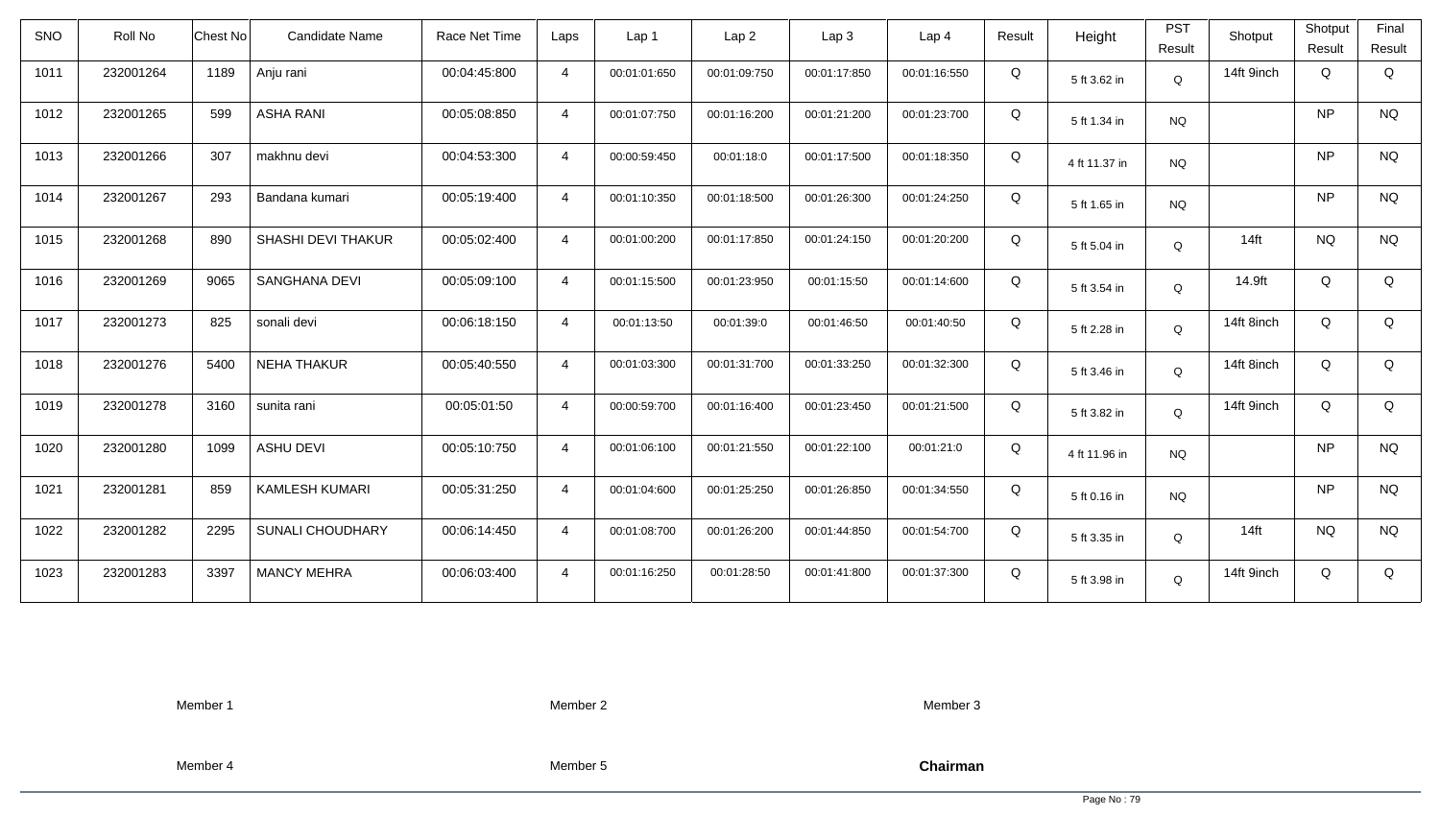| <b>SNO</b> | Roll No   | <b>Chest No</b> | Candidate Name       | Race Net Time | Laps           | Lap <sub>1</sub> | Lap <sub>2</sub> | Lap <sub>3</sub> | Lap <sub>4</sub> | Result | Height       | <b>PST</b><br>Result | Shotput    | Shotput<br>Result | Final<br>Result |
|------------|-----------|-----------------|----------------------|---------------|----------------|------------------|------------------|------------------|------------------|--------|--------------|----------------------|------------|-------------------|-----------------|
| 1024       | 232001285 | 235             | <b>MANVI SHARMA</b>  | 00:06:10:0    | $\overline{4}$ | 00:01:11:50      | 00:01:43:100     | 00:01:39:350     | 00:01:36:500     | Q      | 5 ft 2.13 in | Q                    | 14ft 8inch | Q                 | Q               |
| 1025       | 232001286 | 115             | <b>KIRAN BALA</b>    | 00:05:33:550  | $\overline{4}$ | 00:01:02:800     | 00:01:23:850     | 00:01:30:150     | 00:01:36:750     | Q      | 5 ft 1.18 in | <b>NQ</b>            |            | <b>NP</b>         | <b>NQ</b>       |
| 1026       | 232001287 | 1257            | <b>KANTA DEVI</b>    | 00:05:23:0    | $\overline{4}$ | 00:01:05:200     | 00:01:27:500     | 00:01:27:300     | 00:01:23:0       | Q      | 5 ft 5.94 in | Q                    | 14.7ft     | Q                 | Q               |
| 1027       | 232001288 | 2309            | RADHIKA DEVI         | 00:05:07:250  | $\overline{4}$ | 00:01:12:350     | 00:01:19:700     | 00:01:18:0       | 00:01:17:200     | Q      | 5 ft 2.01 in | Q                    | $14$ ft    | <b>NQ</b>         | <b>NQ</b>       |
| 1028       | 232001289 | 1116            | Neha jamwal          | 00:06:25:750  | $\overline{4}$ | 00:01:11:50      | 00:01:39:50      | 00:01:49:750     | 00:01:45:900     | Q      | 5 ft 4.96 in | Q                    | 14ft 9inch | Q                 | Q               |
| 1029       | 232001291 | 2087            | <b>MEENU RAJPUT</b>  | 00:06:01:300  | $\overline{4}$ | 00:01:04:650     | 00:01:32:400     | 00:01:44:650     | 00:01:39:600     | Q      | 5 ft 2.91 in | Q                    | $14$ ft    | <b>NQ</b>         | <b>NQ</b>       |
| 1030       | 232001292 | 1161            | NAMRATA MAGOTRA      | 00:06:22:950  | $\overline{4}$ | 00:01:10:500     | 00:01:33:900     | 00:01:56:600     | 00:01:41:950     | Q      | 5 ft 2.01 in | Q                    | $14$ ft    | <b>NQ</b>         | <b>NQ</b>       |
| 1031       | 232001295 | 1046            | <b>RASHMI THAKUR</b> | 00:06:20:300  | $\overline{4}$ | 00:01:10:900     | 00:01:49:600     | 00:01:49:650     | 00:01:30:150     | Q      | 5 ft 2.68 in | Q                    | 14ft 9inch | Q                 | Q               |
| 1032       | 232001297 | 999             | <b>KOMAL DEVI</b>    | 00:05:18:300  | $\overline{4}$ | 00:00:59:500     | 00:01:18:0       | 00:01:31:750     | 00:01:29:50      | Q      | 5 ft 3.58 in | Q                    | $14$ ft    | <b>NQ</b>         | <b>NQ</b>       |
| 1033       | 232001298 | 280             | SHIVANI VERMA        | 00:05:46:150  | $\overline{4}$ | 00:01:09:50      | 00:01:26:100     | 00:01:36:100     | 00:01:34:900     | Q      | 5 ft 3.23 in | Q                    | $14$ ft    | <b>NQ</b>         | <b>NQ</b>       |
| 1034       | 232001299 | 5170            | <b>LUXMI DEVI</b>    | 00:04:55:400  | $\overline{4}$ | 00:00:59:750     | 00:01:15:850     | 00:01:20:200     | 00:01:19:600     | Q      | 5 ft 2.64 in | Q                    | 14ft 8inch | Q                 | Q               |
| 1035       | 232001300 | 790             | <b>KHUSHBOO</b>      | 00:05:10:300  | $\overline{4}$ | 00:01:06:800     | 00:01:22:500     | 00:01:25:400     | 00:01:15:600     | Q      | 5 ft 2.4 in  | Q                    | 14ft 8inch | Q                 | Q               |
| 1036       | 232001301 | 1291            | shivani sharma       | 00:05:02:200  | $\overline{4}$ | 00:00:59:300     | 00:01:17:0       | 00:01:21:400     | 00:01:24:500     | Q      | 5 ft 3.5 in  | Q                    | 14ft 8inch | Q                 | Q               |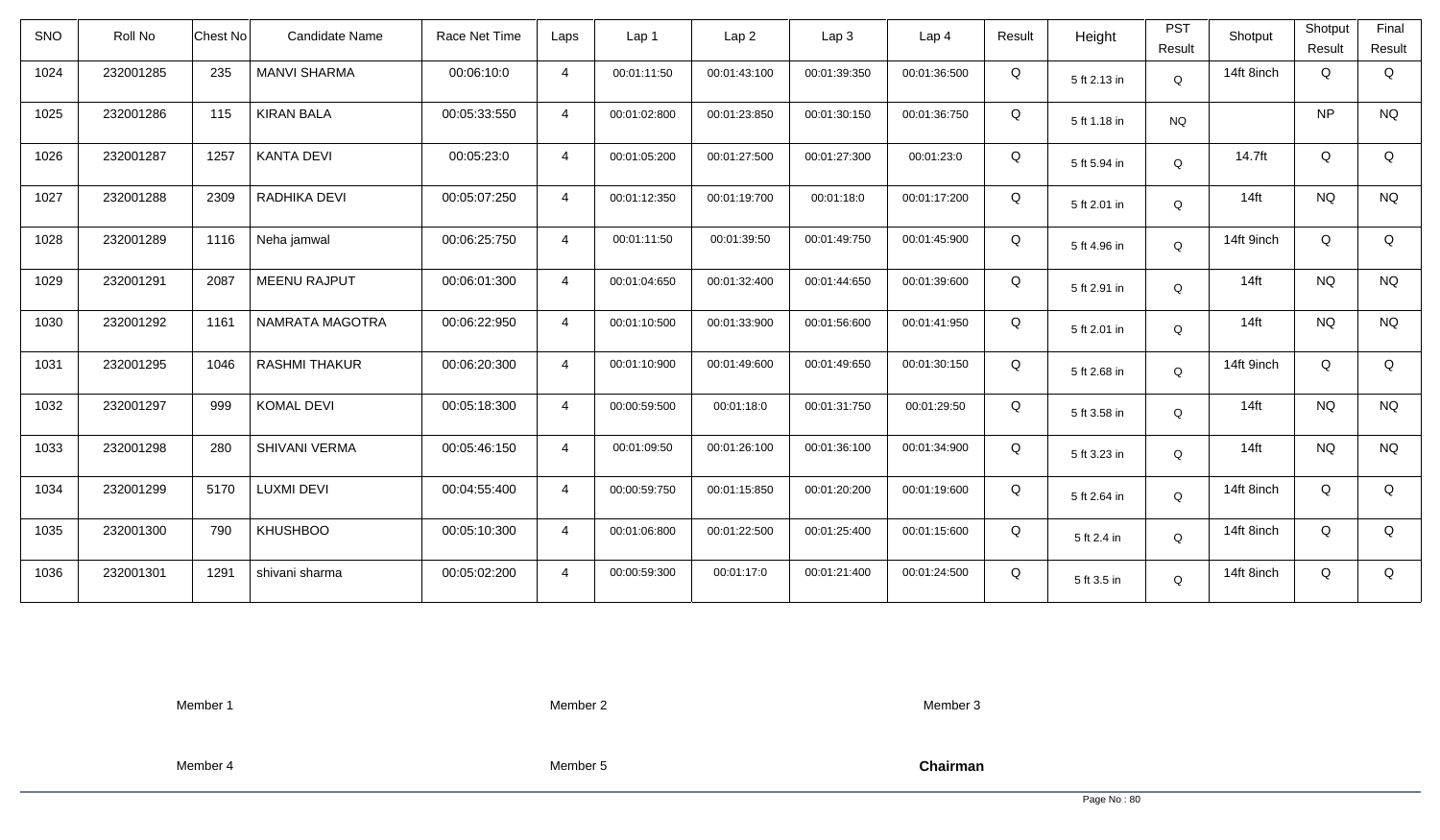| SNO  | Roll No   | Chest No | <b>Candidate Name</b> | Race Net Time | Laps           | Lap <sub>1</sub> | Lap <sub>2</sub> | Lap <sub>3</sub> | Lap <sub>4</sub> | Result | Height       | <b>PST</b><br>Result | Shotput          | Shotput<br>Result | Final<br>Result |
|------|-----------|----------|-----------------------|---------------|----------------|------------------|------------------|------------------|------------------|--------|--------------|----------------------|------------------|-------------------|-----------------|
| 1037 | 232001304 | 928      | <b>DIKSHA SHARMA</b>  | 00:05:26:950  | $\overline{4}$ | 00:01:08:900     | 00:01:22:250     | 00:01:26:50      | 00:01:29:750     | Q      | 5 ft 2.01 in | Q                    | 14.8ft           | Q                 | Q               |
| 1038 | 232001305 | 870      | <b>HEENA BIBI</b>     | 00:05:35:300  | $\overline{4}$ | 00:01:08:650     | 00:01:25:550     | 00:01:31:600     | 00:01:29:500     | Q      | 4 ft 8.42 in | <b>NQ</b>            |                  | <b>NP</b>         | <b>NQ</b>       |
| 1039 | 232001306 | 9199     | SANDYA                | 00:05:33:50   | $\overline{4}$ | 00:01:10:100     | 00:01:28:350     | 00:01:26:550     | 00:01:28:50      | Q      | 5 ft 0.63 in | <b>NQ</b>            |                  | <b>NP</b>         | <b>NQ</b>       |
| 1040 | 232001307 | 1447     | Neha sharma           | 00:05:47:0    | $\overline{4}$ | 00:01:08:750     | 00:01:28:50      | 00:01:36:900     | 00:01:33:300     | Q      | 5 ft 2.17 in | Q                    | $14$ ft          | <b>NQ</b>         | <b>NQ</b>       |
| 1041 | 232001308 | 230      | SONALIKA SHARMA       | 00:05:09:200  | $\overline{4}$ | 00:01:11:550     | 00:01:21:0       | 00:01:24:600     | 00:01:12:50      | Q      | 5 ft 4.8 in  | Q                    | 14ft 9inch       | Q                 | Q               |
| 1042 | 232001309 | 1064     | <b>MANISHA KUMARI</b> | 00:06:26:900  | $\overline{4}$ | 00:01:19:550     | 00:01:36:450     | 00:01:46:350     | 00:01:44:550     | Q      | 5 ft 0.79 in | <b>NQ</b>            |                  | <b>NP</b>         | <b>NQ</b>       |
| 1043 | 232001310 | 1534     | <b>VISHALI SHARMA</b> | 00:05:20:400  | $\overline{4}$ | 00:01:08:50      | 00:01:20:150     | 00:01:24:100     | 00:01:28:100     | Q      | 5 ft 0.91 in | <b>NQ</b>            |                  | <b>NP</b>         | <b>NQ</b>       |
| 1044 | 232001311 | 953      | <b>ADITI RAJPUT</b>   | 00:06:08:100  | $\overline{4}$ | 00:01:14:850     | 00:01:45:950     | 00:01:51:100     | 00:01:16:200     | Q      | 5 ft 2.01 in | Q                    | 14ft 8inch       | Q                 | Q               |
| 1045 | 232001312 | 934      | prinka devi           | 00:06:18:900  | $\overline{4}$ | 00:01:16:150     | 00:01:49:600     | 00:01:36:100     | 00:01:37:50      | Q      | 5 ft 0.83 in | <b>NQ</b>            |                  | <b>NP</b>         | <b>NQ</b>       |
| 1046 | 232001315 | 1428     | nISHA dEVI            | 00:06:03:50   | $\overline{4}$ | 00:01:14:350     | 00:01:43:0       | 00:01:34:450     | 00:01:31:250     | Q      | 5 ft 2.05 in | Q                    | 14ft 9inch       | Q                 | Q               |
| 1047 | 232001316 | 6423     | <b>JOYTI SHARMA</b>   | 00:05:34:450  | $\overline{4}$ | 00:01:04:950     | 00:01:30:250     | 00:01:26:250     | 00:01:33:0       | Q      | 5 ft 2.68 in | Q                    | 13 <sub>ft</sub> | <b>NQ</b>         | <b>NQ</b>       |
| 1048 | 232001317 | 8348     | <b>ADYITI SUMBRIA</b> | 00:05:56:900  | $\overline{4}$ | 00:01:07:950     | 00:01:32:950     | 00:01:38:150     | 00:01:37:850     | Q      | 5 ft 2.01 in | Q                    | $14$ ft          | <b>NQ</b>         | <b>NQ</b>       |
| 1049 | 232001318 | 1375     | SHAZIA AKHTER         | 00:04:42:700  | $\overline{4}$ | 00:00:53:250     | 00:01:11:850     | 00:01:17:900     | 00:01:19:700     | Q      | 5 ft 4.45 in | Q                    | 14.9ft           | Q                 | Q               |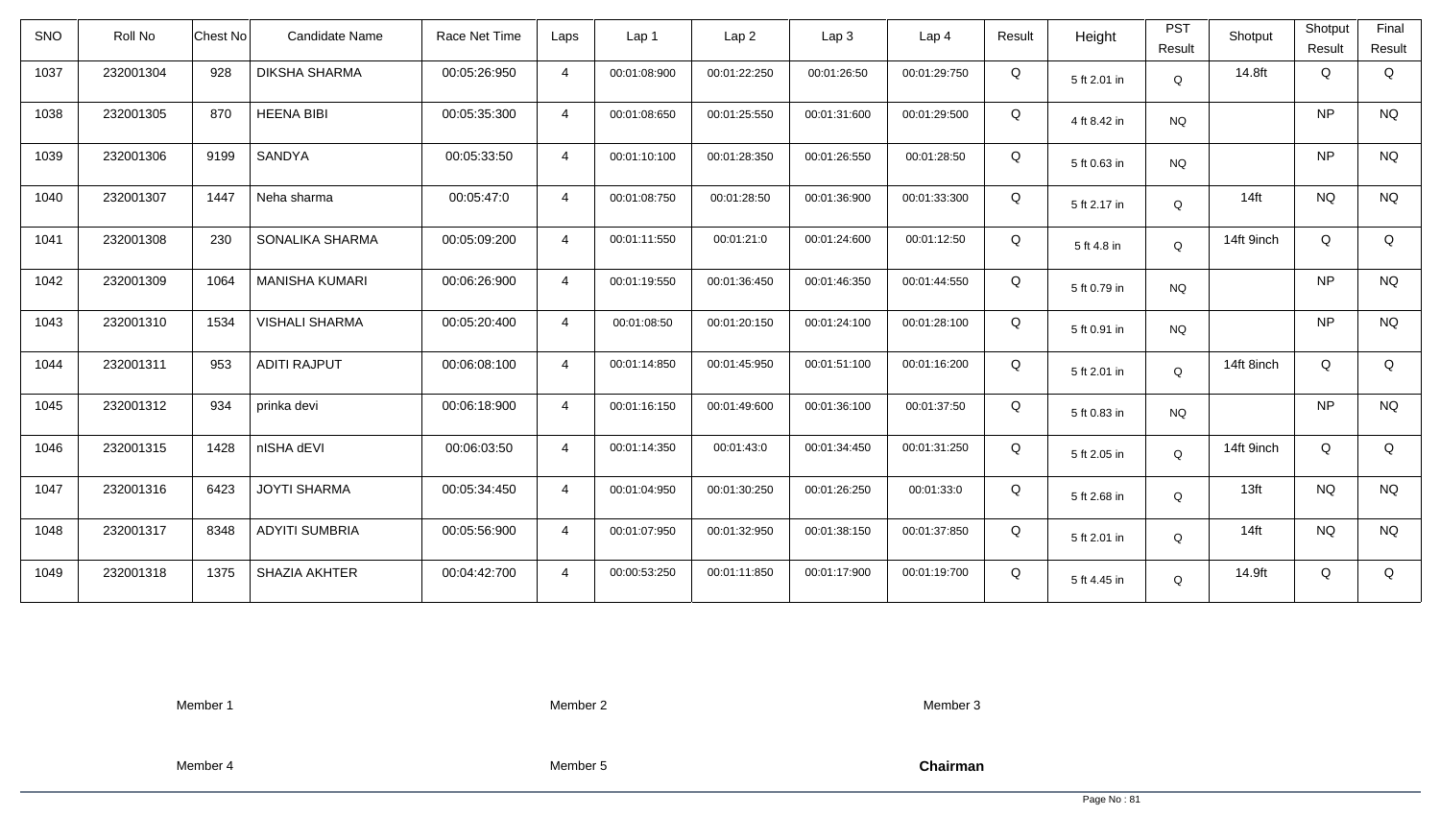| <b>SNO</b> | Roll No   | <b>Chest No</b> | Candidate Name        | Race Net Time | Laps           | Lap 1        | Lap <sub>2</sub> | Lap <sub>3</sub> | Lap <sub>4</sub> | Result | Height        | <b>PST</b><br>Result | Shotput    | Shotput<br>Result | Final<br>Result |
|------------|-----------|-----------------|-----------------------|---------------|----------------|--------------|------------------|------------------|------------------|--------|---------------|----------------------|------------|-------------------|-----------------|
| 1050       | 232001319 | 1943            | <b>MUKESH SURTI</b>   | 00:05:41:250  | $\overline{4}$ | 00:01:08:300 | 00:01:31:500     | 00:01:35:450     | 00:01:26:0       | Q      | 5 ft 2.36 in  | Q                    | $14$ ft    | <b>NQ</b>         | <b>NQ</b>       |
| 1051       | 232001322 | 8258            | pooja                 | 00:05:55:400  | $\overline{4}$ | 00:01:10:850 | 00:01:29:450     | 00:01:33:750     | 00:01:41:350     | Q      | 5 ft 2.36 in  | Q                    | 14ft 8inch | Q                 | Q               |
| 1052       | 232001323 | 1052            | SANJANA BANDRAL       | 00:06:01:650  | $\overline{4}$ | 00:01:05:0   | 00:01:32:500     | 00:01:43:550     | 00:01:40:600     | Q      | 5 ft 3.31 in  | Q                    | 14ft 8inch | Q                 | Q               |
| 1053       | 232001324 | 1089            | <b>ARTI DEVI</b>      | 00:06:16:400  | $\overline{4}$ | 00:01:12:400 | 00:01:39:400     | 00:01:42:550     | 00:01:42:50      | Q      | 5 ft 0 in     | <b>NQ</b>            |            | <b>NP</b>         | <b>NQ</b>       |
| 1054       | 232001325 | 1143            | <b>MEENU DEVI</b>     | 00:06:02:150  | $\overline{4}$ | 00:01:08:900 | 00:01:30:950     | 00:01:46:750     | 00:01:35:550     | Q      | 4 ft 10.74 in | <b>NQ</b>            |            | <b>NP</b>         | <b>NQ</b>       |
| 1055       | 232001326 | 1136            | NAGEETA DEVI          | 00:06:10:300  | $\overline{4}$ | 00:01:05:350 | 00:01:28:800     | 00:01:55:550     | 00:01:40:600     | Q      | 5 ft 0.59 in  | <b>NQ</b>            |            | <b>NP</b>         | <b>NQ</b>       |
| 1056       | 232001327 | 1048            | <b>SAVITA DEVI</b>    | 00:05:45:250  | $\overline{4}$ | 00:01:04:250 | 00:01:31:650     | 00:01:33:900     | 00:01:35:450     | Q      | 5 ft 0.31 in  | <b>NQ</b>            |            | <b>NP</b>         | <b>NQ</b>       |
| 1057       | 232001328 | 1199            | SHIVANI DEVI          | 00:05:40:500  | $\overline{4}$ | 00:01:14:50  | 00:01:29:350     | 00:01:31:50      | 00:01:26:50      | Q      | 5 ft 1.02 in  | <b>NQ</b>            |            | <b>NP</b>         | <b>NQ</b>       |
| 1058       | 232001331 | 332             | <b>BABLI DEVI</b>     | 00:04:39:300  | $\overline{4}$ | 00:00:53:200 | 00:01:07:400     | 00:01:19:150     | 00:01:19:550     | Q      | 5 ft 2.01 in  | Q                    | 14.8ft     | Q                 | Q               |
| 1059       | 232001332 | 3361            | <b>ASHA DEVI</b>      | 00:05:58:850  | $\overline{4}$ | 00:01:07:450 | 00:01:31:350     | 00:01:46:400     | 00:01:33:650     | Q      | 5 ft 0.04 in  | <b>NQ</b>            |            | <b>NP</b>         | <b>NQ</b>       |
| 1060       | 232001333 | 706             | Pooja Kumari Thakur   | 00:05:37:700  | $\overline{4}$ | 00:01:09:600 | 00:01:27:550     | 00:01:36:0       | 00:01:24:550     | Q      | 5 ft 5.75 in  | Q                    | 14ft 8inch | Q                 | Q               |
| 1061       | 232001334 | 607             | <b>SUNANDA THAKUR</b> | 00:04:35:950  | $\overline{4}$ | 00:01:03:700 | 00:01:08:900     | 00:01:14:400     | 00:01:08:950     | Q      | 5 ft 2.83 in  | Q                    | 14ft 9inch | Q                 | Q               |
| 1062       | 232001335 | 911             | neha devi             | 00:04:50:400  | $\overline{4}$ | 00:00:57:450 | 00:01:13:400     | 00:01:14:700     | 00:01:24:850     | Q      | 4 ft 11.09 in | <b>NQ</b>            |            | <b>NP</b>         | <b>NQ</b>       |

Member 2

Member 3

Member 4

Member 5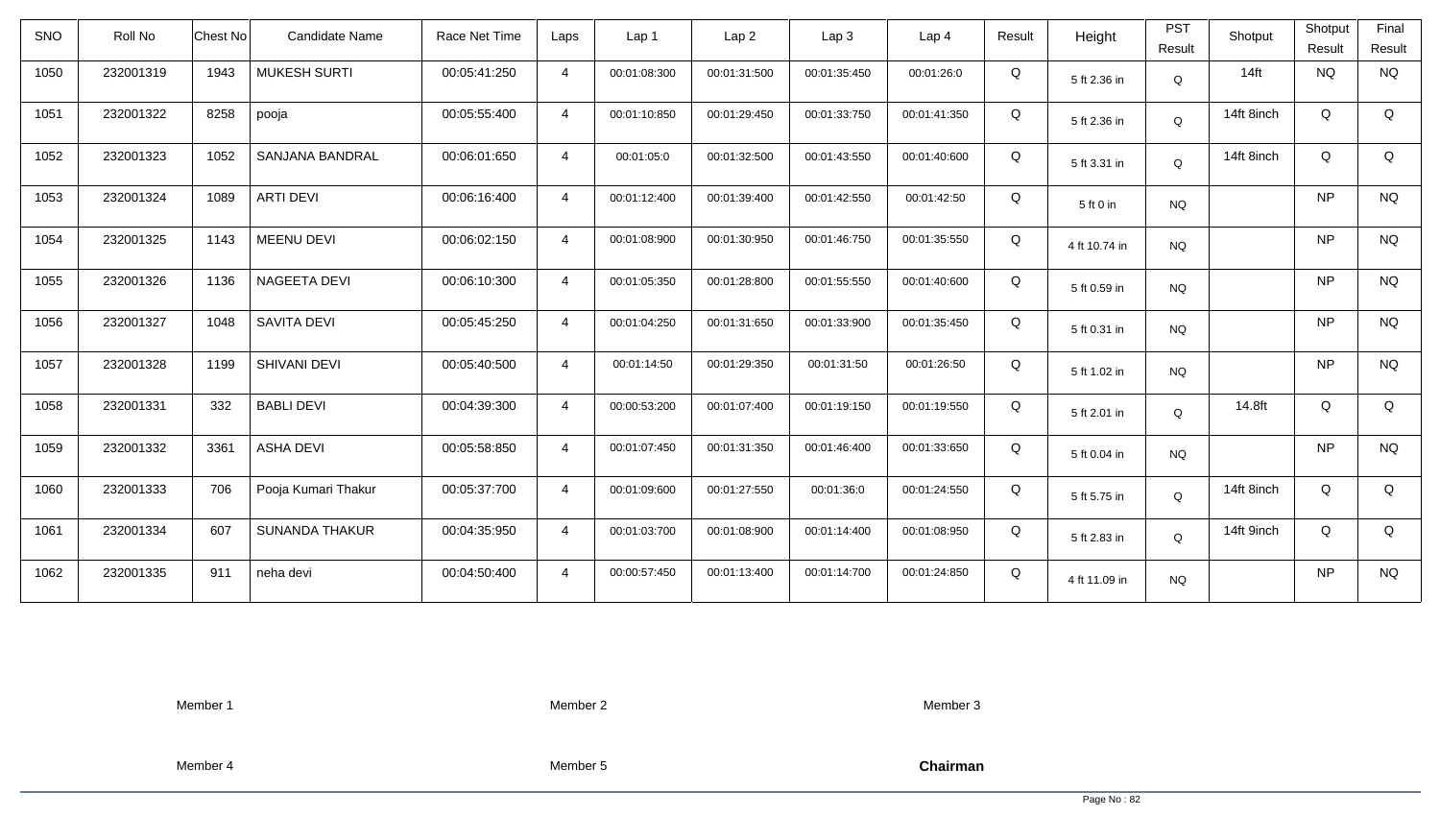| SNO  | Roll No   | <b>Chest No</b> | <b>Candidate Name</b> | Race Net Time | Laps           | Lap <sub>1</sub> | Lap2         | Lap3         | Lap <sub>4</sub> | Result    | Height       | <b>PST</b>  | Shotput    | Shotput   | Final       |
|------|-----------|-----------------|-----------------------|---------------|----------------|------------------|--------------|--------------|------------------|-----------|--------------|-------------|------------|-----------|-------------|
|      |           |                 |                       |               |                |                  |              |              |                  |           |              | Result      |            | Result    | Result      |
| 1063 | 232001336 | 1062            | <b>SUNITA DEVI</b>    | 00:04:59:650  | $\overline{4}$ | 00:01:04:650     | 00:01:18:700 | 00:01:20:300 | 00:01:16:0       | Q         | 5 ft 0.31 in | <b>NQ</b>   |            | <b>NP</b> | <b>NQ</b>   |
| 1064 | 232001337 | 727             | PREETI SARMAL         | 00:05:21:600  | $\overline{4}$ | 00:01:08:400     | 00:01:18:300 | 00:01:26:0   | 00:01:28:900     | Q         | 5 ft 4.13 in | Q           | 14ft 8inch | Q         | $\mathsf Q$ |
| 1065 | 232001338 | 5074            | <b>NAREELA DEVI</b>   | 00:06:11:50   | $\overline{4}$ | 00:01:14:400     | 00:01:32:400 | 00:01:41:350 | 00:01:42:900     | Q         | 5 ft 3.62 in | Q           | 14ft 7inch | Q         | Q           |
| 1066 | 232001340 | 908             | <b>REKHA DEVI</b>     | 00:05:46:850  | $\overline{4}$ | 00:01:12:50      | 00:01:28:600 | 00:01:33:50  | 00:01:33:150     | Q         | 5 ft 2.05 in | Q           | 14ft 8inch | Q         | Q           |
| 1067 | 232001341 | 1068            | <b>CHUDI DEVI</b>     | 00:04:43:650  | $\overline{4}$ | 00:00:55:500     | 00:01:15:800 | 00:01:16:650 | 00:01:15:700     | Q         | 5 ft 2.6 in  | Q           | 14.9ft     | Q         | Q           |
| 1068 | 232001343 | 1165            | PRIYA THAKUR          | 00:05:02:900  | $\overline{4}$ | 00:01:04:850     | 00:01:16:200 | 00:01:20:650 | 00:01:21:200     | Q         | 5 ft 5.08 in | Q           | 14ft 9inch | Q         | Q           |
| 1069 | 232001345 | 1409            | radhika sharma        | 00:05:57:850  | $\overline{4}$ | 00:01:15:500     | 00:01:34:900 | 00:01:36:250 | 00:01:31:200     | Q         | 5 ft 0.63 in | NQ          |            | <b>NP</b> | <b>NQ</b>   |
| 1070 | 232001346 | 139             | shruti mahajan        | 00:05:14:0    | $\overline{4}$ | 00:01:05:50      | 00:01:18:200 | 00:01:23:850 | 00:01:26:900     | Q         | 5 ft 2.56 in | Q           | 14ft 9inch | Q         | Q           |
| 1071 | 232001347 | 5986            | <b>NeHA RANI</b>      | 00:05:30:850  | $\overline{4}$ | 00:01:04:300     | 00:01:27:550 | 00:01:32:350 | 00:01:26:650     | Q         | 5 ft 2.01 in | Q           | 14ft 8inch | Q         | Q           |
| 1072 | 232001348 | 858             | sonali                | 00:07:09:0    | $\overline{4}$ | 00:01:05:850     | 00:01:57:900 | 00:01:53:650 | 00:02:11:600     | <b>NQ</b> |              | <b>NP</b>   |            | <b>NP</b> | <b>NQ</b>   |
| 1073 | 232001350 | 3774            | Nisha patyal          | 00:06:16:200  | $\overline{4}$ | 00:01:17:950     | 00:01:39:300 | 00:01:38:950 | 00:01:40:0       | Q         | 5 ft 2.01 in | Q           | 14ft 8inch | Q         | Q           |
| 1074 | 232001352 | 846             | <b>MANISHA THAKUR</b> | 00:05:37:100  | $\overline{4}$ | 00:01:06:300     | 00:01:27:600 | 00:01:32:200 | 00:01:31:0       | Q         | 5 ft 2.44 in | $\mathsf Q$ | 14ft 8inch | Q         | Q           |
| 1075 | 232001353 | 441             | <b>MAYA DEVI</b>      | 00:06:26:50   | $\overline{4}$ | 00:01:08:700     | 00:01:36:100 | 00:01:48:150 | 00:01:53:100     | Q         | 5 ft 0.47 in | <b>NQ</b>   |            | <b>NP</b> | <b>NQ</b>   |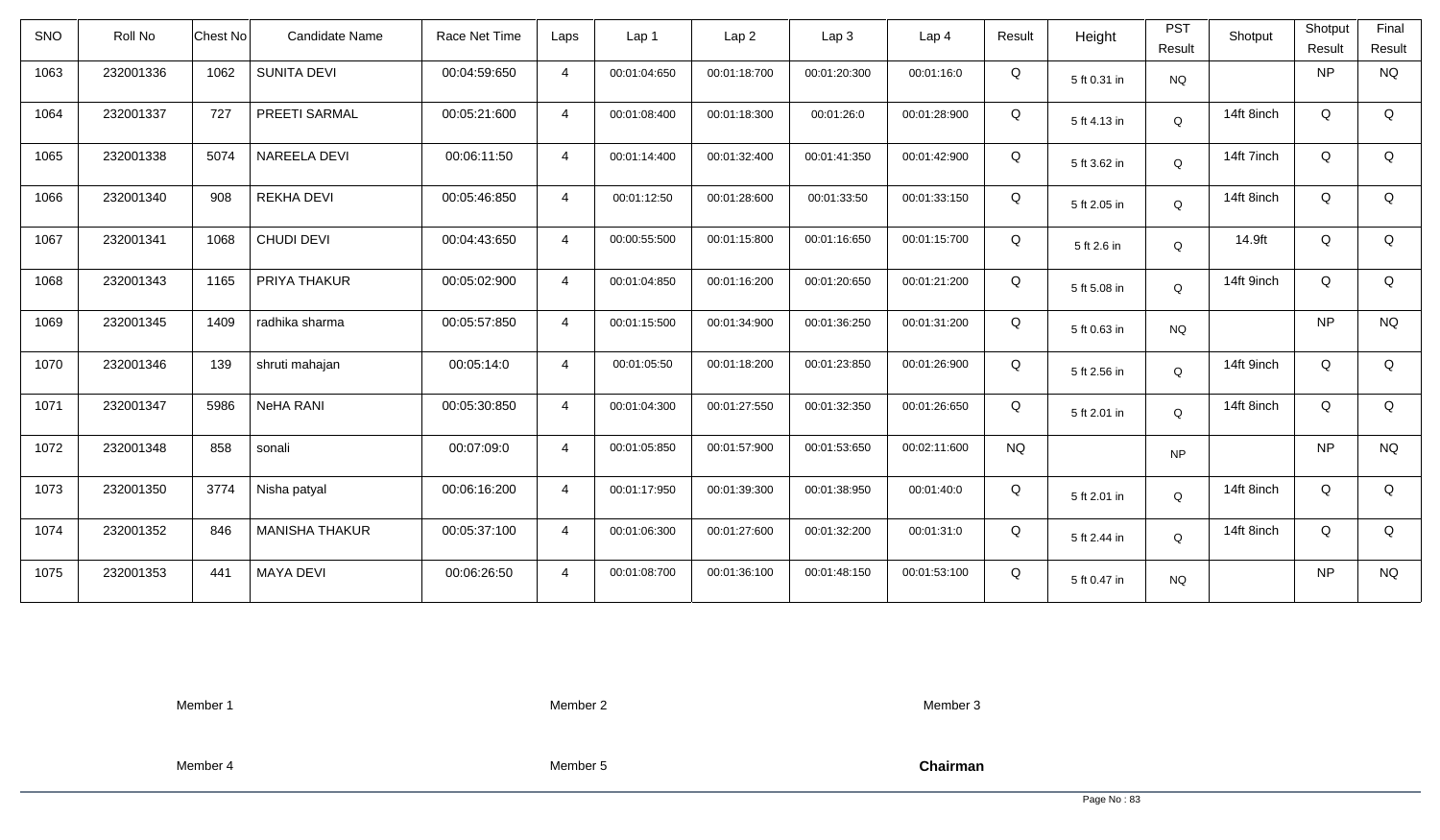| <b>SNO</b> | Roll No   | <b>Chest No</b> | <b>Candidate Name</b> | Race Net Time | Laps           | Lap <sub>1</sub> | Lap <sub>2</sub> | Lap <sub>3</sub> | Lap <sub>4</sub> | Result    | Height        | <b>PST</b><br>Result | Shotput    | Shotput<br>Result | Final<br>Result |
|------------|-----------|-----------------|-----------------------|---------------|----------------|------------------|------------------|------------------|------------------|-----------|---------------|----------------------|------------|-------------------|-----------------|
| 1076       | 232001354 | 1198            | anju devi             | 00:06:12:850  | $\overline{4}$ | 00:01:01:150     | 00:01:29:250     | 00:01:53:300     | 00:01:49:150     | Q         | 5 ft 2.83 in  | Q                    | 14.9ft     | Q                 | Q               |
| 1077       | 232001355 | 876             | Shabani sujan         | 00:05:17:350  | $\overline{4}$ | 00:01:10:350     | 00:01:26:200     | 00:01:22:800     | 00:01:18:0       | Q         | 5 ft 2.4 in   | Q                    | 14.8ft     | Q                 | Q               |
| 1078       | 232001357 | 885             | Minakshi              | 00:05:54:200  | $\overline{4}$ | 00:01:15:900     | 00:01:32:750     | 00:01:34:850     | 00:01:30:700     | Q         | 5 ft 1.1 in   | <b>NQ</b>            |            | <b>NP</b>         | <b>NQ</b>       |
| 1079       | 232001358 | 4312            | Simran Kumari         | 00:05:07:500  | $\overline{4}$ | 00:01:00:450     | 00:01:19:550     | 00:01:29:0       | 00:01:18:500     | Q         | 4 ft 11.25 in | <b>NQ</b>            |            | <b>NP</b>         | <b>NQ</b>       |
| 1080       | 232001360 | 1232            | ANJU DEVI             | 00:05:16:50   | $\overline{4}$ | 00:01:06:200     | 00:01:20:250     | 00:01:24:250     | 00:01:25:350     | Q         | 4 ft 9.36 in  | <b>NQ</b>            |            | <b>NP</b>         | <b>NQ</b>       |
| 1081       | 232001361 | 5099            | palvi bhau            | 00:05:53:850  | $\overline{4}$ | 00:01:11:200     | 00:01:29:350     | 00:01:39:950     | 00:01:33:350     | Q         | 5 ft 2.05 in  | Q                    | 14ft 8inch | Q                 | Q               |
| 1082       | 232001363 | 9250            | <b>AMISHA BARTHI</b>  | 00:06:10:50   | $\overline{4}$ | 00:01:12:800     | 00:01:35:350     | 00:01:37:200     | 00:01:44:700     | Q         | 5 ft 2.28 in  | Q                    | 14ft 8inch | Q                 | Q               |
| 1083       | 232001366 | 1423            | Neha Kumari           | 00:05:27:200  | $\overline{4}$ | 00:01:10:650     | 00:01:23:700     | 00:01:27:800     | 00:01:25:50      | Q         | 5 ft 4.53 in  | Q                    | $14$ ft    | <b>NQ</b>         | <b>NQ</b>       |
| 1084       | 232001367 | 440             | <b>JYOTHI DEVI</b>    | 00:03:26:400  | $\overline{2}$ | 00:01:10:300     | 00:02:16:100     | 00:00:00         | 00:00:00         | <b>NQ</b> |               | <b>NP</b>            |            | <b>NP</b>         | <b>NQ</b>       |
| 1085       | 232001369 | 215             | <b>SIMRAN BHARTI</b>  | 00:05:58:500  | $\overline{4}$ | 00:01:09:750     | 00:01:27:950     | 00:01:35:750     | 00:01:45:50      | Q         | 5 ft 3.23 in  | Q                    | 14ft 9inch | Q                 | Q               |
| 1086       | 232001370 | 2447            | shruti malhotra       | 00:06:15:650  | $\overline{4}$ | 00:01:17:950     | 00:01:32:700     | 00:01:40:600     | 00:01:44:400     | Q         | 5 ft 2.01 in  | Q                    | 14ft 9inch | Q                 | Q               |
| 1087       | 232001372 | 495             | SONI DEVI             | 00:04:56:400  | $\overline{4}$ | 00:01:03:750     | 00:01:14:50      | 00:01:18:550     | 00:01:20:50      | Q         | 4 ft 9.87 in  | <b>NQ</b>            |            | <b>NP</b>         | <b>NQ</b>       |
| 1088       | 232001373 | 1262            | PINKA SHARMA          | 00:06:20:350  | $\overline{4}$ | 00:01:19:700     | 00:01:43:900     | 00:01:40:550     | 00:01:36:200     | Q         | 5 ft 2.6 in   | Q                    | $14$ ft    | <b>NQ</b>         | <b>NQ</b>       |

Member 2

Member 3

Member 4

Member 5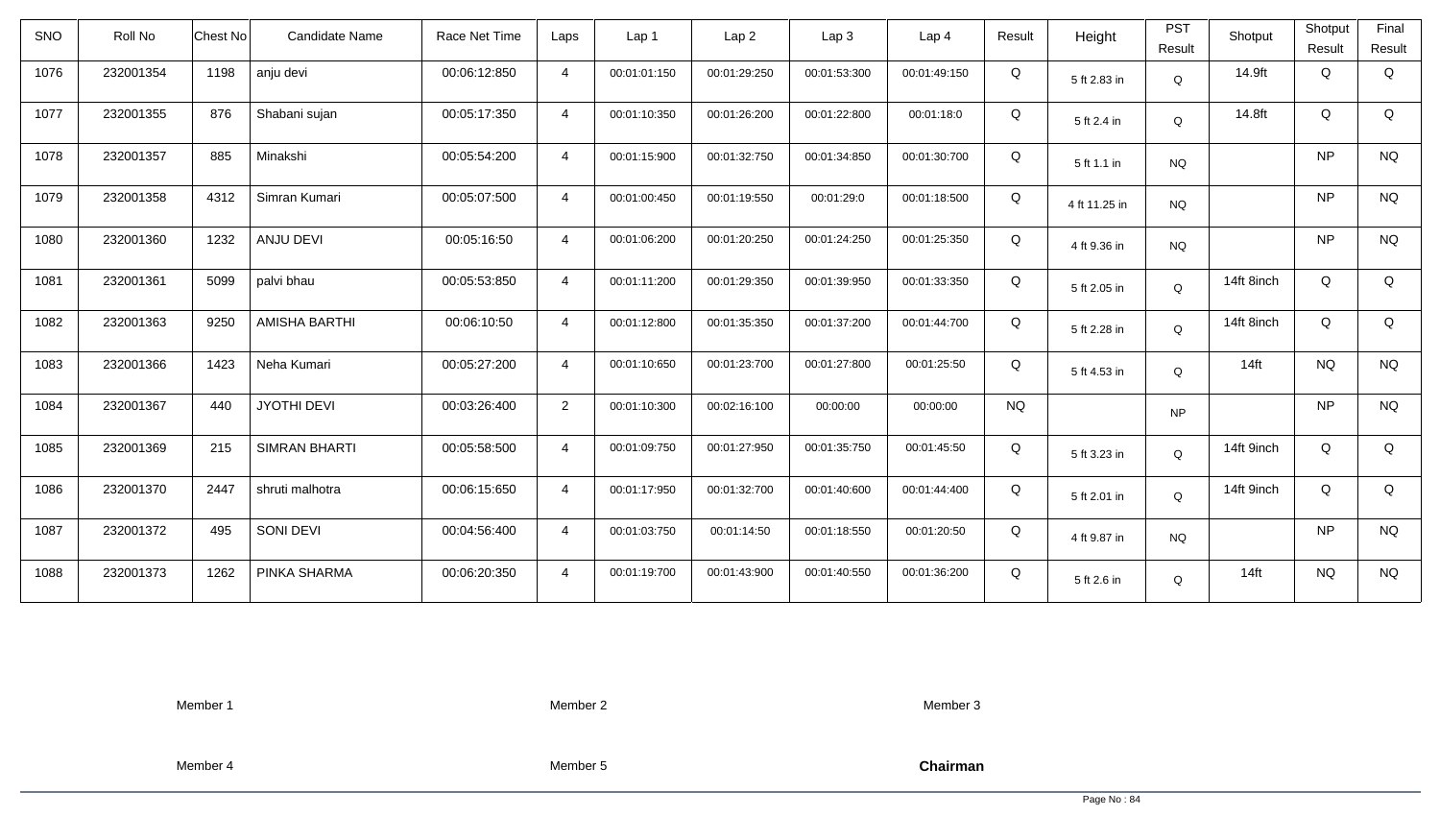| <b>SNO</b> | Roll No   | <b>Chest No</b> | <b>Candidate Name</b> | Race Net Time | Laps           | Lap <sub>1</sub> | Lap <sub>2</sub> | Lap <sub>3</sub> | Lap <sub>4</sub> | Result    | Height        | <b>PST</b><br>Result | Shotput    | Shotput<br>Result | Final<br>Result |
|------------|-----------|-----------------|-----------------------|---------------|----------------|------------------|------------------|------------------|------------------|-----------|---------------|----------------------|------------|-------------------|-----------------|
| 1089       | 232001374 | 2685            | <b>LALITA DEVI</b>    | 00:06:03:600  | $\overline{4}$ | 00:01:05:350     | 00:01:27:950     | 00:01:48:100     | 00:01:42:200     | Q         | 5 ft 2.01 in  | Q                    | 14.9ft     | Q                 | Q               |
| 1090       | 232001375 | 251             | arti devi             | 00:05:55:850  | $\overline{4}$ | 00:01:14:100     | 00:01:30:650     | 00:01:36:950     | 00:01:34:150     | Q         | 5 ft 0.39 in  | <b>NQ</b>            |            | <b>NP</b>         | <b>NQ</b>       |
| 1091       | 232001376 | 5968            | <b>MANISHA DEVI</b>   | 00:06:46:200  | $\overline{4}$ | 00:01:16:50      | 00:01:42:400     | 00:01:57:350     | 00:01:50:400     | <b>NQ</b> |               | <b>NP</b>            |            | <b>NP</b>         | <b>NQ</b>       |
| 1092       | 232001380 | 1014            | <b>SHIVANI SHARMA</b> | 00:05:25:600  | $\overline{4}$ | 00:01:03:800     | 00:01:22:150     | 00:01:29:400     | 00:01:30:250     | Q         | 5 ft 2.2 in   | Q                    | 14ft 7inch | Q                 | Q               |
| 1093       | 232001381 | 2175            | anita devi            | 00:05:24:450  | $\overline{4}$ | 00:01:09:550     | 00:01:22:300     | 00:01:27:650     | 00:01:24:950     | Q         | 5 ft 1.26 in  | <b>NQ</b>            |            | <b>NP</b>         | <b>NQ</b>       |
| 1094       | 232001382 | 1286            | SHIKHA BHARDWAJ       | 00:06:23:400  | 4              | 00:01:16:400     | 00:01:34:250     | 00:01:47:200     | 00:01:45:550     | Q         | 5 ft 0.91 in  | <b>NQ</b>            |            | <b>NP</b>         | <b>NQ</b>       |
| 1095       | 232001383 | 553             | seema devi            | 00:04:58:650  | $\overline{4}$ | 00:00:59:650     | 00:01:16:700     | 00:01:17:900     | 00:01:24:400     | Q         | 5 ft 2.09 in  | Q                    | 14ft 8inch | Q                 | Q               |
| 1096       | 232001384 | 4415            | rimpi sharma          | 00:05:16:300  | 4              | 00:01:06:800     | 00:01:20:700     | 00:01:24:100     | 00:01:24:700     | Q         | 5 ft 1.06 in  | <b>NQ</b>            |            | <b>NP</b>         | <b>NQ</b>       |
| 1097       | 232001385 | 3831            | <b>JYOTI DEVI</b>     | 00:05:49:900  | $\overline{4}$ | 00:01:12:750     | 00:01:35:50      | 00:01:30:50      | 00:01:32:50      | Q         | 4 ft 11.21 in | <b>NQ</b>            |            | <b>NP</b>         | <b>NQ</b>       |
| 1098       | 232001386 | 283             | ARIYA SHARMA          | 00:04:52:250  | $\overline{4}$ | 00:00:59:900     | 00:01:11:350     | 00:01:18:600     | 00:01:22:400     | Q         | 5 ft 2.05 in  | Q                    | $14$ ft    | <b>NQ</b>         | <b>NQ</b>       |
| 1099       | 232001387 | 899             | <b>BABLI DEVI</b>     | 00:04:58:600  | 4              | 00:01:01:200     | 00:01:14:50      | 00:01:23:550     | 00:01:19:800     | Q         | 5 ft 3.5 in   | Q                    | 14ft 8inch | Q                 | Q               |
| 1100       | 232001389 | 1255            | NAGEENA BIBI          | 00:05:19:950  | $\overline{4}$ | 00:01:09:600     | 00:01:22:650     | 00:01:26:300     | 00:01:21:400     | Q         | 5 ft 3.19 in  | Q                    | 14.8ft     | Q                 | Q               |
| 1101       | 232001390 | 487             | <b>SONALI SHARMA</b>  | 00:06:19:200  | $\overline{4}$ | 00:01:20:850     | 00:01:45:750     | 00:01:46:700     | 00:01:25:900     | Q         | 5 ft 0.63 in  | <b>NQ</b>            |            | <b>NP</b>         | <b>NQ</b>       |

Member 2

Member 3

Member 4

Member 5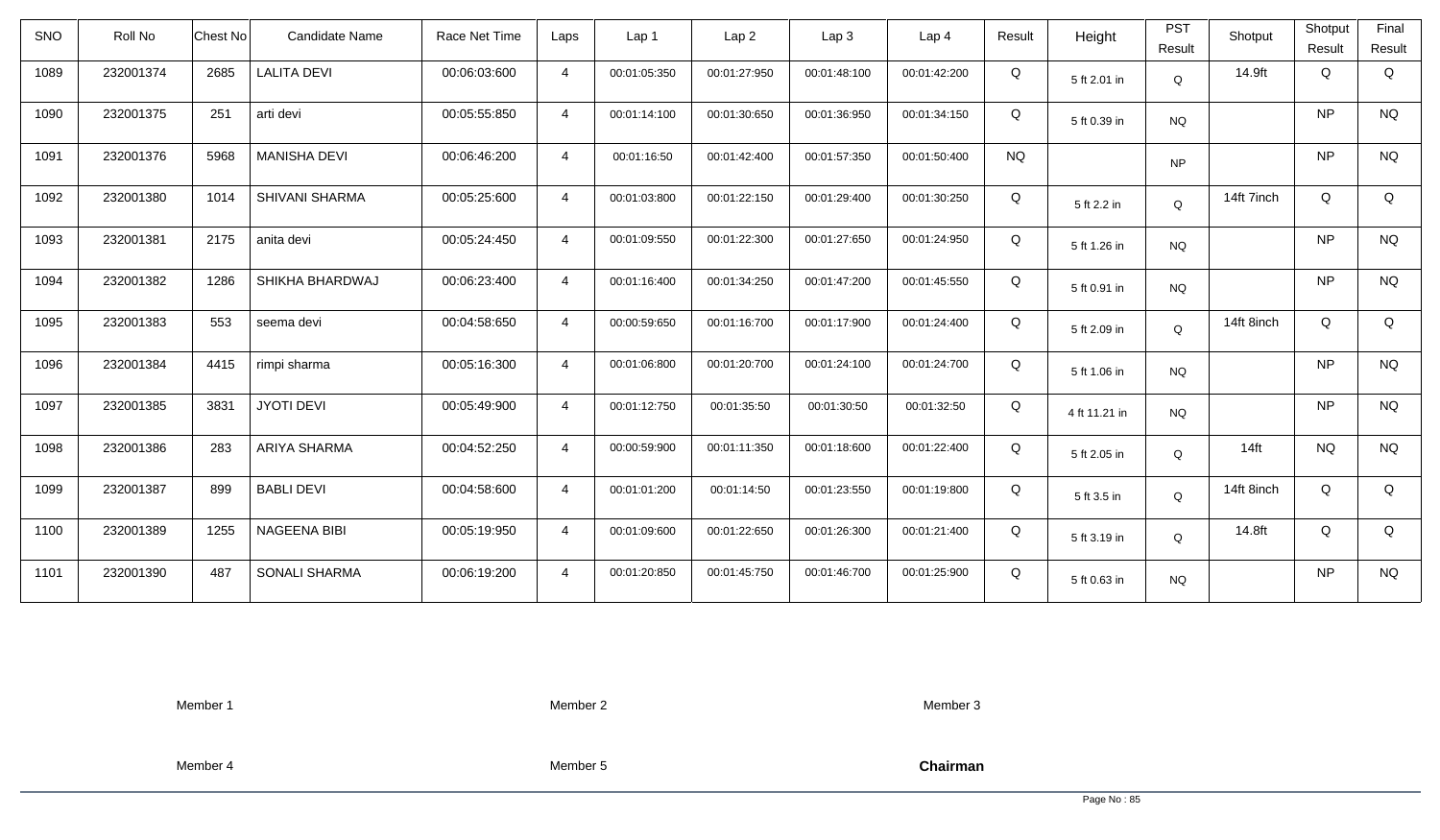| SNO  | Roll No   | Chest No | Candidate Name      | Race Net Time | Laps           | Lap <sub>1</sub> | Lap <sub>2</sub> | Lap <sub>3</sub> | Lap <sub>4</sub> | Result | Height        | <b>PST</b><br>Result | Shotput    | Shotput<br>Result | Final<br>Result |
|------|-----------|----------|---------------------|---------------|----------------|------------------|------------------|------------------|------------------|--------|---------------|----------------------|------------|-------------------|-----------------|
| 1102 | 232001391 | 613      | jyoti devi          | 00:05:43:550  | $\overline{4}$ | 00:01:08:350     | 00:01:27:400     | 00:01:34:750     | 00:01:33:50      | Q      | 5 ft 2.05 in  | Q                    | 14ft 8inch | Q                 | Q               |
| 1103 | 232001394 | 410      | <b>ADITY THAKUR</b> | 00:05:05:400  | $\overline{4}$ | 00:01:05:50      | 00:01:13:900     | 00:01:22:550     | 00:01:23:900     | Q      | 5 ft 2.99 in  | Q                    | 14ft 8inch | Q                 | Q               |
| 1104 | 232001395 | 936      | SONALI DEVI         | 00:05:40:0    | $\overline{4}$ | 00:01:07:950     | 00:01:33:950     | 00:01:28:800     | 00:01:29:300     | Q      | 5 ft 1.18 in  | <b>NQ</b>            |            | <b>NP</b>         | <b>NQ</b>       |
| 1105 | 232001396 | 234      | Vishaly devi        | 00:06:25:700  | $\overline{4}$ | 00:01:09:950     | 00:01:40:100     | 00:01:45:950     | 00:01:49:700     | Q      | 4 ft 11.33 in | <b>NQ</b>            |            | <b>NP</b>         | <b>NQ</b>       |
| 1106 | 232001397 | 275      | ANURADHA DEVI       | 00:05:19:450  | $\overline{4}$ | 00:01:11:500     | 00:01:25:350     | 00:01:27:900     | 00:01:14:700     | Q      | 5 ft 3.07 in  | Q                    | 14.8ft     | Q                 | Q               |
| 1107 | 232001402 | 1001     | <b>RITIKA</b>       | 00:04:56:600  | $\overline{4}$ | 00:01:00:200     | 00:01:14:850     | 00:01:18:300     | 00:01:23:250     | Q      | 5 ft 3.7 in   | Q                    | 14ft 8inch | Q                 | Q               |
| 1108 | 232001407 | 3654     | SHEELA DEVI         | 00:04:35:650  | $\overline{4}$ | 00:00:59:900     | 00:01:06:350     | 00:01:10:250     | 00:01:19:150     | Q      | 5 ft 0.71 in  | <b>NQ</b>            |            | NP                | $\rm N\rm Q$    |
| 1109 | 232001408 | 112      | anjana devi         | 00:06:04:700  | $\overline{4}$ | 00:01:10:0       | 00:01:33:150     | 00:01:39:50      | 00:01:42:500     | Q      | 5 ft 2.01 in  | Q                    | 14ft 8inch | Q                 | Q               |
| 1110 | 232001409 | 1018     | sushama devi        | 00:05:27:250  | $\overline{4}$ | 00:01:10:650     | 00:01:22:300     | 00:01:26:700     | 00:01:27:600     | Q      | 5 ft 2.76 in  | Q                    | $14$ ft    | <b>NQ</b>         | <b>NQ</b>       |
| 1111 | 232001410 | 266      | Renu sharma         | 00:06:01:250  | $\overline{4}$ | 00:01:11:350     | 00:01:33:500     | 00:01:40:850     | 00:01:35:550     | Q      | 5 ft 1.46 in  | <b>NQ</b>            |            | <b>NP</b>         | $\rm N\rm Q$    |
| 1112 | 232001411 | 3472     | THAKUR RAJ KUMARI   | 00:05:45:950  | $\overline{4}$ | 00:01:04:400     | 00:01:27:950     | 00:01:39:250     | 00:01:34:350     | Q      | 5 ft 2.05 in  | Q                    | 14ft 9inch | Q                 | Q               |
| 1113 | 232001412 | 938      | <b>KALASHO DEVI</b> | 00:04:45:700  | $\overline{4}$ | 00:00:58:300     | 00:01:09:600     | 00:01:17:650     | 00:01:20:150     | Q      | 5 ft 2.2 in   | Q                    | 14ft 9inch | Q                 | Q               |
| 1114 | 232001413 | 1022     | NISHU DEVI          | 00:04:56:500  | $\overline{4}$ | 00:01:04:100     | 00:01:15:850     | 00:01:16:250     | 00:01:20:300     | Q      | 5 ft 2.24 in  | Q                    | 14ft 8inch | Q                 | Q               |

Member 2

Member 3

Member 4

Member 5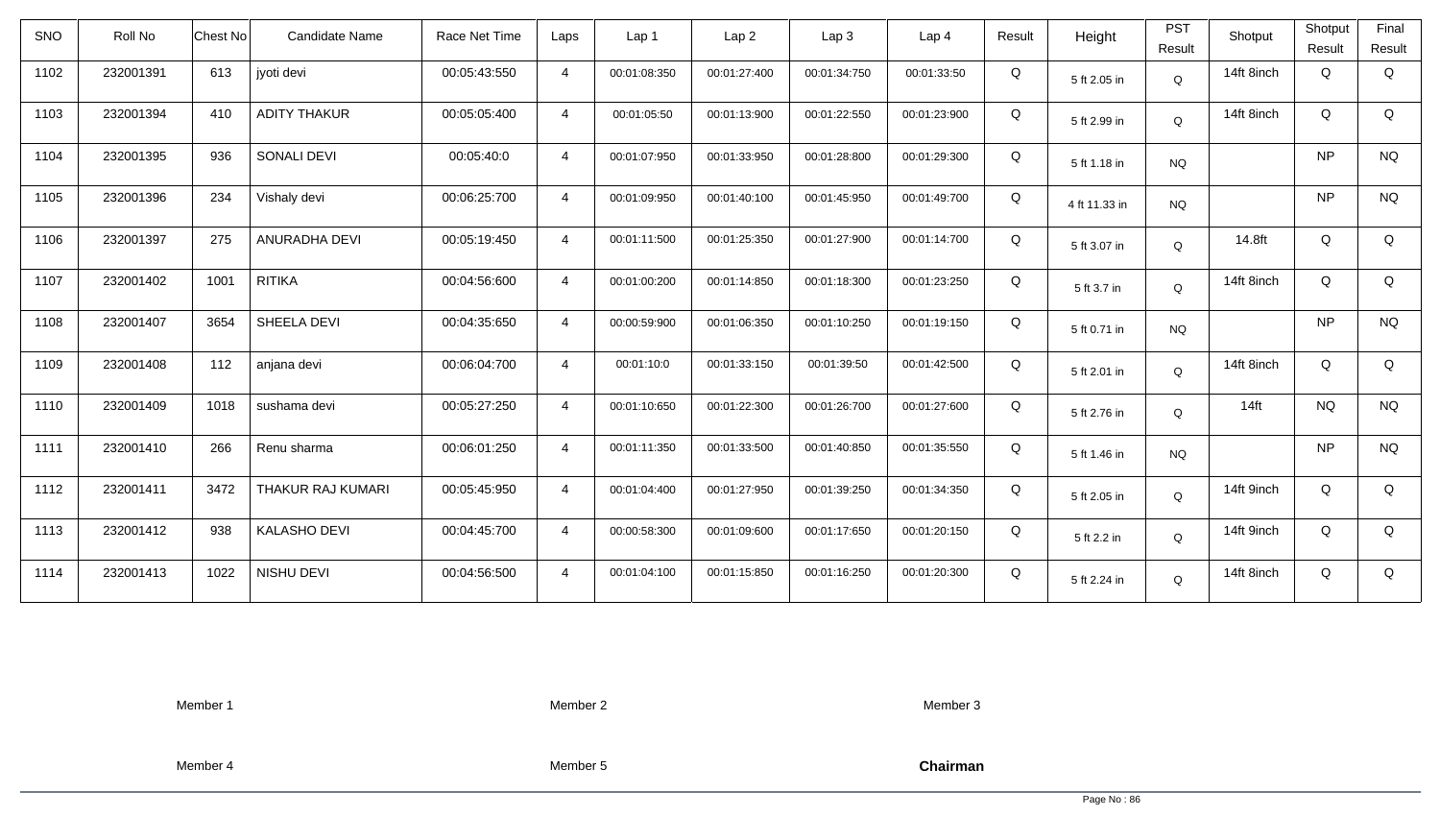| SNO  | Roll No   | Chest No | <b>Candidate Name</b>  | Race Net Time | Laps           | Lap 1        | Lap <sub>2</sub> | Lap 3        | Lap <sub>4</sub> | Result    | Height       | <b>PST</b><br>Result | Shotput    | Shotput<br>Result | Final<br>Result |
|------|-----------|----------|------------------------|---------------|----------------|--------------|------------------|--------------|------------------|-----------|--------------|----------------------|------------|-------------------|-----------------|
| 1115 | 232001414 | 3010     | NASEEM AKHTAR          | 00:05:32:300  | $\overline{4}$ | 00:01:06:600 | 00:01:25:700     | 00:01:30:950 | 00:01:29:50      | Q         | 5 ft 2.6 in  | $\mathsf Q$          | 14ft 9inch | Q                 | Q               |
| 1116 | 232001416 | 3680     | <b>RAJNI DEVI</b>      | 00:05:39:400  | $\overline{4}$ | 00:01:07:50  | 00:01:27:850     | 00:01:29:500 | 00:01:35:0       | Q         | 5 ft 0.47 in | <b>NQ</b>            |            | <b>NP</b>         | <b>NQ</b>       |
| 1117 | 232001417 | 449      | <b>SURBHI KUMARI</b>   | 00:05:52:600  | $\overline{4}$ | 00:01:06:300 | 00:01:27:500     | 00:01:36:500 | 00:01:42:300     | Q         | 5 ft 0.98 in | <b>NQ</b>            |            | <b>NP</b>         | <b>NQ</b>       |
| 1118 | 232001418 | 925      | <b>ALISHA KHAJURIA</b> | 00:05:32:800  | $\overline{4}$ | 00:00:54:550 | 00:01:18:400     | 00:01:38:800 | 00:01:41:50      | Q         | 5 ft 4.49 in | Q                    | 14ft 8inch | Q                 | Q               |
| 1119 | 232001419 | 998      | Pooja Sharma           | 00:06:18:700  | $\overline{4}$ | 00:01:14:650 | 00:01:38:0       | 00:01:38:900 | 00:01:47:150     | Q         | 5 ft 0.91 in | <b>NQ</b>            |            | <b>NP</b>         | <b>NQ</b>       |
| 1120 | 232001420 | 2479     | SHILPA SHARMA          | 00:05:13:900  | $\overline{4}$ | 00:01:04:850 | 00:01:16:400     | 00:01:26:750 | 00:01:25:900     | Q         | 5 ft 0.43 in | <b>NQ</b>            |            | <b>NP</b>         | <b>NQ</b>       |
| 1121 | 232001421 | 565      | <b>REKHA DEVI</b>      | 00:05:33:900  | $\overline{4}$ | 00:01:05:0   | 00:01:24:100     | 00:01:32:950 | 00:01:31:850     | Q         | 5 ft 4.65 in | Q                    | 14ft 8inch | Q                 | Q               |
| 1122 | 232001422 | 962      | sheepali sharma        | 00:05:14:300  | $\overline{4}$ | 00:01:08:750 | 00:01:22:150     | 00:01:21:700 | 00:01:21:700     | Q         | 5 ft 2.05 in | Q                    | 14ft 9inch | Q                 | Q               |
| 1123 | 232001424 | 195      | Arti sharma            | 00:07:14:550  | $\overline{4}$ | 00:01:18:550 | 00:02:01:900     | 00:02:04:750 | 00:01:49:350     | <b>NQ</b> |              | <b>NP</b>            |            | <b>NP</b>         | <b>NQ</b>       |
| 1124 | 232001425 | 1366     | Mamta devi             | 00:06:07:750  | $\overline{4}$ | 00:01:14:800 | 00:01:40:50      | 00:01:40:200 | 00:01:32:700     | Q         | 5 ft 0.94 in | <b>NQ</b>            |            | <b>NP</b>         | <b>NQ</b>       |
| 1125 | 232001427 | 1239     | PRIYA DEVI             | 00:05:16:100  | $\overline{4}$ | 00:01:02:100 | 00:01:27:400     | 00:01:24:550 | 00:01:22:50      | Q         | 5 ft 2.01 in | Q                    | 14ft 9inch | Q                 | Q               |
| 1126 | 232001428 | 5303     | Sneha devi             | 00:05:21:800  | $\overline{4}$ | 00:00:57:300 | 00:01:14:800     | 00:01:29:300 | 00:01:40:400     | Q         | 5 ft 2.95 in | Q                    | $14$ ft    | <b>NQ</b>         | <b>NQ</b>       |
| 1127 | 232001429 | 990      | artu devi              | 00:05:40:600  | $\overline{4}$ | 00:01:14:600 | 00:01:27:750     | 00:01:28:0   | 00:01:30:250     | Q         | 5 ft 3.19 in | Q                    | $14$ ft    | <b>NQ</b>         | <b>NQ</b>       |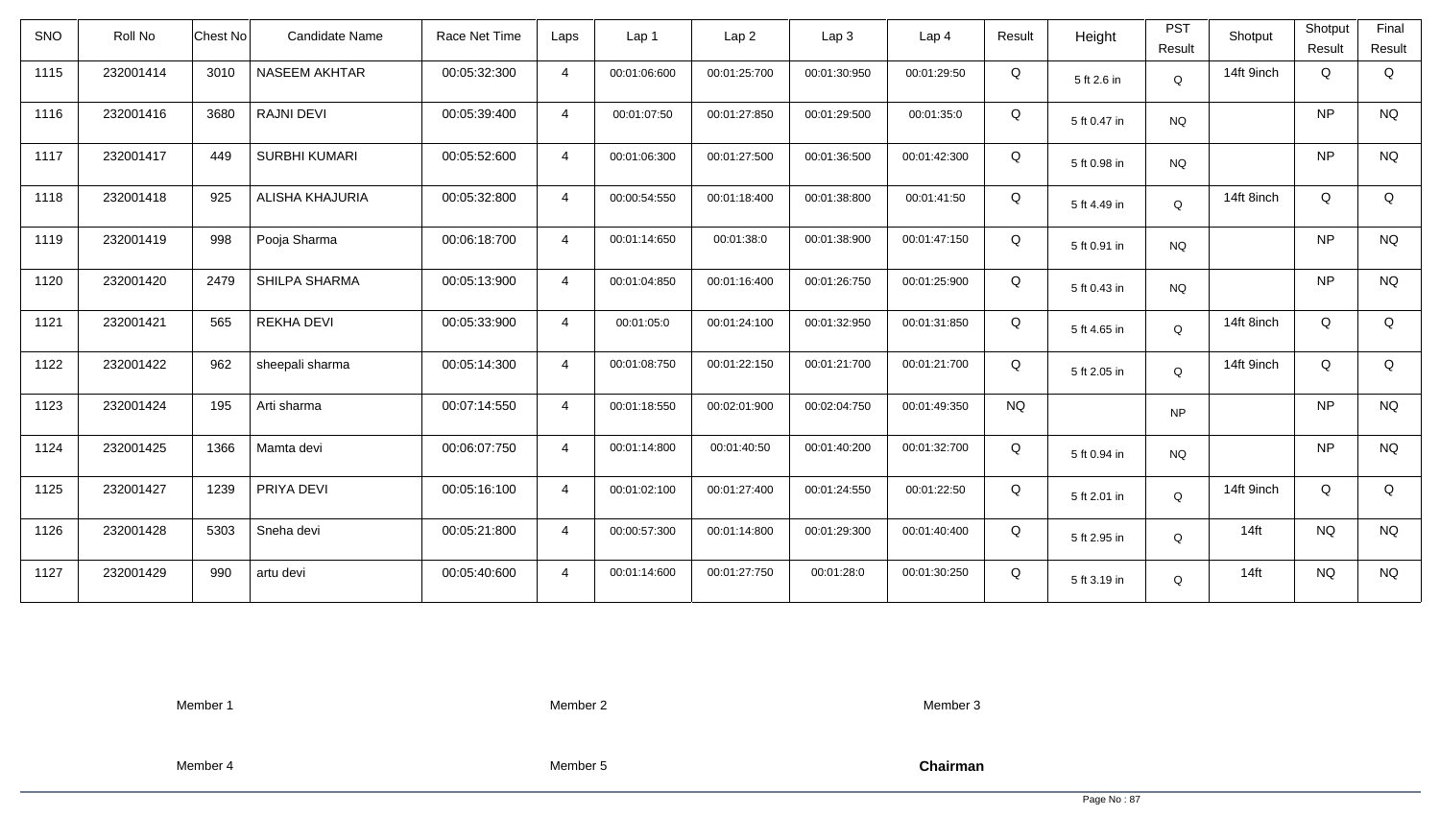| <b>SNO</b> | Roll No   | Chest No | Candidate Name      | Race Net Time | Laps           | Lap 1        | Lap <sub>2</sub> | Lap <sub>3</sub> | Lap <sub>4</sub> | Result    | Height       | <b>PST</b><br>Result | Shotput    | Shotput<br>Result | Final<br>Result |
|------------|-----------|----------|---------------------|---------------|----------------|--------------|------------------|------------------|------------------|-----------|--------------|----------------------|------------|-------------------|-----------------|
| 1128       | 232001430 | 1283     | <b>SUMAN DEVI</b>   | 00:05:36:900  | $\overline{4}$ | 00:01:09:550 | 00:01:29:250     | 00:01:34:450     | 00:01:23:650     | Q         | 5 ft 0.2 in  | <b>NQ</b>            |            | <b>NP</b>         | <b>NQ</b>       |
| 1129       | 232001431 | 1003     | <b>NEHA SHARMA</b>  | 00:04:32:600  | $\overline{4}$ | 00:00:55:0   | 00:01:08:550     | 00:01:16:750     | 00:01:12:300     | Q         | 5 ft 2.99 in | Q                    | $14$ ft    | <b>NQ</b>         | <b>NQ</b>       |
| 1130       | 232001439 | 3145     | Pooja Devi          | 00:06:03:200  | $\overline{4}$ | 00:01:09:600 | 00:01:38:350     | 00:01:34:200     | 00:01:41:50      | Q         | 5 ft 2.01 in | Q                    | $14$ ft    | <b>NQ</b>         | <b>NQ</b>       |
| 1131       | 232001445 | 499      | SAKSHI SHARMA       | 00:05:24:300  | $\overline{4}$ | 00:01:06:50  | 00:01:27:650     | 00:01:27:900     | 00:01:22:700     | Q         | 5 ft 3.19 in | Q                    | $14$ ft    | <b>NQ</b>         | <b>NQ</b>       |
| 1132       | 232001446 | 5288     | manju devi          | 00:05:13:100  | $\overline{4}$ | 00:01:07:700 | 00:01:23:200     | 00:01:23:650     | 00:01:18:550     | Q         | 5 ft 0.16 in | <b>NQ</b>            |            | <b>NP</b>         | <b>NQ</b>       |
| 1133       | 232001449 | 5370     | <b>MOHANI DEVI</b>  | 00:04:31:500  | $\overline{4}$ | 00:01:02:150 | 00:01:06:550     | 00:01:11:750     | 00:01:11:50      | Q         | 5 ft 3.62 in | Q                    | 14.8ft     | Q                 | Q               |
| 1134       | 232001450 | 2311     | <b>KAMNI DEVI</b>   | 00:06:16:450  | $\overline{4}$ | 00:01:16:400 | 00:01:28:250     | 00:01:41:950     | 00:01:49:850     | Q         | 4 ft 9.24 in | <b>NQ</b>            |            | <b>NP</b>         | <b>NQ</b>       |
| 1135       | 232001452 | 871      | Pooja Devi          | 00:05:14:750  | $\overline{4}$ | 00:01:03:200 | 00:01:19:550     | 00:01:23:400     | 00:01:28:600     | Q         | 5 ft 0.59 in | <b>NQ</b>            |            | <b>NP</b>         | <b>NQ</b>       |
| 1136       | 232001453 | 3048     | RUBINA AKHTER       | 00:06:37:350  | $\overline{4}$ | 00:01:10:50  | 00:01:47:650     | 00:01:48:800     | 00:01:50:850     | <b>NQ</b> |              | <b>NP</b>            |            | <b>NP</b>         | <b>NQ</b>       |
| 1137       | 232001455 | 869      | SHILPA DEVI         | 00:04:44:400  | $\overline{4}$ | 00:00:55:800 | 00:01:10:500     | 00:01:18:50      | 00:01:20:50      | Q         | 5 ft 0.98 in | <b>NQ</b>            |            | <b>NP</b>         | <b>NQ</b>       |
| 1138       | 232001456 | 2553     | <b>TRIPTA DEVI</b>  | 00:05:08:600  | $\overline{4}$ | 00:01:05:300 | 00:01:24:250     | 00:01:22:50      | 00:01:17:0       | Q         | 5 ft 2.36 in | Q                    | $14$ ft    | <b>NQ</b>         | <b>NQ</b>       |
| 1139       | 232001460 | 1130     | Sulkshana dogra     | 00:05:14:500  | $\overline{4}$ | 00:01:04:550 | 00:01:19:800     | 00:01:24:850     | 00:01:25:300     | Q         | 5 ft 3.07 in | Q                    | 14ft 9inch | Q                 | Q               |
| 1140       | 232001462 | 1213     | <b>MOUSAMI DEVI</b> | 00:05:11:400  | $\overline{4}$ | 00:01:02:850 | 00:01:14:350     | 00:01:25:150     | 00:01:29:50      | Q         | 5 ft 2.05 in | Q                    | $14$ ft    | <b>NQ</b>         | <b>NQ</b>       |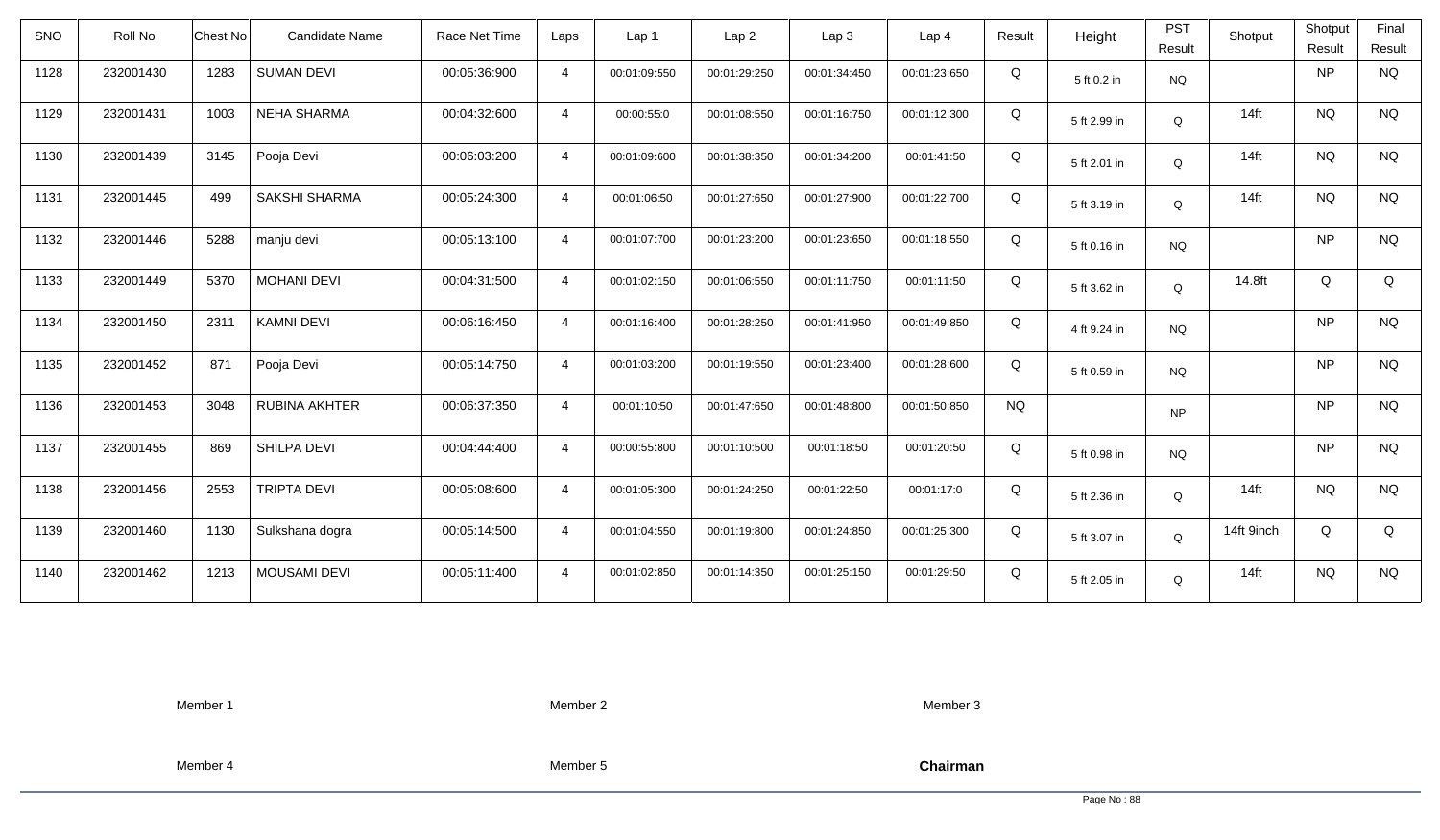| <b>SNO</b> | Roll No   | <b>Chest No</b> | Candidate Name    | Race Net Time | Laps           | Lap 1        | Lap <sub>2</sub> | Lap <sub>3</sub> | Lap <sub>4</sub> | Result    | Height        | <b>PST</b><br>Result | Shotput    | Shotput<br>Result | Final<br>Result |
|------------|-----------|-----------------|-------------------|---------------|----------------|--------------|------------------|------------------|------------------|-----------|---------------|----------------------|------------|-------------------|-----------------|
| 1141       | 232001463 | 2293            | manisha dogra     | 00:05:12:150  | $\overline{4}$ | 00:01:05:400 | 00:01:21:300     | 00:01:24:800     | 00:01:20:650     | Q         | 5 ft 2.83 in  | Q                    | $14$ ft    | <b>NQ</b>         | <b>NQ</b>       |
| 1142       | 232001464 | 5762            | ANAMIKA SHARMA    | 00:05:55:650  | $\overline{4}$ | 00:01:01:200 | 00:01:27:200     | 00:01:34:950     | 00:01:52:300     | Q         | 5 ft 2.44 in  | Q                    | 14ft 8inch | Q                 | Q               |
| 1143       | 232001465 | 877             | RUKEYIA TABSUM    | 00:06:14:950  | $\overline{4}$ | 00:01:09:950 | 00:01:35:400     | 00:01:38:0       | 00:01:51:600     | Q         | 5 ft 2.28 in  | Q                    | 14ft 9inch | Q                 | Q               |
| 1144       | 232001468 | 1463            | shoba devi        | 00:05:22:200  | $\overline{4}$ | 00:01:07:550 | 00:01:21:800     | 00:01:26:450     | 00:01:26:400     | Q         | 4 ft 11.88 in | <b>NQ</b>            |            | <b>NP</b>         | <b>NQ</b>       |
| 1145       | 232001469 | 1256            | SHABNAM           | 00:06:04:400  | $\overline{4}$ | 00:01:11:100 | 00:01:32:100     | 00:01:38:500     | 00:01:42:700     | Q         | 5 ft 2.28 in  | Q                    | 14ft 8inch | Q                 | Q               |
| 1146       | 232001472 | 1184            | CHAHAT DOGRA      | 00:05:48:200  | $\overline{4}$ | 00:01:07:100 | 00:01:28:700     | 00:01:36:250     | 00:01:36:150     | Q         | 5 ft 0.87 in  | <b>NQ</b>            |            | <b>NP</b>         | <b>NQ</b>       |
| 1147       | 232001473 | 5201            | <b>USHA DEVI</b>  | 00:06:21:850  | $\overline{4}$ | 00:01:11:100 | 00:01:37:750     | 00:01:47:50      | 00:01:45:950     | Q         | 5 ft 4.72 in  | Q                    | 14ft 8inch | Q                 | Q               |
| 1148       | 232001476 | 9635            | sunakshi khajuria | 00:05:40:100  | $\overline{4}$ | 00:01:11:700 | 00:01:29:500     | 00:01:32:850     | 00:01:26:50      | Q         | 5 ft 2.24 in  | Q                    | 14ft 7inch | Q                 | Q               |
| 1149       | 232001479 | 892             | NEELMA DEVI       | 00:05:17:250  | $\overline{4}$ | 00:01:10:450 | 00:01:24:200     | 00:01:19:50      | 00:01:23:550     | Q         | 5 ft 3.62 in  | Q                    | 14ft 8inch | Q                 | Q               |
| 1150       | 232001480 | 531             | gulshan ara       | 00:05:25:0    | $\overline{4}$ | 00:01:06:500 | 00:01:27:400     | 00:01:19:950     | 00:01:31:150     | Q         | 5 ft 4.02 in  | Q                    | 14ft 8inch | Q                 | Q               |
| 1151       | 232001481 | 5318            | shamli sharma     | 00:05:06:650  | $\overline{4}$ | 00:01:00:200 | 00:01:14:550     | 00:01:24:200     | 00:01:27:700     | Q         | 5 ft 5.2 in   | Q                    | 14.8ft     | Q                 | Q               |
| 1152       | 232001482 | 9222            | yashika bhardwaj  | 00:06:42:600  | $\overline{4}$ | 00:01:15:200 | 00:01:45:850     | 00:01:52:850     | 00:01:48:700     | <b>NQ</b> |               | <b>NP</b>            |            | <b>NP</b>         | <b>NQ</b>       |
| 1153       | 232001484 | 1471            | SHRIYA BANDRAL    | 00:05:08:900  | $\overline{4}$ | 00:01:04:800 | 00:01:20:800     | 00:01:25:200     | 00:01:18:100     | Q         | 5 ft 7.24 in  | Q                    | 14.7ft     | Q                 | Q               |